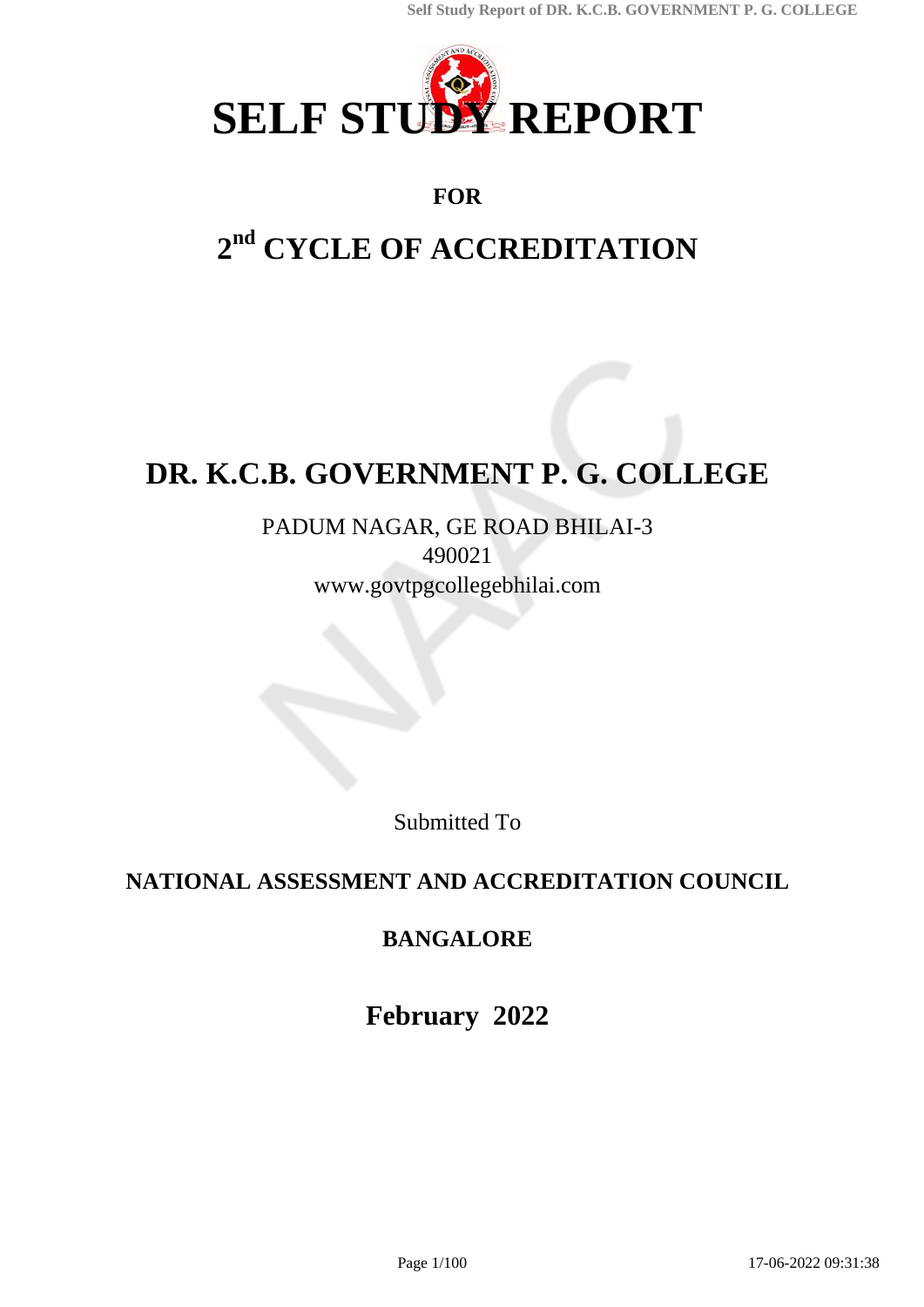# **1. EXECUTIVE SUMMARY**

# **1.1 INTRODUCTION**

Dr.K.C.B.Govt.P.G. College, Bhilai-3 Dust : Durg (CG) Durg is affiliated to Hemchand Yadav University Durg with status of Post Graduate college.The college is under 2(f) and 12(B) of the UGC Act, 1956. It has undergone first cycle of accreditation and accredited with 'B+' Grade with a CGPA of 2.57.

The College began its journey on 15th August 1983 with a modest setup of minimal infrastructure and handful of students, albeit with a clear vision and mission. At present, spread in a campus of 13 acres and providing higher education to nearly 2700 students. The College is a cost-effective, charitable, and efficient professional Government Institute of higher education for students specially nearby semi-urban and rural area. The College imparts higher education to students by offering undergraduate and postgraduate programmes encompassing the faculties of Science, Commerce, Arts and thereby provides a launch pad to students especially from lower socioeconomic strata to realize their ambitions through affordable and quality higher education.

The college has excellent infrastructure to run quality academic programmes. Teaching , learning and evaluation method is slightly shifting to ICT based methodologies. The results of the college have always been above university average. The campus is environmentally conscious with approximate 150 tress in campus and undertakes the green practices and conservation of the natural resources as its priority.

#### **Vision**

#### **Vision statement as displayed in website is as :**

To become an institution in the vicinity with an aim of empowering Students with education and helping them develop their skill and making them responsible citizens with moral and ethical values. The teaching and learning community should work together to achieve effective goals.

College adheres to vision statement and planning and strategies are formulated in the direction. Input studnets come from rural background and they need to nurtured in right direction.

#### **Mission**

#### **MISSION**

- To stimulate the academic environment for promotion of quality of teaching learning.
- To create entrepreneurship and employability skill of students with focus on girl students.
- To promote awareness on ecological and environmental issues.
- To inculcate heritage and local culture among students.
- To promote judicious use of existing available resources.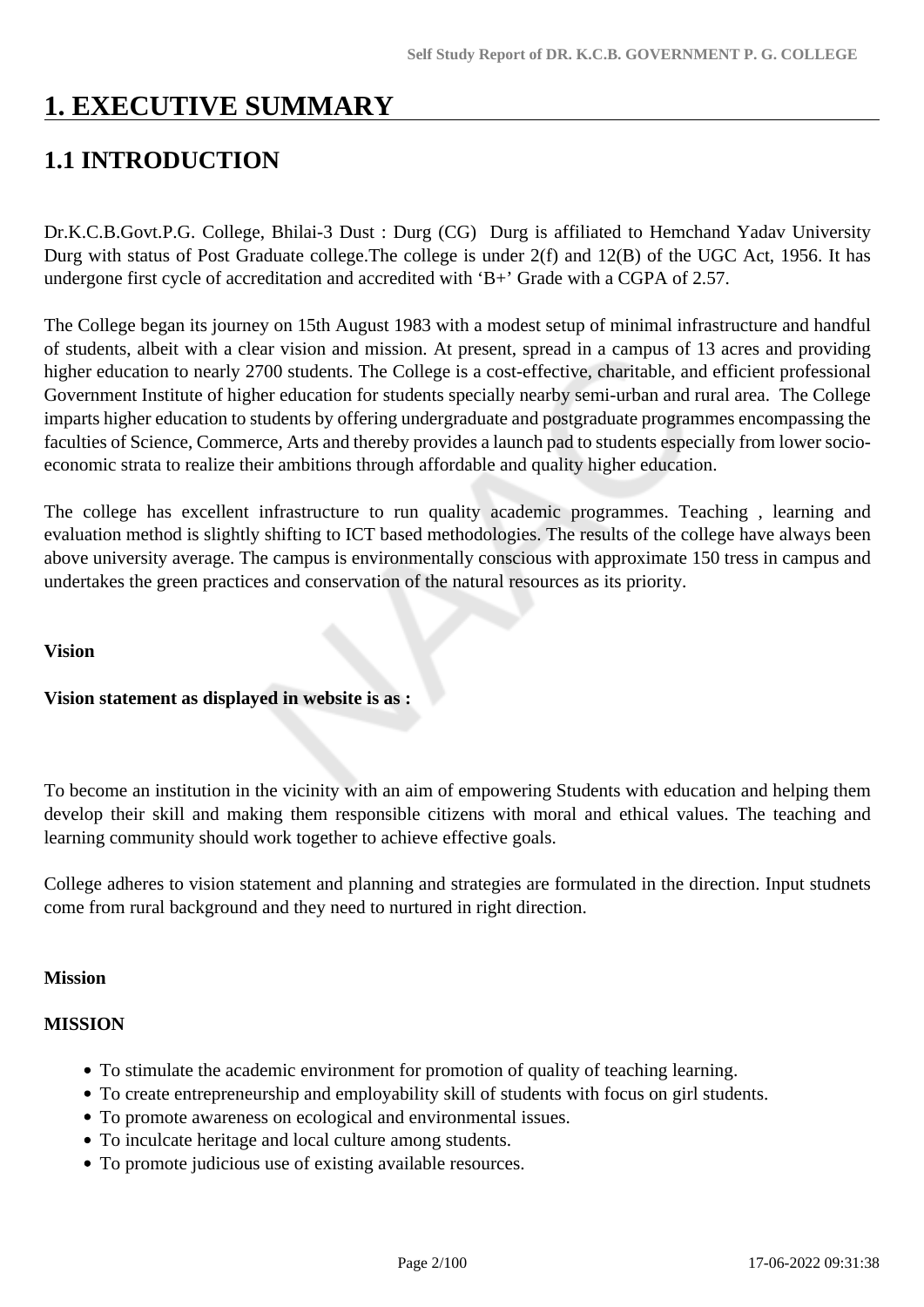# **1.2 Strength, Weakness, Opportunity and Challenges(SWOC)**

#### **Institutional Strength**

#### **Institutional Strength**

- Offering UG and PG Program to semi-urban area.
- College is located in GE Road with easy transport facilities.
- The college is equipped with necessary infrastructure, classrooms, online

access facility, computer labs.

- College has spacious campus with leisure space in all corners.
- College caters to nearby semi urban and village students.
- A body of good practices: emphasis on Career-based education, disciplined class room teaching, wellconducted examinations and timely publication of results, extension and outreach activities.
- Modern Teaching aids like LCD projectors, Smart boards, LCD TV, Laptops.
- A spacious library with soul software and requisite facilities.
- Well-developed sports ground and facilities.
- Secure & safe environment with all corners covered with CCTV for girl students.
- Eco-friendly campus with rain water-harvesting, plus green campus.
- Strong extension activities through NCC& NSS and excellent performance in Cultural and extension activities.
- The College has a very strict Anti-Ragging committee and students' grievance cell.
- Green campus with land scaped boundary wall.
- College strength is increasing due to quality teaching process.

#### **Institutional Weakness**

Any academic institution while growing, faces many constrains and has to make diligent efforts to overcome and improve upon them. The college acknowledges its shortcomings and makes ceaseless efforts for achieving excellence in academics. The areas which need some rethinking and remedial measures include:

- Lack of local industries to support employability.
- Lack of teaching and non-teaching staff.
- Need for more involvement of teachers and students in research. Currently no department is acknowledged as research center.
- Skill development courses are lacking.
- All departments are yet to be upgraded with PG and Ph.D. programmes
- Limited national/international academic collaborative programmes.
- Weak socio-economic background of the students limits their learning and progression.
- College is in need of well-established laboratories and up-gradation.
- boundary wall for safety of girl students.
- Some teachers in the College are not technology savvy and find it difficult to cope with ICT teaching.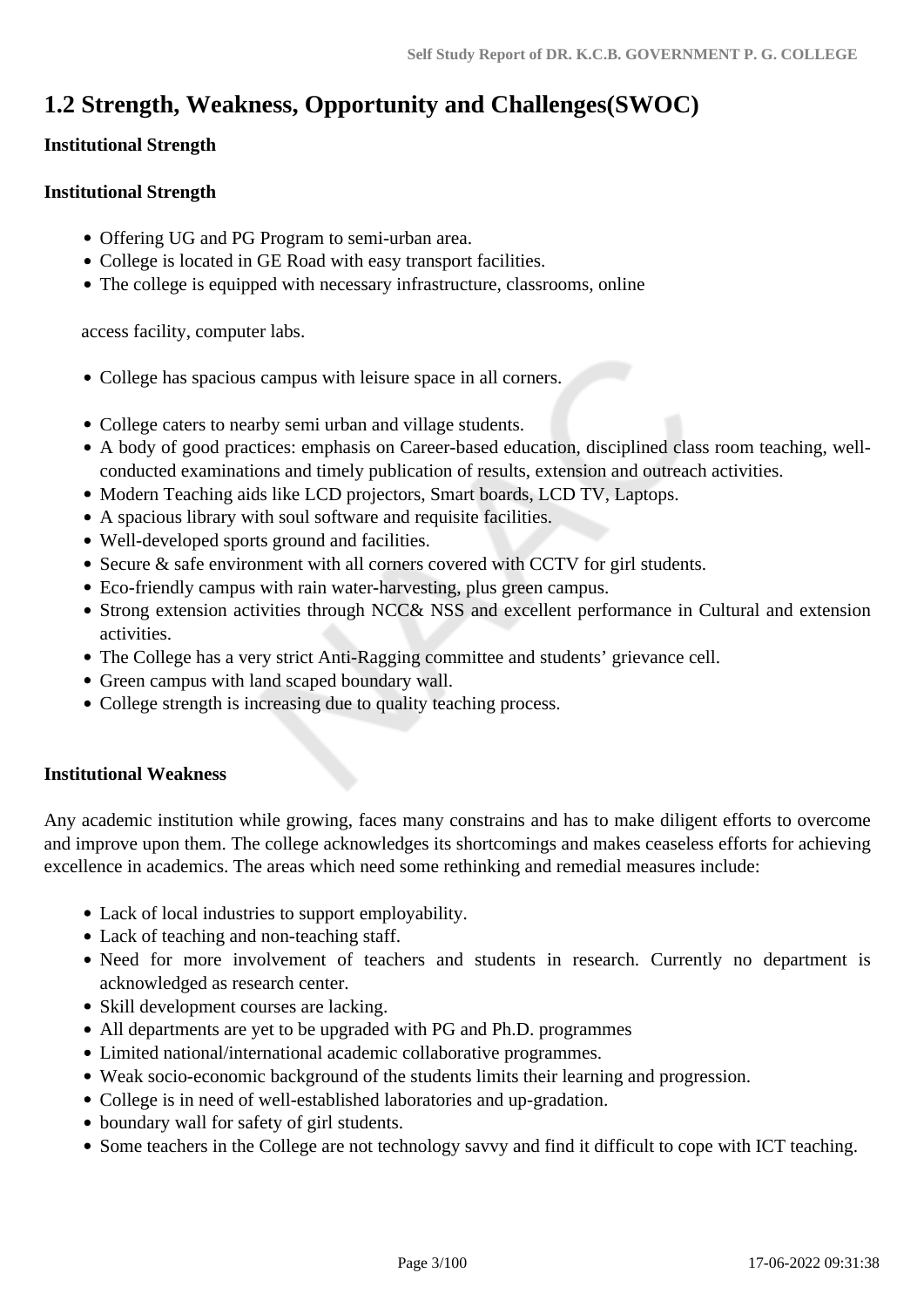#### **Institutional Opportunity**

Opportunities are reflection of the environment which prevails in the institution because of the set of principles, policies and standards under which the college works. Recognizing the opportunities and grasping them whenever they come will help the institution in planning  $\&$  executing the strategies to have desired results.

- To achieve excellence in academics by involving masses from socially weaker sections.
- To increase the number of placements and training activities.
- To develop faculty-exchange, student-exchange, and Resource sharing programmes with institutions & organizations of repute.
- To Enhance community engagement.

#### **Institutional Challenge**

In the present era of very fast era of changing scenario in Education field, challenges are bound to occur resulting into stress on established system and policies.

- Lack of staff appointments by Govt. It is a big challenge for college.
- To achieve excellence in academics by involving masses from socially weaker sections.
- Guiding students to face competitive examinations interleaved with regular curriculum stress.
- Lack of resources and regular teaching staff limits us to explore and experiment with new ideas, which is essence of quality enhancement.
- To develop faculty-exchange, student-exchange, and Resource sharing programmes with institutions & organizations of repute.

# **1.3 CRITERIA WISE SUMMARY**

#### **Curricular Aspects**

Our institution is Govt College and follow prescribed curriculum of Hemchand Yadav University Durg (CG). Curriculum is decided by the affiliating university through comprehensive consultation with subject experts including our Board of Studies members. However, the College invests its best efforts in implementation of the curricular aspects as mandated by university rules and regulations. The College offers a diverse range of academic programmes with a greater academic flexibility of various subject combinations across its many academic programmes.

The weekly lesson plans ensuring optimum spacing of syllabus are planned before the commencement of each session. These lesson plans are notified to students. The teachers also make students aware of their respective plans of lesson delivery during the regular classes. Teachers maintain the record of the students' progress and academic performance. Thus, there is a well devised system of documenting the specifics related to curriculum delivery.

Syllabus design and exam conduction is integral part of work culture of teachers of college. With the concept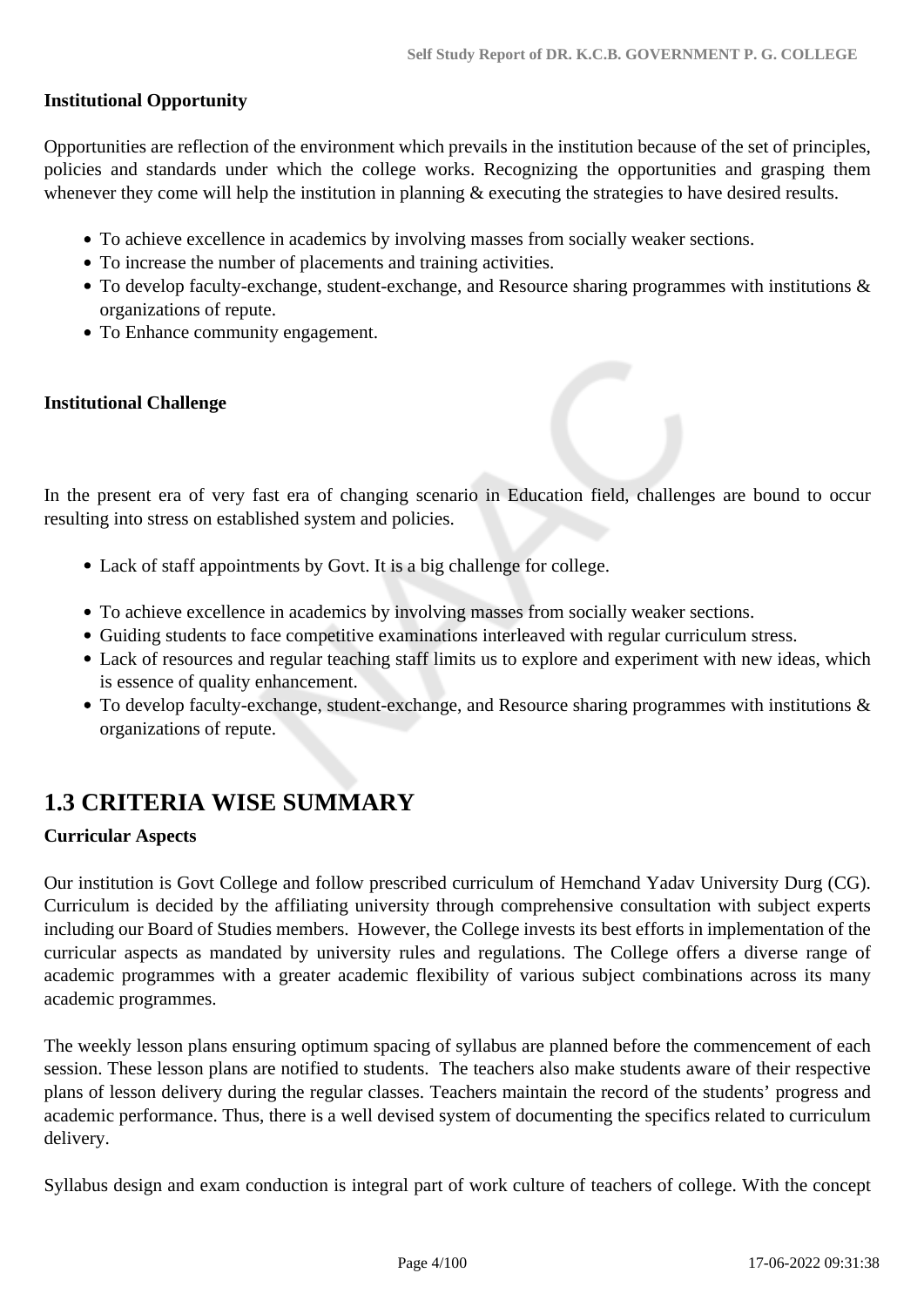and enrichment of curriculum and additional knowledge imparting value added courses are organised in college.

With a motive to sensitize youth for creating better world, we ensure to inculcate Gender sensitivity, Environmental consciousness, Human Values and Community Outreach among students. Several College ensure objectives of Program and course outcome and specific outcome are attained. Project and field work supplement learning which is mandatory part of curriculum.

Feedback on curriculum is regularly process of annual feedback system supports design of syllabus. Feedback process help and suggest us for any improvement. Curricular aspect is backbone of college functioning and college regularly improvise curricular aspect for upliftment of students.

#### **Teaching-learning and Evaluation**

To make the teaching, learning and evaluation effective and efficient, various processes have been developed which give full freedom and flexibility to the faculty and the students to achieve their full potential. The institution stresses the importance of experiential learning.

The modern ICT tools in the pedagogical system of the college enable the students to learn the content from a multi-dimensional perspective in the era of digital education. Since its inception, the college has remained committed to dissemination of knowledge in various streams for the service to the society. College takes pride in reserving seats for deprived society in admission process. Of The quality of education is constantly monitored and the standards of teaching-learning are reviewed and maintained thereby, enriching teachinglearning processes and developing skills in tune with the globalized world in this age of privatization, globalization and liberalization. The time table and the annual academic calendar that contain the details of all the academic and co-curricular activities are made available to all through its website. The teaching plans and the teachers' diary is maintained by our dedicated and skilled faculty show the roadmap for teaching and learning. Program and course outcome is notified beforehand to students to make their mind for selected course. Course outcome is being evaluated by various methods. To make the ICT enabled classroom sessions interesting and productive, the faculty adapts techniques of deliberations, discussions, use of LCD Projectors and Power Point Presentations. Internal Assessment is made on the basis of the performance in sessional exam. College teachers acts as mentors for overall development of students. College ensures every measure to conduct exam in fair and grievance free manner. Any grievance is redressed at relevant level in college or university. Student's satisfaction is display of overall functioning of college and from student satisfaction survey and insight preview and action taken help better functioning of college. During Covid-19 college ensured extra effort in support system to students.

#### **Research, Innovations and Extension**

One of the Colleges missions has always been to constantly develop the acumen for Research, Innovations and Extension in the institute by fostering of research culture through perpetual encouragement to the teachers and students to indulge into research activities useful to the society. College has 2 teachers work as research guides.

The Institute organized workshops/seminars on Research Methodology, Intellectual Property Rights and entrepreneurship. College organised two nation workshops in History and Commerce during last five years. These seminars give exposure to broader network to students of college. College also organised trade fair to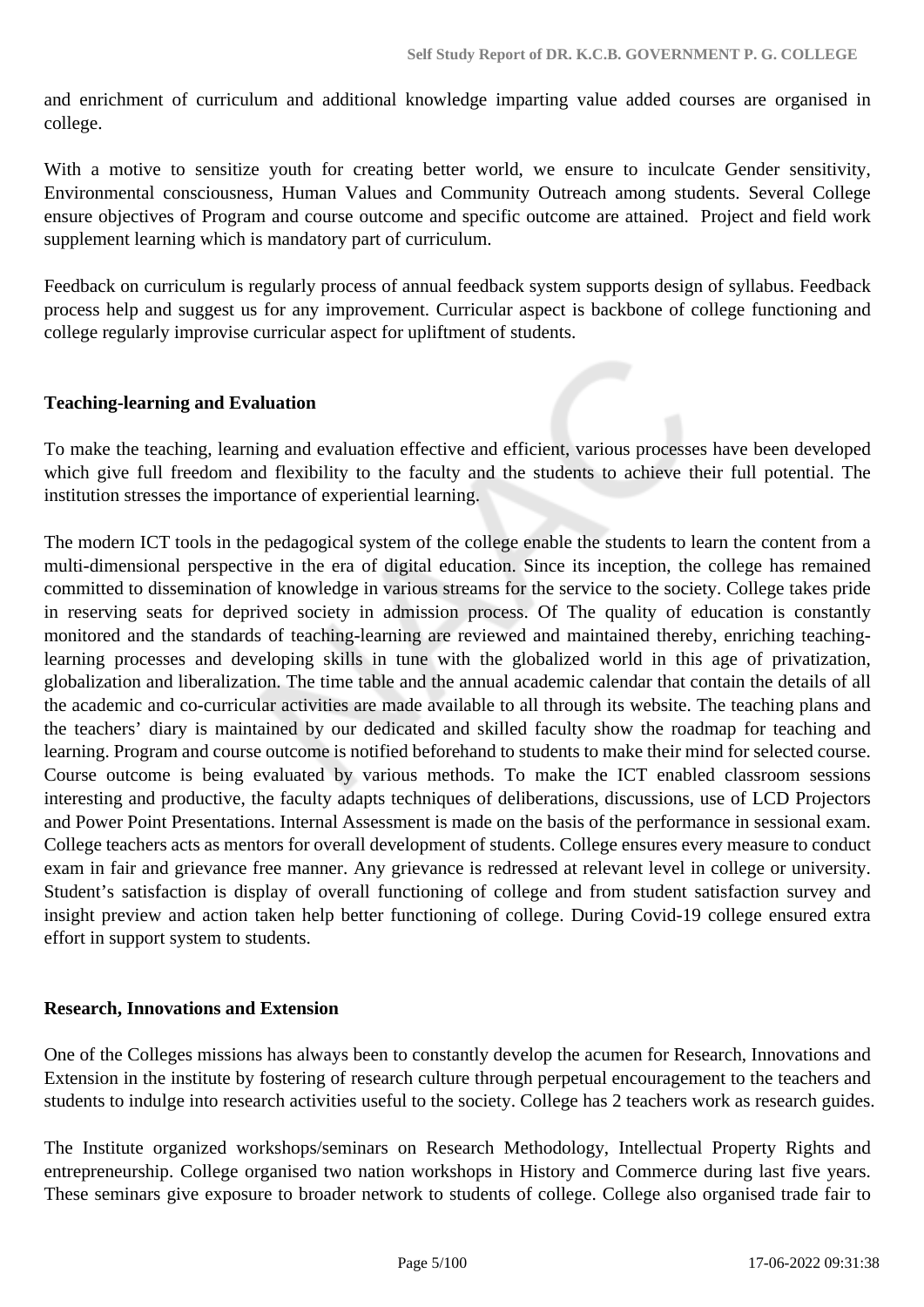develop attitude of entrepreneurship among the students. Social responsibility inculcation is integral part of college. NSS girl/Boy unit, NCC Girl/Boy wing, Recross and other committees regularly work in unison for social work in nearby villages. Outreach activities are regularly organised by college to increase awareness on various issues. College NSS and NCC is very active in organising in-house extension activities in leadership of respective In-charge.

College is one functional MOU for teaching learning process in subject Mathematics. Efforts are always ongoing to supplement curriculum from ats limited resources for benefit of stakeholders.

#### **Infrastructure and Learning Resources**

The quality governance of the institution gets reflected in its infrastructural facilities available for the cause of academics. College has ample 13-acre area in GE road with plus greenery. There are ICT enabled classrooms, Smart class rooms and seminar halls. There are well facilitated laboratories in Physics, Chemistry, Botany, Zoology, Home Science, Mathematics and PGDCA. All laboratories are equipped with ICT facilities. There are 46 computers out of which 40 are used for academic purpose.

College offers adequate sports facilities to students of college. College has spacious sports ground and sports gear for students. Every year college sports team earn position in various level tournaments. Our proud students Deepak Kumar played in India softball team.

Library has rich collection of e-books and e-Journals through N-List programme of INFLIBNET, collection of rare books, on-line Newspapers, Periodicals, Encyclopaedia, NPTEL, Directory of Open Access Repository, etc.

New facilities have been created during last five years with help of RUSA, Janbhagidari and state Govt grants. New wing with 13 rooms has been added and additional budget of 50 Lakhs has been allotted for classrooms. Indoor Badminton Court with wooden floor is under construction.

Maintenance of building and equipment is in regular practice. College has check and balance system in place for keep-up of existing resources. With budget of 70 lakhs from RUSA maintenance of old building is being done by State PWD. Infrastructure augmentation is being done with proper planning and requirement of stake holders.

#### **Student Support and Progression**

The institution aims to provide all kinds of support to the students. It facilitates scholarships provided by the Government of Chhattisagrh, Central Government and other agencies. The students belonging to reserve categories receive scholarships under various schemes. The college has started a number of capability enhancement schemes for the benefit of the students. Training and Placement Cell, Career Guidance and subject Societies, etc. have been functioning in the college to enhance the latent potential of the students. ICT application and training is integral part teaching learning process. of Besides, Gymnasium, Yoga and Library with online resources and other infrastructure. Several co-curricular, extra-curricular and sports activities are being conducted to facilitate holistic development of the student and emerge as a socially matured individual. Sorts activities are regularly conducted in college. Necessary sports tools are provided to students. Students' performance in sports is evident from regular positions in various activities in university and state levels. Two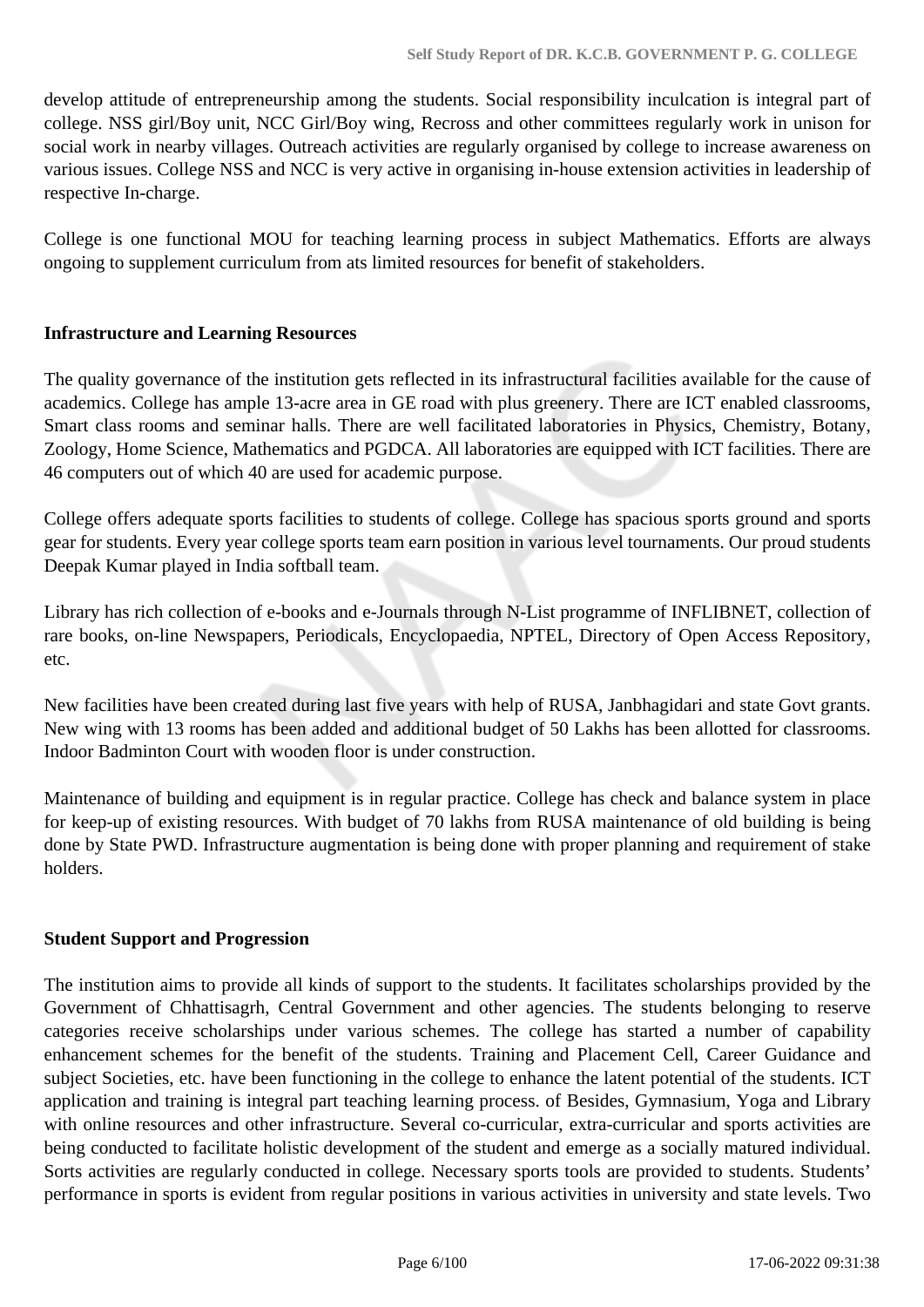students Sonu Gupta and Deepak kumar has rare feet of playing from Indian softball team. College has necessary support system for student teaching process. Grievances are handled sensibly and speedy manner. College has separate system for redressal of grievances including sexual harassment.

College has broadband facility for internet and departments are well equipped with ICT tools.

Catering to students need college organises coaching for competitive exams regularly. Value added course for SSC coaching and computer has been competed in last academic year. College collects feedback from alumni for suggestion and improvement. Our Alumni Nitish Dubey is currently chairperson of Janbhagidari Samiti. Alumni association has been registered.

#### **Governance, Leadership and Management**

The College under efficient leadership of Principal has developed an organizational structure and culture for obtaining goals of vision, mission and core values of the institute. Institute has developed system of participative decision making, academic planning and administrative implementation for successful Governance, Leadership and Management in the College. The Staff Council has its say in several academic and administrative aspects of the College. Core decisions are finalised after detail planning and discussions. College Janbhagidari committee comprising many alumni of college suggest measures required for benefit of students.

College administration with help of IQAC has designed a perspective plan for the augmentation of academic, administrative and infrastructural facilities and the deployment is done through the working of various committees headed by senior faculty. There are number of welfare measures for the benefit of teaching and nonteaching staff. The performance of the teaching and non-teaching staff is assessed through the Appraisal System. Professional development, training programmes, seminars, conferences, workshops are organized by the institution for teaching and non-teaching staff for updating their knowledge. Faculty is encouraged to participate in Orientation, Refresher courses workshops etc.

Decentralisation and transparency are in all processes of the system. College has RTI cell for any public information. System and function of college is assessed by Internal and external auditing of accounts, Frequent meetings of HODs and the staff. The IQAC contributes towards quality assurance strategies and processes related to academics and administration. There has been a continuous, incremental growth in institute in evaluation system, teaching learning, Career development and placement services. There is an effective use of ICT in teaching and learning system with a gradual increase in the use of New Technology for enhancement. The college Implements outcome-based education and attainment of learning outcomes. The College has constituted different cells and committees for the successful implementation of vision and mission.

#### **Institutional Values and Best Practices**

As stated in vision and mission documents, college runs in direction of round development of students. Student centric activities like Gender equity & sensitivity, Environmental

sustainability, Inclusiveness, Universal harmony & tolerance, Constitutional obligations, Professional ethics are targeted goal of institution. College regularly conducts social awareness activities like organizing rallies on Population control, AIDS, Anti – Drug campaigns, Voter Awareness Campaign, Swachh Bharat Abhiyan, Health and Hygiene.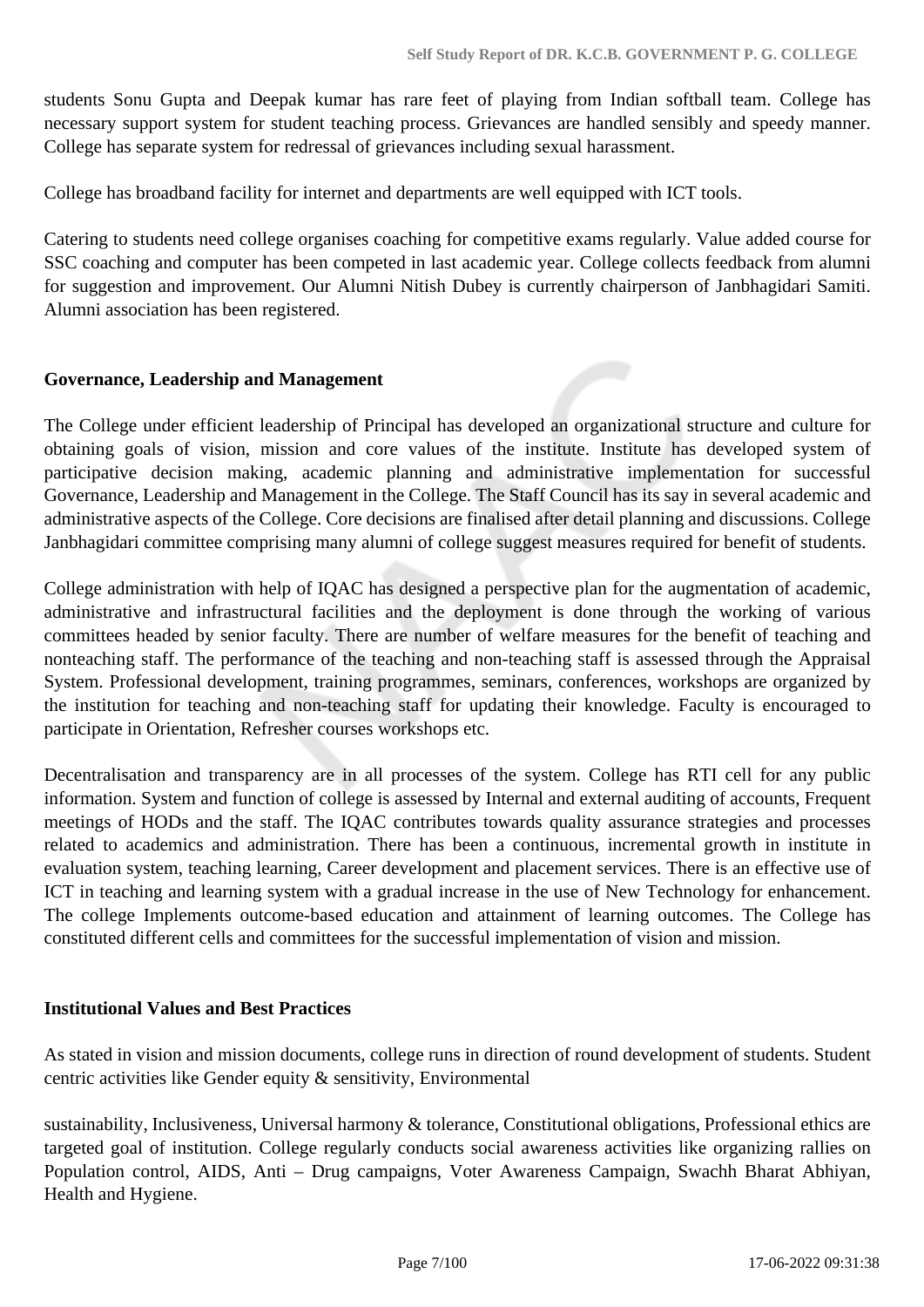Campus beautification work is done timely for ensuring the quality environment on campus. Students are made aware of social and environmental concerns through different awareness programmes. Rights and values are inculcated among students through various measures and programs.

Rain water harvesting units are in existence in the system. Students are provided awareness about water conservation techniques and ground water recharge. The entire campus is dotted with greenery and green audit has been performed for expert suggestion. Gradually the electrical appliances are being replaced with energy efficient equipment and LED tube lights.

The institution provides disabled-friendly environment. We have special amenities such as screen reading software, ramps, and special disabled friendly washrooms.

College has well defined policies for functions, code of conduct for teachers and students and roles and responsibilities for functionaries are evidences of ethical foundation of the College.

Best practice of college is formulated with discussions among staff and adequate for local need of students. Girl students of college do not have sophisticated environment for living and resource mobilization. From its best practice college tries to fill this lacuna.

Code of conduct is mandatory for all stake holders in college. Code is displayed in website and notice board which helps maintain decorum of functioning of college.

Women empowerment and skill development intervened in framework of Institute. College functions on the guidelines as stated in vision and mission and all resources are utilized in attaining its objectives.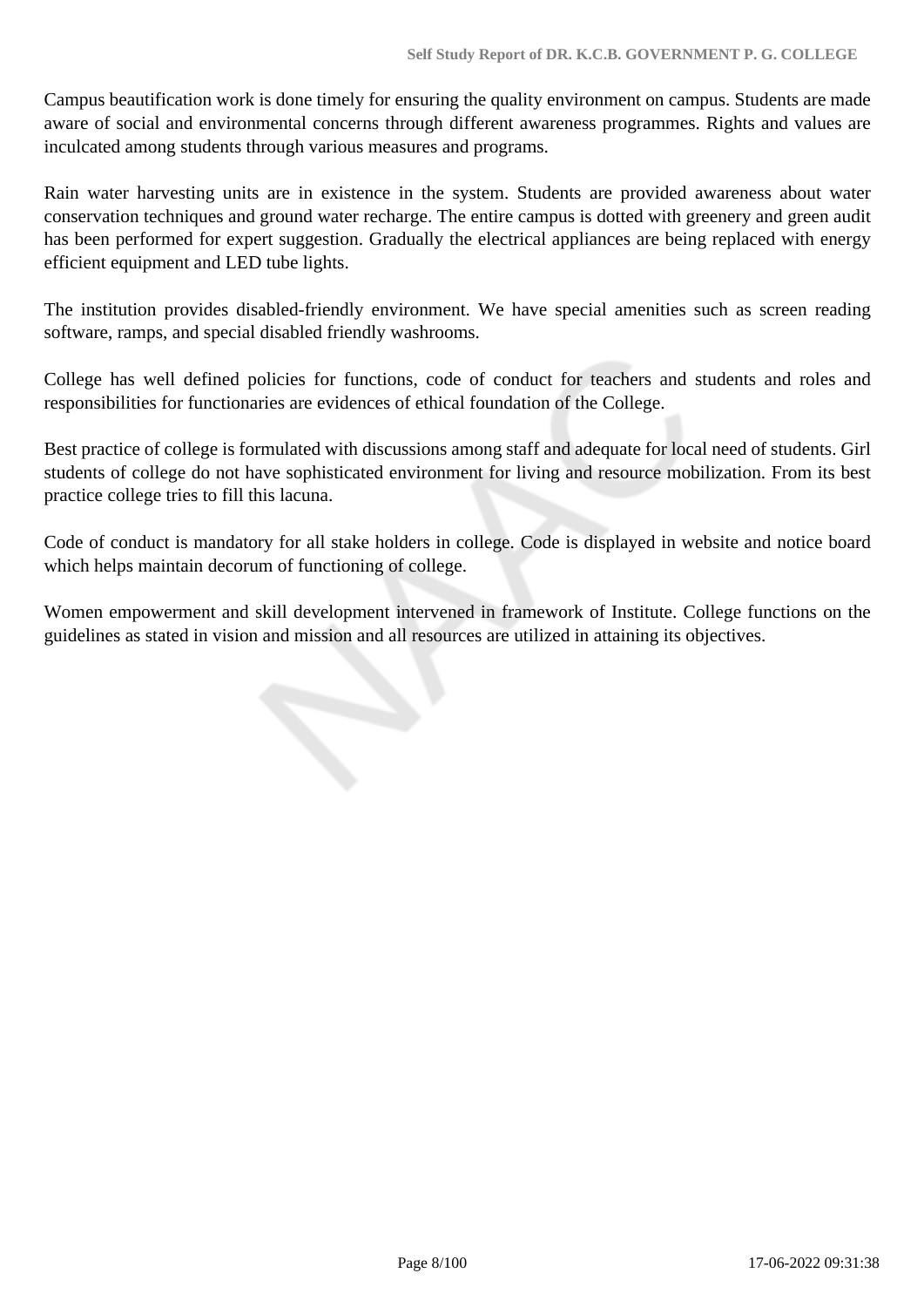# **2. PROFILE**

# **2.1 BASIC INFORMATION**

| Name and Address of the College |                                     |  |
|---------------------------------|-------------------------------------|--|
| Name                            | DR. K.C.B. GOVERNMENT P. G. COLLEGE |  |
| Address                         | Padum Nagar, GE Road Bhilai-3       |  |
| City                            | Bhilai                              |  |
| <b>State</b>                    | Chhattisgarh                        |  |
| Pin                             | 490021                              |  |
| Website                         | www.govtpgcollegebhilai.com         |  |

| <b>Contacts for Communication</b> |                  |                                          |               |                          |                              |
|-----------------------------------|------------------|------------------------------------------|---------------|--------------------------|------------------------------|
| <b>Designation</b>                | <b>Name</b>      | <b>Telephone with</b><br><b>STD Code</b> | <b>Mobile</b> | Fax                      | Email                        |
| Principal                         | Rina<br>Majumdar | 07826-255175                             | 9039870653    |                          | bhilai3_college@y<br>ahoo.in |
| IQAC / CIQA<br>coordinator        | Maneesh<br>Kalra | 0788-4911809                             | 8319107640    | $\overline{\phantom{0}}$ | manishkalrra@gma<br>il.com   |

| <b>Status of the Institution</b> |            |
|----------------------------------|------------|
| <b>Institution Status</b>        | Government |

| Type of Institution   |              |
|-----------------------|--------------|
| By Gender             | Co-education |
| <sup>1</sup> By Shift | Regular      |

| <b>Recognized Minority institution</b>     |    |
|--------------------------------------------|----|
| If it is a recognized minroity institution | No |

| <b>Establishment Details</b>         |            |
|--------------------------------------|------------|
| Date of establishment of the college | 15-08-1983 |
|                                      |            |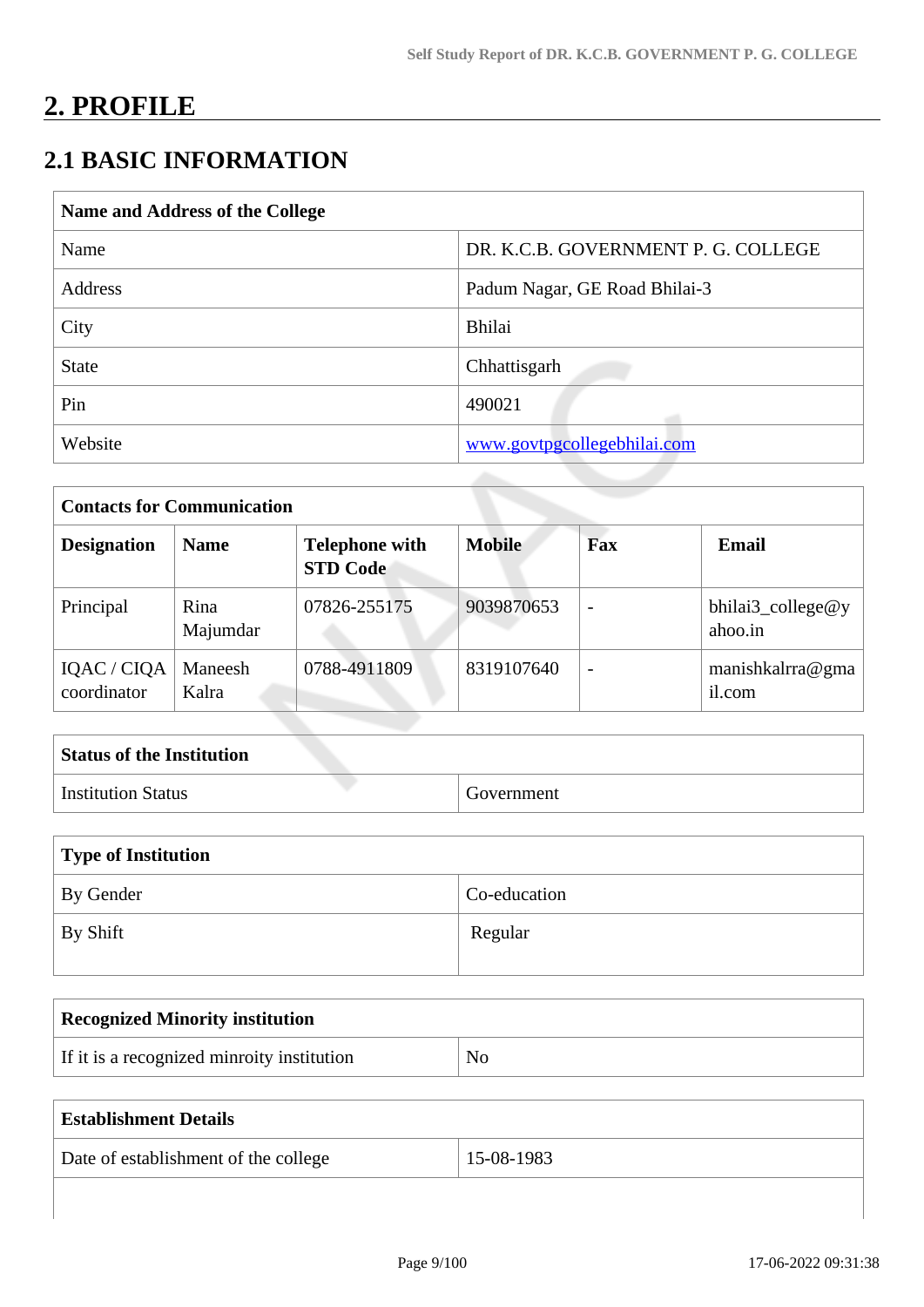| University to which the college is affiliated/ or which governs the college (if it is a constituent |  |
|-----------------------------------------------------------------------------------------------------|--|
| college)                                                                                            |  |

| <b>State</b> | <b>University name</b>            | <b>Document</b>      |
|--------------|-----------------------------------|----------------------|
| Chhattisgarh | Hemchand Yadav University<br>Durg | <b>View Document</b> |

#### **Details of UGC recognition**

| <b>Under Section</b> | Date         | <b>View Document</b> |
|----------------------|--------------|----------------------|
| 2f of UGC            | 19-01-1992   | <b>View Document</b> |
| 12B of UGC           | $03-12-2015$ | <b>View Document</b> |

|                                                           | AICTE, NCTE, MCI, DCI, PCI, RCI etc(other than UGC)                              |                                        |                              |                |
|-----------------------------------------------------------|----------------------------------------------------------------------------------|----------------------------------------|------------------------------|----------------|
| <b>Statutory</b><br><b>Regulatory</b><br><b>Authority</b> | <b>Recognition/App</b><br>roval details Inst<br>itution/Departme<br>nt programme | Day, Month and<br>year(dd-mm-<br>yyyy) | <b>Validity in</b><br>months | <b>Remarks</b> |

| <b>Details of autonomy</b>                                                                                                           |    |
|--------------------------------------------------------------------------------------------------------------------------------------|----|
| Does the affiliating university Act provide for<br>conferment of autonomy (as recognized by the<br>UGC), on its affiliated colleges? | No |

| <b>Recognitions</b>                                                                   |     |
|---------------------------------------------------------------------------------------|-----|
| Is the College recognized by UGC as a College<br>with Potential for Excellence (CPE)? | No. |
| Is the College recognized for its performance by<br>any other governmental agency?    | No. |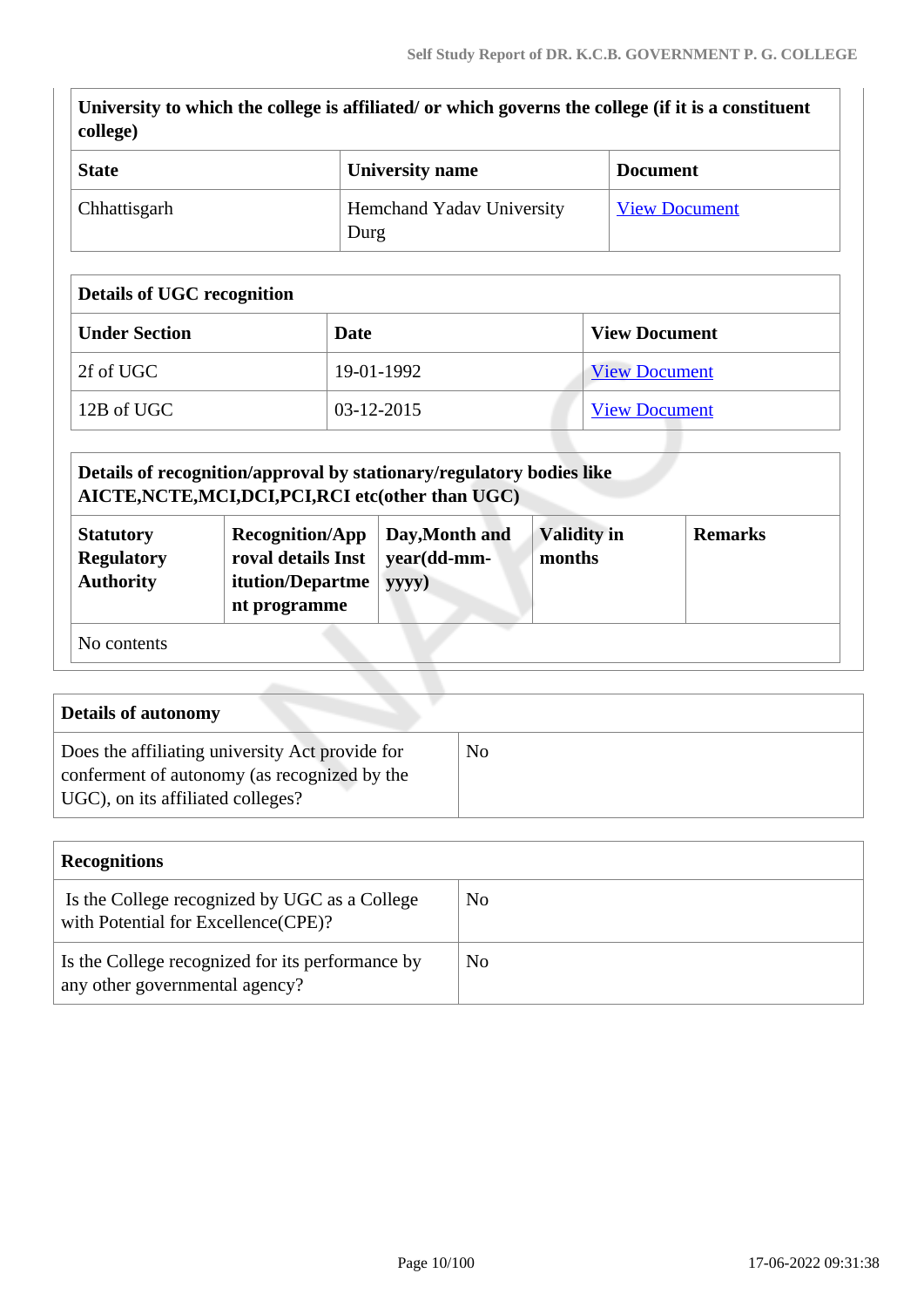| <b>Location and Area of Campus</b> |                                  |            |                                |                             |  |  |  |  |  |  |
|------------------------------------|----------------------------------|------------|--------------------------------|-----------------------------|--|--|--|--|--|--|
| <b>Campus Type</b>                 | <b>Address</b>                   | Location*  | <b>Campus Area</b><br>in Acres | Built up Area in<br>sq.mts. |  |  |  |  |  |  |
| Main campus<br>area                | Padum Nagar, GE Road<br>Bhilai-3 | Semi-urban | 13.12                          | 2775.24                     |  |  |  |  |  |  |

# **2.2 ACADEMIC INFORMATION**

|                    | Details of Programmes Offered by the College (Give Data for Current Academic year) |                                     |                                             |                                        |                                      |                                             |  |  |  |  |  |
|--------------------|------------------------------------------------------------------------------------|-------------------------------------|---------------------------------------------|----------------------------------------|--------------------------------------|---------------------------------------------|--|--|--|--|--|
| Programme<br>Level | <b>Name of Pr</b><br>ogramme/C<br>ourse                                            | <b>Duration</b> in<br><b>Months</b> | <b>Entry</b><br>Qualificatio<br>$\mathbf n$ | <b>Medium</b> of<br><b>Instruction</b> | <b>Sanctioned</b><br><b>Strength</b> | No.of<br><b>Students</b><br><b>Admitted</b> |  |  |  |  |  |
| <b>UG</b>          | BCom, Com<br>merce                                                                 | 36                                  | HSc                                         | English, Hind<br>$\mathbf{i}$          | 965                                  | 937                                         |  |  |  |  |  |
| <b>UG</b>          | BCom,Com<br>merce                                                                  | 36                                  | <b>HSc</b>                                  | English, Hind<br>$\mathbf{i}$          | 90                                   | 62                                          |  |  |  |  |  |
| <b>UG</b>          | BA, Sociolog<br>y                                                                  | 36                                  | <b>HSc</b>                                  | English, Hind<br>$\mathbf{i}$          | 965                                  | 565                                         |  |  |  |  |  |
| <b>UG</b>          | <b>BA, Political</b><br>Science                                                    | 36                                  | <b>HSc</b>                                  | English, Hind<br>$\mathbf{i}$          | 965                                  | 529                                         |  |  |  |  |  |
| <b>UG</b>          | BA, Economi<br>$\mathbf{c}\mathbf{s}$                                              | 36                                  | <b>HSc</b>                                  | English, Hind<br>$\mathbf{i}$          | 965                                  | 431                                         |  |  |  |  |  |
| <b>UG</b>          | <b>BA, History</b>                                                                 | 36                                  | <b>HSc</b>                                  | English, Hind<br>$\mathbf{1}$          | 965                                  | 379                                         |  |  |  |  |  |
| <b>UG</b>          | BA, Hindi                                                                          | 36                                  | <b>HSc</b>                                  | English, Hind<br>$\mathbf{i}$          | 965                                  | 895                                         |  |  |  |  |  |
| <b>UG</b>          | BA, English                                                                        | 36                                  | <b>HSc</b>                                  | English, Hind<br>$\mathbf{i}$          | 965                                  | 895                                         |  |  |  |  |  |
| <b>UG</b>          | BA, Home<br>Science                                                                | 36                                  | <b>HSc</b>                                  | English, Hind<br>$\mathbf{i}$          | 965                                  | 144                                         |  |  |  |  |  |
| UG                 | <b>BSc, Chemist</b><br>ry                                                          | 36                                  | <b>HSc</b>                                  | English, Hind<br>$\mathbf{i}$          | 580                                  | 465                                         |  |  |  |  |  |
| <b>UG</b>          | <b>BSc, Physics</b>                                                                | 36                                  | <b>HSc</b>                                  | English, Hind<br>$\mathbf{1}$          | 290                                  | 201                                         |  |  |  |  |  |
| <b>UG</b>          | <b>BSc,Botany</b>                                                                  | 36                                  | <b>HSc</b>                                  | English, Hind<br>$\mathbf{i}$          | 290                                  | 264                                         |  |  |  |  |  |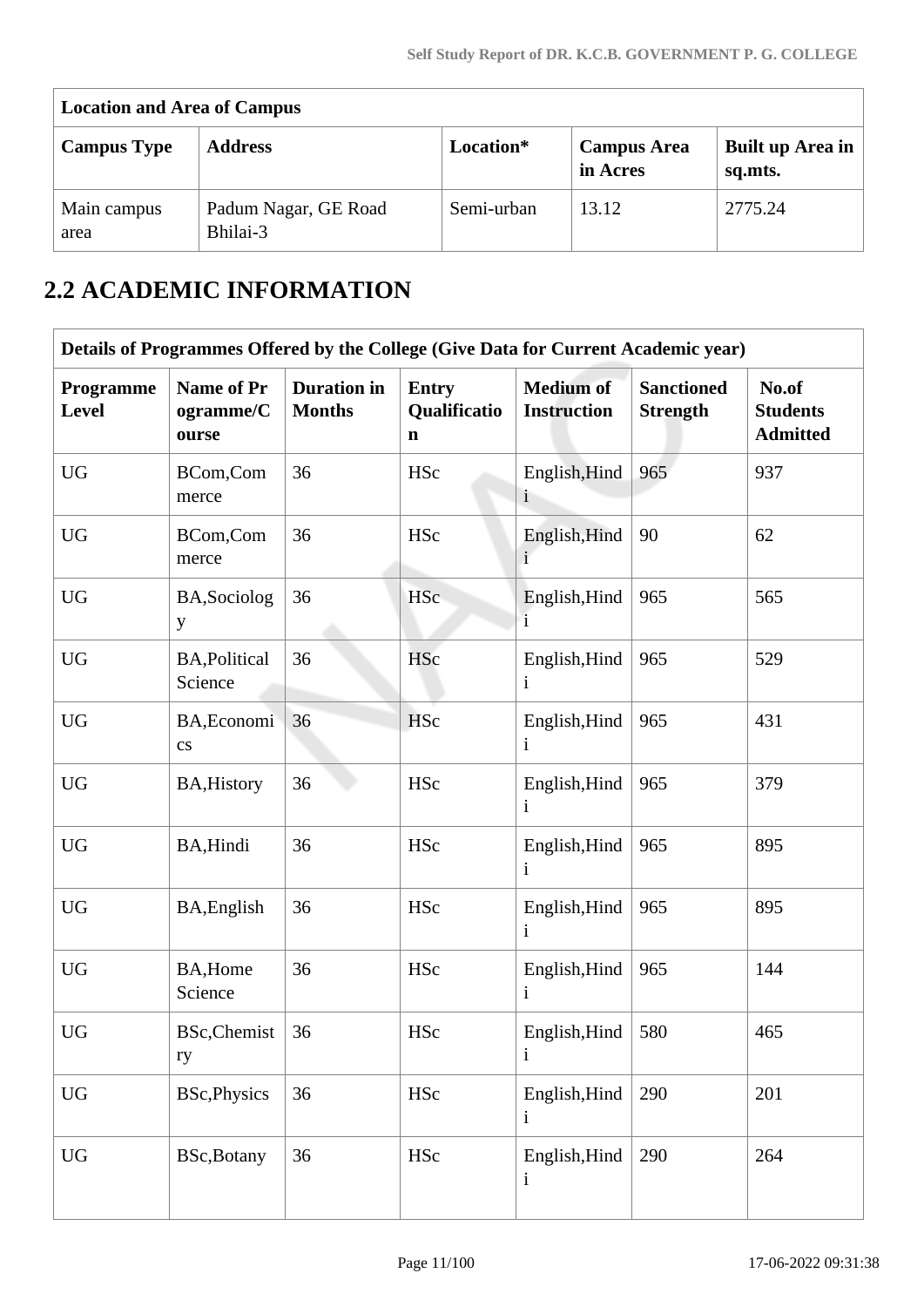| <b>UG</b>                                                                        | BSc,Zoology                   | 36 | <b>HSc</b>        | English, Hind<br>$\mathbf{1}$ | 290 | 264 |
|----------------------------------------------------------------------------------|-------------------------------|----|-------------------|-------------------------------|-----|-----|
| <b>UG</b>                                                                        | BSc,Matham<br>atics           | 36 | <b>HSc</b>        | English, Hind<br>$\mathbf{1}$ | 290 | 201 |
| PG                                                                               | MCom,Com<br>merce             | 24 | Undergradua<br>te | English, Hind<br>$\mathbf{i}$ | 180 | 124 |
| PG                                                                               | MA, Sociolo<br>gy             | 24 | Undergradua<br>te | English, Hind<br>i            | 60  | 54  |
| PG                                                                               | MA, Political<br>Science      | 24 | Undergradua<br>te | English, Hind<br>i            | 40  | 33  |
| PG                                                                               | MA, Econom<br>ics             | 24 | Undergradua<br>te | English, Hind<br>i            | 60  | 30  |
| PG                                                                               | MA, History                   | 24 | Undergradua<br>te | English, Hind<br>$\mathbf{i}$ | 60  | 30  |
| PG                                                                               | MA, English                   | 24 | Undergradua<br>te | English, Hind<br>$\mathbf{i}$ | 60  | 23  |
| PG                                                                               | MSc, Matha<br>matics          | 24 | Undergradua<br>te | English                       | 40  | 35  |
| PG Diploma<br>recognised<br>by statutory<br>authority<br>including<br>university | PGDCA,Co<br>mputer<br>Science | 24 | Undergradua<br>te | English                       | 100 | 98  |

**Position Details of Faculty & Staff in the College**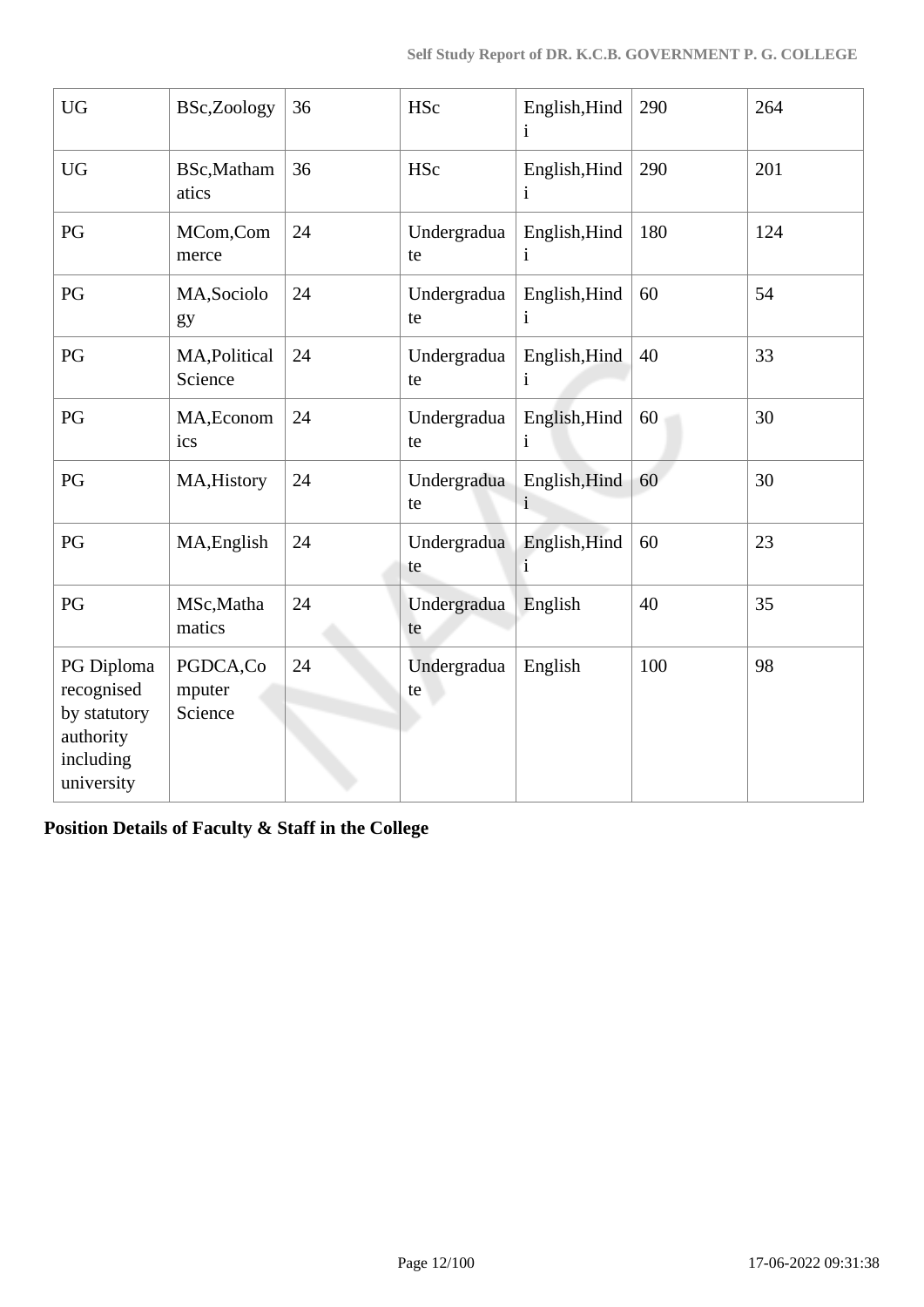| <b>Teaching Faculty</b>                                                             |                  |                  |                |                  |                  |                            |                |                  |                            |                |                |                |
|-------------------------------------------------------------------------------------|------------------|------------------|----------------|------------------|------------------|----------------------------|----------------|------------------|----------------------------|----------------|----------------|----------------|
|                                                                                     |                  | <b>Professor</b> |                |                  |                  | <b>Associate Professor</b> |                |                  | <b>Assistant Professor</b> |                |                |                |
|                                                                                     | Male             | Female           | Others         | Total            | Male             | Female                     | Others         | Total            | Male                       | Female         | Others         | Total          |
| Sanctioned by the<br>UGC /University<br><b>State</b><br>Government                  |                  |                  |                | 5                |                  |                            |                | $\boldsymbol{0}$ |                            |                |                | 20             |
| Recruited                                                                           | $\boldsymbol{0}$ | $\mathbf{1}$     | $\overline{0}$ | $\mathbf{1}$     | $\boldsymbol{0}$ | $\overline{0}$             | $\overline{0}$ | $\overline{0}$   | 5                          | 12             | $\overline{0}$ | 17             |
| Yet to Recruit                                                                      |                  |                  |                | 4                |                  |                            |                | $\boldsymbol{0}$ |                            |                |                | 3              |
| Sanctioned by the<br>Management/Soci<br>ety or Other<br>Authorized<br><b>Bodies</b> |                  |                  |                | $\boldsymbol{0}$ |                  |                            |                | $\boldsymbol{0}$ |                            |                |                | $\Omega$       |
| Recruited                                                                           | $\boldsymbol{0}$ | $\overline{0}$   | $\overline{0}$ | $\mathbf{0}$     | $\boldsymbol{0}$ | $\overline{0}$             | $\overline{0}$ | $\overline{0}$   | $\overline{0}$             | $\overline{0}$ | $\overline{0}$ | $\overline{0}$ |
| Yet to Recruit                                                                      |                  |                  |                | $\overline{0}$   |                  |                            |                | $\theta$         |                            |                |                | $\theta$       |

|                                                                                 | <b>Non-Teaching Staff</b> |                |                |                  |  |  |  |  |  |  |  |
|---------------------------------------------------------------------------------|---------------------------|----------------|----------------|------------------|--|--|--|--|--|--|--|
|                                                                                 | <b>Male</b>               | <b>Female</b>  | <b>Others</b>  | <b>Total</b>     |  |  |  |  |  |  |  |
| Sanctioned by the<br><b>UGC</b> / University State<br>Government                |                           |                |                | 20               |  |  |  |  |  |  |  |
| Recruited                                                                       | 8                         | $\overline{4}$ | $\overline{0}$ | 12               |  |  |  |  |  |  |  |
| Yet to Recruit                                                                  |                           |                |                | 8                |  |  |  |  |  |  |  |
| Sanctioned by the<br>Management/Society<br>or Other Authorized<br><b>Bodies</b> |                           |                |                | $\overline{0}$   |  |  |  |  |  |  |  |
| Recruited                                                                       | $\overline{0}$            | $\mathbf{0}$   | $\overline{0}$ | $\boldsymbol{0}$ |  |  |  |  |  |  |  |
| Yet to Recruit                                                                  |                           |                |                | $\overline{0}$   |  |  |  |  |  |  |  |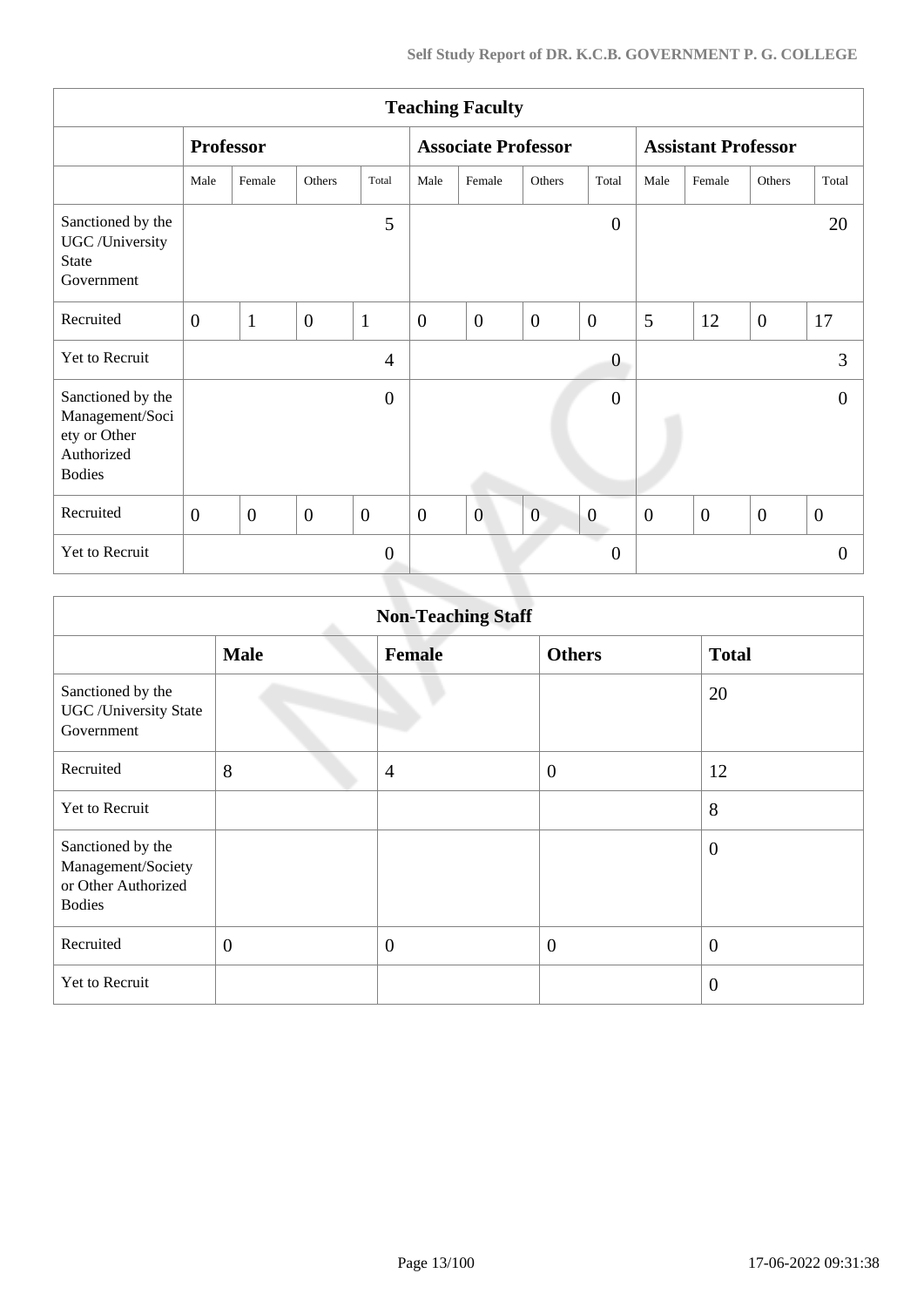|                                                                                 | <b>Technical Staff</b> |              |                |                |  |  |  |  |  |  |  |
|---------------------------------------------------------------------------------|------------------------|--------------|----------------|----------------|--|--|--|--|--|--|--|
|                                                                                 | <b>Male</b>            | Female       | <b>Others</b>  | <b>Total</b>   |  |  |  |  |  |  |  |
| Sanctioned by the<br><b>UGC</b> / University State<br>Government                |                        |              |                | $\overline{0}$ |  |  |  |  |  |  |  |
| Recruited                                                                       | $\mathbf{0}$           | $\mathbf{0}$ | $\overline{0}$ | $\overline{0}$ |  |  |  |  |  |  |  |
| Yet to Recruit                                                                  |                        |              |                | $\overline{0}$ |  |  |  |  |  |  |  |
| Sanctioned by the<br>Management/Society<br>or Other Authorized<br><b>Bodies</b> |                        |              |                | $\theta$       |  |  |  |  |  |  |  |
| Recruited                                                                       | $\mathbf{0}$           | $\mathbf{0}$ | $\overline{0}$ | $\theta$       |  |  |  |  |  |  |  |
| Yet to Recruit                                                                  |                        |              |                | $\overline{0}$ |  |  |  |  |  |  |  |

# **Qualification Details of the Teaching Staff**

|                                       | <b>Permanent Teachers</b> |                |                |                            |                  |                |                            |                |                |                |  |  |
|---------------------------------------|---------------------------|----------------|----------------|----------------------------|------------------|----------------|----------------------------|----------------|----------------|----------------|--|--|
| <b>Highest</b><br>Qualificatio<br>n   | <b>Professor</b>          |                |                | <b>Associate Professor</b> |                  |                | <b>Assistant Professor</b> |                |                |                |  |  |
|                                       | Male                      | Female         | Others         | Male                       | Female           | Others         | Male                       | Female         | Others         | Total          |  |  |
| D.sc/D.Litt/<br>LLD/DM/M<br><b>CH</b> | $\overline{0}$            | $\mathbf{0}$   | $\overline{0}$ | $\boldsymbol{0}$           | $\boldsymbol{0}$ | $\overline{0}$ | $\overline{0}$             | $\overline{0}$ | $\overline{0}$ | $\overline{0}$ |  |  |
| Ph.D.                                 | $\overline{0}$            | $\mathbf{1}$   | $\overline{0}$ | $\Omega$                   | $\overline{0}$   | $\overline{0}$ | 3                          | 8              | $\overline{0}$ | 12             |  |  |
| M.Phil.                               | $\overline{0}$            | $\overline{0}$ | $\overline{0}$ | $\overline{0}$             | $\overline{0}$   | $\overline{0}$ | $\overline{0}$             | $\overline{0}$ | $\overline{0}$ | $\overline{0}$ |  |  |
| PG                                    | $\overline{0}$            | $\overline{0}$ | $\overline{0}$ | $\overline{0}$             | $\overline{0}$   | $\overline{0}$ | $\overline{2}$             | $\overline{4}$ | $\overline{0}$ | 6              |  |  |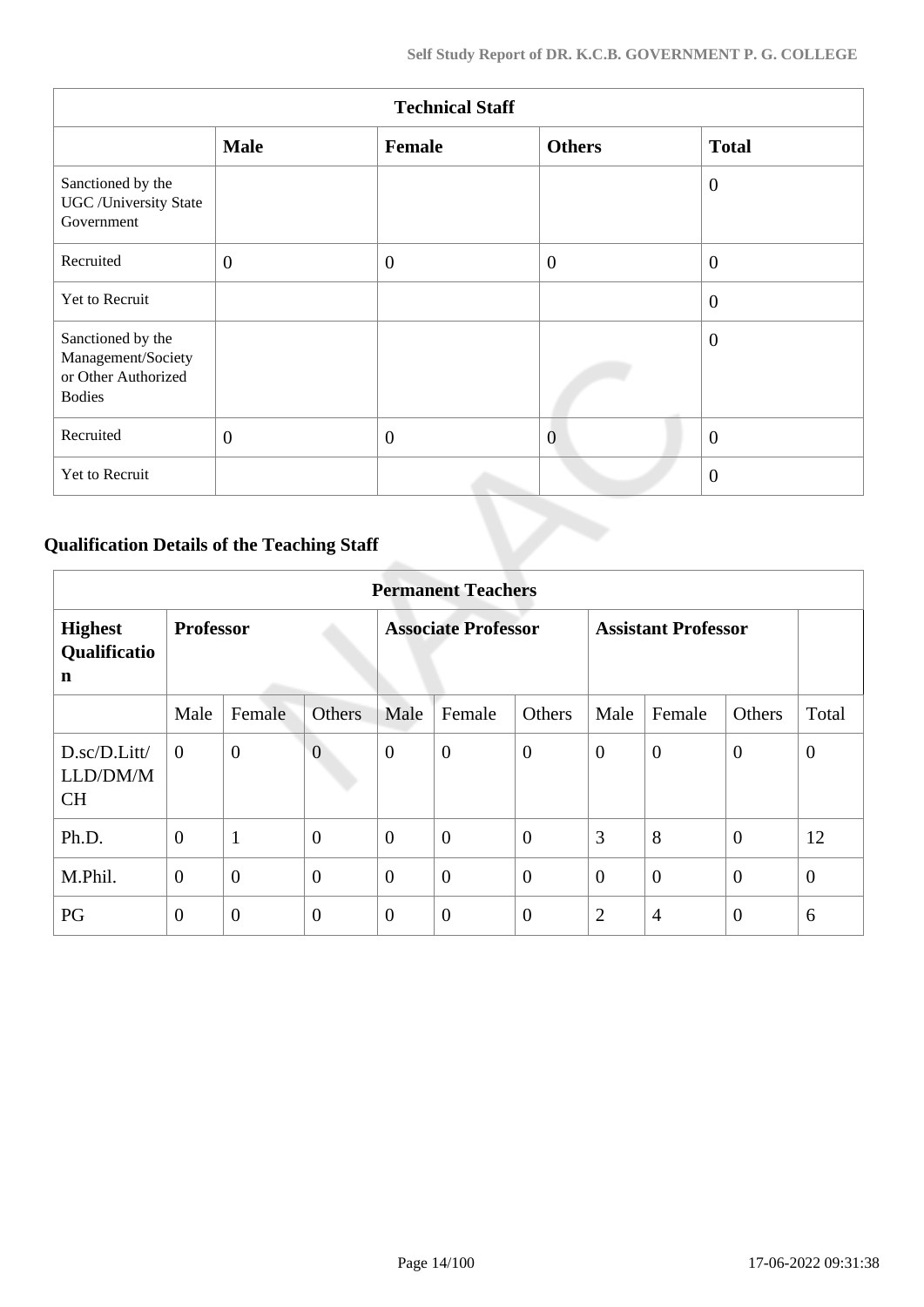| <b>Temporary Teachers</b>                     |                  |                |                |                            |                |                |                            |                  |                  |                |  |
|-----------------------------------------------|------------------|----------------|----------------|----------------------------|----------------|----------------|----------------------------|------------------|------------------|----------------|--|
| <b>Highest</b><br>Qualificatio<br>$\mathbf n$ | <b>Professor</b> |                |                | <b>Associate Professor</b> |                |                | <b>Assistant Professor</b> |                  |                  |                |  |
|                                               | Male             | Female         | Others         | Male                       | Female         | Others         | Male                       | Female           | Others           | Total          |  |
| D.sc/D.Litt/<br>LLD/DM/M<br><b>CH</b>         | $\Omega$         | $\overline{0}$ | $\overline{0}$ | $\overline{0}$             | $\overline{0}$ | $\overline{0}$ | $\theta$                   | $\theta$         | $\overline{0}$   | $\theta$       |  |
| Ph.D.                                         | $\Omega$         | $\overline{0}$ | $\overline{0}$ | $\overline{0}$             | $\overline{0}$ | $\overline{0}$ | $\overline{0}$             | $\overline{0}$   | $\overline{0}$   | $\overline{0}$ |  |
| M.Phil.                                       | $\overline{0}$   | $\overline{0}$ | $\overline{0}$ | $\overline{0}$             | $\overline{0}$ | $\overline{0}$ | $\theta$                   | $\overline{0}$   | $\overline{0}$   | $\mathbf{0}$   |  |
| PG                                            | $\overline{0}$   | $\overline{0}$ | $\overline{0}$ | $\overline{0}$             | $\overline{0}$ | $\overline{0}$ | $\overline{2}$             | $\boldsymbol{0}$ | $\boldsymbol{0}$ | $\overline{2}$ |  |

|                                                         | <b>Part Time Teachers</b> |                            |                  |                |                            |                  |                |                |              |              |  |  |
|---------------------------------------------------------|---------------------------|----------------------------|------------------|----------------|----------------------------|------------------|----------------|----------------|--------------|--------------|--|--|
| <b>Professor</b><br><b>Highest</b><br>Qualificatio<br>n |                           | <b>Associate Professor</b> |                  |                | <b>Assistant Professor</b> |                  |                |                |              |              |  |  |
|                                                         | Male                      | Female                     | Others           | Male           | Female                     | Others           | Male           | Female         | Others       | Total        |  |  |
| D.sc/D.Litt/<br>LLD/DM/M<br><b>CH</b>                   | $\overline{0}$            | $\overline{0}$             | $\boldsymbol{0}$ | $\theta$       | $\boldsymbol{0}$           | $\boldsymbol{0}$ | $\overline{0}$ | $\overline{0}$ | $\mathbf{0}$ | $\mathbf{0}$ |  |  |
| Ph.D.                                                   | $\mathbf{0}$              | $\overline{0}$             | $\mathbf{0}$     | $\overline{0}$ | $\overline{0}$             | $\mathbf{0}$     | $\Omega$       | $\overline{0}$ | $\mathbf{0}$ | $\theta$     |  |  |
| M.Phil.                                                 | $\overline{0}$            | $\overline{0}$             | $\overline{0}$   | $\overline{0}$ | $\overline{0}$             | $\overline{0}$   | $\theta$       | $\overline{0}$ | $\theta$     | $\theta$     |  |  |
| PG                                                      | $\theta$                  | $\mathbf{0}$               | $\boldsymbol{0}$ | $\overline{0}$ | $\boldsymbol{0}$           | $\overline{0}$   | $\overline{0}$ | $\overline{0}$ | $\mathbf{0}$ | $\theta$     |  |  |

| <b>Details of Visting/Guest Faculties</b> |             |               |               |              |  |  |  |  |
|-------------------------------------------|-------------|---------------|---------------|--------------|--|--|--|--|
| <b>Number of Visiting/Guest Faculty</b>   | <b>Male</b> | <b>Female</b> | <b>Others</b> | <b>Total</b> |  |  |  |  |
| engaged with the college?                 |             |               |               |              |  |  |  |  |

**Provide the Following Details of Students Enrolled in the College During the Current Academic Year**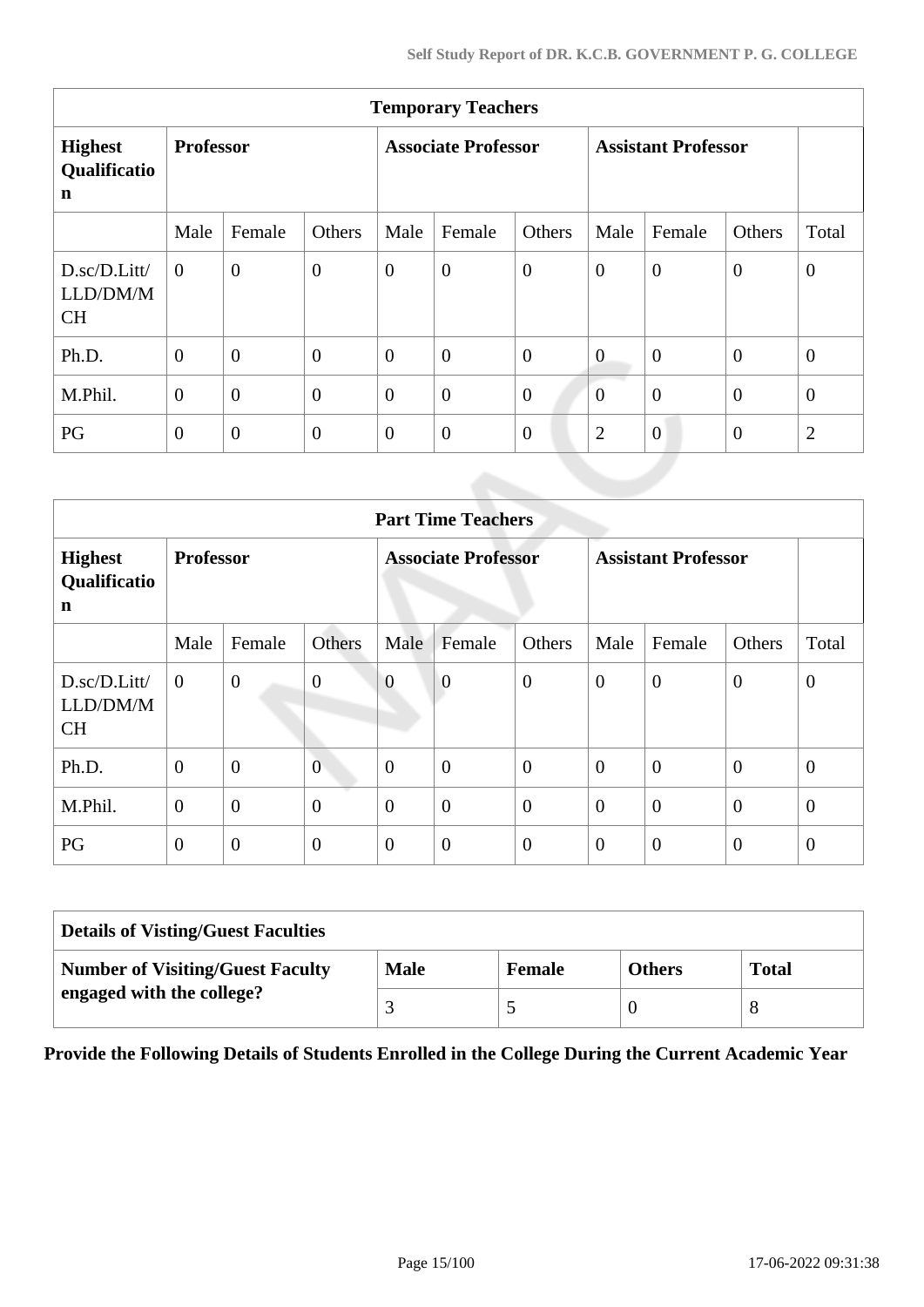| Programme                                                          |        | <b>From the State</b><br><b>Where College</b><br>is Located | <b>From Other</b><br><b>States of India</b> | <b>NRI Students</b> | Foreign<br><b>Students</b> | <b>Total</b>   |
|--------------------------------------------------------------------|--------|-------------------------------------------------------------|---------------------------------------------|---------------------|----------------------------|----------------|
| <b>UG</b>                                                          | Male   | 805                                                         | $\theta$                                    | $\overline{0}$      | $\overline{0}$             | 805            |
|                                                                    | Female | 1491                                                        | $\theta$                                    | $\overline{0}$      | $\overline{0}$             | 1491           |
|                                                                    | Others | $\overline{0}$                                              | $\overline{0}$                              | $\overline{0}$      | $\overline{0}$             | $\overline{0}$ |
| PG                                                                 | Male   | 91                                                          | $\overline{0}$                              | $\overline{0}$      | $\overline{0}$             | 91             |
|                                                                    | Female | 239                                                         | $\boldsymbol{0}$                            | $\overline{0}$      | $\overline{0}$             | 239            |
|                                                                    | Others | $\overline{0}$                                              | $\theta$                                    | $\overline{0}$      | $\overline{0}$             | $\overline{0}$ |
| PG Diploma                                                         | Male   | 36                                                          | $\theta$                                    | $\overline{0}$      | $\overline{0}$             | 36             |
| recognised by<br>statutory<br>authority<br>including<br>university | Female | 61                                                          | $\overline{0}$                              | $\overline{0}$      | $\overline{0}$             | 61             |
|                                                                    | Others | $\overline{0}$                                              | $\theta$                                    | $\overline{0}$      | $\overline{0}$             | $\overline{0}$ |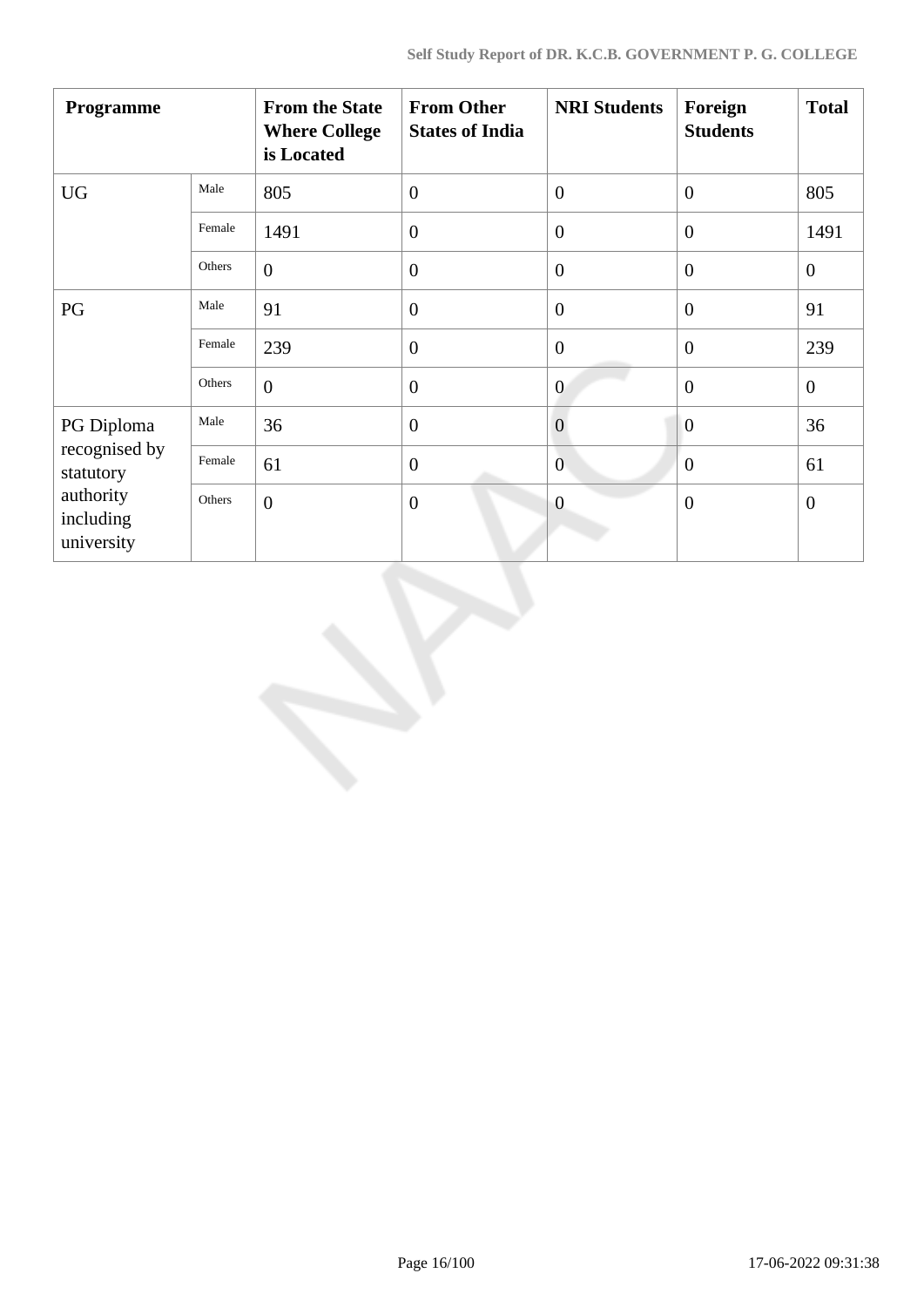| <b>Years</b> |        |                |                  |                  |                  |
|--------------|--------|----------------|------------------|------------------|------------------|
| Programme    |        | Year 1         | Year 2           | Year 3           | Year 4           |
| <b>SC</b>    | Male   | 126            | 94               | 62               | 87               |
|              | Female | 145            | 122              | 129              | 238              |
|              | Others | $\overline{0}$ | $\overline{0}$   | $\mathbf{0}$     | $\overline{0}$   |
| <b>ST</b>    | Male   | 29             | 51               | 21               | 13               |
|              | Female | 64             | 105              | 54               | 47               |
|              | Others | $\overline{0}$ | $\boldsymbol{0}$ | $\mathbf{0}$     | $\mathbf{0}$     |
| OBC          | Male   | 319            | 362              | 262              | 283              |
|              | Female | 478            | 554              | 570              | 521              |
|              | Others | $\overline{0}$ | $\overline{0}$   | $\mathbf{0}$     | $\mathbf{0}$     |
| General      | Male   | 314            | 235              | 243              | 223              |
|              | Female | 623            | 473              | 505              | 444              |
|              | Others | $\overline{0}$ | $\overline{0}$   | $\overline{0}$   | $\overline{0}$   |
| Others       | Male   | $\overline{0}$ | $\boldsymbol{0}$ | $\mathbf{0}$     | $\overline{0}$   |
|              | Female | $\overline{0}$ | $\boldsymbol{0}$ | $\boldsymbol{0}$ | $\boldsymbol{0}$ |
|              | Others | $\overline{0}$ | $\boldsymbol{0}$ | $\boldsymbol{0}$ | $\boldsymbol{0}$ |
| Total        |        | 2098           | 1996             | 1846             | 1856             |

**Provide the Following Details of Students admitted to the College During the last four Academic Years**

# **Institutional preparedness for NEP**

| 1. Multidisciplinary/interdisciplinary: | College is looking forward to policy formulation and<br>guideline of interdisciplinary education. College will<br>implement effective interdisciplinary education as pe<br>essence of NEP. College staff has attended<br>workshops for New Education Policy. College is<br>working in direction of preparation of guideline and<br>awareness of students. Choices will be more friendly<br>to students considering associated course outcome.<br>After approval and guideline of Higher education<br>department and Hemchand Yadav University Durg<br>College is ready to implement New Education Policy. |
|-----------------------------------------|-----------------------------------------------------------------------------------------------------------------------------------------------------------------------------------------------------------------------------------------------------------------------------------------------------------------------------------------------------------------------------------------------------------------------------------------------------------------------------------------------------------------------------------------------------------------------------------------------------------|
| 2. Academic bank of credits (ABC):      | As per NEP guideline every student will be given<br>unique account number as per guideline. Academic                                                                                                                                                                                                                                                                                                                                                                                                                                                                                                      |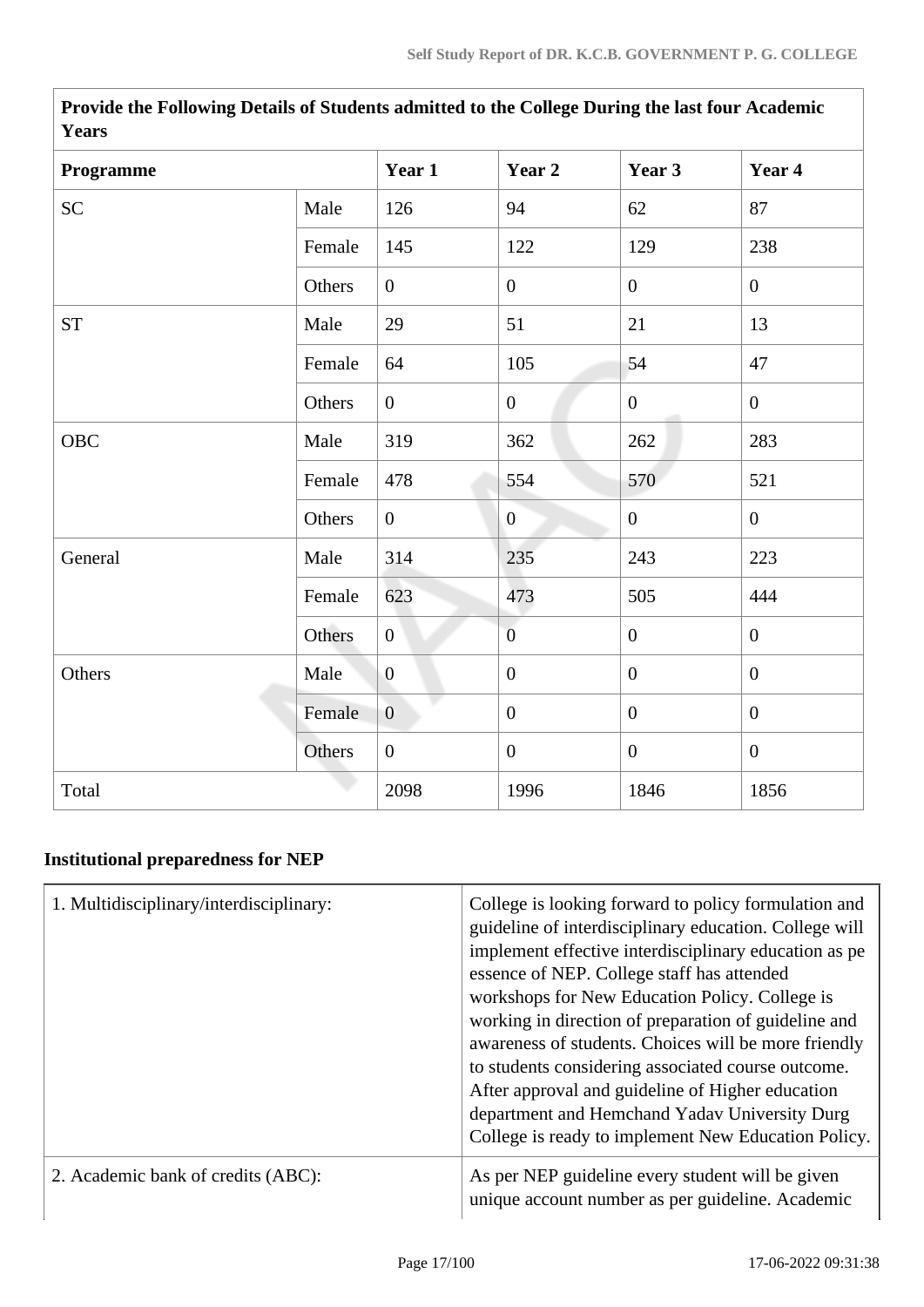|                                                                                                                          | credit will be secured in student's account. Validity<br>of such credits shall be as per norms and guidelines<br>issued by the department from time to time. College<br>is motivating and increasing awareness among<br>student about Swayam course to earn credit.                                                                                                                                            |
|--------------------------------------------------------------------------------------------------------------------------|----------------------------------------------------------------------------------------------------------------------------------------------------------------------------------------------------------------------------------------------------------------------------------------------------------------------------------------------------------------------------------------------------------------|
| 3. Skill development:                                                                                                    | College is working in direction of skill development<br>course for students. Vocational course as per<br>requirement of college students is priority of college.<br>College will provide skill development course to<br>students in available resources. Students of college<br>come from rural background and need special skill<br>for career development. NEP will open doors for skill<br>of their choice. |
| 4. Appropriate integration of Indian Knowledge<br>system (teaching in Indian Language, culture, using<br>online course): | College will promote ancient tradition and wisdom<br>by specifically promoting the learning of regional<br>languages. College is located in semi-urban area and<br>local heritage and culture need to be inculcated<br>among students. Awareness program of Indian time-<br>tested knowledge system will be organized.                                                                                         |
| 5. Focus on Outcome based education (OBE):                                                                               | College is working towards refining and increase<br>awareness about outcome of education. Optimum<br>method will be selected for measuring outcome of<br>courses. Focus will be on to maintain specific<br>standard of outcome rating. College will organize<br>workshop to train teaching staff to acquaint them<br>about procedures of outcome measurement.                                                  |
| 6. Distance education/online education:                                                                                  | As per UGC guideline 100 percent teaching staff is<br>using ICT in teaching process. Student will be<br>motivated to use virtual lab, models and diagrams for<br>curriculum. Students related task are slowly shifted in<br>online mode. Students will be able to attend online<br>classes from their choice from anywhere. College is<br>working in direction to improve infrastructure.                      |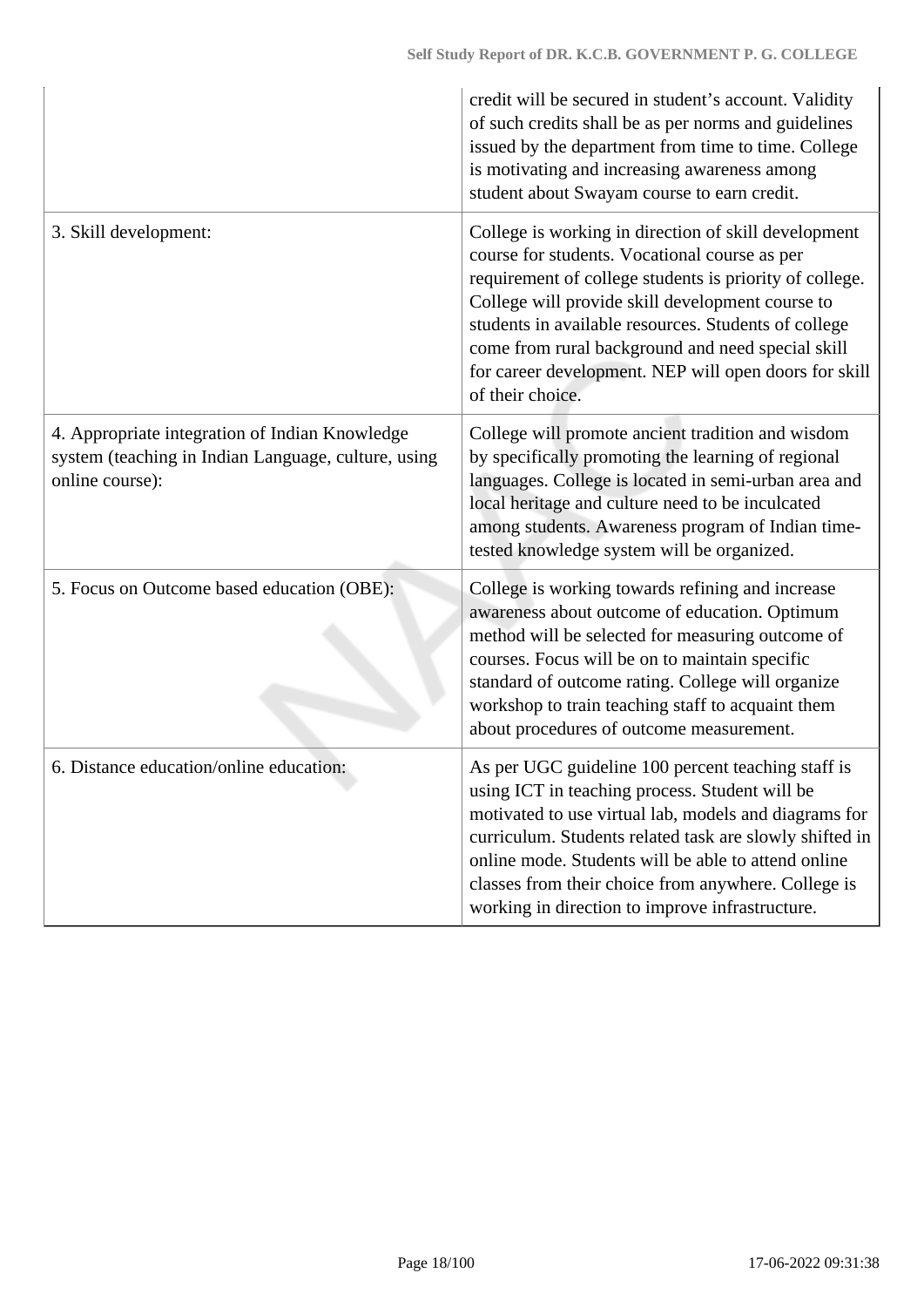# **Extended Profile**

# **1 Program**

### **1.1**

#### **Number of courses offered by the Institution across all programs during the last five years**

| 2020-21                              | 2019-20 | 2018-19  |                      | 2017-18 | 2016-17 |  |
|--------------------------------------|---------|----------|----------------------|---------|---------|--|
| 289                                  | 289     | 289      |                      | 289     | 289     |  |
| <b>File Description</b>              |         | Document |                      |         |         |  |
| Institutional data prescribed format |         |          | <b>View Document</b> |         |         |  |

#### **1.2**

#### **Number of programs offered year-wise for last five years**

| 2020-21 | 2019-20 | 2018-19  | $ 2017-18 $  | 2016-17 |
|---------|---------|----------|--------------|---------|
| . .     | . .     | $\bf{1}$ | $\mathbf{r}$ | . .     |

# **2 Students**

**2.1**

### **Number of students year-wise during last five years**

| 2020-21                                 | 2019-20 | 2018-19  |                      | 2017-18 | 2016-17 |  |
|-----------------------------------------|---------|----------|----------------------|---------|---------|--|
| 2375                                    | 1856    | 1846     |                      | 1996    | 2098    |  |
| <b>File Description</b>                 |         | Document |                      |         |         |  |
| Institutional data in prescribed format |         |          | <b>View Document</b> |         |         |  |

#### **2.2**

## **Number of seats earmarked for reserved category as per GOI/State Govt rule year-wise during last five years**

| 2020-21 | 2019-20 | 2018-19 | 2017-18 | 2016-17 |
|---------|---------|---------|---------|---------|
| 742     | 734     | 643     | 586     | 586     |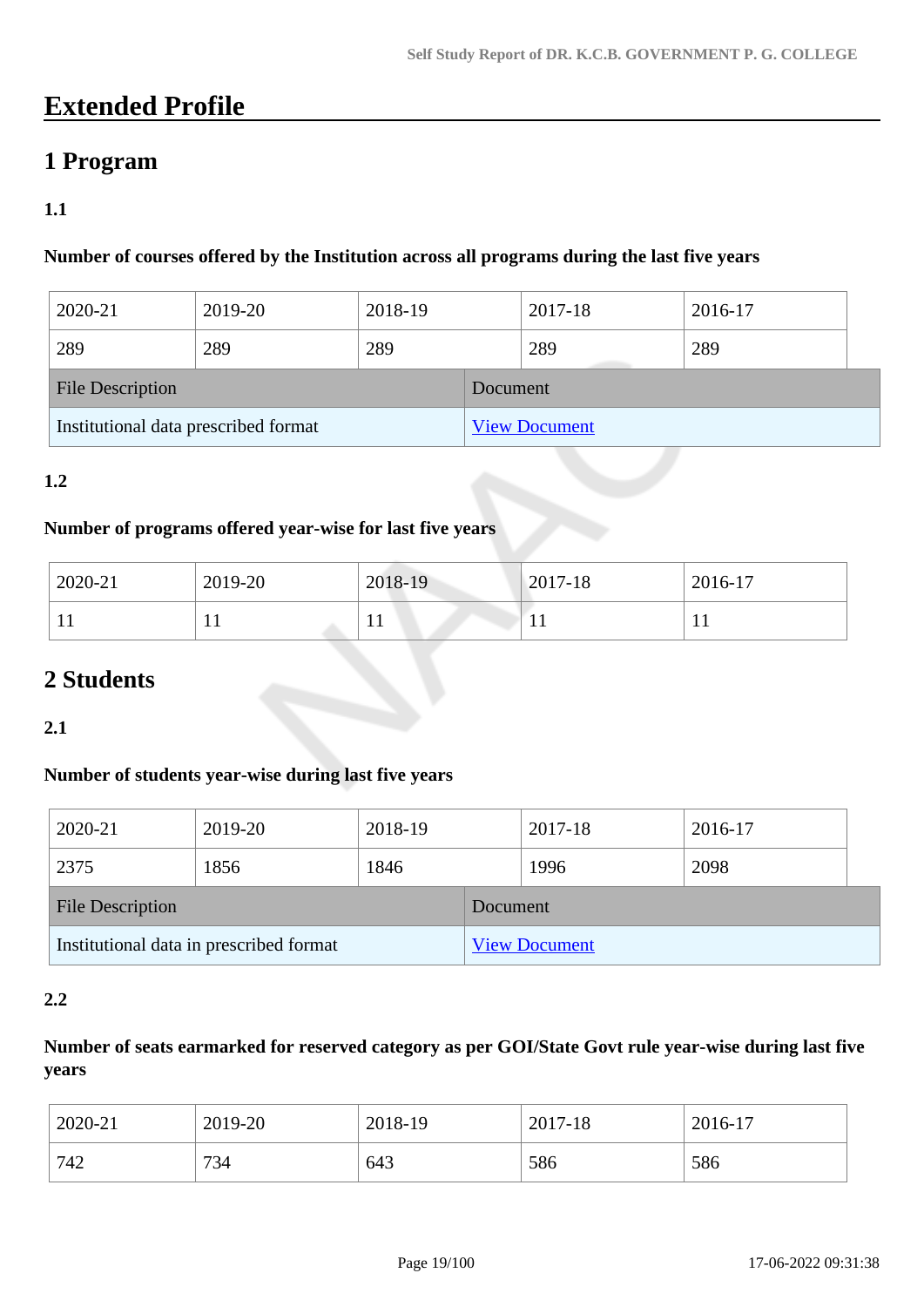| File Description                        | Document             |
|-----------------------------------------|----------------------|
| Institutional data in prescribed format | <b>View Document</b> |

# **2.3**

#### **Number of outgoing / final year students year-wise during last five years**

| 2020-21                                 | 2019-20 | 2018-19  |                      | 2017-18 | 2016-17 |  |
|-----------------------------------------|---------|----------|----------------------|---------|---------|--|
| 731                                     | 582     | 516      |                      | 446     | 378     |  |
| <b>File Description</b>                 |         | Document |                      |         |         |  |
| Institutional data in prescribed format |         |          | <b>View Document</b> |         |         |  |

# **3 Teachers**

### **3.1**

### **Number of full time teachers year-wise during the last five years**

| 2020-21                                 | 2019-20 | 2018-19  |                      | 2017-18 | 2016-17 |
|-----------------------------------------|---------|----------|----------------------|---------|---------|
| 25                                      | 24      | 25       |                      | 25      | 25      |
| <b>File Description</b>                 |         | Document |                      |         |         |
| Institutional data in prescribed format |         |          | <b>View Document</b> |         |         |

#### **3.2**

### **Number of sanctioned posts year-wise during last five years**

| 2020-21                                 | 2019-20 | 2018-19  |                      | 2017-18 | 2016-17 |
|-----------------------------------------|---------|----------|----------------------|---------|---------|
| 45                                      | 45      | 45       |                      | 45      | 45      |
| <b>File Description</b>                 |         | Document |                      |         |         |
| Institutional data in prescribed format |         |          | <b>View Document</b> |         |         |

# **4 Institution**

### **4.1**

**Total number of classrooms and seminar halls**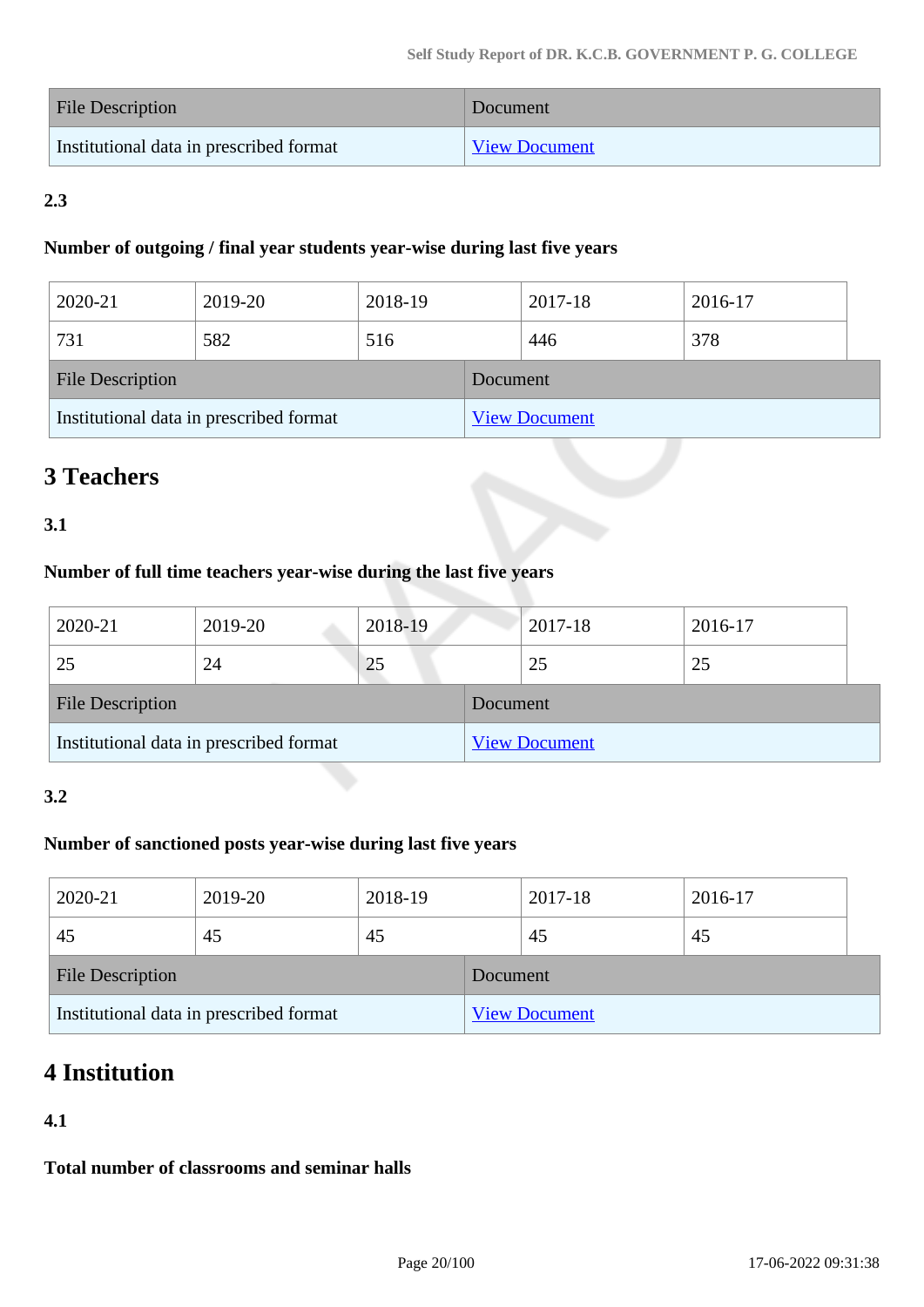# **Response: 21**

### **4.2**

### **Total Expenditure excluding salary year-wise during last five years ( INR in Lakhs)**

| 2020-21 | 2019-20 | 2018-19 | 2017-18 | 2016-17 |
|---------|---------|---------|---------|---------|
| 40.27   | 12.85   | 75.26   | 24.37   | 56.46   |

**4.3**

# **Number of Computers**

**Response: 40**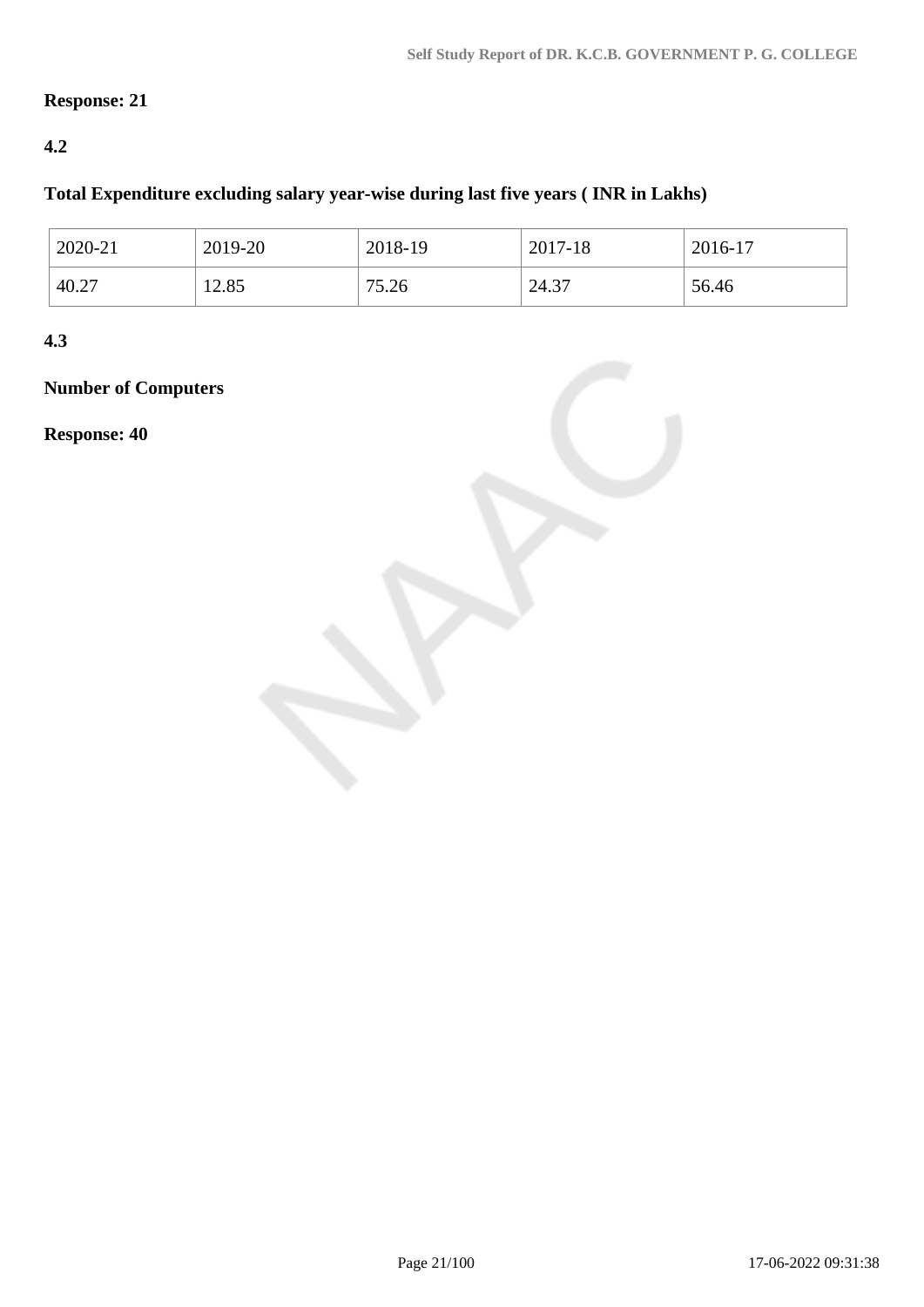# **4. Quality Indicator Framework(QIF)**

# **Criterion 1 - Curricular Aspects**

# **1.1 Curricular Planning and Implementation**

 **1.1.1 The Institution ensures effective curriculum delivery through a well planned and documented process**

#### **Response:**

The college is consistently working for the overall development of the students. Enough care is taken for systematic implementation of the prescribed syllabus. Institution head is constantly on vigil through interaction with students.

#### **Awareness measures of for students on curriculum:**

College prospectus is uploaded on the website contains the detailed description of the programmes and courses run by the college. Syllabus is available in university website, college library and departments. Stated program outcomes and course outcomes accessible through website helps to increase awareness about programs. For capacity and competence building, induction programs are conducted for the newly admitted students.

**Academic Calendar**: College prepares own academic calendar in accordance with Academic Calendar issued by department of Higher Education. College adheres to academic calendar in best possible manner. Students are notified of academic calendar from beginning of academic session. Teaching learning process schedule revolves around academic calendar. Diary is foundation of our teaching learning process and the single point of academic evaluation.

**Monitoring the Teaching Learning Process**: The implementation of the teaching plan is supervised regularly by Principal. A register is maintained in principal chamber notifying percentage progress of syllabus. To ensure micro level teaching learning execution, academic diary plays very significant role. Progress of syllabus in teaching diary is monitored and signed by Principal The college conducts unit test, home assignments and half yearly exam, classroom presentation, PPTs, seminars, group discussions and question answers in the class for evaluation of students. Student's half yearly marks is added in annual result making continuous evaluation process mandatory for students.

Experiential learning is an integral part of pedagogy. Guest lectures, expert talks, workshop and special lectures are arranged to relate syllabi with real life situations and thereby learning process is made interesting. Each faculty member devotes a few lectures for discussion of previous years question papers of the university examinations.

Teaching methodology employed in college are Chalk and board method, scientific models and charts, ICT tools Smart Boards, Hand written / printed notes provided to the students. Field visits, educational tours and trips, visit to factories etc. are also arranged and carried out by the departments with the objective of providing professional exposure to the students

**Workshops on Curriculum**: Workshop on ICT enabled teaching learning was organized to train in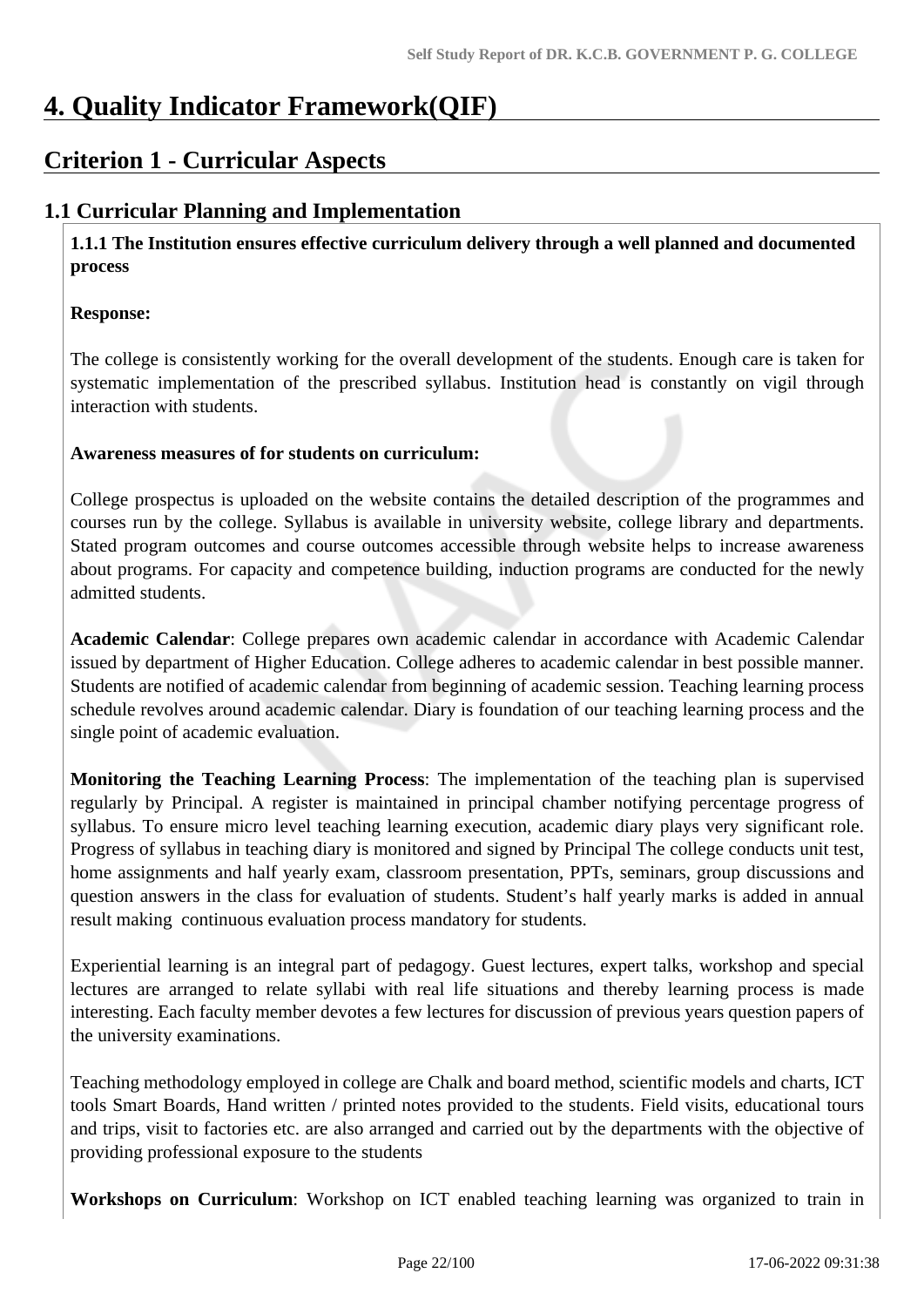teaching learning ICT tools. New teachers are appearing in online ARPIT courses for curriculum upgradation.

**Curriculum Delivery follow-up:** The IQAC monitors the overall teaching and learning process by collecting the students' feedback. The college undergoes academic audit every year for evaluation of departments and attainment of the course and programme outcomes are ascertained.

**Curriculum Delivery during covid-19: During** Covid-19 period online classes were conducting under monitoring of principal. Teaching staff helped students with lecture notes, handouts pdf notes etc. Any issue related to curriculum and CIE was answered in online classes and WhatsApp groups.

| <b>File Description</b>         | <b>Document</b>      |
|---------------------------------|----------------------|
| Link for Additional information | <b>View Document</b> |

#### **1.1.2 The institution adheres to the academic calendar including for the conduct of CIE**

#### **Response:**

Academic Calendar is prepared by Higher Education Department of CG state. College prepares own academic calendar in accordance with this calendar. Academic calendar is available in website of college. Academic calendar incorporates important activities of college i.e. exams, sports, extracurricular activities etc.

**Admission Process**: In current system of admission application is uploaded in college university website and on the basis of data college prepares admission list and publish in notice board and website. Admissions to both UG and PG classes are provided on the basis of merit and Government's reservation policy for SC/ST/OBC students.

**Teaching Learning Process:** Class wise teaching time table is displayed on the notice board of the College. Month wise teaching plan is prepared for each Course and Paper of all the UG & PG class. For timely completion of syllabus, Guest Lecturers are appointed by the College. Induction programmes are organized for new students to help them understand rules, regulations and functioning of college. Syllabus completion is monitored by Principal. Regular staff meeting is held to discuss course completion. During pandemic period classes were organized in online mode. College also encourages other effective curriculum delivery by E-Learning, experiential learning and participative learning.

**Internal assessments:** Internal assessments in form of unit test, seminar, project and half yearly exams are organized as per schedule in academic calendar.The conduction of internal assessment is a regular process and a part of curriculum. Marks obtained are added to the final scores in semester exams. Department maintains records of of students for any query or error in result after declaration of result.

**Annual Exam:** Exam schedule is declared by university in accordance with academic calendar. Annual practical exam is conducted in college as scheduled by university. All exams and related activities are notified to students in notice board and website. In Covid-19 period exam papers were published in college website for benefit of students.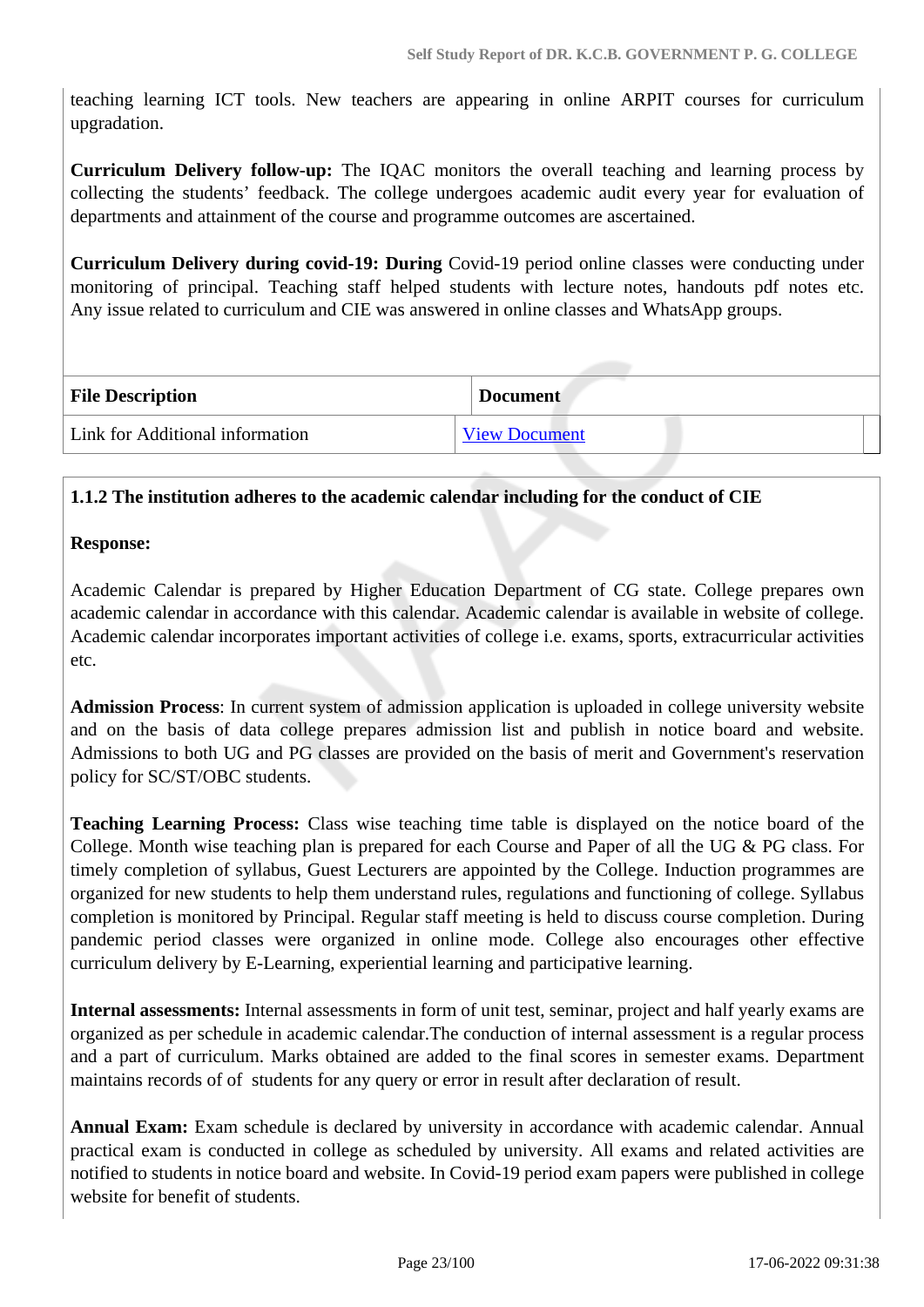**Extracurricular Activities:** College participates in youth festivals as scheduled by university in calendar. Annual functions are conducted in month of December. Activities like quiz, seminar and day celebrations are organized in scheduled time.Several workshops and seminars are organized from time to time for the students. This supports the main curriculum and provides better training and information to the students.

**Sports activities:** Annual sports activities are organized in first week of December. University sports calendar is followed by college. Tournaments and training sessions are conducted in tune of sports calendar.

**Delivery in Covid-19:** During Covid 19 Internal evaluation in offline mode was affected and online internal evaluation was brought in place. Students were evaluated on the basis of online class, seminars and exams. Academic schedule could not be adhered. During lockdown period all activities including exams were conducted in online mode. Classes /seminars /discussion and counseling was done online. Students submitted open book exam answer sheets in email and pdf. Website and WhatsApp groups of students helped to maintain revised academic calendar.

| <b>File Description</b>         | <b>Document</b>      |
|---------------------------------|----------------------|
| Link for Additional information | <b>View Document</b> |

 **1.1.3 Teachers of the Institution participate in following activities related to curriculum development and assessment of the affiliating University and/are represented on the following academic bodies during the last five years** 

- **1.Academic council/BoS of Affiliating university**
- **2.Setting of question papers for UG/PG programs**
- **3.Design and Development of Curriculum for Add on/ certificate/ Diploma Courses**
- **4.Assessment /evaluation process of the affiliating University**

**Response:** B. Any 3 of the above

| <b>File Description</b>                                                                                      | <b>Document</b>      |
|--------------------------------------------------------------------------------------------------------------|----------------------|
| Institutional data in prescribed format                                                                      | <b>View Document</b> |
| Details of participation of teachers in various<br>bodies/activities provided as a response to the<br>metric | <b>View Document</b> |
| Link for Additional information                                                                              | <b>View Document</b> |

### **1.2 Academic Flexibility**

 **1.2.1 Percentage of Programmes in which Choice Based Credit System (CBCS)/ elective course system has been implemented**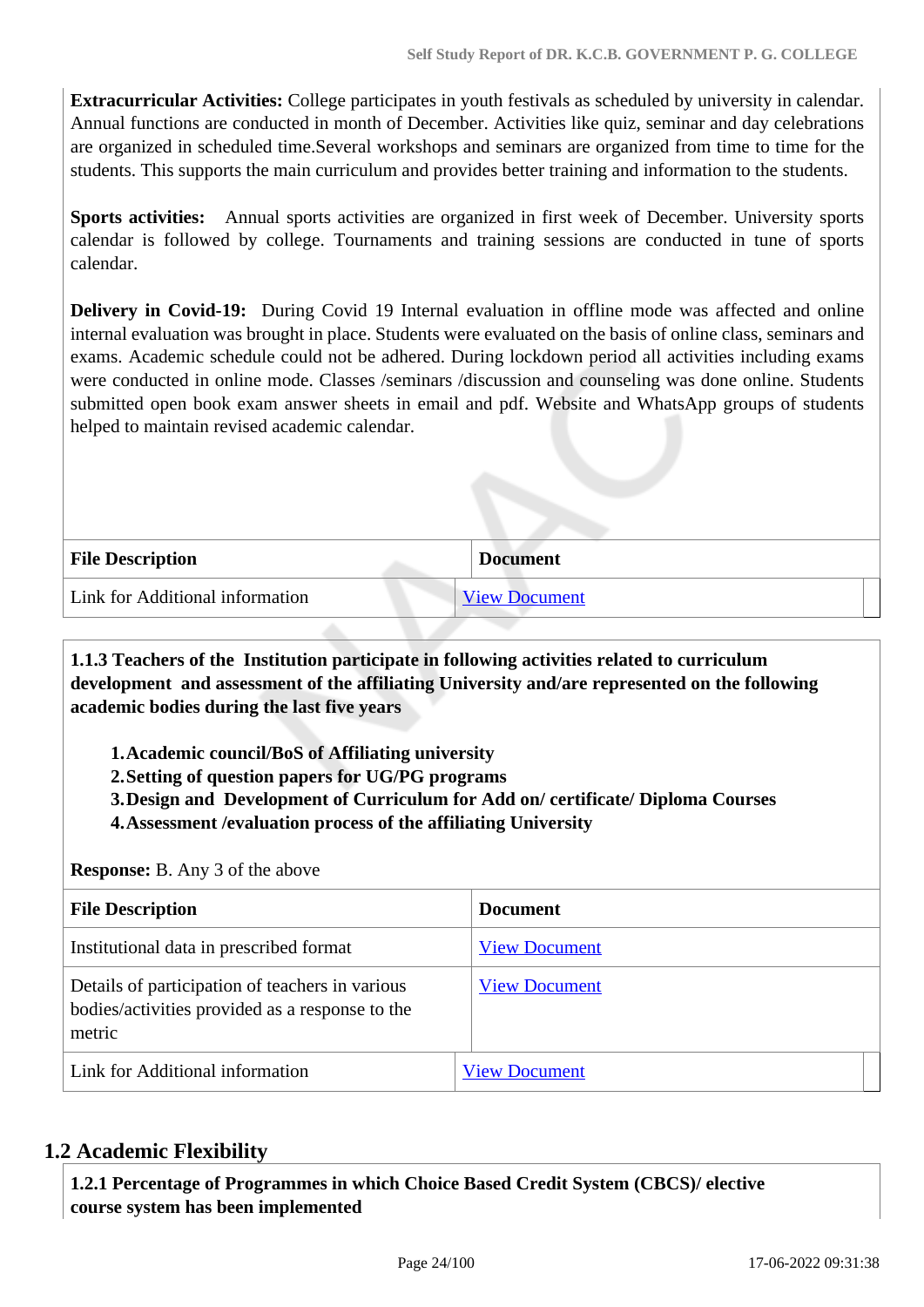#### **Response:** 36.36

#### 1.2.1.1 **Number of Programmes in which CBCS / Elective course system implemented.**

#### Response: 4

| <b>File Description</b>                               | <b>Document</b>      |
|-------------------------------------------------------|----------------------|
| Minutes of relevant Academic Council/ BOS<br>meetings | <b>View Document</b> |
| Institutional data in prescribed format               | <b>View Document</b> |
| Link for Additional information                       | <b>View Document</b> |

#### **1.2.2 Number of Add on /Certificate programs offered during the last five years**

#### **Response:** 2

#### 1.2.2.1 **How many Add on /Certificate programs are offered within the last 5 years.**

| 2020-21 | 2019-20 | 2018-19 | 2017-18 | 2016-17 |
|---------|---------|---------|---------|---------|
| ∽       | ◡       |         | v       |         |

| <b>File Description</b>                                                    | <b>Document</b>      |
|----------------------------------------------------------------------------|----------------------|
| List of Add on /Certificate programs                                       | <b>View Document</b> |
| Brochure or any other document relating to Add on<br>/Certificate programs | <b>View Document</b> |

#### **1.2.3 Average percentage of students enrolled in Certificate/ Add-on programs as against the total number of students during the last five years**

#### **Response:** 2.85

#### 1.2.3.1 **Number of students enrolled in subject related Certificate or Add-on programs year wise during last five years**

| 2019-20<br>2020-21<br>2018-19 | 2017-18<br>2016-17 |
|-------------------------------|--------------------|
| 339                           | $\theta$           |
| U                             | -0                 |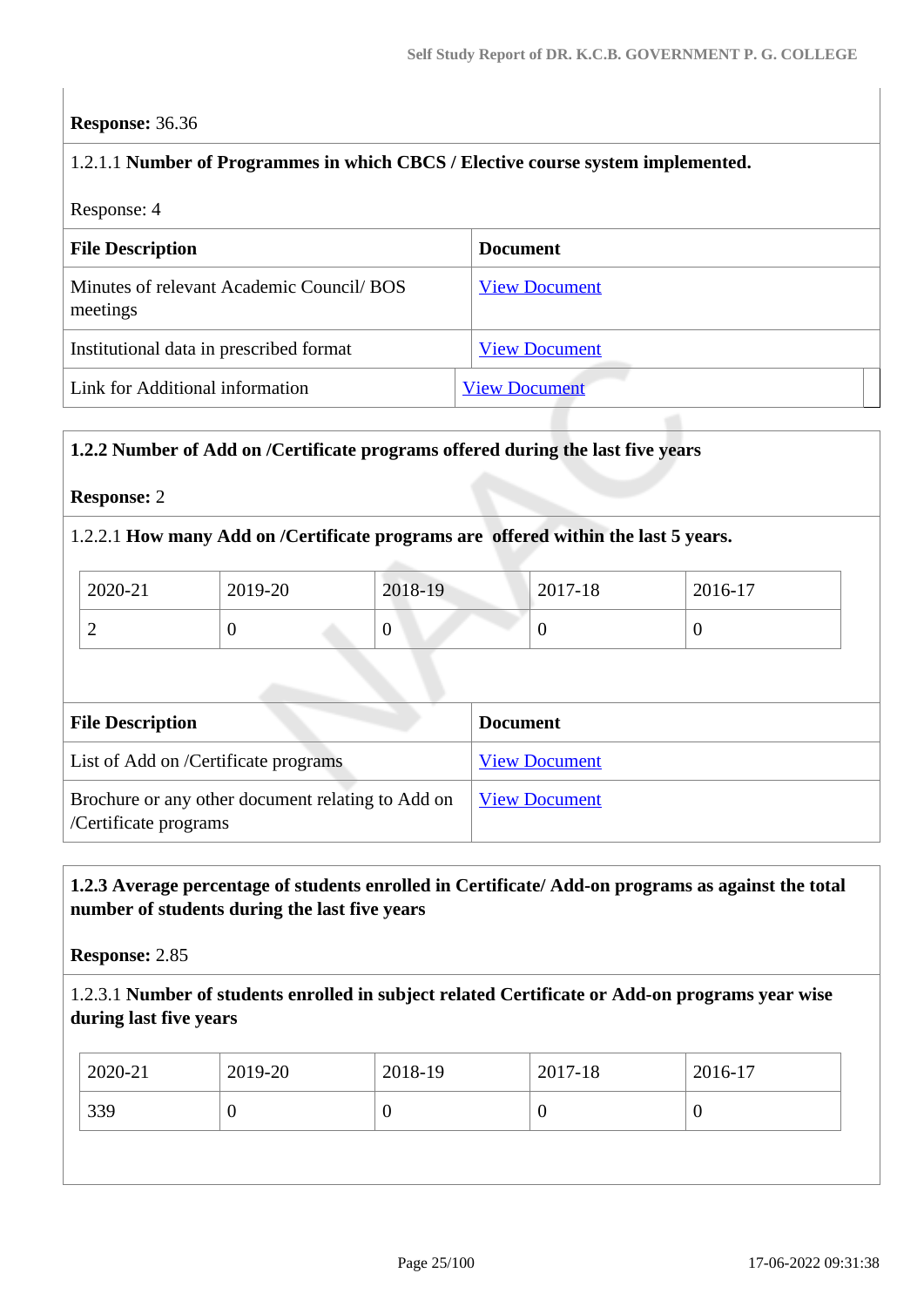| <b>File Description</b>                                                                | <b>Document</b>      |
|----------------------------------------------------------------------------------------|----------------------|
| Details of the students enrolled in Subjects related<br>to certificate/Add-on programs | <b>View Document</b> |
| Any additional information                                                             | <b>View Document</b> |

# **1.3 Curriculum Enrichment**

 **1.3.1 Institution integrates crosscutting issues relevant to Professional Ethics ,Gender, Human Values ,Environment and Sustainability into the Curriculum**

#### **Response:**

Our Institution follow Curriculum of Hemchand Yadav University Durg. Prescribed syllabus has elements of crosscutting issues to sensitize students on various issues. College vision and mission documents reiterates our objective to make responsible human beings. Issues relating to Moral Values, Human Values, Professional Ethics, Ethical Values Gender Equality, Environmental Awareness are inseparable part of our curriculum.

Issues related with environment and environmental sustainability are manifestly integrated into curriculum. Teacher integrates these values in curriculum as part of teaching learning process. Institute organizes activities related to these core cutting issues

- 1.Gender Issues: Reservation policies, constitutional provisions especially for women, visit to court is covered in Political Science. Sex ratio, Education of child, mortality rate, flood, urbanization and modernization is practically exhibited through sociology. In Hindi and English gender issues, and human values are portrayed in poetry, drama, novels and stories of Premchand, Mahadevi Verma and shakespere.
- 2.Environmental issues: Environmental studies are compulsory subject at BS/BSc/BCom level. A detailed report on various environmental issues has to be prepared for evaluation in environmental studies subject. Environmental concerns are also part of Botany syllabus. The syllabus helps students to learn ecosystem and environmental factors like global warming and prevailing environmental laws.
- 3.Human Values: Human values are core part of any developed society. As stated in our vision and mission college take extra effort in inculcation of Human values in students. Syllabus of environmental studies includes topics related to human values. Human rights day is annually celebrated in college. Learning of human values is covered in sociology, Hindi, English and Sociology.Hunger, poverty and other social issues are covered in syllabus of sociology.
- 4.Professional Ethics: Professional ethics teaching is included in Insurance, Fundamentals of entrepreneurship, Accountancy, Mercantile law, Business environment and business communications in various part of syllaurs of commerce stream. Students learn about companies act and legal environment for markets.

Apert from syllabus teaching crosscutting issues are integral part in activities conducted by college. NSS and NCC, RedCross unit organizes and participate in these cross-cutting issues activities. Yoga practice is integral part of curriculum.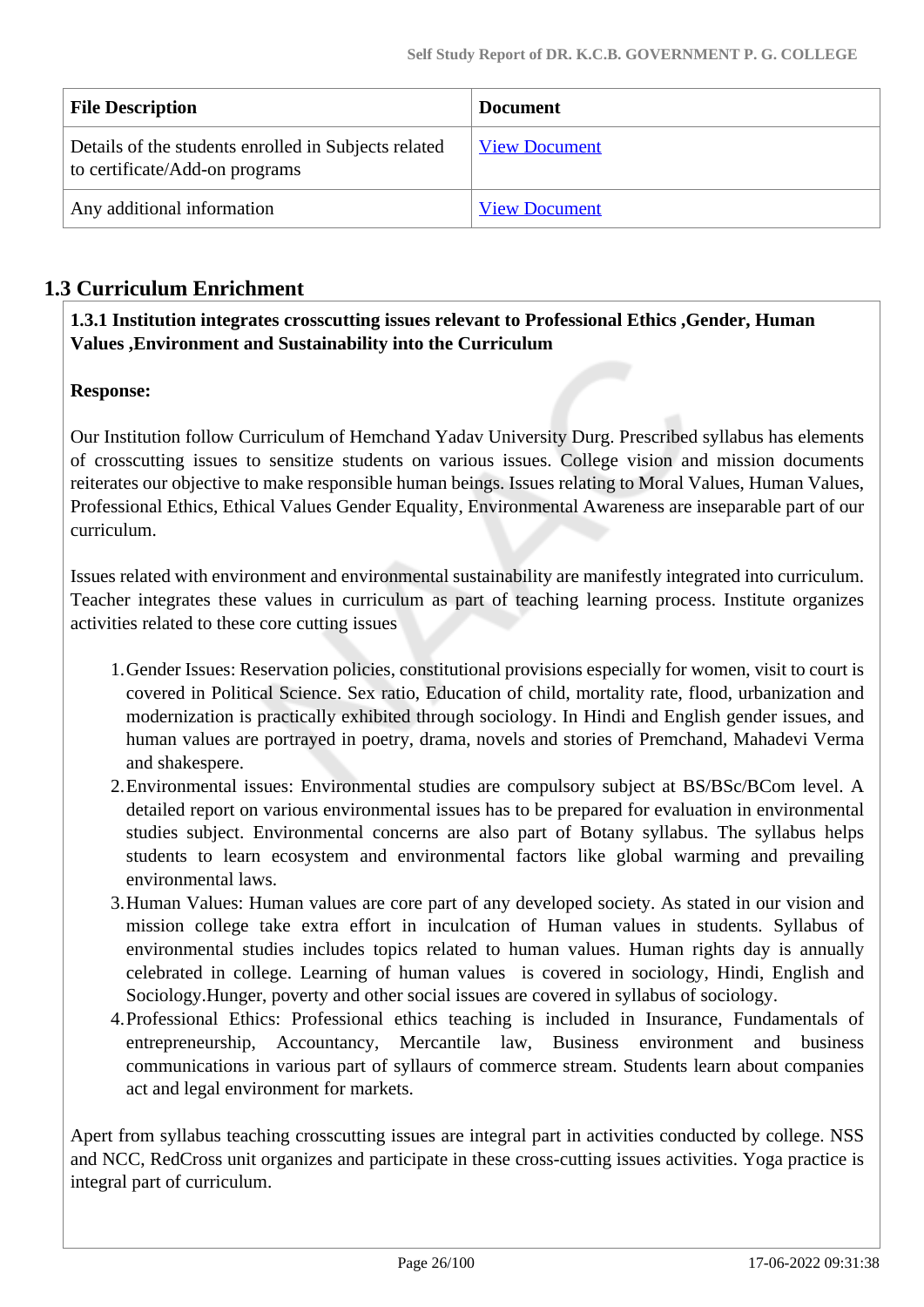| <b>File Description</b>                                                                                                                                              | <b>Document</b>      |
|----------------------------------------------------------------------------------------------------------------------------------------------------------------------|----------------------|
| Upload the list and description of courses which<br>address the Professional Ethics, Gender, Human<br>Values, Environment and Sustainability into the<br>Curriculum. | <b>View Document</b> |

### **1.3.2 Average percentage of courses that include experiential learning through project work/field work/internship during last five years**

**Response:** 2.77

1.3.2.1 **Number of courses that include experiential learning through project work/field work/internship year-wise during last five years**

| 2020-21 | 2019-20 | 2018-19 | 2017-18 | 2016-17 |
|---------|---------|---------|---------|---------|
|         | $\circ$ |         | $\circ$ | u       |

| <b>File Description</b>                                                                                                                                                          | <b>Document</b>      |
|----------------------------------------------------------------------------------------------------------------------------------------------------------------------------------|----------------------|
| Programme / Curriculum/ Syllabus of the courses                                                                                                                                  | <b>View Document</b> |
| MoU's with relevant organizations for these courses,<br>if any Average percentage of courses that include<br>experiential learning through project work/field<br>work/internship | <b>View Document</b> |
| Minutes of the Boards of Studies/Academic<br>Council meetings with approvals for these courses                                                                                   | <b>View Document</b> |

#### **1.3.3 Percentage of students undertaking project work/field work/ internships (Data for the latest completed academic year**

**Response:** 7.41

#### 1.3.3.1 **Number of students undertaking project work/field work / internships**

Response: 176

| <b>File Description</b>                                                                       | <b>Document</b>      |
|-----------------------------------------------------------------------------------------------|----------------------|
| List of programmes and number of students<br>undertaking project work/field work//internships | <b>View Document</b> |
| Any additional information                                                                    | <b>View Document</b> |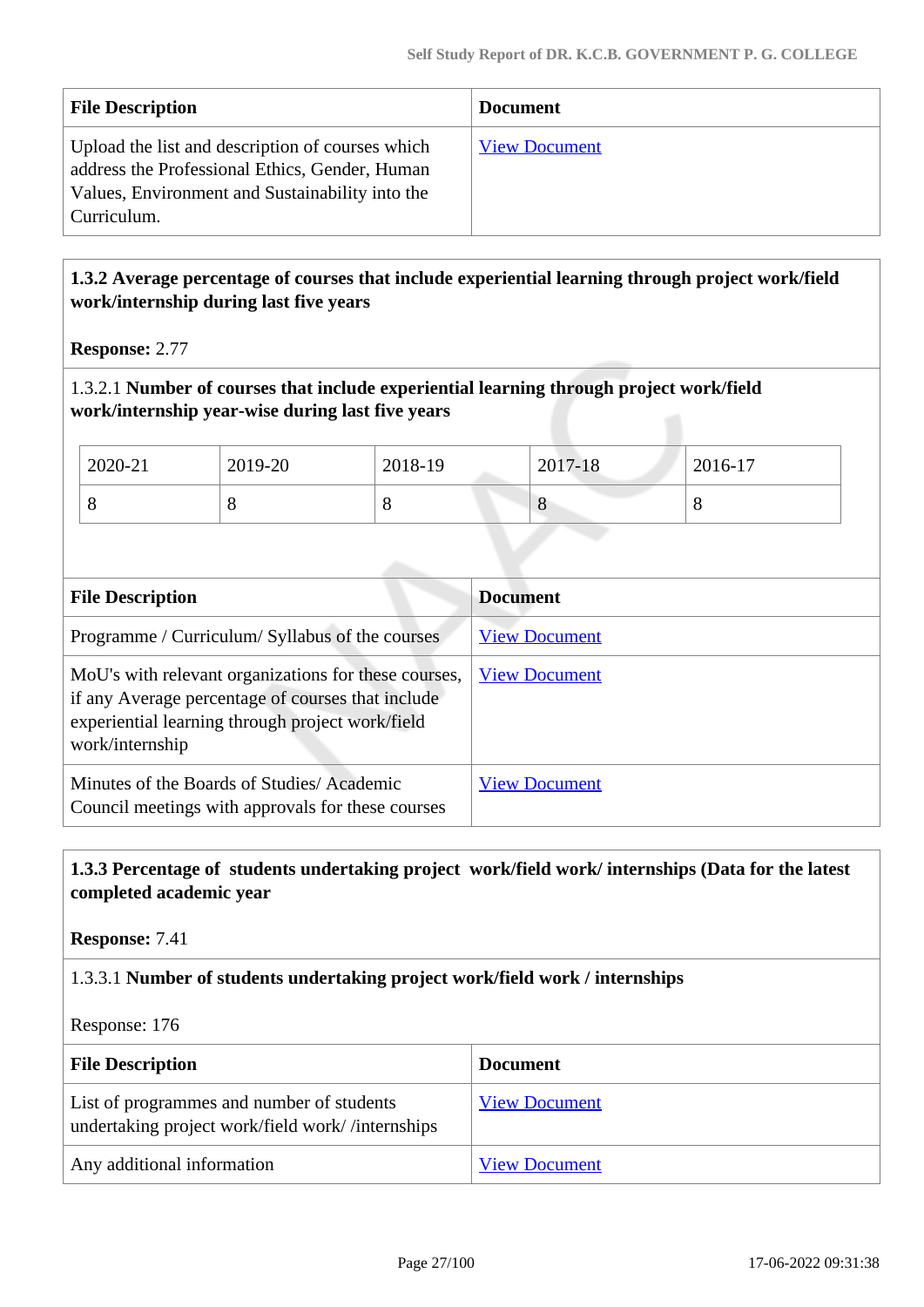### **1.4 Feedback System**

 **1.4.1** *Institution obtains feedback on the syllabus and its transaction at the institution from the following stakeholders 1) Students 2)Teachers 3)Employers 4)Alumni* 

**Response:** A. All of the above

| <b>File Description</b>                                                                                                                                    | <b>Document</b>      |
|------------------------------------------------------------------------------------------------------------------------------------------------------------|----------------------|
| Action taken report of the Institution on feedback<br>report as stated in the minutes of the Governing<br>Council, Syndicate, Board of Management (Upload) | <b>View Document</b> |
| URL for stakeholder feedback report                                                                                                                        | <b>View Document</b> |

**1.4.2 Feedback process of the Institution may be classified as follows: Options:**

- **1.Feedback collected, analysed and action taken and feedback available on website**
- **2.Feedback collected, analysed and action has been taken**
- **3.Feedback collected and analysed**
- **4.Feedback collected**
- **5. Feedback not collected**

**Response:** A. Feedback collected, analysed and action taken and feedback available on website

| <b>File Description</b>           | <b>Document</b>      |
|-----------------------------------|----------------------|
| Upload any additional information | <b>View Document</b> |
| URL for feedback report           | <b>View Document</b> |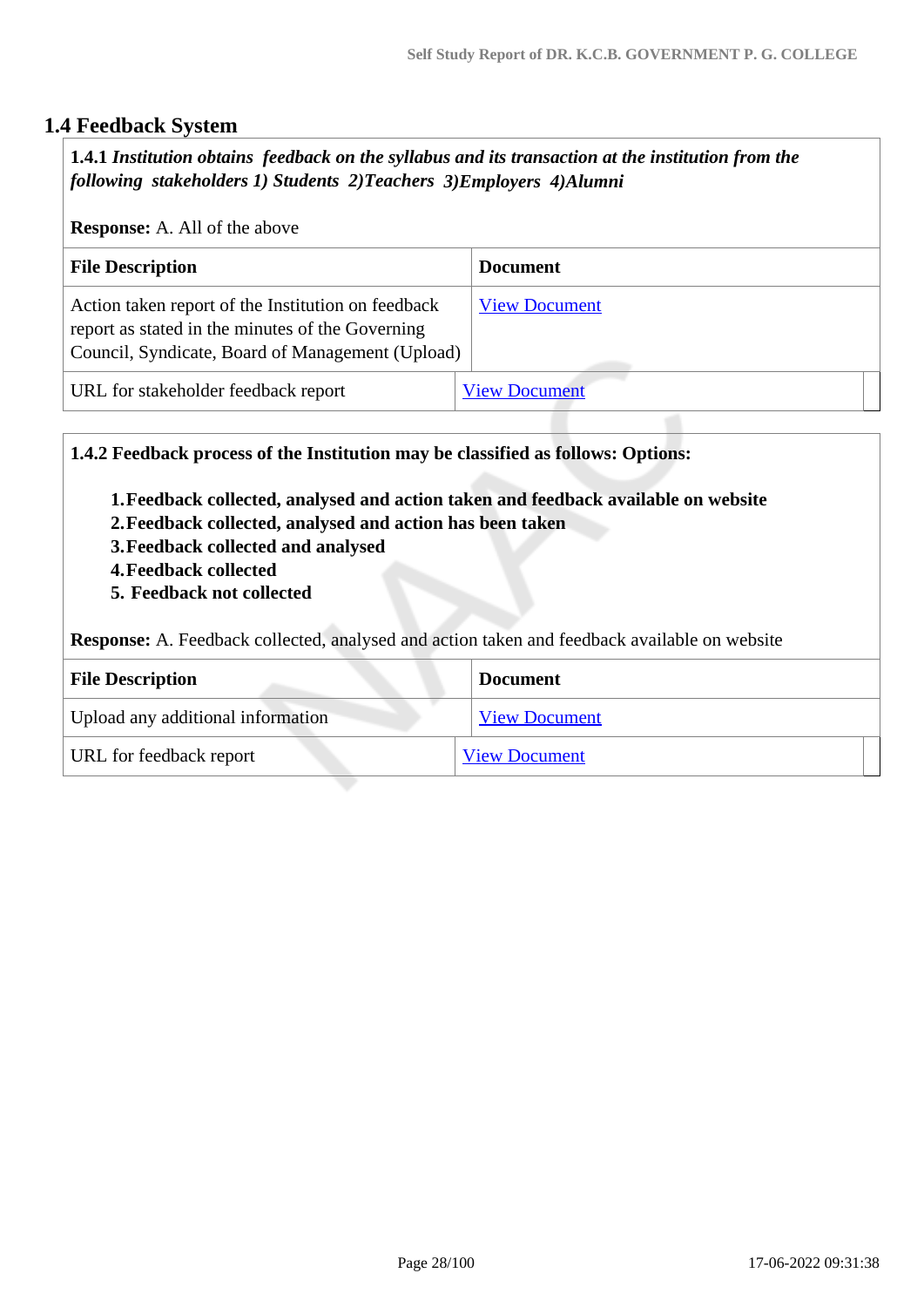# **Criterion 2 - Teaching-learning and Evaluation**

### **2.1 Student Enrollment and Profile**

|         |         | 2.1.1.1 Number of students admitted year-wise during last five years |         |         |
|---------|---------|----------------------------------------------------------------------|---------|---------|
| 2020-21 | 2019-20 | 2018-19                                                              | 2017-18 | 2016-17 |
| 2375    | 1856    | 1846                                                                 | 1996    | 2098    |
|         | 2019-20 | 2018-19                                                              | 2017-18 | 2016-17 |
| 2020-21 |         |                                                                      |         |         |

#### **2.1.2 Average percentage of seats filled against reserved categories (SC, ST, OBC, Divyangjan, etc. as per applicable reservation policy ) during the last five years ( exclusive of supernumerary seats)**

**Response:** 45.95

2.1.2.1 Number of actual students admitted from the reserved categories year-wise during the last five years

| 2020-21 | 2019-20 | 2018-19 | 2017-18 | 2016-17 |
|---------|---------|---------|---------|---------|
| 321     | 318     | 270     | 302     | 291     |

| <b>File Description</b>                                      | <b>Document</b>      |
|--------------------------------------------------------------|----------------------|
| Average percentage of seats filled against seats<br>reserved | <b>View Document</b> |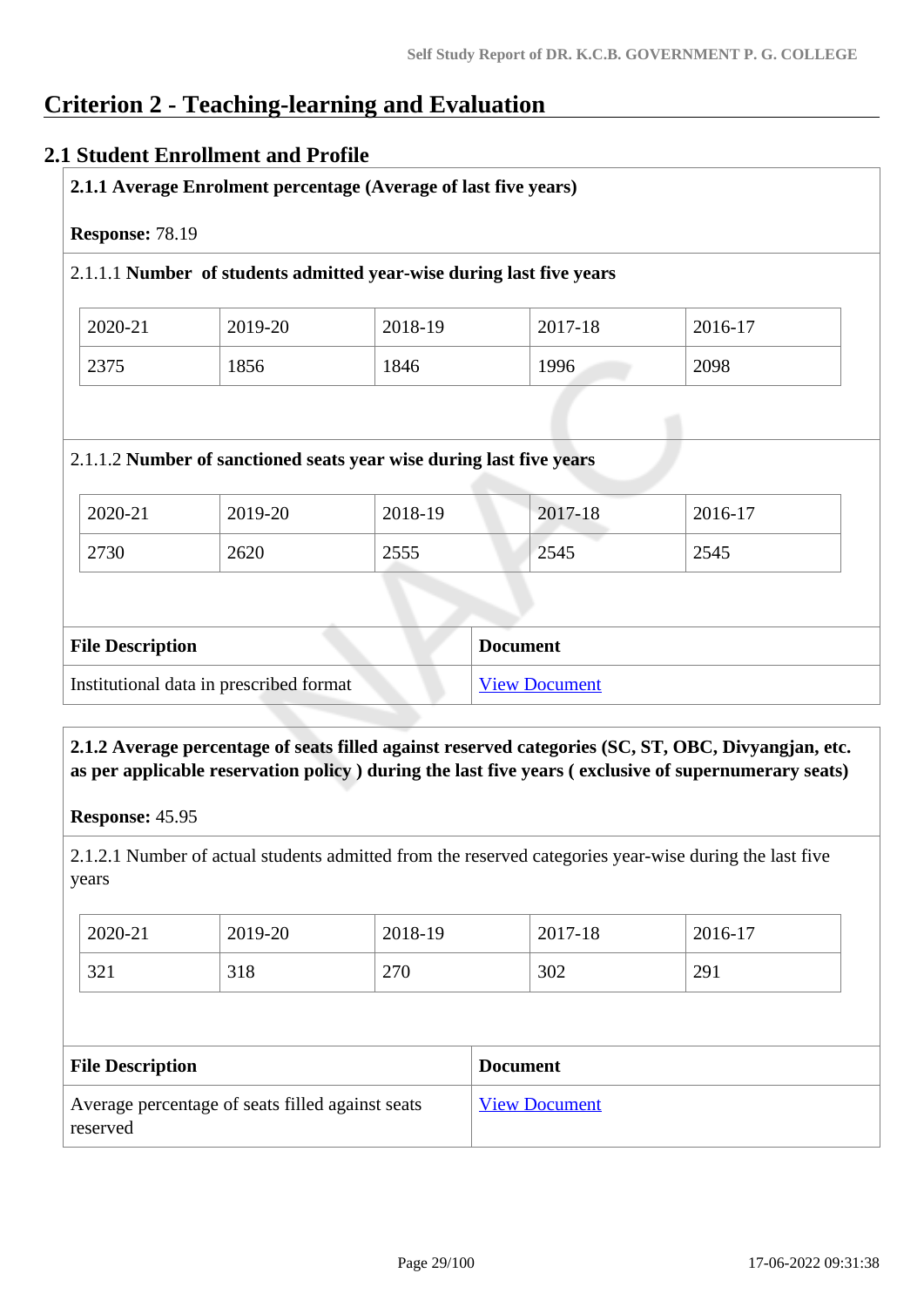## **2.2 Catering to Student Diversity**

#### **2.2.1 The institution assesses the learning levels of the students and organises special Programmes for advanced learners and slow learners**

#### **Response:**

The College is located to cater semi urban and village students. Most students come from deprived society and need special attention. The learning levels of students are assessed through the internal tests, assignments, and interactions during the regular classroom sessions.

Induction programmes are organized for the freshers in the UG departments.

#### **The** *advanced and slow learners* **are identified at regular intervals by the following strategies.**

The learning levels of students are at regular intervals through individual class responses, group discussions, presentations by the students, observing the students during laboratory practical, performances during unit tests and previous exams results.

Students are motivated and opportunities are provided to them to gain experience through Industrial visits, educational trips, Seminars, Guest lectures, Workshops and quizzes are arranged for overall development of their skills.

#### **Slow learners**

The Department of English organizes "Proficiency in English" classes for all UG students with special focus on hindi medium students to cope with the course. Lecture notes/course materials and reference books are also given to the slow learners. Group Study System is also encouraged with the help of the advanced learners.Students are encouraged to clear their doubts in the class and after the class. Peer teaching is encouraged where high achievers help the low achievers in their field of study.

Slow learners are identified, doubts are cleared, and difficult portions are covered in detail. The Career Counselling and Placement Cell counsels students in matters related to academics and career. Lectures and workshops on different topics are organized to support faster learning .Slow learners are given notes, handouts and special attention in practical classes. Students are encourased to repeat difficult experiemtns for better learning.

#### **Strategies for the advanced learners**

- Coaching is also given in Skill Development Programme like Communicative English, Aptitude and Placement.
- Provision of additional learning and reference material
- Assignment and Student Seminar for knowledge shaing.
- Participation by the students in the in-house competitions such as Debate, Group Discussion, Problem Solving – Decision Making Exercises and Quiz Programmes are also encouraged.

Coaching for various competitive exams gives an opportunity to fast learners to go after their dreams. Mathematics department promote fast learner to participate in Madhav Mathematics Competition for collegiate students. It is an opportunity for advanced learners to develop mathematical skills and prove it at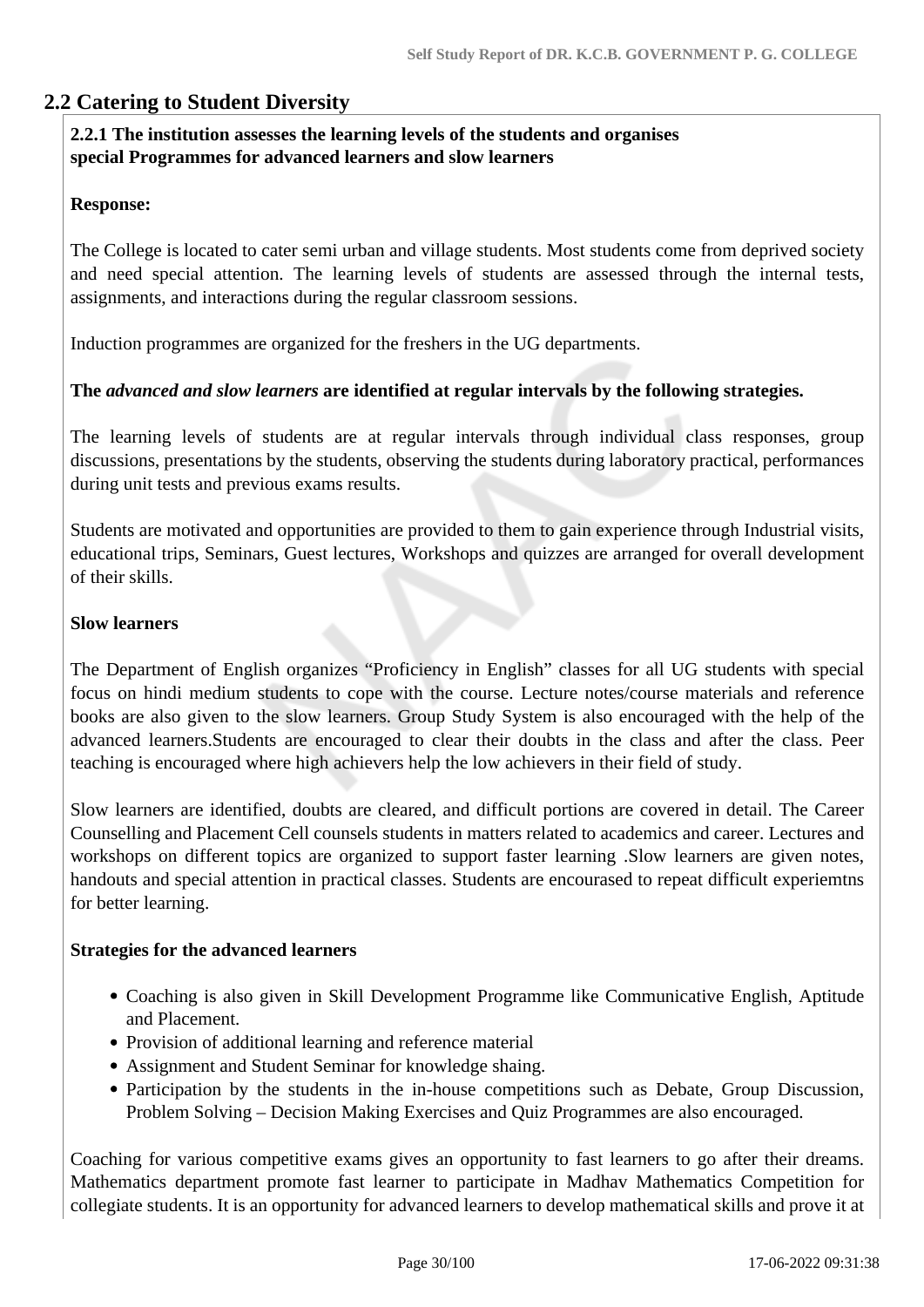national levels. In maths department advance learners clear doubt session of other students.

Advance learners are motivated through various ways and outcome is resulted in our college students securing merit positions in university.

| <b>File Description</b>           | <b>Document</b>      |
|-----------------------------------|----------------------|
| Upload any additional information | <b>View Document</b> |

#### **2.2.2 Student- Full time teacher ratio (Data for the latest completed academic year)**

**Response:** 95:1

#### **2.3 Teaching- Learning Process**

 **2.3.1 Student centric methods, such as experiential learning, participative learning and problem solving methodologies are used for enhancing learning experiences**

#### **Response:**

The college teachers believe in free and conducive teaching-learning environment and the students are actively involved in learning process. The teachers assess the needs and aptitude of students and guide them accordingly.The core competency of students is developed by combining theoretical knowledge with practical experimentation, field studies, project works, interactive seminars.

**Experiential Learning:** The experimental learning is the integral part of the studies in the college. For all science courses, namely, Physics, Zoology, Botany, Chemistry, PGDCA, Home Science and Mathematics, the practicals are integral part of the syllabus. Faculty members promote learning by engaging the learners in rich content of teaching through experience, teaching through demonstration, videos, project development, and student seminar presentation.

Students in the group of 30-40 students learn through experimentation under the expert guidance of teachers in well-equipped labs. PGDCA department conducts different value added course for students to learn e-knowledge. English Language Lab provides exposure to students in pronunciation through language learning software. History department conducts tour to historical places to gather hands-on experience of history and archeological knowledge.In NSS and NCC through camp life and daily activity students learn practical aspect of life, leadership qualities and community development.

#### **Participative learning**

Participative learning guides the teaching activities in the college and students are involved at different levels in study related activities. Students are informed about the standard reference books or study material and are given notes and handouts so that the discussions in the class to involve students to the maximum. The learning assignments and seminar topics are decided with the active involvement of students. The oral presentation in seminars, group discussions, asking of questions and involvement of students in these activities ensure dynamic participation in learning activities. In NSS and NCC learning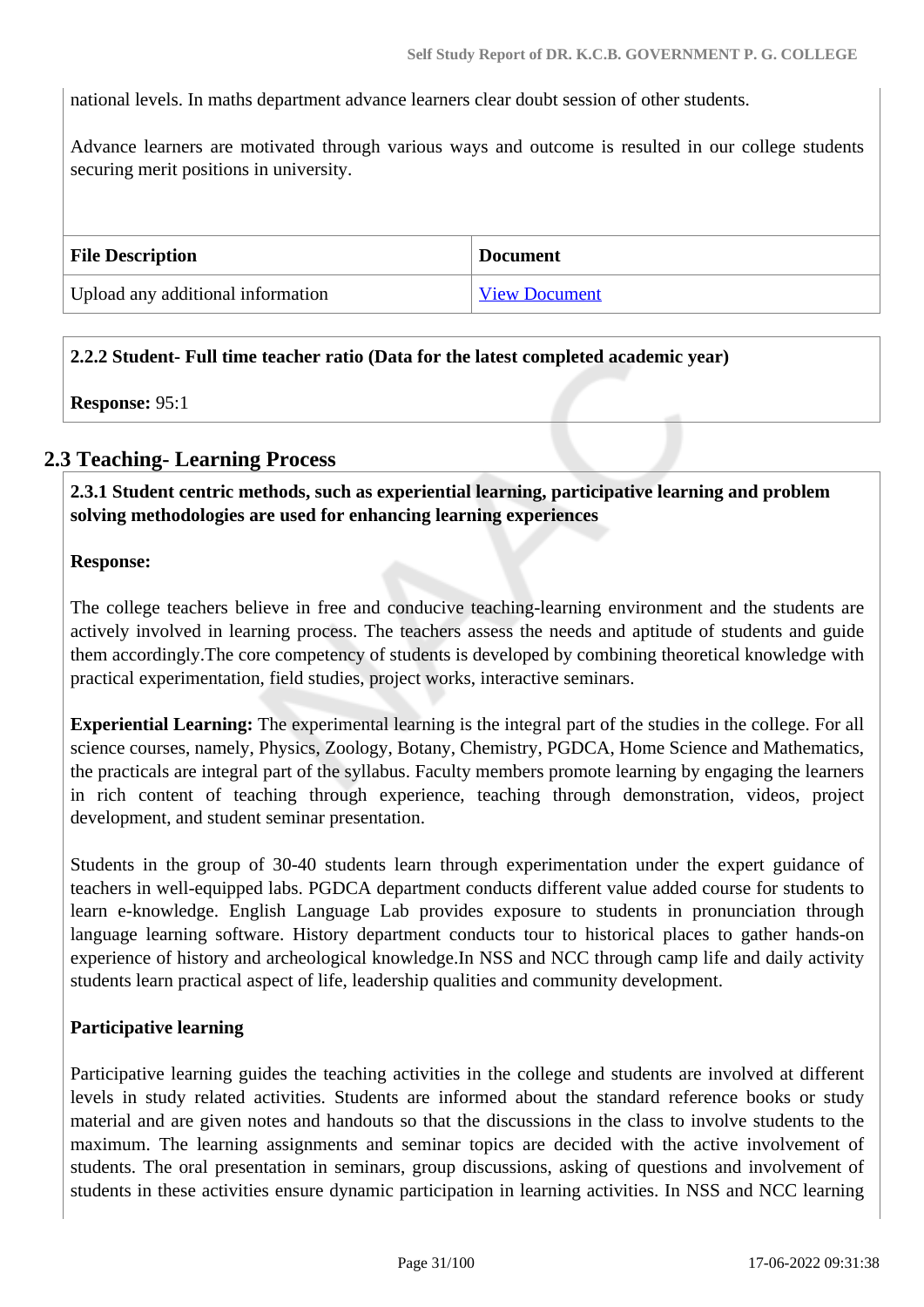through participation is in integral part of activities.

**Interactive lecture method:** The faculty members make learning interactive with learners by encouraging learners to take part in group discussions, subject quizzes, discussion and questions and answers on related subjects.

**Group Learning Method:** Group Learning encourages the learners to develop problem solving abilities etc. and to ensure quality in the learning process. Group and participative learning is prominent in NSS camps, where students take all decisions regarding daily activity with discussions in group.

**Problem Solving:** In Commerce and mathematics department problem solving approach is predominant teaching methodology. In PGDCA students are motivated to solve computer related problems. In NSS camps students are motivated to overcome day to day camp management problems. Problem solving approach gives students to think and act approach.

The involved exposure of students to the experimentation in their respective courses, detailed discussion with them about the practicalities of the respective fields of studies, their involvement in problem solving exercises and the frequent opportunities given to them to answer queries raised by teachers are some of the mentionable student centric problem solving methodologies adopted by the college. It prepare them to face practical problems by learned behavior and improvisation.

| <b>File Description</b>           | <b>Document</b>      |
|-----------------------------------|----------------------|
| Upload any additional information | <b>View Document</b> |

#### **2.3.2 Teachers use ICT enabled tools for effective teaching-learning process.**

#### **Response:**

The institution has always aimed to encourage involvement of innovation, creative and novel pedagogical techniques and tools to bestow various skills in the learners and making the teaching-learning more student centric.Teachers use ICT enabled devices, e-learning resources, online classrooms, and online video lectures for effective and student-centric teaching and learning.

The college transformed some of the classrooms to e-Classrooms by installing ICT tools like interactive projectors, internet connectivity through LAN.Post Corona teachers have adapted to ICT teaching pedagogy. There are 05 smart boards for learning process.Several teaching material and question papers are uploaded in college website. Teaching content is also disseminated by allteachers through the WhatsApp group of students. Teaching Content developed by the teachers has been uploaded on cgschool.com and u-tube.

The following strategies, facilities and pedagogical techniques have been implemented for the effective useof ICT tools in teaching-learning:

The institution promotes the teaching-learning process by effective use of PPT's, LCD projectors,interactive projectors and modern instruments/equipment's in the laboratories.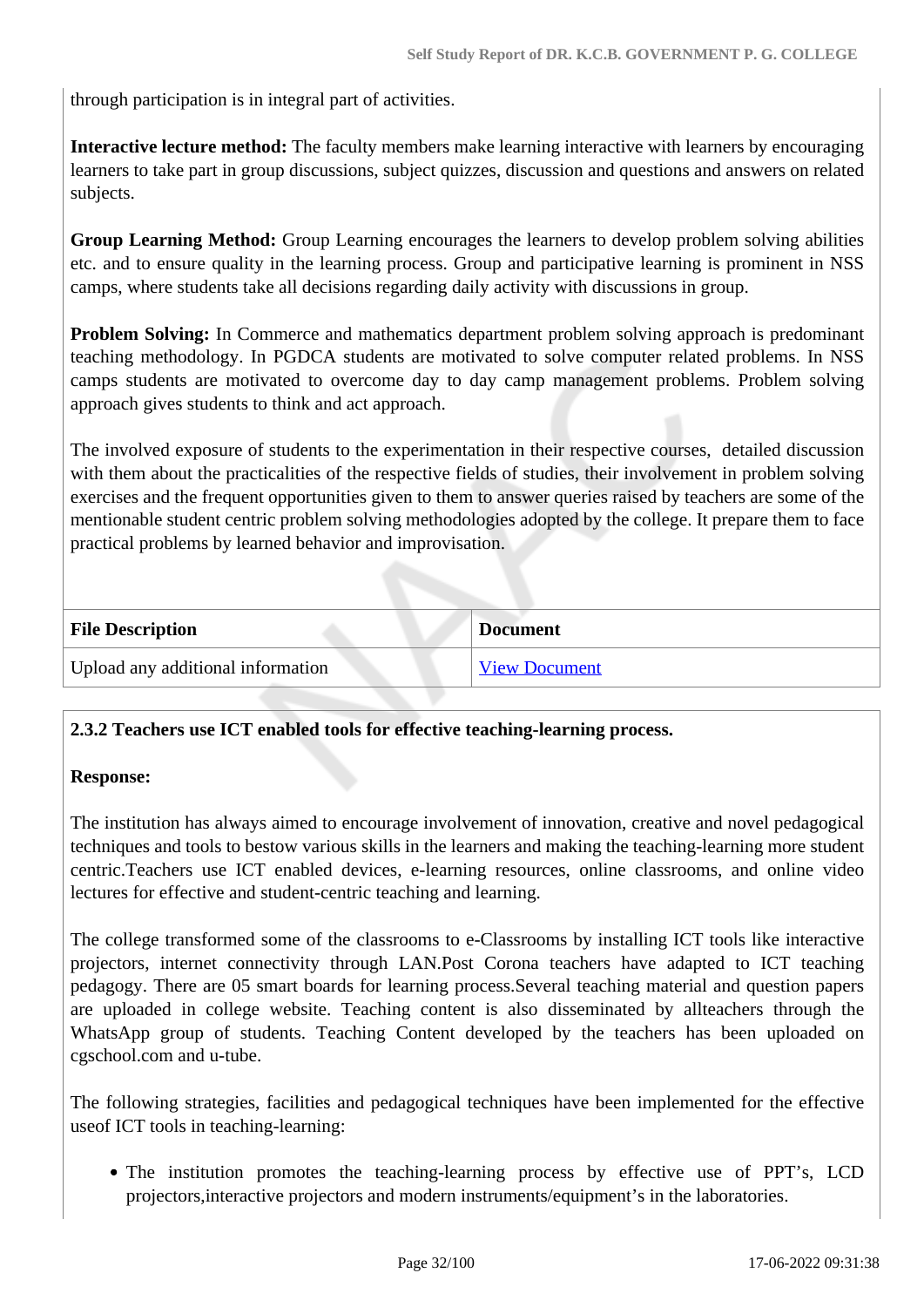- The college provides computers, internet connectivity and other ICT facilities for effective teachinglearning to the learners and teachers.
- The college has established functional ICT enabled e- classrooms with adequate facilities. These eclassrooms are regularly used by the teaching faculty.
- The college has established language lab enriching English language competencies among the students.
- Laboratories use IT enabled equipment for experiments.
- Students are motivated to share their doubts and queries through WhatsApp and online platform.
- Departments are equipped with computers, printers and LAN facility.
- Exam process like application, admit card, time table information effectively runs in ICT mode. Internal evaluation and practical exam resulted are uploaded online by respective teachers.
- Students are motiated to use projector for seminar presentation.
- Website in important part of teaching learning process by display of important information.
- Online value added course in computer application was organised for additional ICT learning.

**Use of ICT in Covid – 19 Period:** In need of hour hundred percent teachers have adopted to ICT for online teaching to complete the syllabus. Exams, unit tests, internal sessional exams, practical exams and other evaluations were completed in ICT mode. All students were connected through WhatsApp groups and website for information sharing and grievances.

The use of ICT techniques in teaching-learning has made teaching-learning process vibrant, natural and student-centric . Further, the use of ICT techniques in teaching-learning has a very positive impact on the learner's learning abilities as well. It is observed that students reflect in a very positive manner towards work and education when they are using computers to complete tasks given to them. In this way, the use of ICT is encouraging and motivating them to gain knowledge and skills. Students who used ICT tools have an increased self-confidence and better understanding of the subjects of interest as well as skills

 **2.3.3 Ratio of students to mentor for academic and other related issues (Data for the latest completed academic year )**

#### **Response:** 132:1

2.3.3.1 Number of mentors

Response: 18

| <b>File Description</b>                                                          | <b>Document</b>      |
|----------------------------------------------------------------------------------|----------------------|
| Upload year wise, number of students enrolled and<br>full time teachers on roll. | <b>View Document</b> |
| mentor/mentee ratio                                                              | <b>View Document</b> |
| Circulars pertaining to assigning mentors to mentees   <u>View Document</u>      |                      |

### **2.4 Teacher Profile and Quality**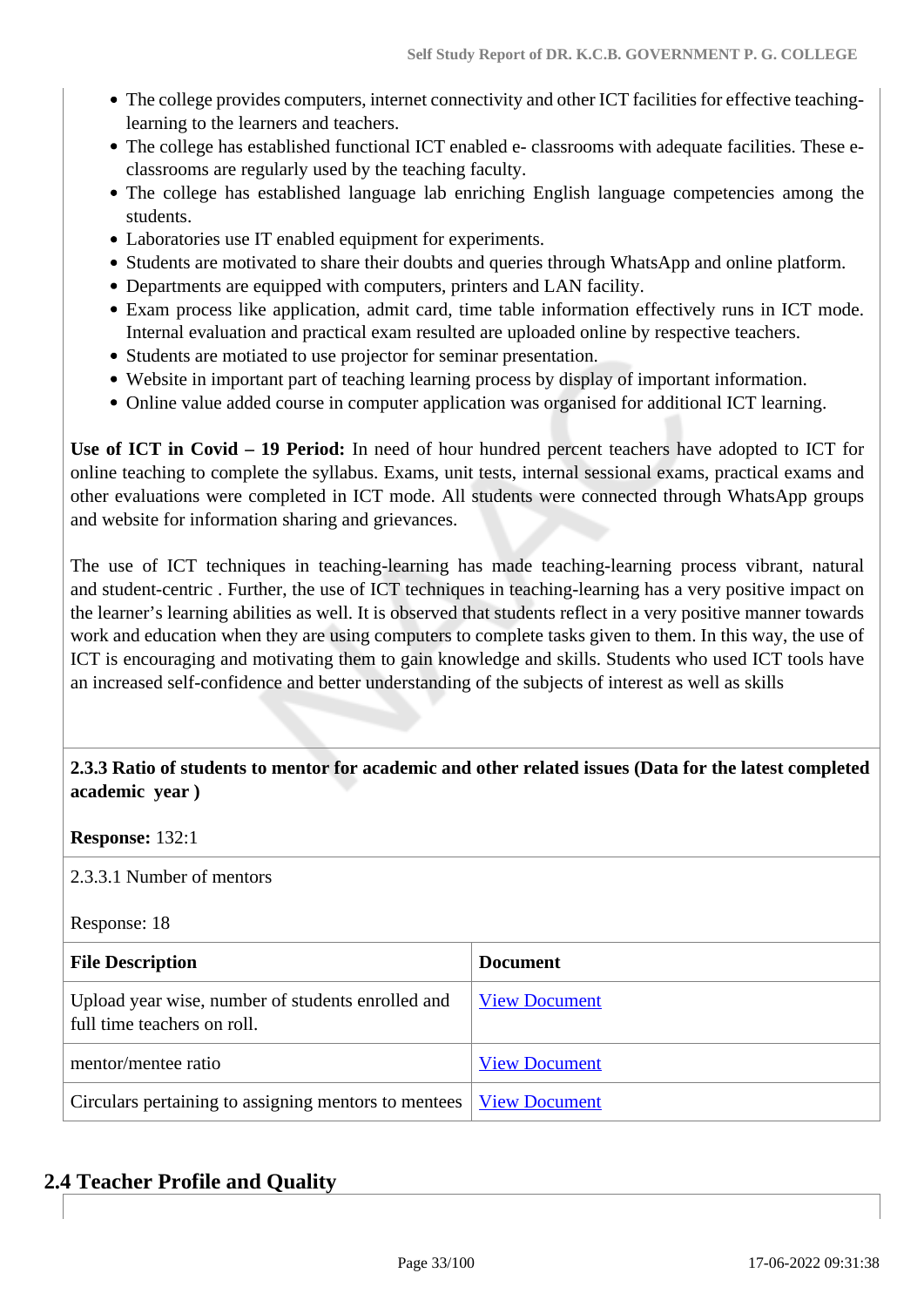#### **2.4.1 Average percentage of full time teachers against sanctioned posts during the last five years**

#### **Response:** 55.11

| <b>File Description</b>                                                         | <b>Document</b>      |
|---------------------------------------------------------------------------------|----------------------|
| Year wise full time teachers and sanctioned posts<br>for 5years (Data Template) | <b>View Document</b> |
| List of the faculty members authenticated by the<br>Head of HEI                 | <b>View Document</b> |

### **2.4.2 Average percentage of full time teachers with Ph. D. / D.M. / M.Ch. / D.N.B Superspeciality / D.Sc. / D.Litt. during the last five years (consider only highest degree for count)**

**Response:** 56.5

### 2.4.2.1 **Number of full time teachers with** *Ph. D. / D.M. / M.Ch. / D.N.B Superspeciality / D.Sc. / D.Litt.* **year wise during the last five years**

| 2020-21                   | 2019-20 | 2018-19 | 2017-18                  | 2016-17 |
|---------------------------|---------|---------|--------------------------|---------|
| 1 <sub>0</sub><br>$\perp$ | ⊥ັ      | ΠJ      | $\overline{\phantom{0}}$ | 1 J     |

| <b>File Description</b>                                                                                                                                                          | <b>Document</b>      |
|----------------------------------------------------------------------------------------------------------------------------------------------------------------------------------|----------------------|
| List of number of full time teachers with Ph. D. /<br>D.M. / M.Ch. / D.N.B Superspeciality / D.Sc. /<br>D. Litt. and number of full time teachers for 5 years<br>(Data Template) | <b>View Document</b> |
| Any additional information                                                                                                                                                       | <b>View Document</b> |

### **2.4.3 Average teaching experience of full time teachers in the same institution (Data for the latest completed academic year in number of years)**

**Response:** 13.32

#### 2.4.3.1 **Total experience of full-time teachers**

Response: 333

| <b>File Description</b>                                                                           | <b>Document</b>      |
|---------------------------------------------------------------------------------------------------|----------------------|
| List of Teachers including their PAN, designation,<br>dept and experience details (Data Template) | <b>View Document</b> |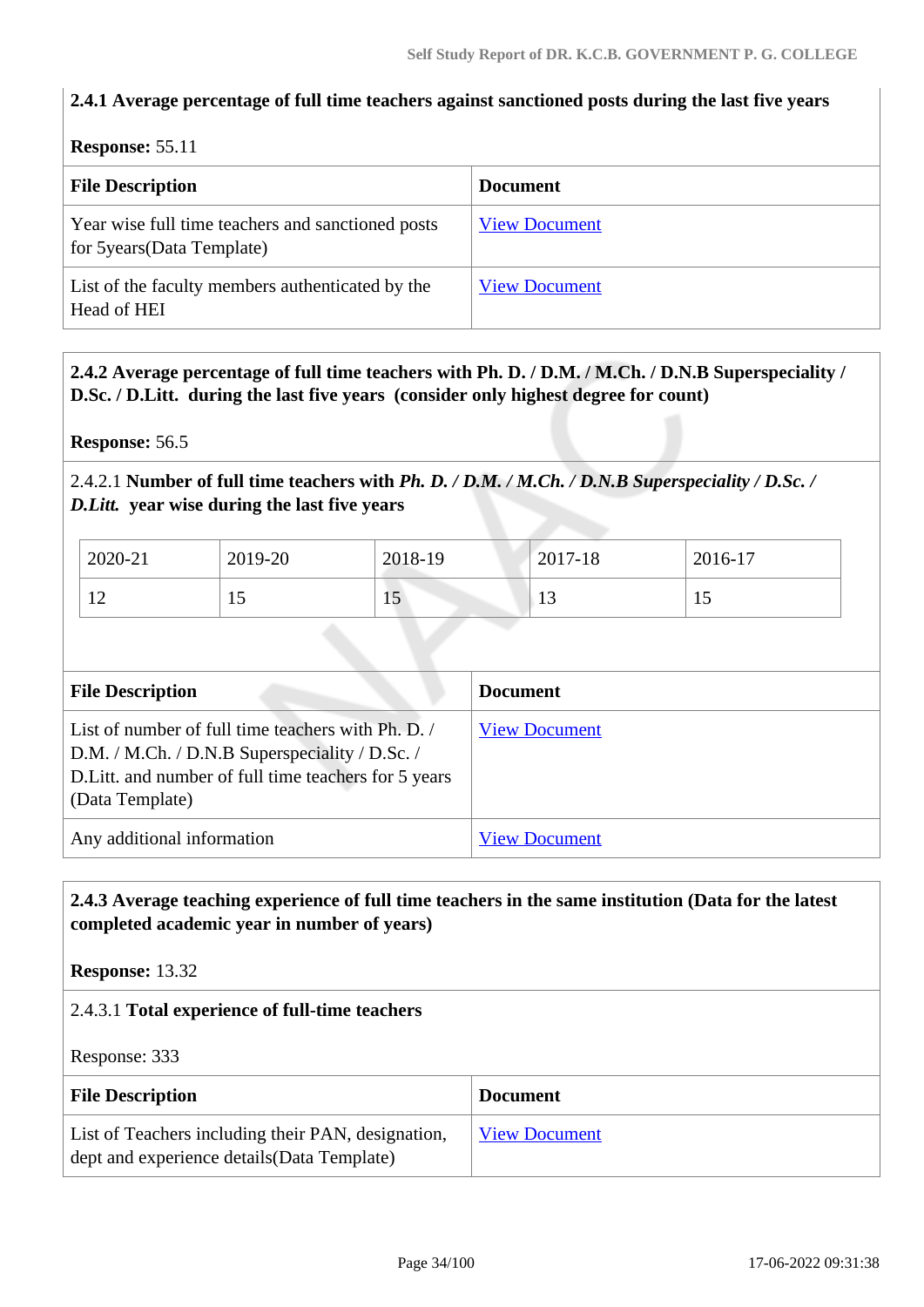# **2.5 Evaluation Process and Reforms**

#### **2.5.1 Mechanism of internal assessment is transparent and robust in terms of frequency and mode**

#### **Response:**

Internal assessment is integral part of curriculum. College organizes the class tests, home assignments, internal exams and model exams according to Hemchand Yadav University calendar. Schedule of Internal examinations are notified in advance to students of UG and PG. The results obtained by the students in these internal examinations are also conveyed to students on request or enquiry.

Internal examination for UG students includes unit test, half yearly exam. For PG students unit tests, seminar and sessional exams are regularly organized. The Internal Examination Committee displays the schedule of internal exams on notice board. Internal marks are uploaded in university website for inclusion in final results.

The Examination Committee of the College manages the frequency & mode of internal assessments. The doubts and queries of the students are clarified by the examiner. The committee also maintains the transparency in internal assessment mechanism and also manage the internal assessment related grievances of the students, if any.

Examination procedure – College completely adopts University's examination procedure. In UG programmes, annual examination pattern is adopted. Half yearly exams are arranged in the month of December / January and 10 % of the marks obtained in this exam are added to the final scores in annual exams.

At PG level, College has semester system in which there is an internal assessment of 20 marks which is comprised of written tests and assignment topic presentations.

There is Examination Committee and the question papers are set strictly as per the university examination pattern. The internal exams are conducted in a centralized manner by the examination committee. The question papers are prepared, collected, sorted, and kept under control of the committee.

Absent students are contacted in mobile and given second chance to submit papers to avoid loss in annual result percentage.

**Covid-19 Internal Exam:** During covid-19 exams were conducted in online mode. Students belong to rural areas were briefed for converting assignments into pdf files. Students not submitting assignments were regularly contracted. Messages in WhatsApp groups were regularly answered for any queries.

**Grievances Redressal:** After the grievance is heard, the internal marks are either corrected or the logic behind the evaluation is made clear. In case the student is not satisfied, the grievance can be taken to the principal in person. The principal intervenes in the matter and the matter is amicably settled.

During Covid-19 period grievances were online posted, read by concerned teachers and grievances were redressed depending upon nature.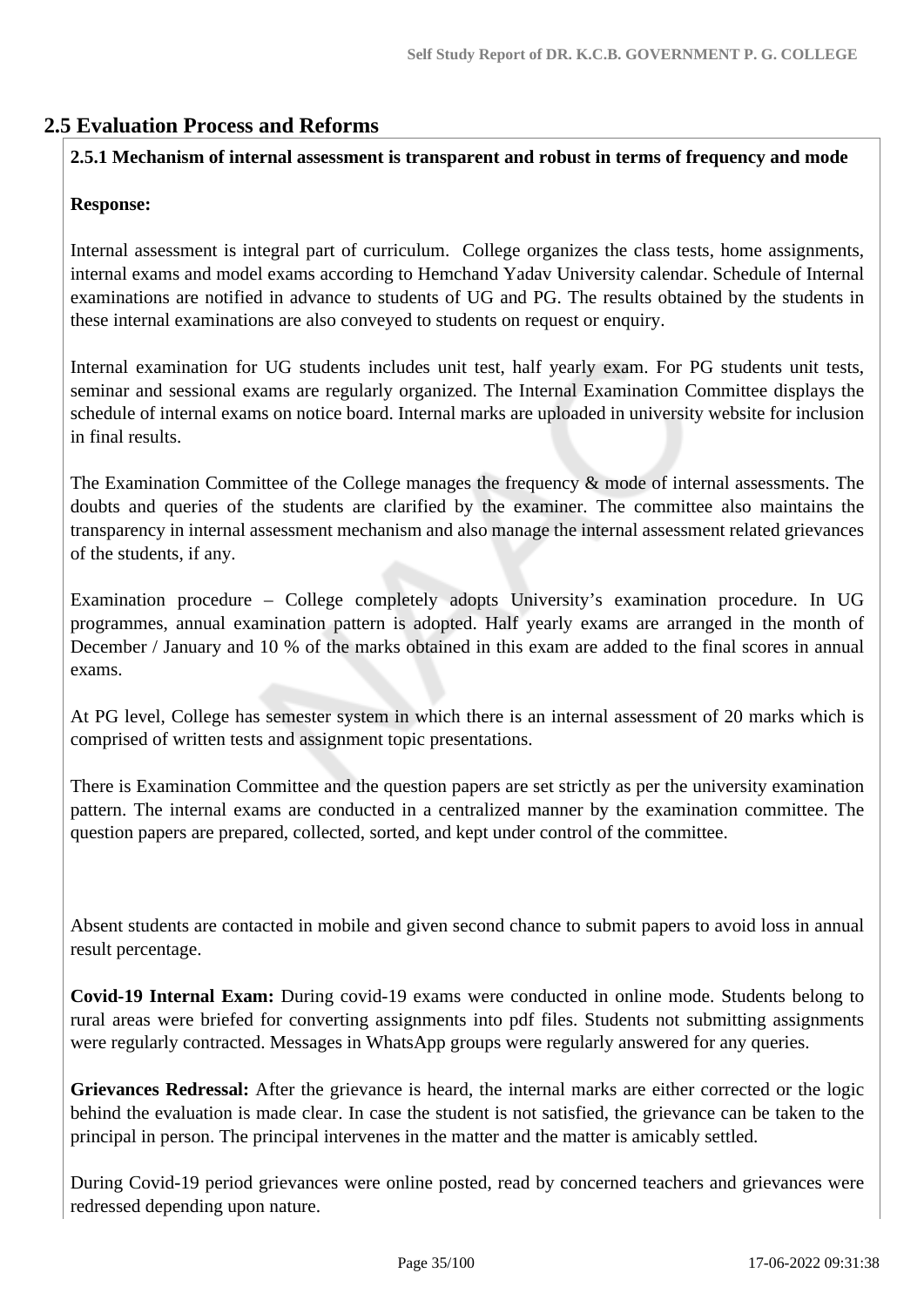| <b>File Description</b>    | <b>Document</b>      |
|----------------------------|----------------------|
| Any additional information | <b>View Document</b> |

#### **2.5.2 Mechanism to deal with internal/external examination related grievances is transparent, timebound and efficient**

#### **Response:**

Internal/external examinations related grievances are completely transparent, time bound and efficient because all the internal examinations are conducted adhering to the norms and regulations of Hemchand Yadav University, Durg. Colleges' Internal Assessment Committee chaired by the Principal assures the effective implementation of the evaluation method.

- Question papers for internal examinations are prepared very confidentially by the subject teacher and the time table for internal examination are prepared by the College committee and notified on the notice board at least one week before the commencement of examination.
- Internal examinations are conducted in a fair manner. The invigilators are directed to record the attendance at the time of examination. Finalized scores are then uploaded to the University website.
- The answer sheets are evaluated with utmost care and confidentiality.
- Grievances of students with regards to the internal exam is addressed by the subject teacher and HOD at the department level.
- If a student is not able to appear for examination due to medical or any genuine reason examination is conducted for that student as per norms, provided that he/she submits application with proper documents.
- Colleges' Internal Assessment Committee address to student's any grievance regarding evaluation for objective and effective redressal at college level.
- In external examination matters, the University Exam branch deals with students' grievances which are generally related with the conduct of examination and declaration of result by the affiliating university. For this, the branch remains in constant contact with the university and the students' representations are sent expeditiously to the university or e-mailed to them.
- Student grievances regarding correction of subjects and other minor corrections are managed at college level and university is notified.
- For university examinations, flying squad constituted by the university make surprise checks in the examination hall to prevent malpractices during examinations
- The students are guided to apply for revaluation and re-totaling of marks.
- In case of any unsolved grievance, students can file RTI in exam related matter in college and university.

**Covid-19 Exam grievances**: During Covid-19 period students were given extra support for any query and grievances. Students' problems in online submission were resolved by special online instructions. Some students reported result withheld and showing absent even after submitting answer sheets. These grievances were resolved by communicating with university.

Students are given maximum support in Internal/ External and so that their exam related grievances can be redressed in efficiently and time bound manner.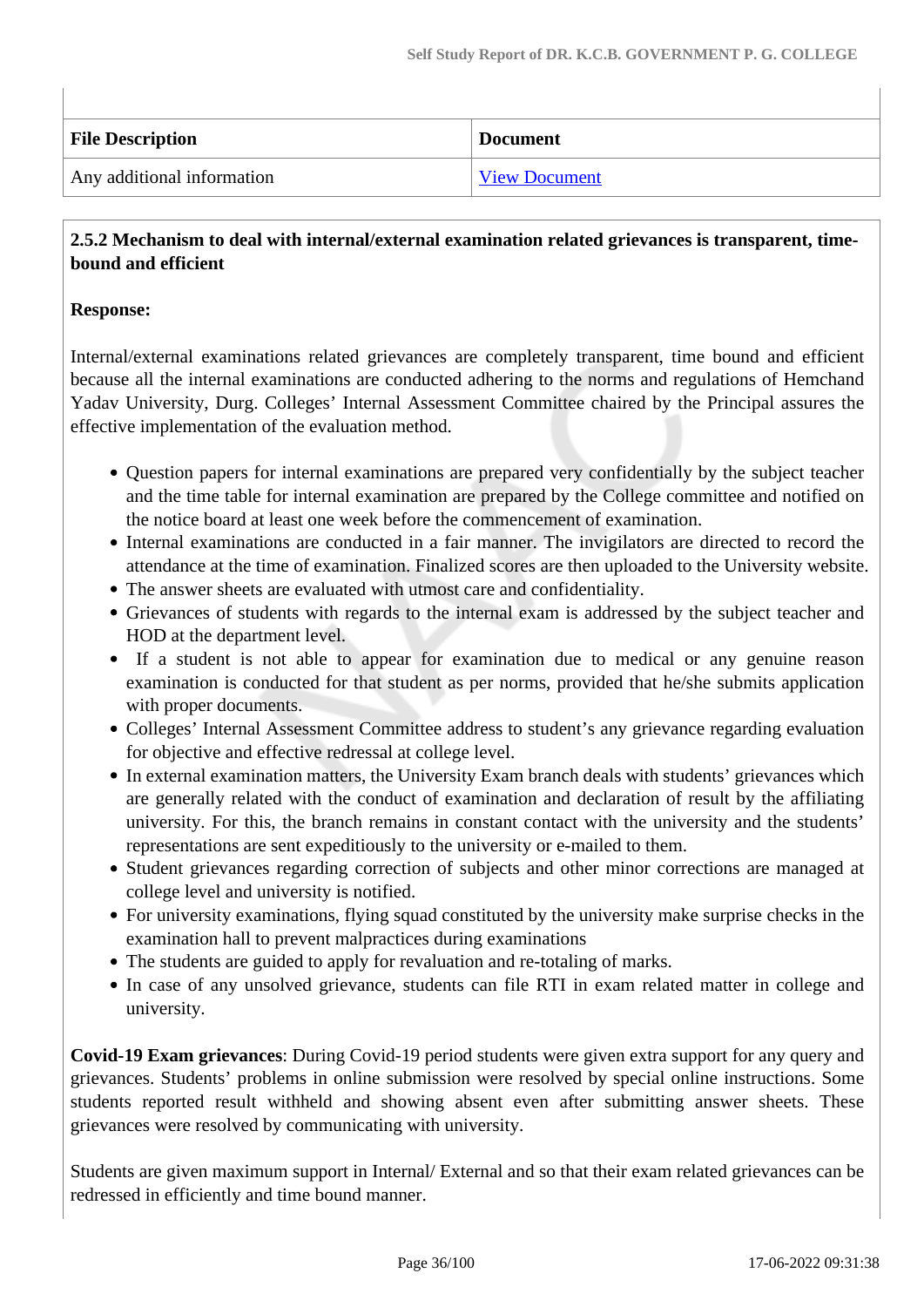| <b>File Description</b>    | <b>Document</b>      |
|----------------------------|----------------------|
| Any additional information | <b>View Document</b> |

## **2.6 Student Performance and Learning Outcomes**

 **2.6.1 Programme and course outcomes for all Programmes offered by the institution are stated and displayed on website and communicated to teachers and students.**

## **Response:**

Response: The college has clearly stated learning outcomes of the Programs and Courses. The following mechanism is followed by the institution to communicate the learning outcomes to the teachers and students.

- Hard Copy of syllabi and Learning Outcomes are available in the departments for ready reference to the teachers and students.
- The importance of the learning outcomes has been communicated to the teachers by IQAC.
- The students are also made aware of the same during conduction of class.
- Students are briefed about learning outcomes in induction programs. Students are encourased to review learning outcomes.

The syllabus depicting the learning objectives is available for students and teachers on college website and college library. For each course offered by the college, a unique set of learning outcomes have been defined. These are linked to the broad programme outcomes. Following effective pedagogic strategies, the faculty articulates the learning objectives and expected outcomes for each course at the beginning of the session as well as before each unit in the syllabus. This helps the students appreciate the topic being covered in class as they see the relevance.

| <b>File Description</b>                                    | <b>Document</b>      |
|------------------------------------------------------------|----------------------|
| Upload COs for all Programmes (exemplars from<br>Glossary) | <b>View Document</b> |
| Upload any additional information                          | <b>View Document</b> |

## **2.6.2 Attainment of programme outcomes and course outcomes are evaluated by the institution.**

## **Response:**

Course outcomes identify the unique knowledge and skills expected to be gained from a given course. Programme outcomes are one step broader statements that describe what students are expected to know and be able to do upon the completion of a specific program.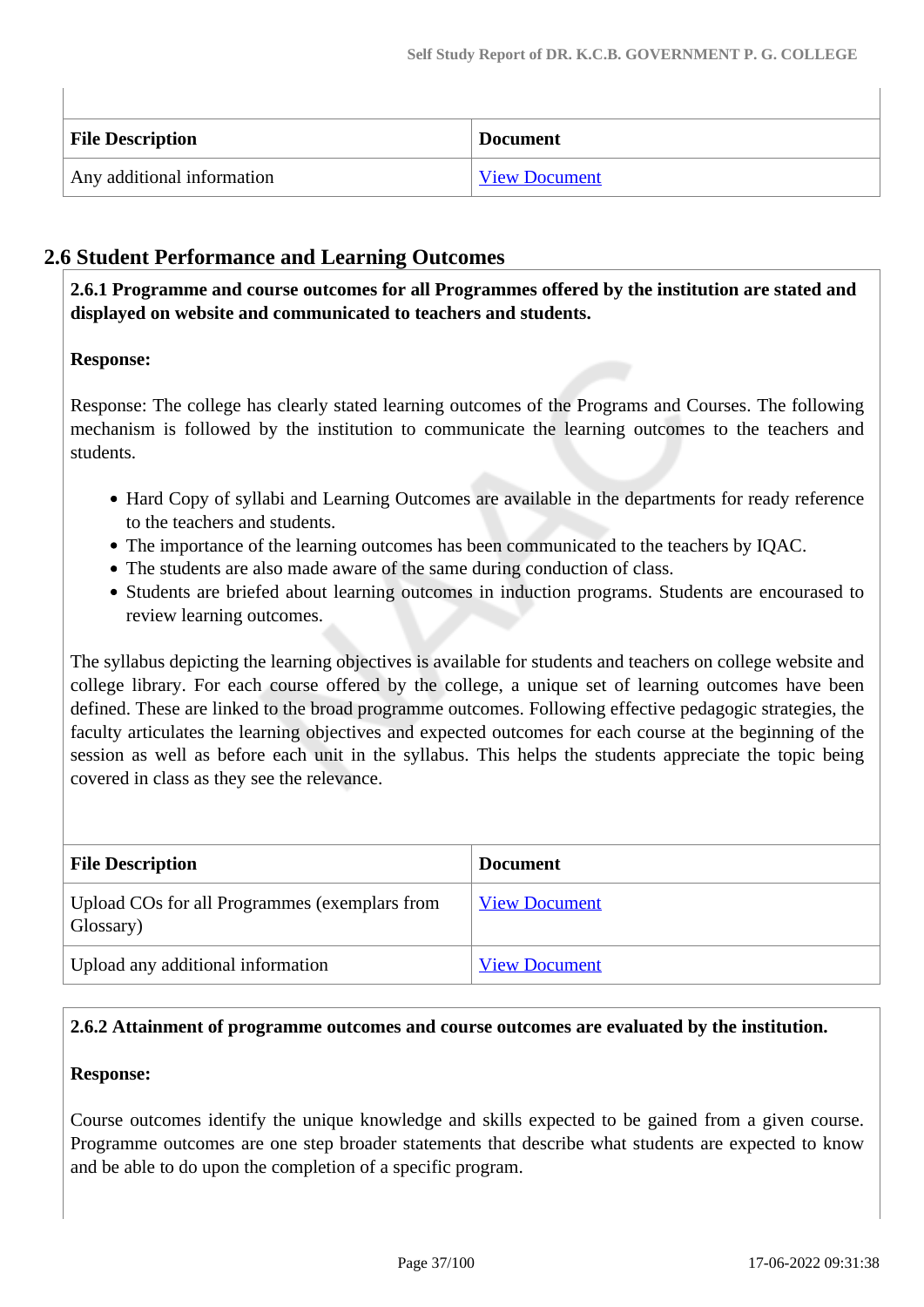These relate to the skills, knowledge and behavior that students acquire. Programme specific outcomes are what the students of a specific programme should be able to do at the time of studying in the programme. Programme outcomes and programme specific outcomes are attained through the attainment of course outcomes.

Measurement of attainment of POs, PSOs and COs is done through direct methods. Class tests are scheduled by the teachers and after the valuation the analysis is done after which the strategy for improvement is made. Seminars are organized and each student is made to participate compulsorily in these. Through the seminars and discussions, the thinking process of the students is also assessed and the skills and knowledge are tested. It helps to measure the attainment programme specific outcomes. Some activities like quiz competition are also held which makes the institution know about the knowledge and information of the students. Via Co-curricular activities also outcome of the students are assessed. Semester exams for the courses having semester pattern and annual exam for the courses having annual pattern are conducted.

Analysis of students' performance in internal tests:

Analysis of terminal exam results is also done. After the analysis, strategy for improvement is made and implemented. All the assessments are analyzed regularly. The analysis of students' performance in semester/annual examination is done to know the levels of attainment of POs, PSOs and COs. Each department analyses the result of the students in their subject. The analysis of post graduate courses for each department is also done for the same.

| <b>File Description</b>               | <b>Document</b>      |
|---------------------------------------|----------------------|
| Upload any additional information     | <b>View Document</b> |
| Paste link for Additional information | <b>View Document</b> |

## **2.6.3 Average pass percentage of Students during last five years**

**Response:** 83

2.6.3.1 **Number of final year students who passed the university examination year-wise during the last five years**

| 2020-21 | 2019-20 | 2018-19 | 2017-18 | 2016-17    |
|---------|---------|---------|---------|------------|
| 731     | 582     | 516     | 446     | 270<br>310 |

2.6.3.2 **Number of final year students who appeared for the university examination year-wise during the last five years**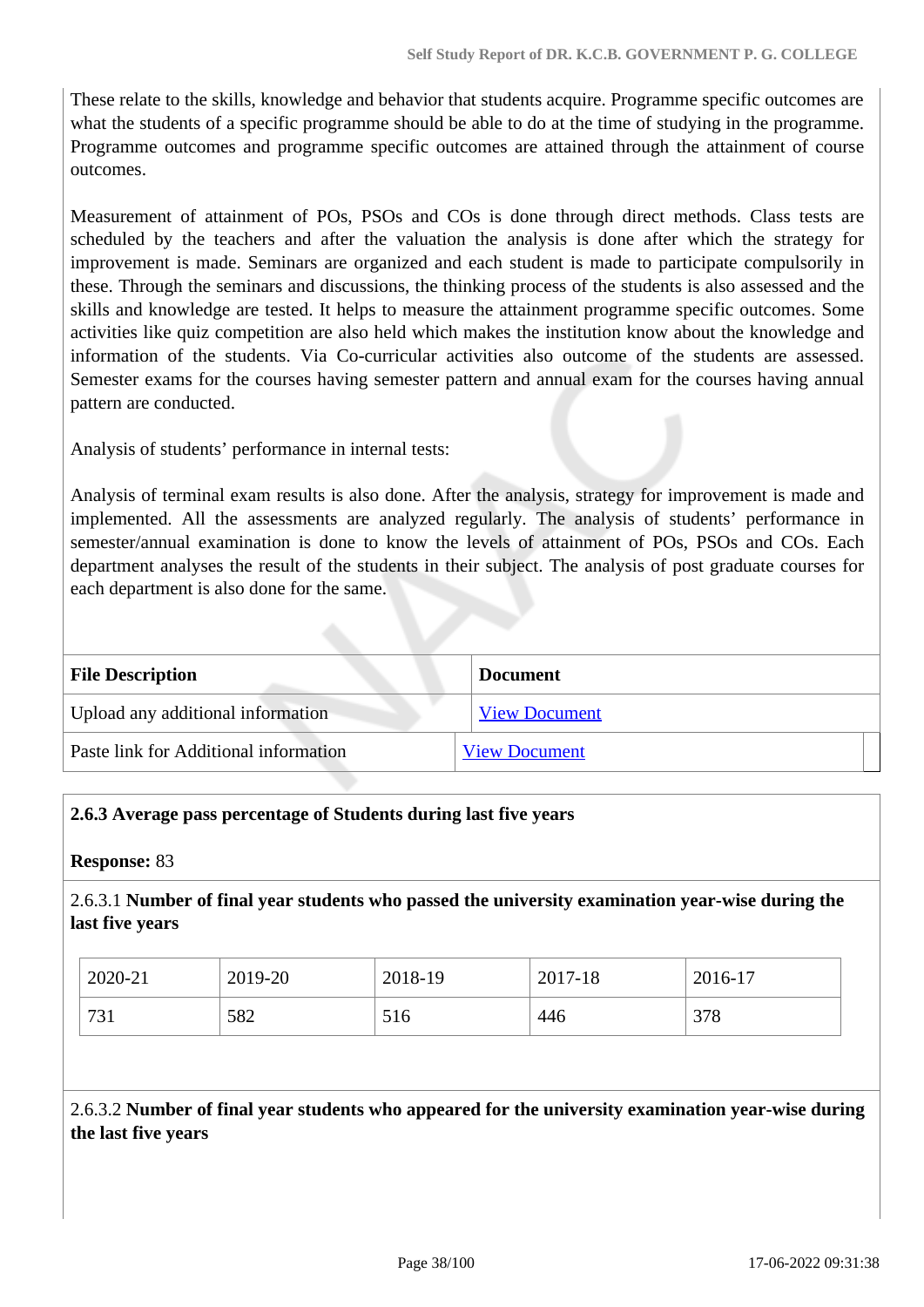| 2020-21                                                                                                                  | 2019-20 | 2018-19 |  | 2017-18              | 2016-17 |  |
|--------------------------------------------------------------------------------------------------------------------------|---------|---------|--|----------------------|---------|--|
| 755                                                                                                                      | 627     | 588     |  | 730                  | 494     |  |
|                                                                                                                          |         |         |  |                      |         |  |
| <b>File Description</b><br><b>Document</b>                                                                               |         |         |  |                      |         |  |
| Upload list of Programmes and number of students<br>passed and appeared in the final year examination<br>(Data Template) |         |         |  | <b>View Document</b> |         |  |

# **2.7 Student Satisfaction Survey**

| 2.7.1 Online student satisfaction survey regarding teaching learning process |                      |  |  |
|------------------------------------------------------------------------------|----------------------|--|--|
| <b>Response: 3.45</b>                                                        |                      |  |  |
| <b>File Description</b>                                                      | <b>Document</b>      |  |  |
| Upload database of all currently enrolled students<br>(Data Template)        | <b>View Document</b> |  |  |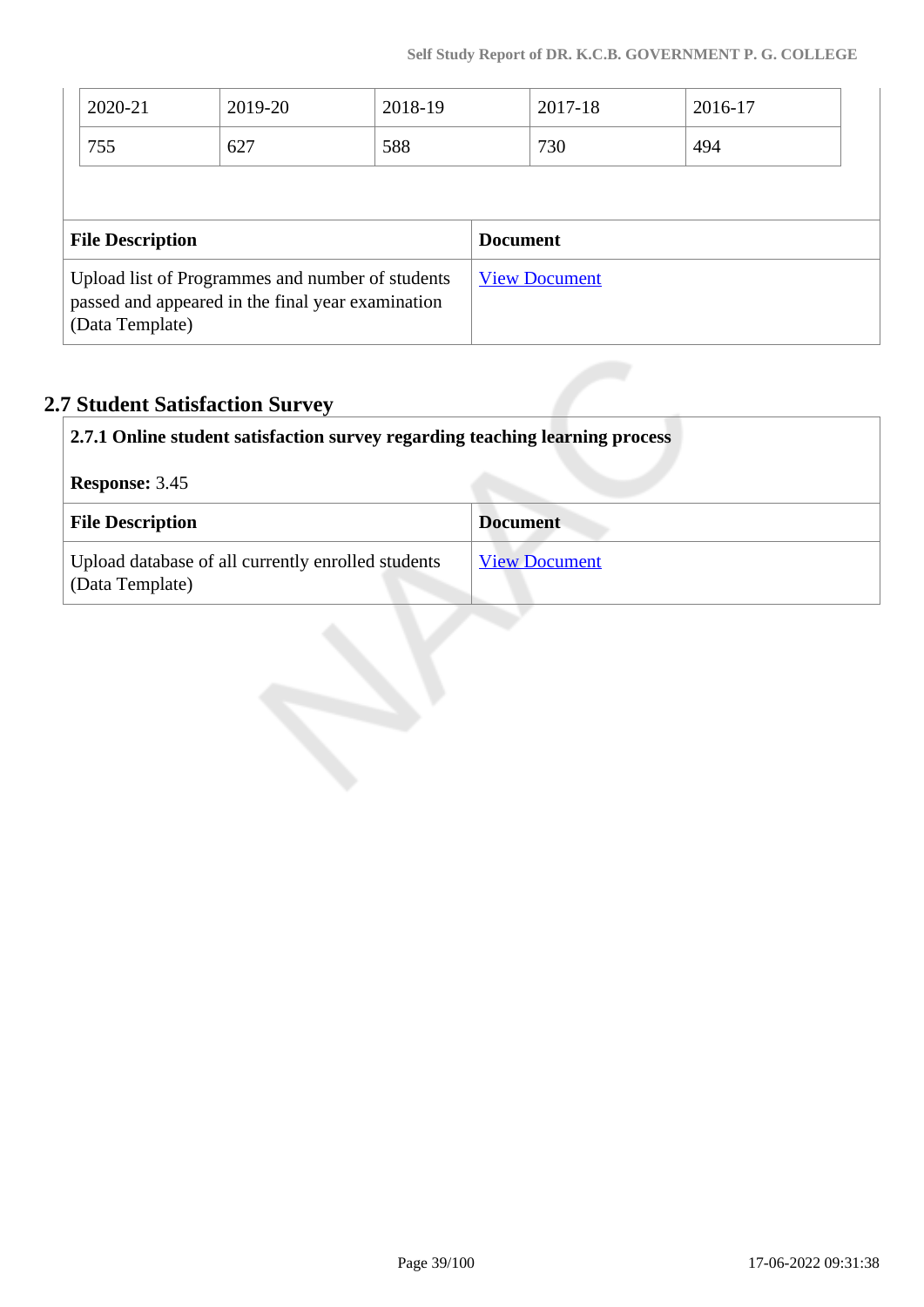# **Criterion 3 - Research, Innovations and Extension**

## **3.1 Resource Mobilization for Research**

 **3.1.1 Grants received from Government and non-governmental agencies for research projects, endowments, Chairs in the institution during the last five years (INR in Lakhs)** 

#### **Response:** 0

3.1.1.1 **Total Grants from Government and non-governmental agencies for research projects , endowments, Chairs in the institution during the last five years (INR in Lakhs)**

| 2020-21 | 2019-20 | 2018-19 | 2017-18 | 2016-17 |
|---------|---------|---------|---------|---------|
|         |         |         | v       |         |

| <b>File Description</b>                                              | <b>Document</b> |
|----------------------------------------------------------------------|-----------------|
| List of endowments / projects with details of grants   View Document |                 |

#### **3.1.2 Percentage of teachers recognized as research guides (latest completed academic year)**

# **Response:** 8 3.1.2.1 **Number of teachers recognized as research guides** Response: 2 **File Description Document** Institutional data in prescribed format [View Document](https://assessmentonline.naac.gov.in/storage/app/hei/SSR/106643/3.1.2_1642172526_6997.pdf)

## **3.1.3 Percentage of departments having Research projects funded by government and non government agencies during the last five years**

#### **Response:** 0

3.1.3.1 **Number of departments having Research projects funded by government and nongovernment agencies during the last five years**

| 2020-21 | 2019-20 | 2018-19 | 2017-18 | 2016-17 |
|---------|---------|---------|---------|---------|
|         | ν       |         |         | U       |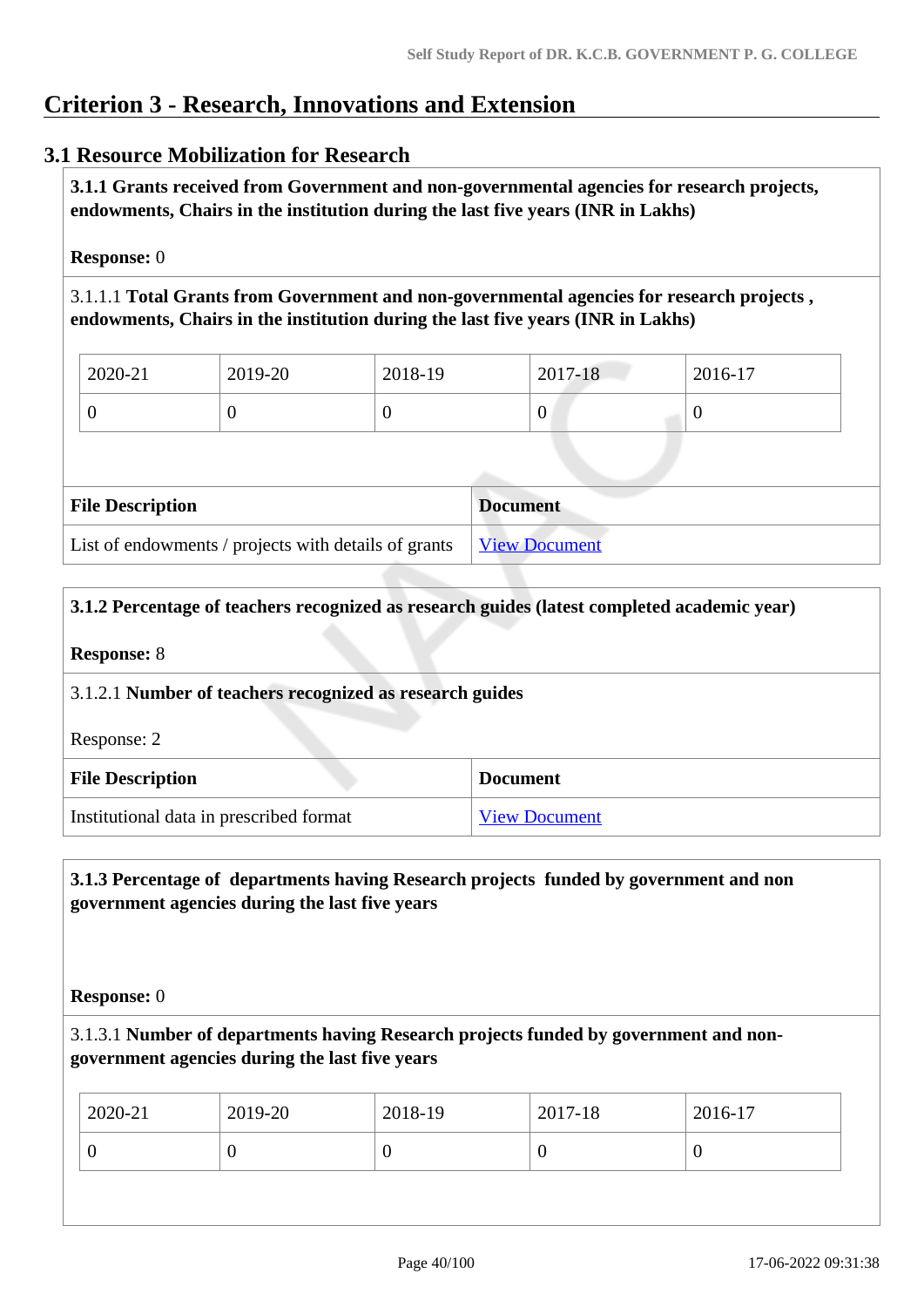|                                                                       | 3.1.3.2 Number of departments offering academic programes |         |         |  |         |         |  |
|-----------------------------------------------------------------------|-----------------------------------------------------------|---------|---------|--|---------|---------|--|
|                                                                       | 2020-21                                                   | 2019-20 | 2018-19 |  | 2017-18 | 2016-17 |  |
|                                                                       | 14                                                        | 14      | 14      |  | 14      | 14      |  |
|                                                                       |                                                           |         |         |  |         |         |  |
|                                                                       | <b>File Description</b><br><b>Document</b>                |         |         |  |         |         |  |
| List of research projects and funding details<br><b>View Document</b> |                                                           |         |         |  |         |         |  |

## **3.2 Innovation Ecosystem**

 **3.2.1 Institution has created an ecosystem for innovations and has initiatives for creation and transfer of knowledge**

## **Response:**

Investing in research and innovations are important ways to facilitate sustainable development. Dr KCB Govt PG College Bhilai-3 has created an enriching system for innovation and transfer of knowledge through the activities of various committees /cells and departments.

The College promotes research environment in the college and the college takes initiative to support interests and innovation skill among the faculty and students. Students too are motivated to undertake interdisciplinary project thus allowing opportunities too gain experimental learning and to built a strong academic foundation. Various seminars, workshops on IPR , entrepreneurship research methodology are organized under the aegis of IQAC to enhance research quality and professional ethics.

Students are motivated to participate in co-curricular activities like field trips and industrial visits. These activities high lighten experimental learning. National conferences are organized in the college also provides opportunities for students' development in academics.

Blended teaching learning methods that employ both ICT and traditional classroom practices make learning more effective. The covid-19 pandemic threw up new vistas of online teaching learning thus ensuring continuity as well as change in learning experiences. In order to instill research and creative thinking among the students and faculties, IQAC cell of the college motivates:

- Research workshops
- Paper presentations.
- FDP
- E-Learning sessions.
- Lecture series
- Seminars.

Workshop, educational tours, field trips are essentially done for benefit of students. Two professors are recognized as Research supervisors by Hemchand Yadav University Durg (CG) and during the 05 years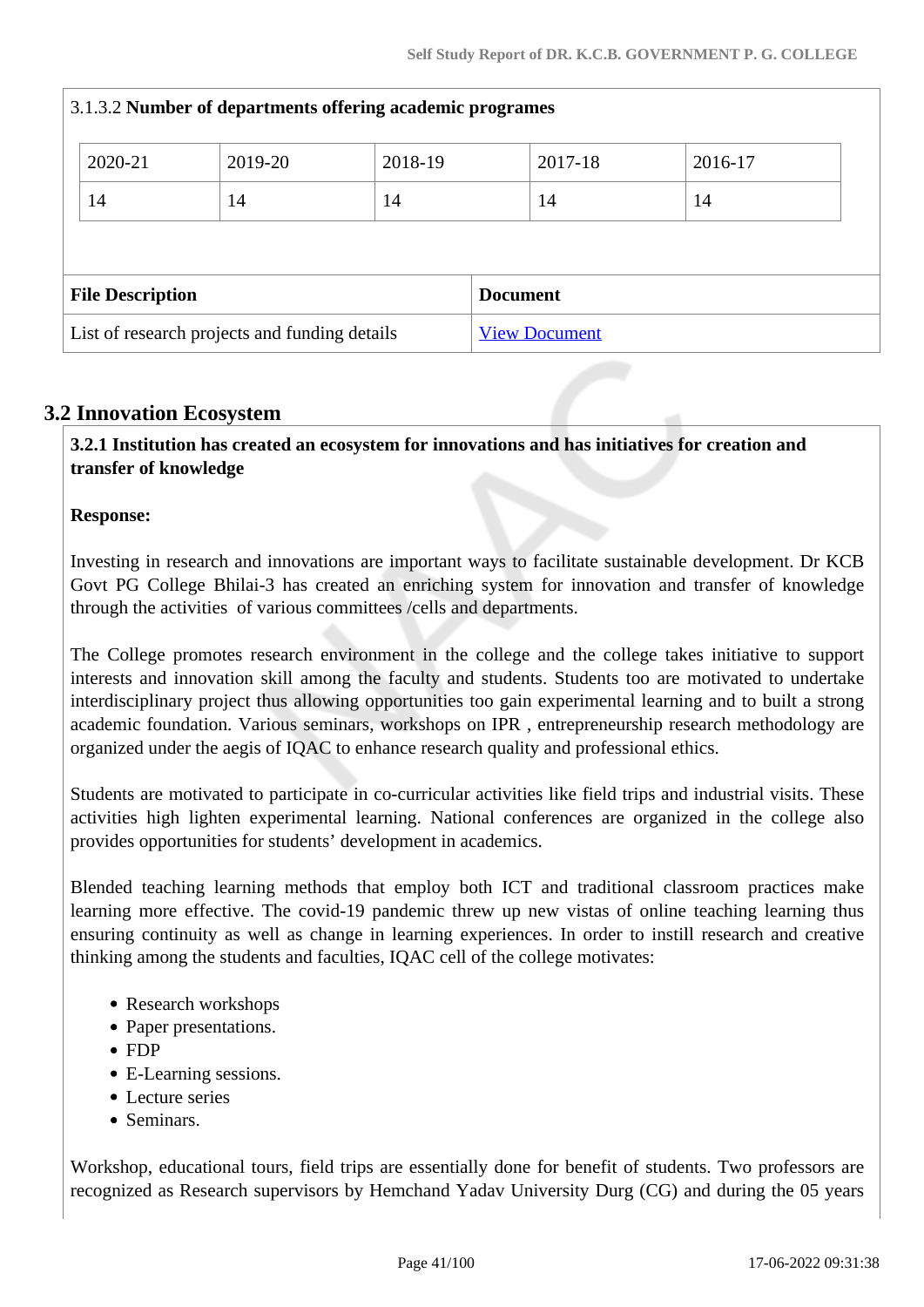8 research scholars has been awarded Ph.D degree under the noble guidance and supervision of these knowledgeable research supervisors of college.

Seminar organised by Dr K.K.Agrawal Professor History : Dr.K.K.Agrawal organised national seminar in history out of own expences.

**Entrepreneurship and carrier counseling cell:** It organizes workshop for carrier and personality development and field tours to nearby industries to create and inculcate innovation driven entrepreneurship through these activities. Workshops on IPR have been conducted to motivate and to empower students with entrepreneurial skills.

#### **Initiative for creation and transfer of knowledge:**

NSS units, NCC units work in unison in creative environment of camp and learn and transfer their acquired knowledge for betterment of society.Thus, an environment for innovations helps in grooming students to think rationally, innovatively and creatively to develop their own systematic understanding and to add new dimensions to learning.

Physical Education department create environment of learning and transfer of knowledge. Ex-students having expertise in sports train college students in various activities and transfer acquired knowledge to them , which is reflected in achievements.

| <b>File Description</b>           | <b>Document</b>      |
|-----------------------------------|----------------------|
| Upload any additional information | <b>View Document</b> |

 **3.2.2 Number of workshops/seminars conducted on Research Methodology, Intellectual Property Rights (IPR) and entrepreneurship during the last five years**

**Response:** 10

3.2.2.1 **Total number of workshops/seminars conducted on Research Methodology, Intellectual Property Rights (IPR) and entrepreneurship year-wise during last five years** 

| 2020-21 | 2019-20 | 2018-19 | 2017-18 | 2016-17 |
|---------|---------|---------|---------|---------|
|         |         |         |         |         |

| <b>File Description</b>                        | <b>Document</b>      |
|------------------------------------------------|----------------------|
| Report of the event                            | <b>View Document</b> |
| List of workshops/seminars during last 5 years | <b>View Document</b> |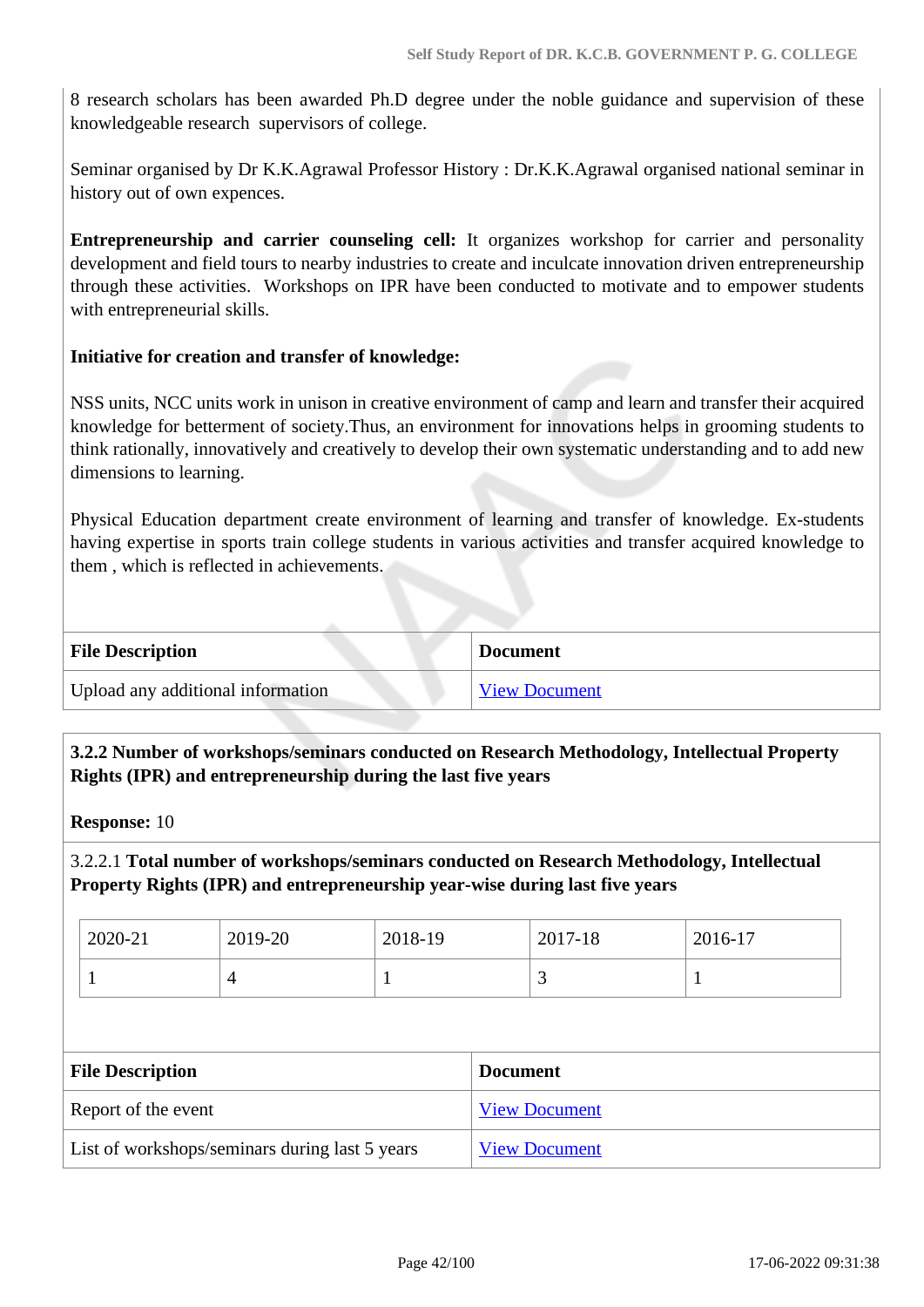## **3.3 Research Publications and Awards**

## **3.3.1 Number of Ph.Ds registered per eligible teacher during the last five years**

#### **Response:** 2.67

#### 3.3.1.1 **How many Ph.Ds registered per eligible teacher within last five years**

Response: 8

#### 3.3.1.2 **Number of teachers recognized as guides during the last five years**

Response: 3

| <b>File Description</b>                                                                              | <b>Document</b>      |
|------------------------------------------------------------------------------------------------------|----------------------|
| List of PhD scholars and their details like name of<br>the guide, title of thesis, year of award etc | <b>View Document</b> |

#### **3.3.2 Number of research papers per teachers in the Journals notified on UGC website during the last five years**

**Response:** 0.08

3.3.2.1 **Number of research papers in the Journals notified on UGC website during the last five years.**

| $12020 - 21$ | 2019-20 | 2018-19 | 2017-18 | 2016-17 |
|--------------|---------|---------|---------|---------|
|              |         |         |         |         |

| <b>File Description</b>                                                               | <b>Document</b>      |
|---------------------------------------------------------------------------------------|----------------------|
| List of research papers by title, author, department,<br>name and year of publication | <b>View Document</b> |

## **3.3.3 Number of books and chapters in edited volumes/books published and papers published in national/ international conference proceedings per teacher during last five years**

**Response:** 0.52

## 3.3.3.1 **Total number of books and chapters in edited volumes/books published and papers in national/ international conference proceedings year-wise during last five years**

| 2020-21 | 2019-20 | 2018-19 | 2017-18 | 2016-17 |
|---------|---------|---------|---------|---------|
|         |         | ∼       |         |         |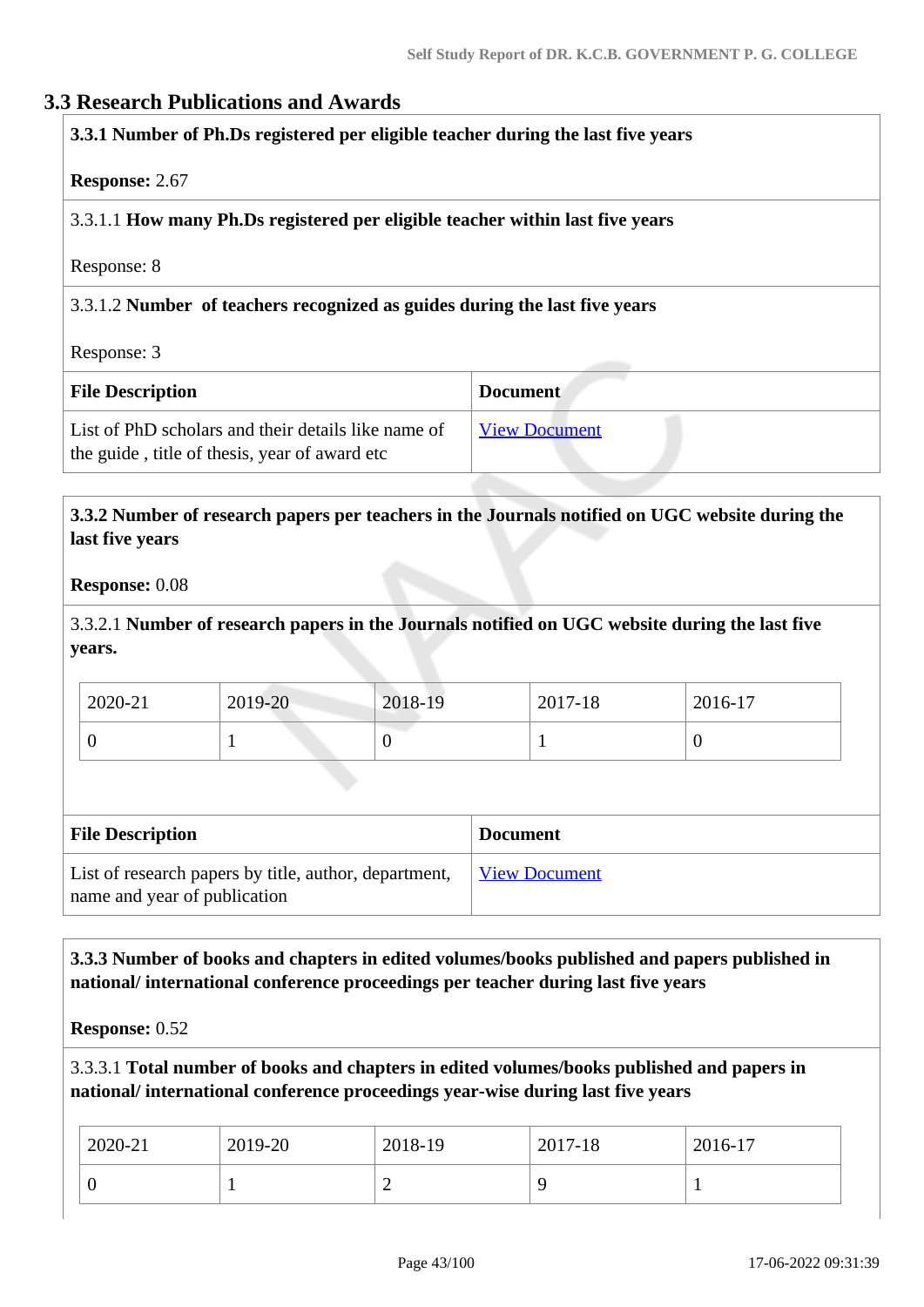| <b>File Description</b>                                   | <b>Document</b>      |
|-----------------------------------------------------------|----------------------|
| List books and chapters edited volumes/books<br>published | <b>View Document</b> |

## **3.4 Extension Activities**

 **3.4.1 Extension activities are carried out in the neighborhood community, sensitizing students to social issues, for their holistic development, and impact thereof during the last five years.**

## **Response:**

With a view of better neighborhood college is regularly organizes programs for awareness on social issues. NCC, NSS and Youth red cross work in unison for this cause.

- In NSS camps nearby villages like Jewra Sirsa etc. lot of programs are organized in swachhta abhiyan, blood donation, Women safety, anti-drug campaign, Beti Bachao Beti Badhao programs.
- NSS activities make the students aware about their social responsibilities towards, family, society and Nation. Plantation, Yoga, Voter Awareness, Traffic rules and protection are yet other activities that contribute in student's welfare.
- National Integration rallies are organized for motivation and infusion of nationality.
- Under the SVEEP Program, college students were part of huge human Chain of 10000 participants effectively. Awareness activities like slogan writing, essay competition, street plays, poster competitions and Rangoli were organized.
- Village adoption-Village Akhlordih has been adopted by Dept. Of English. Service to the underprivileged school children (Teaching done by M.A. English Literature Students in Akhlordih)
- Rallies on sickle cell awareness, cancer awareness, various health issues, road safety
- College staff donated fans, borewell pumps, eatables to school children in Aunddhi and Nardhi villages.

## **sensitizing students to social issues**

- For conservation Chhattisgarh heritage, college organize local folk dance in our cultural programs which are attended by large number of local persons.
- Women awareness programs are regularly organized.
- Aids awareness, Anti-tobacco day, Anti-ragging, ???? ???? -???? ???? awareness programs are regularly organized in institute.
- During 100 hours Swachhata Internship program various programs were organized in nearby villages. Environmental awareness and hygiene were focus point in Internship camp. Coinciding with our vision and mission students worked 100 hours in villages to educate locals on environmental protection and hygiene. Community services like cleaning of local ponds, schools, wall painting for awareness, making of soak pits were performed by students.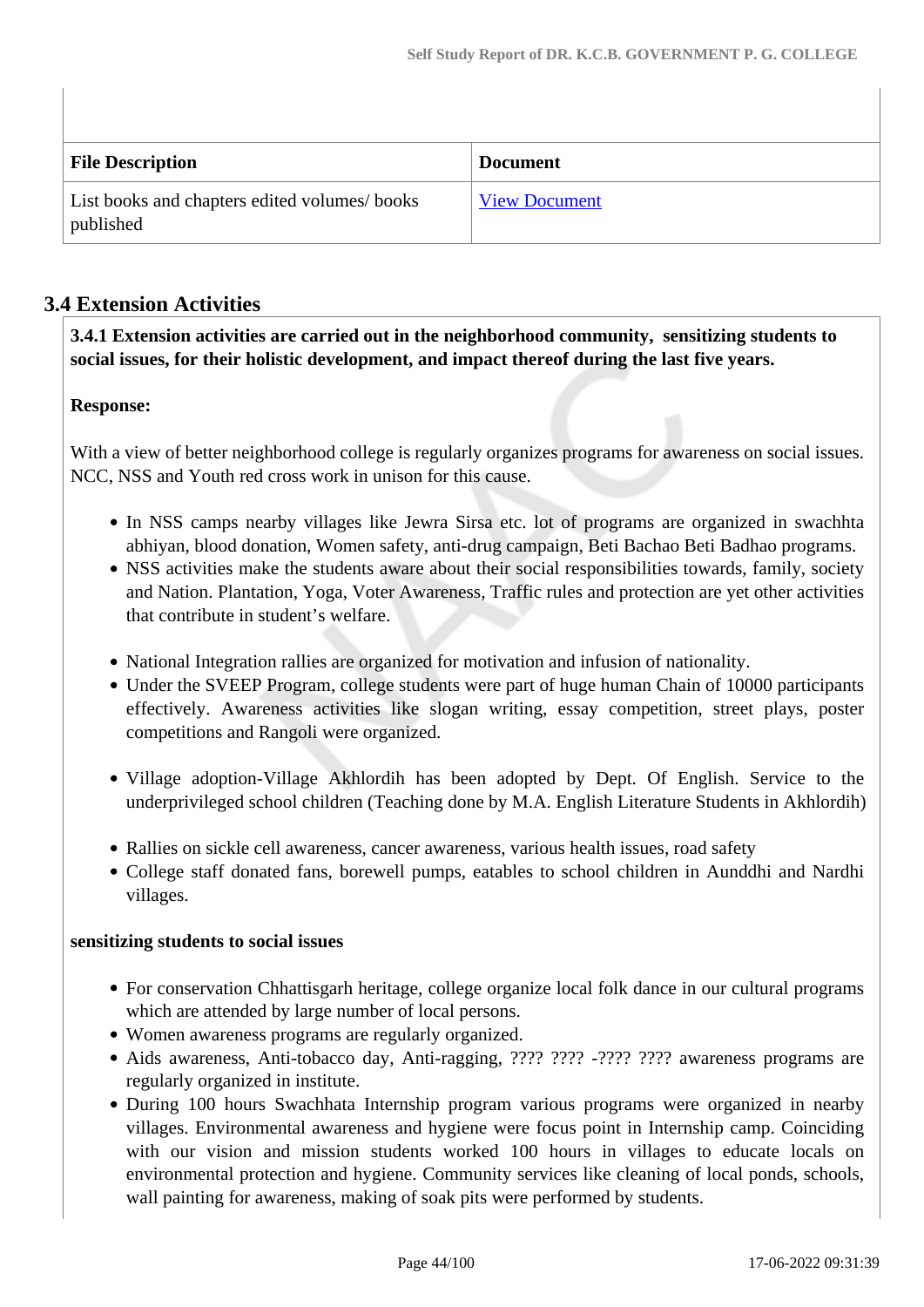Other than NSS and NCC units, the various departments of the college and Red-Cross society is conscious about its responsibilities for shaping students into responsible citizens of the country by making students aware of social issues through various programs like:

Environmental Awareness Personal Health and Hygiene, Diet awareness, Tree Plantation, Plastic eradication, organizing visit to Orphanages and Anganwadi, Voters awareness, Health check -up camps, Dental checkup camp etc.

#### **impact thereof during the last five years:**

These outreach extension activities have not only made students socially aware of several socio economic and cultural programs affecting the everyday lives of people. Approximate 50 students willingly participated in swachhchta internship camp. A NSS student has attended the RDC Parade, New Delhi.

Our NSS officer Dr Alpana Dehpande has won several awards and recognition for her achievement in community services.

#### **Learning outcomes of the activity:**

1.Increase the knowledge of societal issues and problems and to search solution by getting involved with their lives.

2.Build up relation and tie up with locals to carry forward humanitarian work in future.

3. Develop skill and aptitude for problem solving and other skills like communication skills, management skills, leadership skills, analytic skills, perceptual skills etc.

| <b>File Description</b>           | <b>Document</b>      |
|-----------------------------------|----------------------|
| Upload any additional information | <b>View Document</b> |

## **3.4.2 Number of awards and recognitions received for extension activities from government/ government recognised bodies during the last five years**

**Response:** 0

3.4.2.1 **Total number of awards and recognition received for extension activities from Government/ Government recognised bodies year-wise during the last five years.**

| 2020-21 | 2019-20 | 2018-19 | 2017-18 | 2016-17 |
|---------|---------|---------|---------|---------|
| ν       |         |         | 0       |         |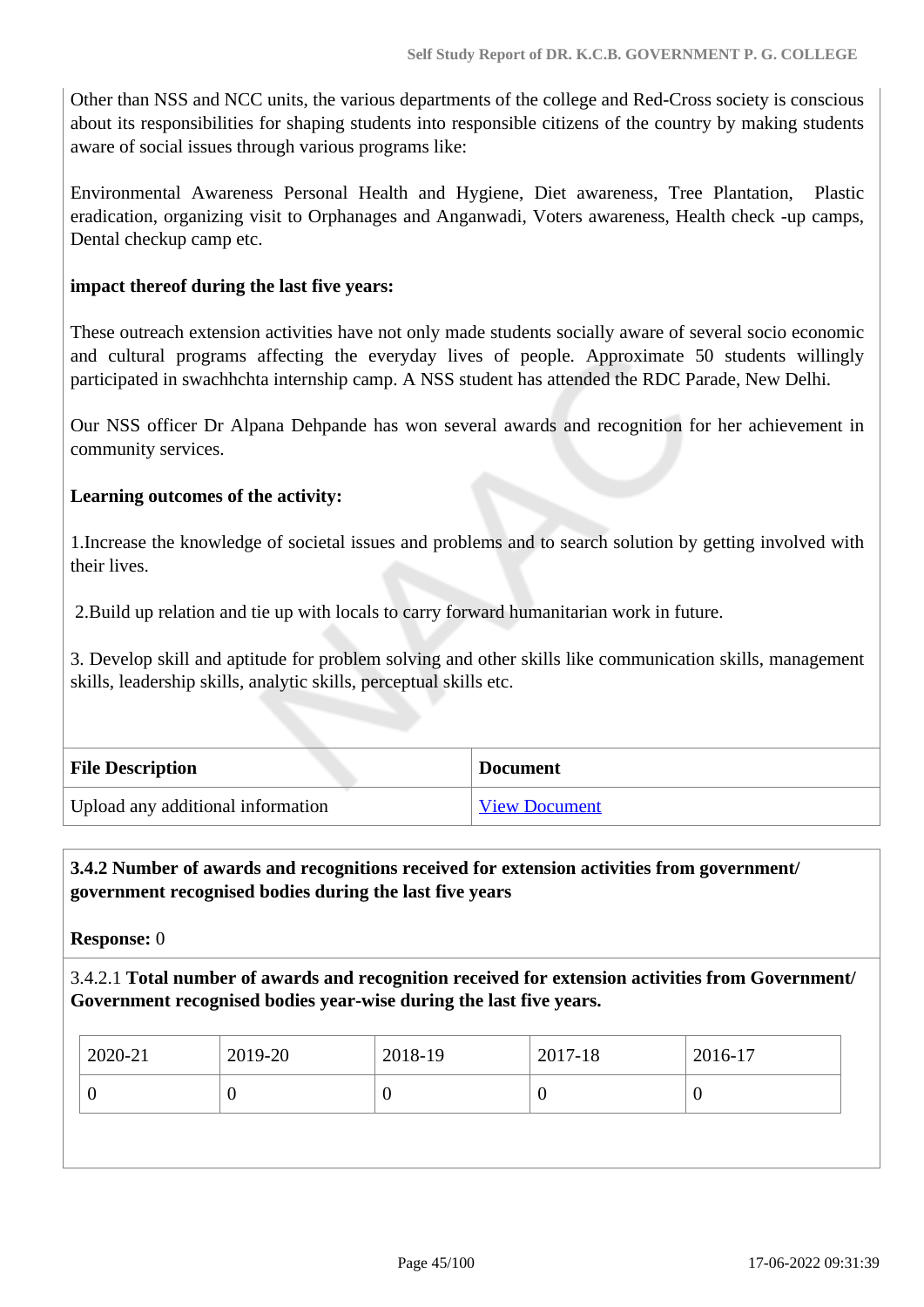| <b>File Description</b>                             | <b>Document</b>      |
|-----------------------------------------------------|----------------------|
| Number of awards for extension activities in last 5 | <b>View Document</b> |
| year                                                |                      |

 **3.4.3 Number of extension and outreach programs conducted by the institution through NSS/NCC, Government and Government recognised bodies during the last five years**

#### **Response:** 73

3.4.3.1 **Number of extension and outreached Programmes conducted in collaboration with industry, community and Non- Government Organizations through NSS/ NCC/ Red Cross/ YRC etc., yearwise during the last five years**

| 2020-21  | 2019-20 | 2018-19  | 2017-18 | 2016-17              |
|----------|---------|----------|---------|----------------------|
| $\sim$ 1 | 10      | 10<br>ΙV | T T     | $\sim$ 1<br>$\sim$ 1 |

| <b>File Description</b>                                                                                          | <b>Document</b>      |
|------------------------------------------------------------------------------------------------------------------|----------------------|
| Reports of the event organized                                                                                   | <b>View Document</b> |
| Number of extension and outreach Programmes<br>conducted with industry, community etc for the last<br>five years | <b>View Document</b> |

 **3.4.4 Average percentage of students participating in extension activities at 3.4.3. above during last five years**

**Response:** 31.15

3.4.4.1 **Total number of Students participating in extension activities conducted in collaboration with industry, community and Non- Government Organizations such as Swachh Bharat, AIDs awareness, Gender issue etc. year-wise during last five years**

| 2020-21 | 2019-20 | 2018-19 | 2017-18 | 2016-17 |
|---------|---------|---------|---------|---------|
| 558     | 395     | 506     | 610     | .112    |

| <b>File Description</b>                                                                      | <b>Document</b>      |  |
|----------------------------------------------------------------------------------------------|----------------------|--|
| Report of the event                                                                          | <b>View Document</b> |  |
| Average percentage of students participating in<br>extension activities with Govt or NGO etc | <b>View Document</b> |  |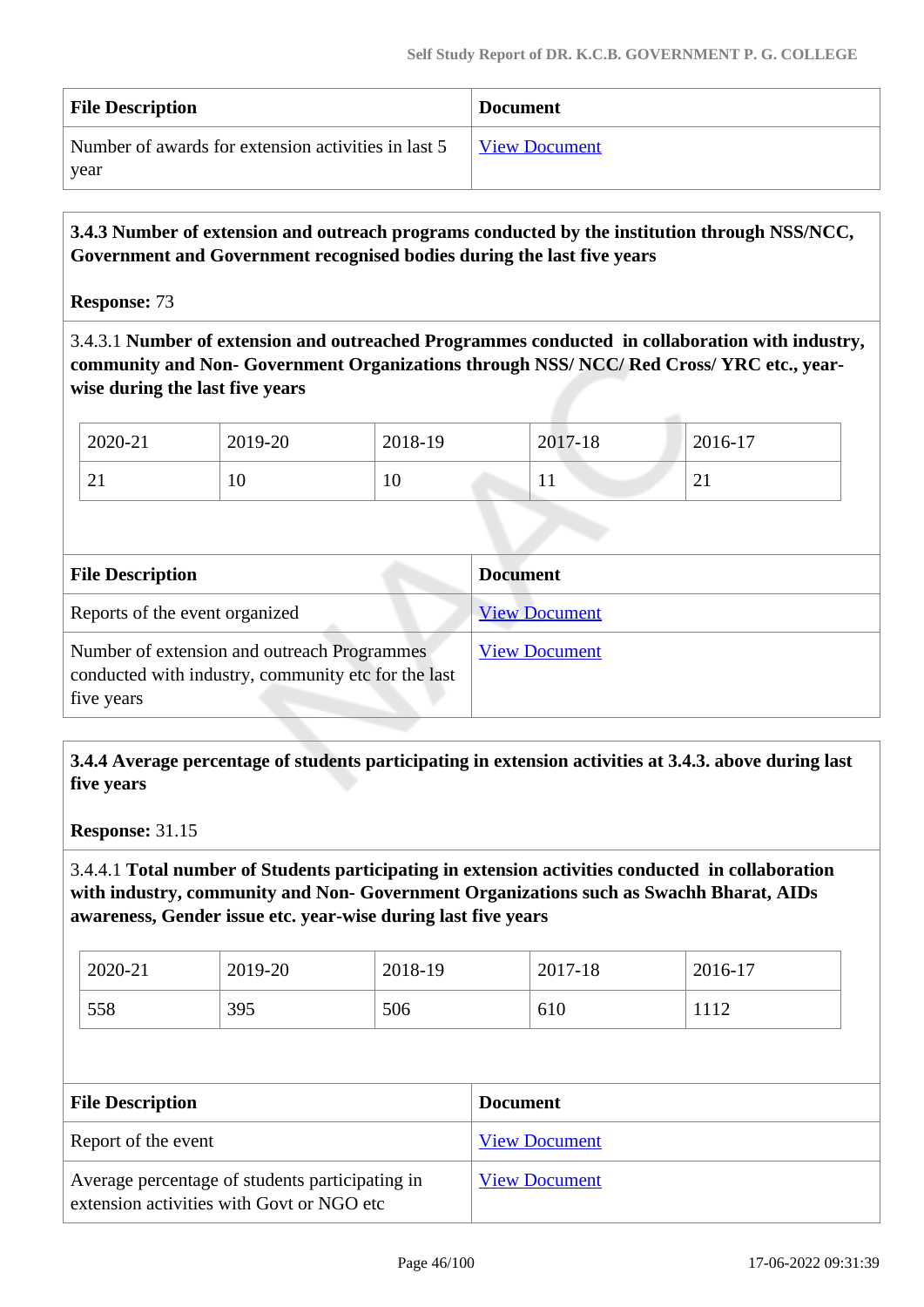## **3.5 Collaboration**

 **3.5.1 Number of Collaborative activities for research, Faculty exchange, Student exchange/ internship per year**

#### **Response:** 0

3.5.1.1 **Number of Collaborative activities for research, Faculty exchange, Student exchange/ internship year-wise during the last five years**

| 2020-21 | 2019-20 | 2018-19 | 2017-18          | 2016-17 |
|---------|---------|---------|------------------|---------|
|         | ◡       |         | $\boldsymbol{0}$ |         |

| <b>File Description</b>                                                                                                            | <b>Document</b>      |
|------------------------------------------------------------------------------------------------------------------------------------|----------------------|
| Details of Collaborative activities with<br>institutions/industries for research, Faculty<br>exchange, Student exchange/internship | <b>View Document</b> |

## **3.5.2 Number of functional MoUs with institutions, other universities, industries, corporate houses etc. during the last five years**

**Response:** 2

3.5.2.1 **Number of functional MoUs with Institutions of national, international importance, other universities, industries, corporate houses etc. year-wise during the last five years**

| 2020-21 | 2019-20 | 2018-19 | 2017-18 | 2016-17 |
|---------|---------|---------|---------|---------|
|         |         | ν       |         | ິ       |

| <b>File Description</b>                                                                                                                     | <b>Document</b>      |
|---------------------------------------------------------------------------------------------------------------------------------------------|----------------------|
| e-Copies of the MoUs with institution/<br>industry/corporate houses                                                                         | <b>View Document</b> |
| Details of functional MoUs with institutions of<br>national, international importance, other universities<br>etc during the last five years | <b>View Document</b> |
| Any additional information                                                                                                                  | <b>View Document</b> |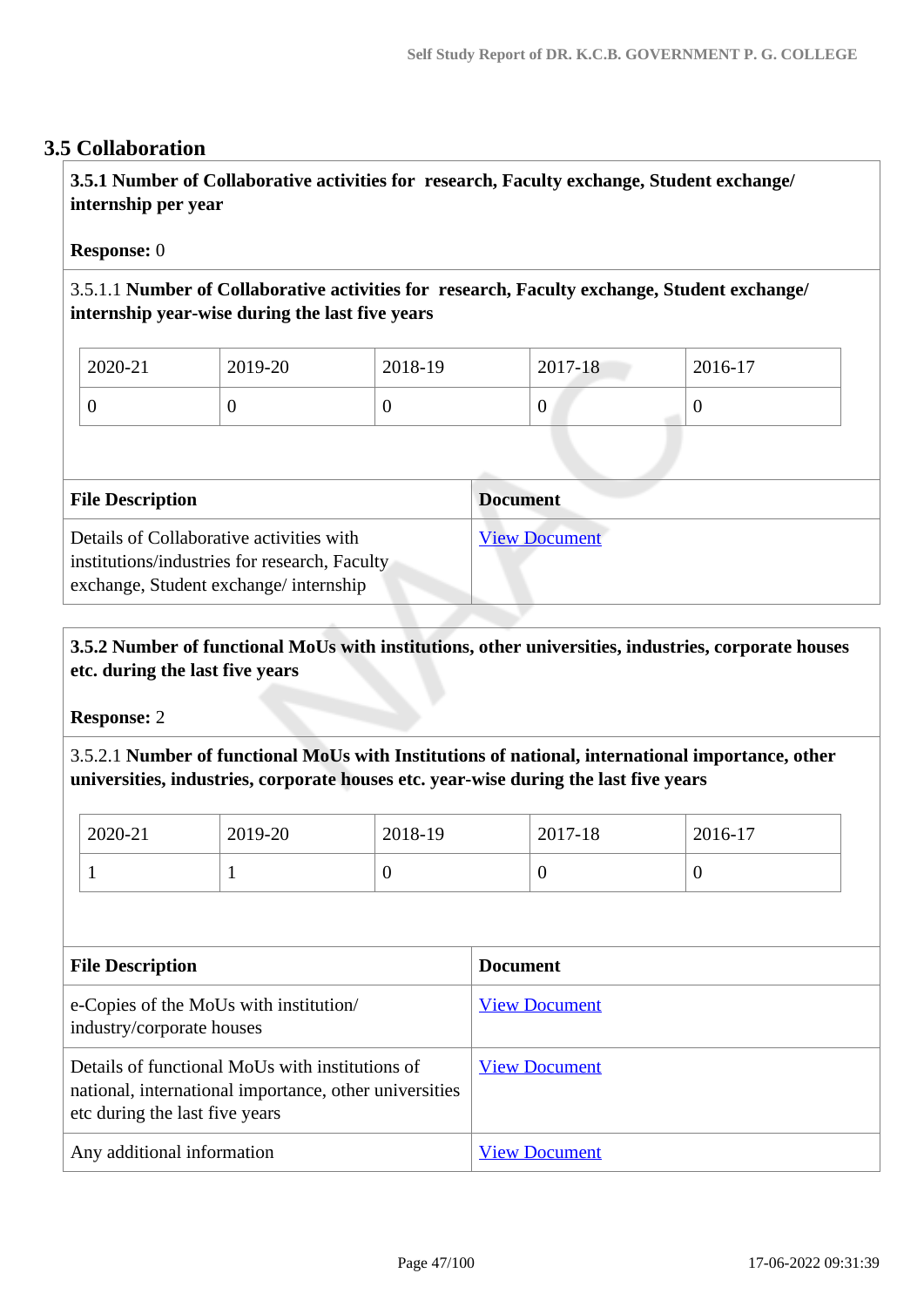# **Criterion 4 - Infrastructure and Learning Resources**

## **4.1 Physical Facilities**

 **4.1.1 The Institution has adequate infrastructure and physical facilities for teaching- learning. viz., classrooms, laboratories, computing equipment etc.** 

## **Response:**

The college has sufficient campus of 13.12 acres land at Raipur-Mumbai highway. College started in small campus in 1983 is grown into spacious 2859.24 sq meter education center of the region. College has currently sufficient infrastructure for teaching learning purpose.

- Well-furnished classrooms.
- 05 ICT enabled smart class.
- 7 ICT enabled laboratories.
- Spacious seating arrangements in class with the qualitative furniture.
- Cleanliness, light and ventilation facilities are maintained in the classroom.
- Sports facility Spacious ground, Gymnasium, Sports equipment.
- Laboratories: Physics, Chemistry, Zoology, Botany, Home Science, Two Computer Laboratories. English language lab.

**Classrooms:** The different size classrooms are quite adequate to accommodate the students as per the requirements of classes. Currently there are 10 class rooms for purely teaching purpose and 8 PG department rooms with PG teaching facility. All rooms are airy and well- spaced to provide healthy and hygienic study conditions to the students. They have requisite number of dual desks or single sitting and have the facility of white or green board. The college administration is always in the process of enhancing its physical infrastructure to meet the growing needs. During the last five years, there is an addition of a separate block of fourteen rooms from RUSA grant. Additionally, construction of five rooms have been sanctioned by higher education department. Renovation of old building with RUSA grant of 70 lakhs is in progress in college.

**Laboratories**: There is a good infrastructure of laboratories in the college and there are separate labs in each teaching department Chemistry, Physics, Botany, Zoology, Home Science, Mathematics and PGDCA in which practical is the part of the prescribed syllabus. These labs are well equipped with necessary experimental facilities and are upgraded annually. These labs are the key to impart learning to students by experimentation and provide them an exposure of simulated practical conditions. Learning process is enhanced by hands-on working in apparatus with proper explanation by concerned teachers.

**ICT Facilities**: The College is well-equipped with the physical and technology-enabled infrastructure that supports to run smoothly the existing academic programmes and administration. There are four fully equipped smart class rooms with interactive board and good sound system. Besides this, for ready availability of ICT tools, there are projectors which makes it handy for the teachers to teach classes through digital modes in other classrooms. Office and library have adequate computer facilities for routine work. College website is regularly updated and works as information hub for students specially after covid-19 time.

**Library**: Library is backbone of teaching learning in institution. There is well established library with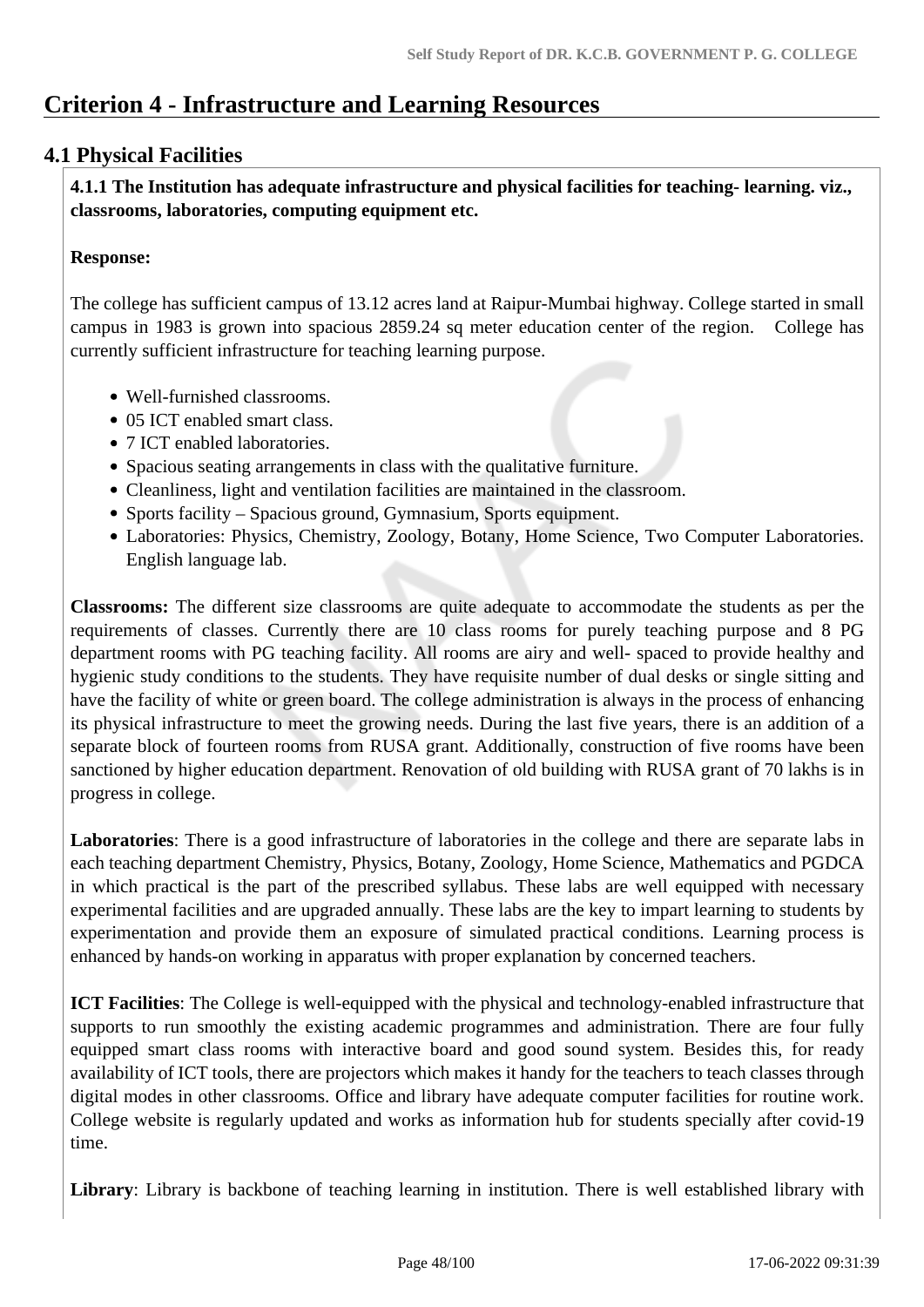23470 books , 694 reference and 19950 (N-List) online books and 18 magazine. Library has subscription of N-List. Library is automated through soul 2.0 software. Students has liberty to issue books for 15 days.

Adequecy of infrastructure can be establish by facts:

- 1.Admissions in college is increasing.
- 2.College has upgraded fro UG to PG.
- 3.College is upgrading resources for implementation of New education policy.
- 4.Addition of Skill development courses are target for future.

| <b>File Description</b>               | <b>Document</b>      |
|---------------------------------------|----------------------|
| Paste link for additional information | <b>View Document</b> |

## **4.1.2 The Institution has adequate facilities for cultural activities, sports, games (indoor, outdoor), gymnasium, yoga centre etc.**

#### **Response:**

The Institute has adequate facilities for cultural activities, sports, games (Indoor and outdoor), gymnasium. This has reflected in many awards and medals for students in sports and cultural activity.

**Sports Facilities**: Sports department is integral and vital part of college life of students. Our college is committed to provide sport facility , both indoor and outdoor to student.

Indoor Sports facilities: include gym machine, chess, badminton, table tennis, kabaddi, weight lifting, carrom boards etc.

Outdoor games: Cricket, Vollywall, softball, kho-kho,Handball, Kabaddi, jevlin throw, shotput throw for boys and girls.

College has 13.12 acres land in possession, having ample space for sports ground. College has separate sports department, gym and construction of mini court for badminton is almost completed.College has separate sports equipment for girls and boys as per requirement. Sports tools are issued to students on demand for out of ground practice. For Cold water or ice requirement for players in case of injuries, sports department has fridge and RO filter facility. For players in case of emergency first Aid kit is available. College has spacious playground for sports activities. Local sports activities and competitions are also organised in college sports ground. The college has cultivated an atmosphere providing the importance of sports for students and neighbourhood. Due to these facilities students are regularly selected in intercollege, state level and all India level sports competition namely kabaddi, softball etc.

Annual sports activity is organised as per calendar in December month every year. Students participate with enthusiasm in these activities.Our student Deepak kumar class BA-III has been selected in India team. A Badminton hall with wooden floor, seating, changing room with toilet is being constructed from funds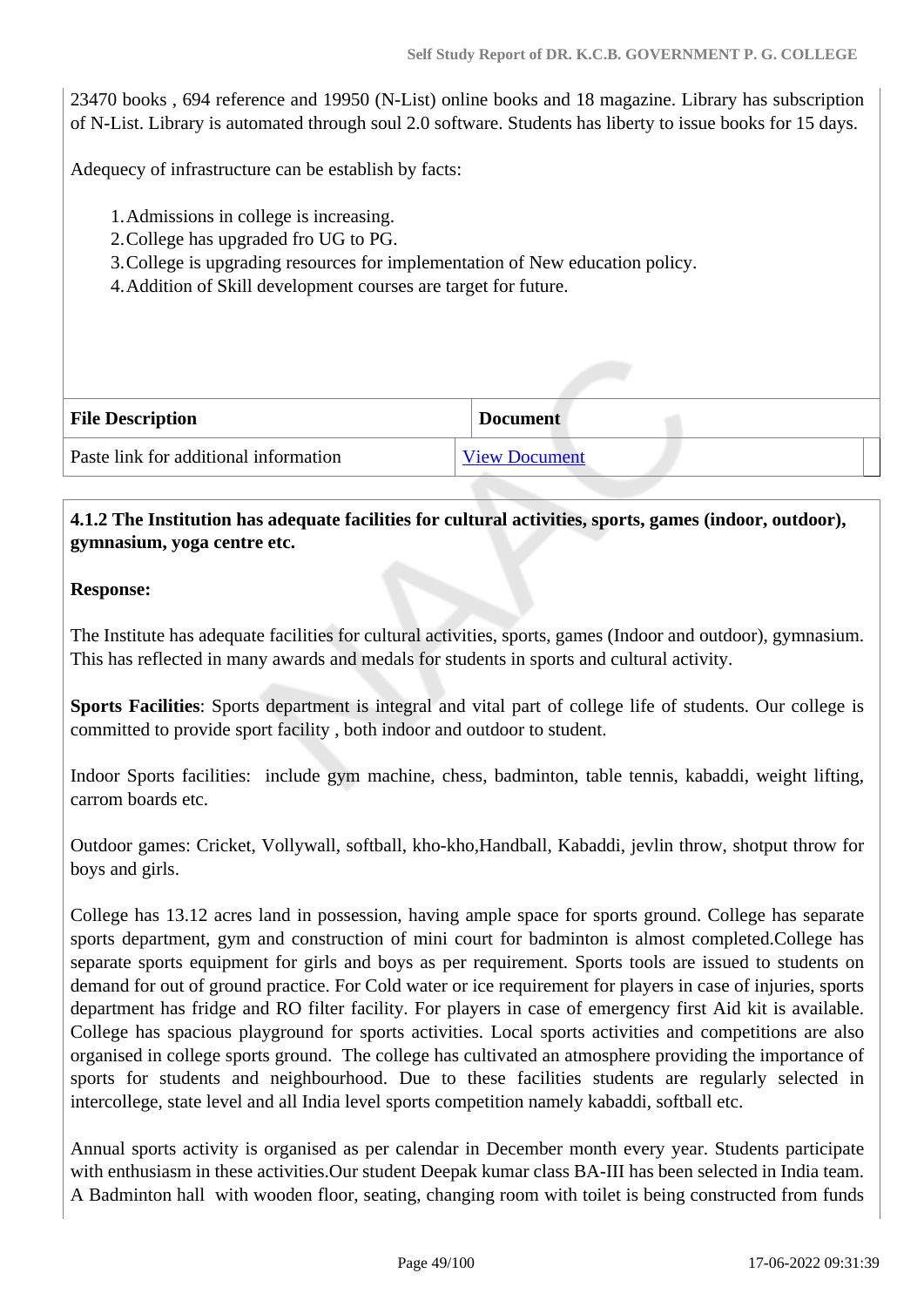of CG Govt.Every year 10-15 studnets are selceted to represent University team.

**Gymnasium**: College has well-structured gym machine for students. Gym machine has been donated by local MLA on student's request. Weight lifters frequently use this facility.

**Cultural Activity**: College has enough activity infrastructure for cultural training and programs. Open stage has been constructed for cultural programs and annual function. Small cultural competitions like vocal and dance is orgnised in college hall. Various apparatus like tabla, harmonium etc. is available in college. Sound system, mike, laptop is part of cultural infrastructure. College regularly conducts cultural activities. Cultural activities are very popular among students. College team regularly participate in youth cultural competitions organised at university. NCC cadets organise cultural programs of national integration on occasions. Chattisgarhi drama, music and dance are integral part of life of students in college.Rangoli competitions on special themes are comfortably organised in corridor space.

#### **Reflection of available facilities in performance:**

College has been winning district level and university level competitions in various sports activity. Players have been selected in regularly in university and state teams. Some players are also selected to represent Chhattisagrh state team.Our student Deppak Kumar has been selected in Indian softball team, whcih is rare achievement for college located in semi-urban area. College regularly participates in cultural activities competitions organised at various levels including Yuva Utsav.

| <b>File Description</b>           | <b>Document</b> |
|-----------------------------------|-----------------|
| Upload any additional information | View Document   |

## **4.1.3 Percentage of classrooms and seminar halls with ICT- enabled facilities such as smart class, LMS, etc.** *(Data for the latest completed academic year)*

**Response:** 61.9

4.1.3.1 Number of classrooms and seminar halls with ICT facilities

Response: 13

| <b>File Description</b>                                                                      | <b>Document</b>      |
|----------------------------------------------------------------------------------------------|----------------------|
| Upload Number of classrooms and seminar halls<br>with ICT enabled facilities (Data Template) | <b>View Document</b> |
| Upload any additional information                                                            | <b>View Document</b> |

## **4.1.4 Average percentage of expenditure, excluding salary for infrastructure augmentation during last five years(INR in Lakhs)**

**Response:** 0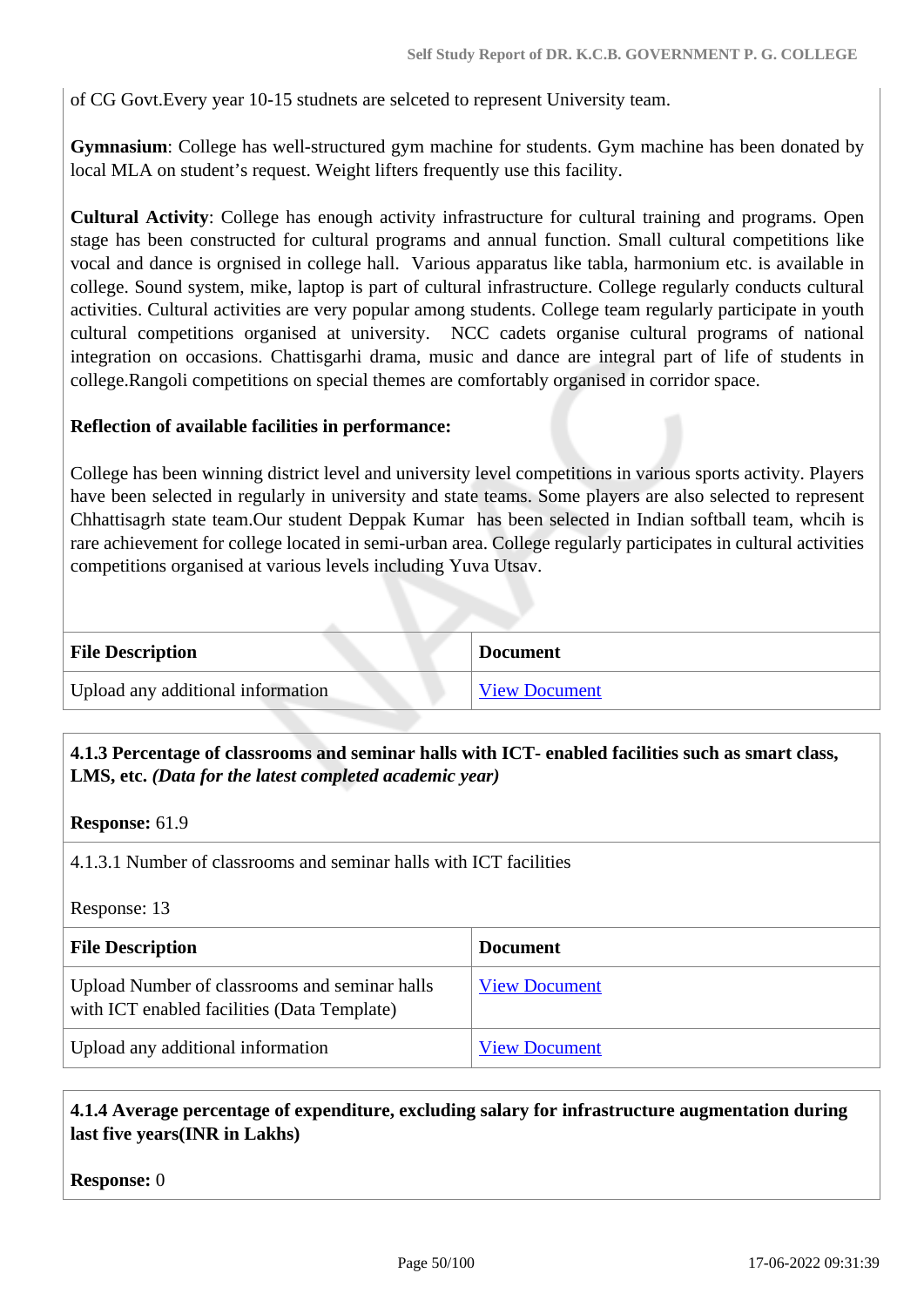|                                                                                                     | 4.1.4.1 Expenditure for infrastructure augmentation, excluding salary year-wise during last five<br>years (INR in lakhs) |          |                      |  |                |          |  |
|-----------------------------------------------------------------------------------------------------|--------------------------------------------------------------------------------------------------------------------------|----------|----------------------|--|----------------|----------|--|
|                                                                                                     | 2020-21                                                                                                                  | 2019-20  | 2018-19              |  | 2017-18        | 2016-17  |  |
|                                                                                                     | $\overline{0}$                                                                                                           | $\theta$ | $\Omega$             |  | $\overline{0}$ | $\theta$ |  |
|                                                                                                     |                                                                                                                          |          |                      |  |                |          |  |
| <b>File Description</b><br><b>Document</b>                                                          |                                                                                                                          |          |                      |  |                |          |  |
| Upload Details of budget allocation, excluding<br>salary during the last five years (Data Template) |                                                                                                                          |          | <b>View Document</b> |  |                |          |  |
| Upload audited utilization statements                                                               |                                                                                                                          |          | <b>View Document</b> |  |                |          |  |

## **4.2 Library as a Learning Resource**

|                               | 4.2.1 Library is automated using Integrated Library Management System (ILMS) |
|-------------------------------|------------------------------------------------------------------------------|
| <b>Response:</b>              |                                                                              |
| <b>Name of ILMS Software:</b> | <b>SOUL 2.0</b>                                                              |
| <b>Nature of Automation:</b>  | <b>Partially</b>                                                             |
| <b>Version:</b>               | <b>SOUL2.0 (Since 2012)</b>                                                  |
| <b>Year of Automation:</b>    | <b>Automation is under Progress</b>                                          |

The central library of college was established with the college in 1984, since the library has made consistent progress in terms of collection of books, e-resources and services. It is a major resource for art, science, commerce, and allied subject's information and has a tremendous collection of both printed and digital resources. Library has been continuing its mission of facilitating the creation of new knowledge through the procurement, retrieval, preservation, organization and dissemination of different resources.

College Library is much enriched in the terms of reference book and text book. The Library has total 2452161 Text Book, 961 Reference Book, Magazine 18, New Paper 04, and Employment News 02. The college library is having active membership of N-LIST/e- Shodh sindhu from INFILBNET, Ahmadabad consortia and provides 6000+e-books and 164300+ e-books and 600000 e-books through NDL (National digital library) on various subjects. This is user ID and password based facility for all faculty members with students also if they need. We circulate books for UG students according to the day allotted to them and for PG students we are providing departmental library. We have 7 Departmental Library for post graduate classes with the collection of Department of Mathematics (442 Books), Department of Political Science (377 Books), Department of Sociology (442 Books), Department of Economics (472 Books), Department of History (204 Books), Department of Commerce (430 Books) and Department of English (400 Books). Separate library cards are issued to all the students for issuing text books, reference books and magazine. Library also provides book bank services for SC/ST and BPL students; they can keep the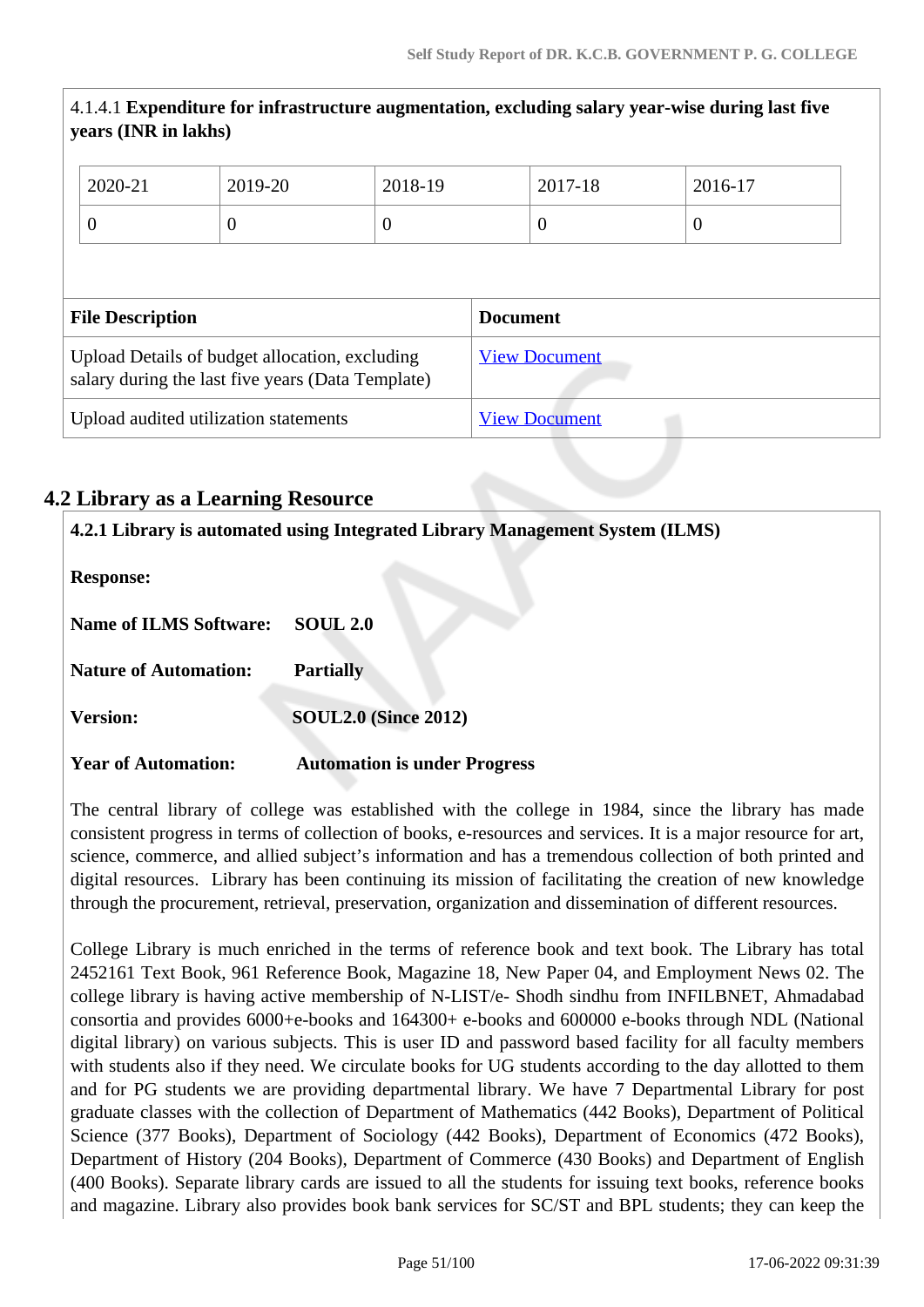books with them up to examination.

Library is having separate library webpage collaborated with college website to update the happenings and new things we do on regular basis. Library conducts user orientation for 1st year students. To promote library awareness among students we have conducted E-quiz on "library awareness" and provided them Ecertificate and we give the title of "reader of the month" to the students so that they can get motivated. The library has been continuing its mission of facilitating the creation of new knowledge through the procurement, retrieval, preservation, organization and dissemination of different resources. According to the current scenario we are going to the way of Library Automation through Software of University Library 2.0 (SOUL 2.0), more than 10000 Books are put-up in SOUL 2.0 database and bar-coded accordingly.

Borrowing time of Library is 10:30 AM to 5:30 PM. Library facilities two type of membership Regular Membership for all Under Graduate Students and Book Bank Membership for ST, SC and BPL Students. Both Kinds of membership forms are available in our college website. Through our College website Library Section Tab students and all other user can provide Feedback and necessary suggestions for better Library Services.

## Please Visit for Library Forms:

https://www.govtpgcollegebhilai.com/library.aspx?page=Download%20Forms

Please Visit for Library Feedback:

https://www.govtpgcollegebhilai.com/library.aspx?page=Library%20Feedback

Paste Link of Additional Information:

https://www.govtpgcollegebhilai.com/library.aspx?page=Introduction

| <b>File Description</b>           | <b>Document</b>      |
|-----------------------------------|----------------------|
| Upload any additional information | <b>View Document</b> |

## **4.2.2 The institution has subscription for the following e-resources**

**1.e-journals 2.e-ShodhSindhu 3.Shodhganga Membership 4.e-books 5.Databases 6.Remote access to e-resources**

**Response:** A. Any 4 or more of the above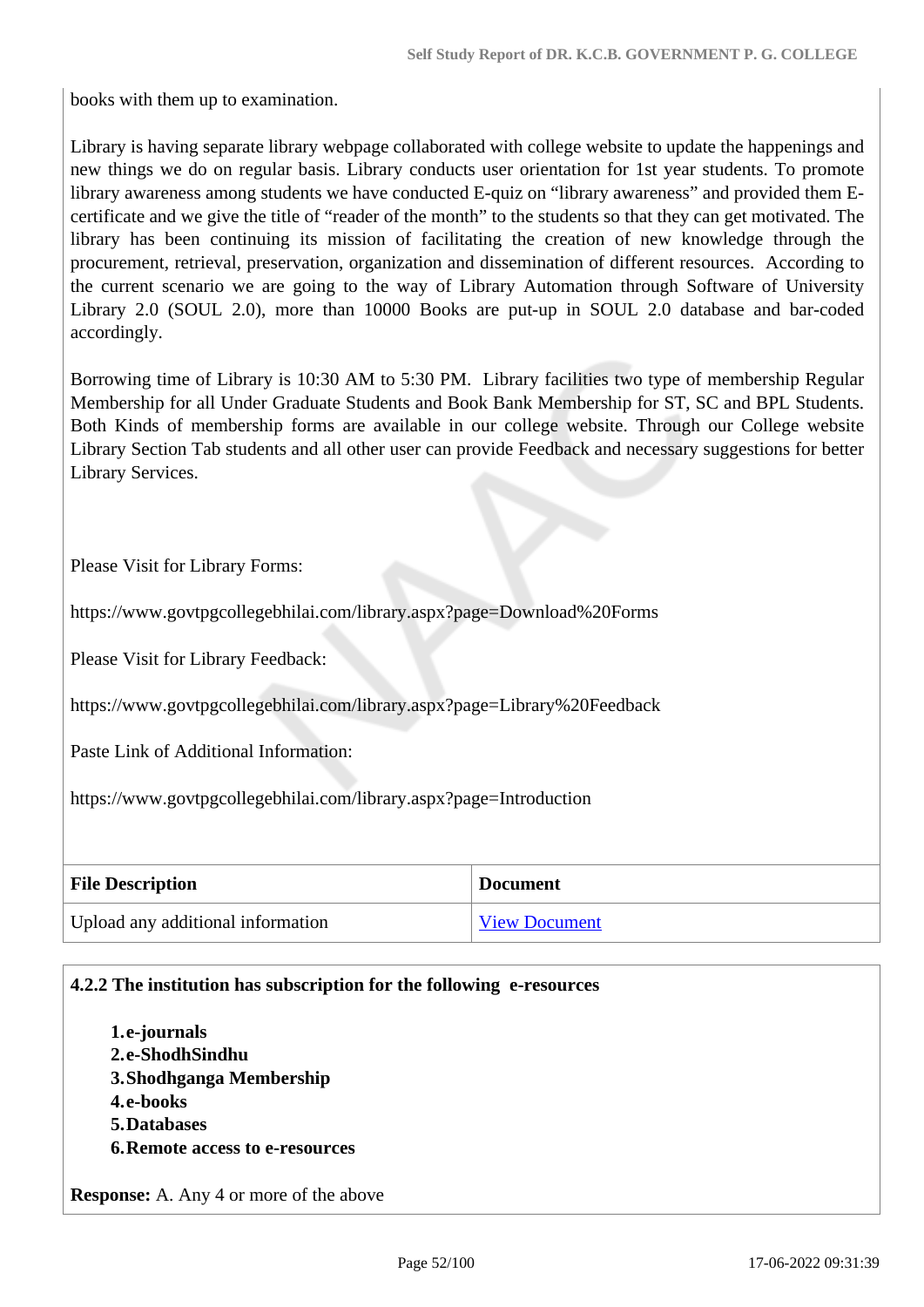| <b>File Description</b>                                                                                                                                         | <b>Document</b>      |
|-----------------------------------------------------------------------------------------------------------------------------------------------------------------|----------------------|
| Details of subscriptions like e-journals, e-<br>ShodhSindhu, Shodhganga Membership, Remote<br>access to library resources, Web interface etc (Data<br>Template) | <b>View Document</b> |

## **4.2.3 Average annual expenditure for purchase of books/e-books and subscription to journals/ejournals during the last five years (INR in Lakhs)**

**Response:** 2.34

4.2.3.1 **Annual expenditure of purchase of books/e-books and subscription to journals/e- journals year wise during last five years (INR in Lakhs)**

| 2020-21   | 2019-20 | 2018-19 | 2017-18 | 2016-17 |
|-----------|---------|---------|---------|---------|
| 39<br>J.J | U.J     | 2.69    | 3.06    | 1.74    |

| <b>File Description</b>                                                                                                               | <b>Document</b>      |
|---------------------------------------------------------------------------------------------------------------------------------------|----------------------|
| Details of annual expenditure for purchase of<br>books/e-books and journals/e- journals during the<br>last five years (Data Template) | <b>View Document</b> |

## **4.2.4 Percentage per day usage of library by teachers and students ( foot falls and login data for online access) during the latest completed academic year**

## **Response:** 65.54

4.2.4.1 Number of teachers and students using library per day over last one year

Response: 1573

| <b>File Description</b>                           | <b>Document</b>      |
|---------------------------------------------------|----------------------|
| Details of library usage by teachers and students | <b>View Document</b> |

## **4.3 IT Infrastructure**

## **4.3.1 Institution frequently updates its IT facilities including Wi-Fi**

## **Response:**

College has computer committee of members with related knowledge. This committee suggests any updation / improvement/ repair of existing facility. Currently college has approximate 50 computers. IT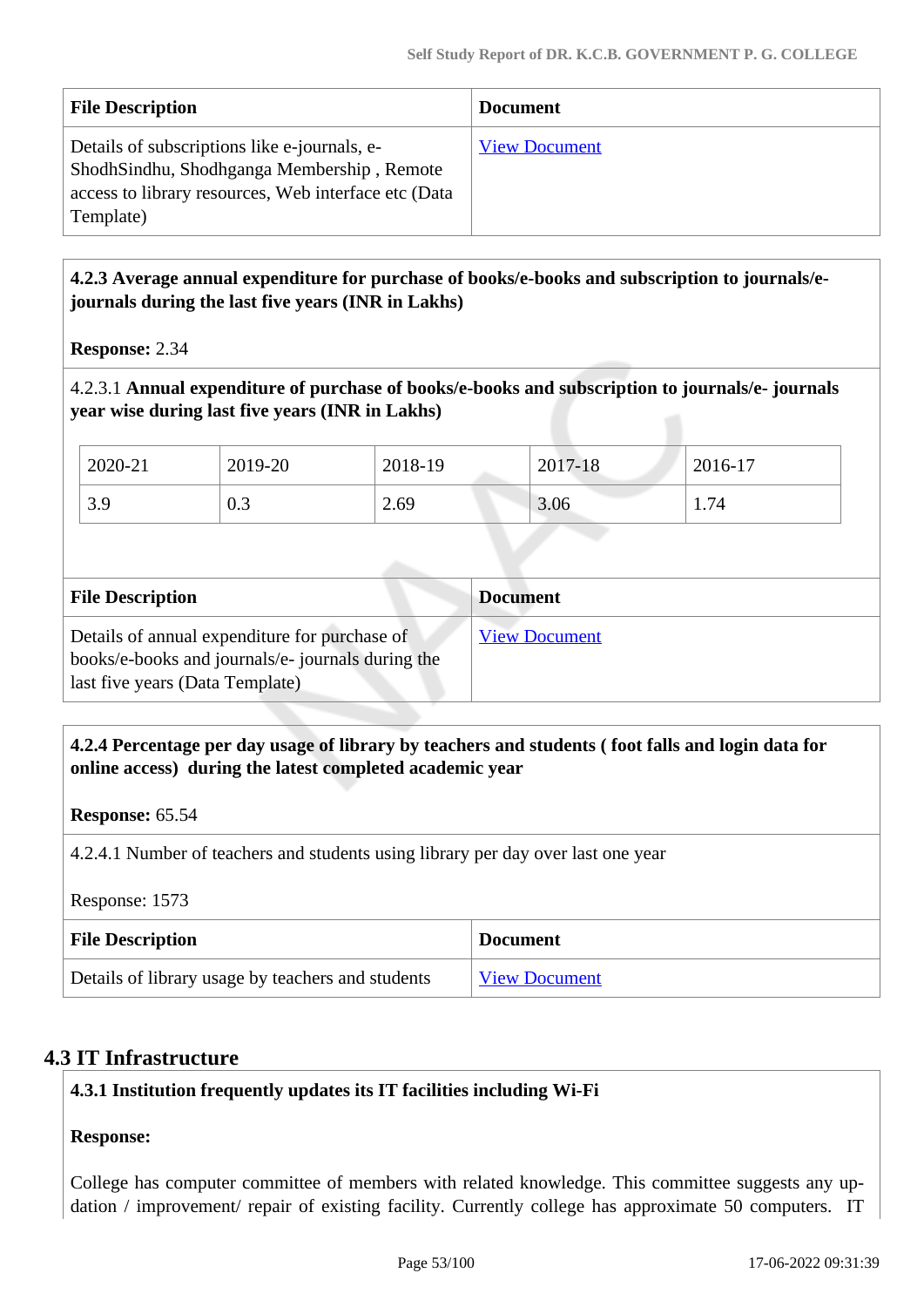facilities have been updated on regular basis. New IT equipment has been purchased as per the requirements. Institute tries to provide updated technologies to staff and students for efficient functioning. Extensive infrastructure has been setup during the last five years:

1.CCTV System

2. Smart Boards

- 3.Well maintained website.
- 4.Established PGDCA computer lab
- 5.Desktops and printers in every department.

6. Language lab facility.

7. Computer Lab in Department of Mathematics

8. IC enabled equipment in Laboratories.

9. Photocopier.

10. Scanner.

The infrastructure includes:

• Desktops (Intel i3, Dual Core with 4 Ram and 500 GB to 8TB HDD)

• Laptops (i5 based 2.4 GHz with 4 to 8 GB RAM)

Two Broadband facilities connects various departments, Labs, Office, PGDCA labs and library. LAN is available in office, departments, laboratories and library. College updates its internet facility as per requirement and budget.More than 40 desktops have been added from RUSA grant to create new laboratories and to replace legacy systems. These systems range from Intel i3 to i5 based systems. Desktop Computers and Significant investment has been made to upgrade classrooms to e-classrooms/smart classrooms. The institute has 4 smart classrooms for better teaching learning process. Office is well equipped with internet, desktop, scanners, printers and photocopiers.Power back-up is provided in Office, principal chamber and PGDCA lab for proper functioning. The college website is monitored and updated from time to time in consultation of IQAC cell of the college.

**Maintenance of computer**: The maintenance of computer, Internet Wi-Fi networking, installation of software and maintenance and up gradation of hardware is done by contract basis selected by open tender. Maintenance and up-gradation is done from time to time.

**Online Facilities**: Website is constantly upgraded and improved for better performance to work as information hub to all stakeholders.Online form is made available in college website for feedback process. Students' information sheet for collecting students' information is available in college website. During lock-down all teachers continued teaching learning process by online classes in google meet, zoom app and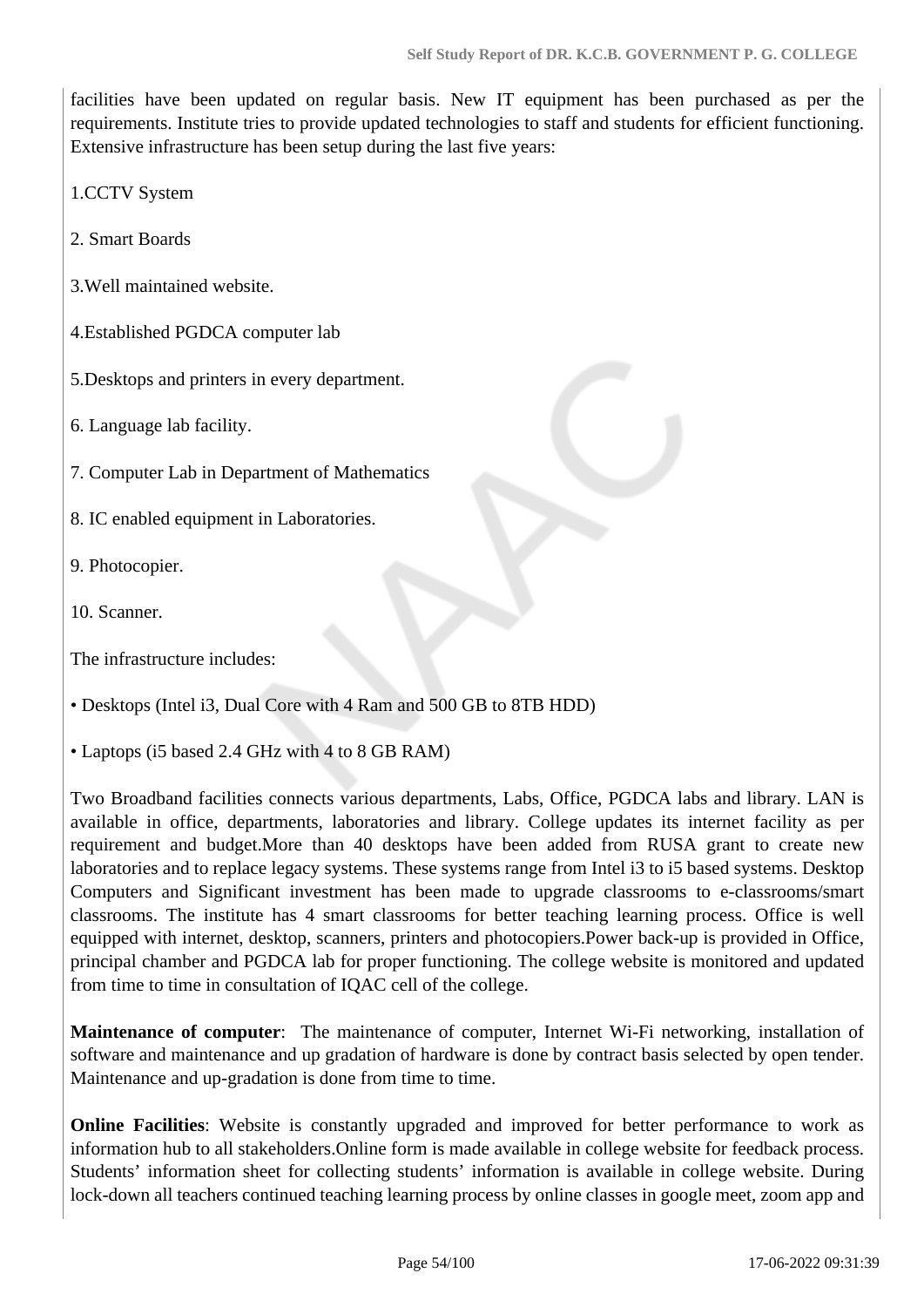WebEx platform.Constant updation and upgradation of various facilities is done in regular basis.Students are using ICT facilities for seminar. Working of college is shifting to maximizing teaching and nonteaching work in IT mode. Upgradation of ICt facilities are priority area of future planning by college.

#### **Effectiveness of Facility creation:**

1. All teachers are well acquainted to apply ICT facilities in routine work and teaching learning. During covid-19 period teachers used existing resources, website for online teaching.

2. Students are accoustomed to use online platforms for learning and online exam process.

| <b>File Description</b>           | <b>Document</b>      |
|-----------------------------------|----------------------|
| Upload any additional information | <b>View Document</b> |

| 4.3.2 Student - Computer ratio (Data for the latest completed academic year) |  |  |  |  |
|------------------------------------------------------------------------------|--|--|--|--|
| <b>Response: 59:1</b>                                                        |  |  |  |  |
| <b>File Description</b><br><b>Document</b>                                   |  |  |  |  |
| Upload any additional information<br><b>View Document</b>                    |  |  |  |  |

| 4.3.3 Bandwidth of internet connection in the Institution                   |                      |  |  |
|-----------------------------------------------------------------------------|----------------------|--|--|
| <b>Response:</b> $E \, < 5$ MBPS                                            |                      |  |  |
| <b>File Description</b>                                                     | <b>Document</b>      |  |  |
| Upload any additional Information                                           | <b>View Document</b> |  |  |
| Details of available bandwidth of internet<br>connection in the Institution | <b>View Document</b> |  |  |

## **4.4 Maintenance of Campus Infrastructure**

 **4.4.1 Average percentage of expenditure incurred on maintenance of infrastructure (physical and academic support facilities) excluding salary component during the last five years(INR in Lakhs)**

**Response:** 5.64

4.4.1.1 **Expenditure incurred on maintenance of infrastructure (physical facilities and academic support facilities) excluding salary component year-wise during the last five years (INR in lakhs)**

| 2020-21 | 2019-20 | 2018-19 | 2017-18 | 2016-17 |
|---------|---------|---------|---------|---------|
| 4.29    | 0.39    | 3.89    | 1.74    | 1.24    |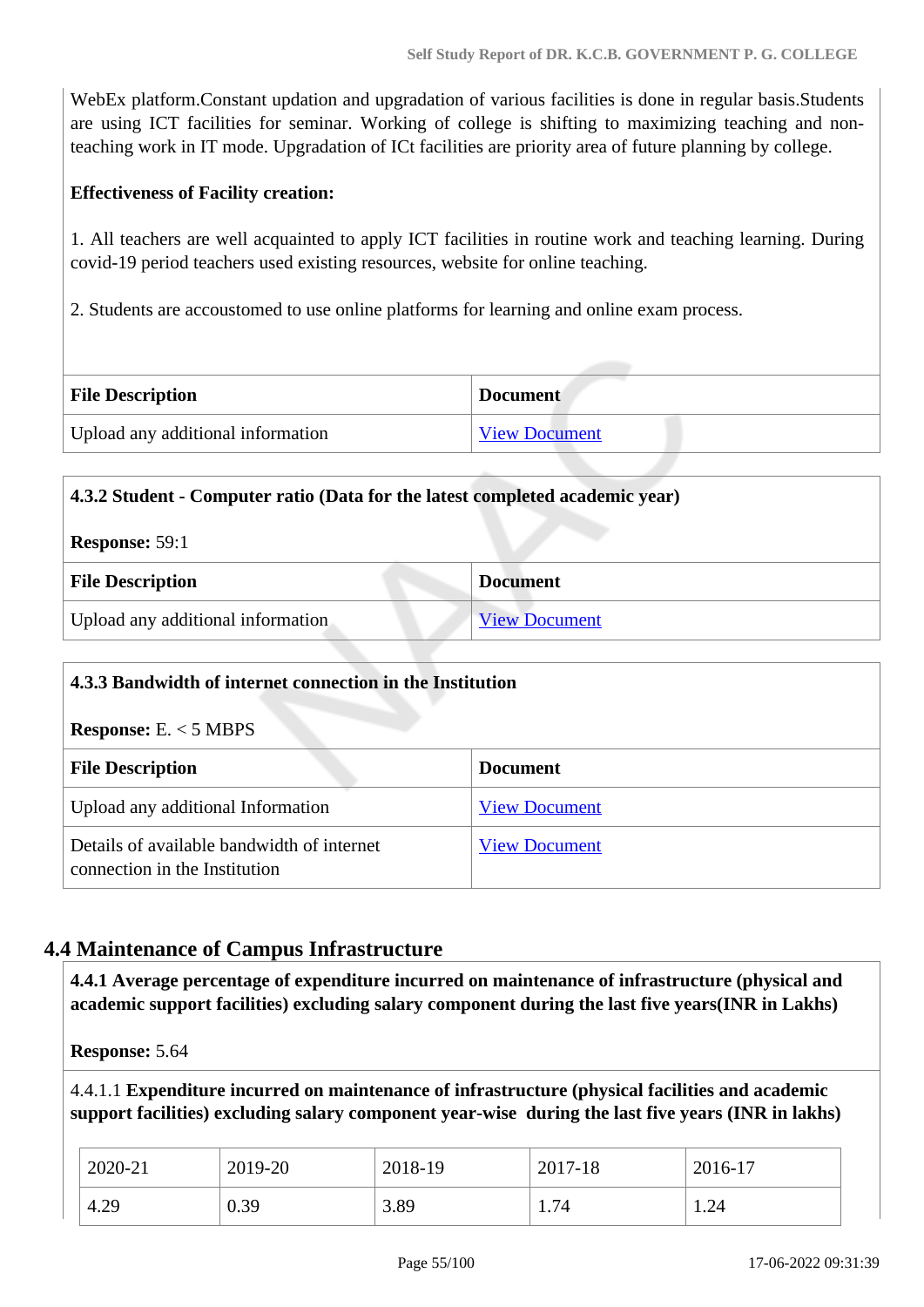| <b>File Description</b>                                                                                                     | <b>Document</b>      |
|-----------------------------------------------------------------------------------------------------------------------------|----------------------|
| Details about assigned budget and expenditure on<br>physical facilities and academic support facilities<br>(Data Templates) | <b>View Document</b> |
| Audited statements of accounts                                                                                              | <b>View Document</b> |

## **4.4.2 There are established systems and procedures for maintaining and utilizing physical, academic and support facilities - laboratory, library, sports complex, computers, classrooms etc.**

## **Response:**

There is a well-established system in the college for the optimum use of available infrastructure and its regular maintenance. The college has standard system for this purpose which shares responsibilities among all staff members. There is effective distribution and delegation of responsibilities, controlled and monitored by Principal. Different committees are formed in college for efficient utilization and maintenance of facilities. Financial obligations for maintenance are met by Janbhagidari samiti sanction. Agenda for financial sanction of maintenance purpose is prepared with discussion with stakeholders and sanctioned by Janbhagidai samiti.

**Llibrary:** Laboratory books are catalogued by subjects and almirah. Termite treatment is done on regular interval and a system of written off of old, outdated and torn books. CCTV is installed is library for safety of books from theft. Stock verification is done as a part of regular monitoring and control. Reading room is well maintained. Teachers and students get books issued for a set time period. For efficient rotation of books students are panelised for late submission.

A library committee is formed to guide and instruct in efficient running of library in many ways :

- Procurement of new books &renew of journals and recommendation for additional books
- Updating and maintaining of all library records.
- Addressing issues and grievances of users.
- Update and upgrade the library contents, periodically as per updates in curriculum

**Laboratories** There is a good infrastructure of laboratories in the college and there are separate labs in each department where practical is the part of the prescribed syllabus. These labs are well equipped with necessary experimental facilities and are upgraded annually with the addition of equipment and other practical related materials. Records of equipment are maintained in stock Register. Physical verification is done annually and report is submitted to Principal. Departmental cleanliness, upkeep, electricity requirements are arranged by department heads

The laboratories are used by students in the groups of 15-40 under the expert supervision of experienced teachers and with the logistic support of other lab staff. The students are given optimum exposure of experimental learning and it is ensured that each student must know about the procedure and method to conduct the experiments.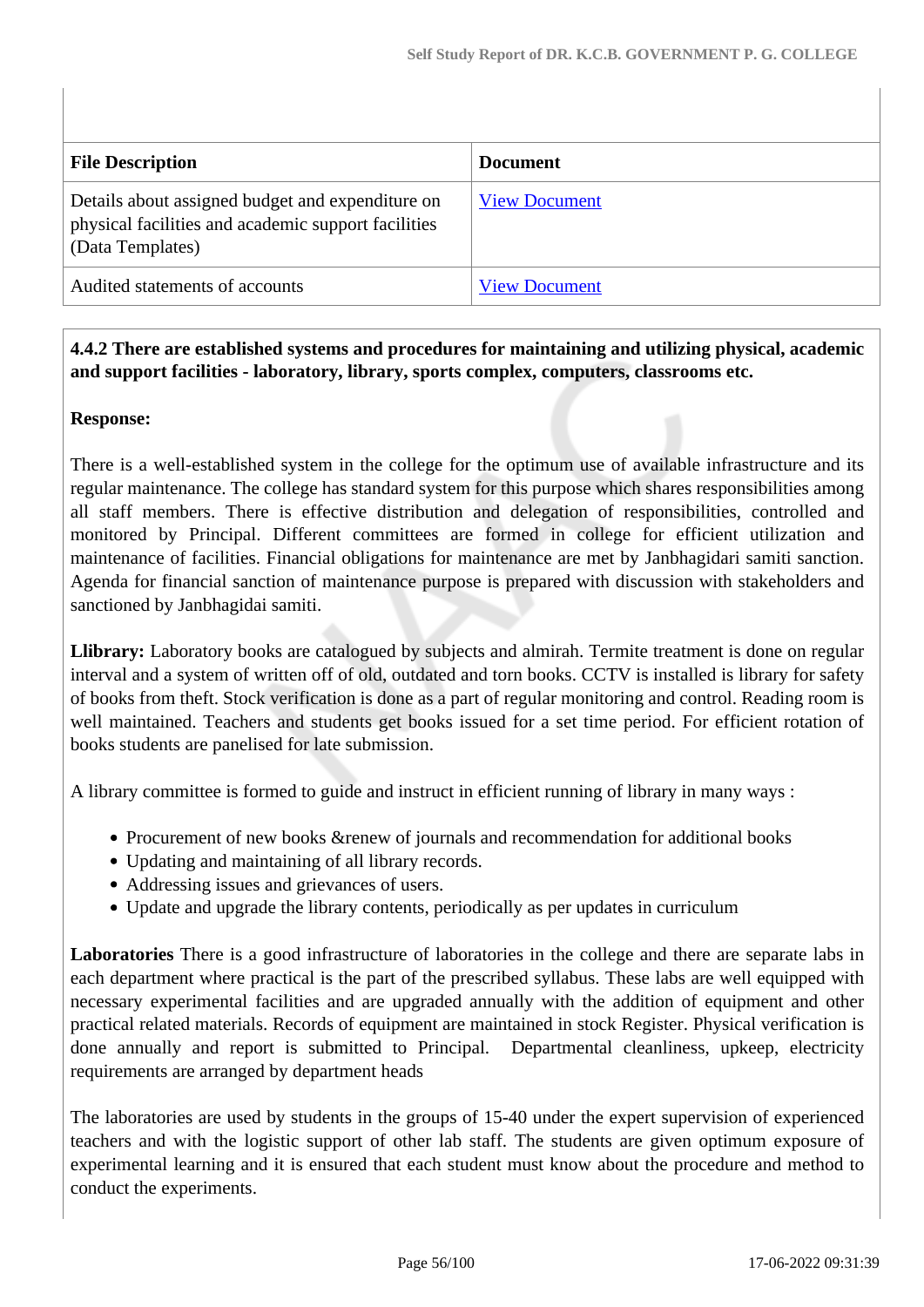**Sports Complex**: College has well established sports facilities which are properly and efficiently utilized. Students are motivated to use available sports gear and ground for training and practice. Sports ground is maintained before sports session. Grass cutting and levelling is done and prepared for sports activity.

**Computers**: College has 46 computers in department, office and labs. Computers are Maintained by local vendors and PGDCA teachers. Antivirus and software in computers are regularly updated through internet services available in campus. Computers are well organised with proper electricity and Internet connections. For efficient utilization computers are allotted to department, labs and office. Printers are made available to departments where teachers and students can have printouts. Cartridge refilling; repair jobs; bill payment; and uninterrupted internet connectivity in the college is taken care by administration.

**Classrooms:** College has 2 types of building, old and new building. Classrooms in old building are regularly repaired. New building with more toilet, water facilities and more space is used for UG classes. Institute regularly communicate with Public Works Department and higher education departments for upgradation and maintenance of existing facilities. From RUSA sanction grant of Rs 70 Lakhs maintenance of old building is in progress.New building inaugurated in 2018 constructed by PWD, had some construction faults like seepage and floor bending. Regular communication with PWD has solved the problem.Classrooms and building are utilized fully as per utility.

**CCTV Surveillance**: Due to lack of boundary wall CCTV is important tool to administer premises safety. CCTV cameras are regularly increased as per requirement.

The transparent procedures are followed for effective distribution and delegation of work through the comprehensive system of committees to ensure active participation of staff and to achieve overall efficiency in carrying out different tasks. There is a set procedure to purchase any item or get the work done for the college and it involves the assessment of the need, the calculation of estimate cost, the approval of administrative sanction, The placement of order to the lowest bidder and the final payment after the completion of the process.

## **Other Support Facilities:**

 There are many other support facilities in the college, namely, fully smart board equipped reading room cum hall for small gatherings. There are set procedures for maintaining these facilities and they are optimally used for the benefits of students.

- Housekeeping for regular cleanliness of corridors, washrooms, classrooms, laboratories and premises is done by college staff
- Sanitizing of washrooms is done on regular basis.
- Clean and hygienic RO drinking water is available in the Institute. Water coolers are maintained and cleaned on regular basis.
- Overhead water tanks and water coolers are cleaned periodically.
- Sports facilities are maintained under supervision of Sports Officer.
- Working condition of computers, devices, and equipment is ensured.
- Office staff inspects the facilities like toilets, classrooms, corridors for need of maintenance.
- Library committee collects specific needs of the students and staff. Sports committee ensures the availability of sports equipment and monitors the usage of the ground, courts and indoor games facilities.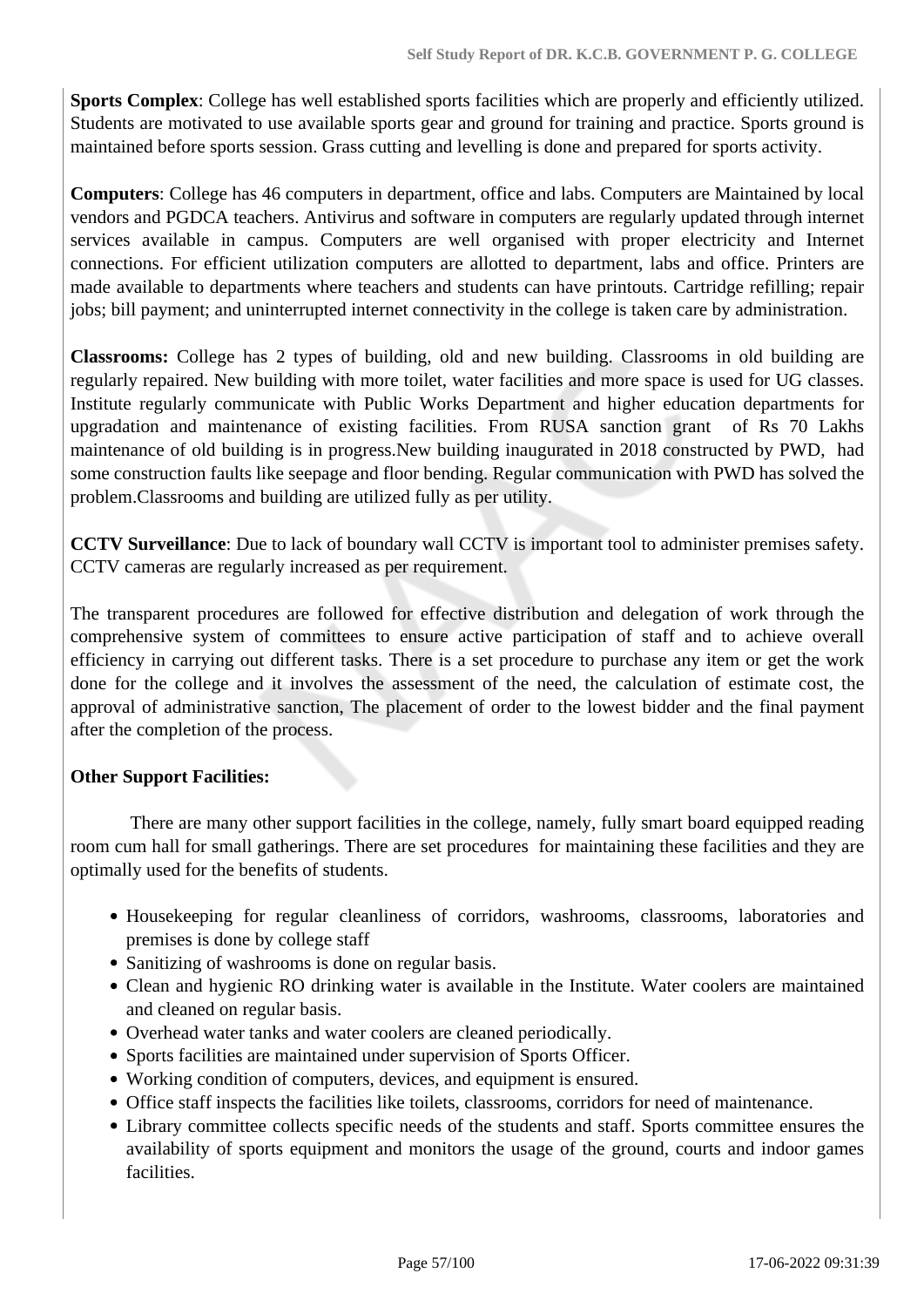**Academic support facilities:** College regularly update academic support facility like books, periodicals. Teachers are motivated to participate in capacity building events like FDP, ICT training etc. Participation in seminar and workshop is promoted.

**Evidence of success:** College has sufficient facilities for teaching learning process. All parameters of procedures for utilization and maintenance are in place and student's centric environment is prevailing in college for benefit of students as stated in vision and mission.

| <b>File Description</b>           | <b>Document</b>      |
|-----------------------------------|----------------------|
| Upload any additional information | <b>View Document</b> |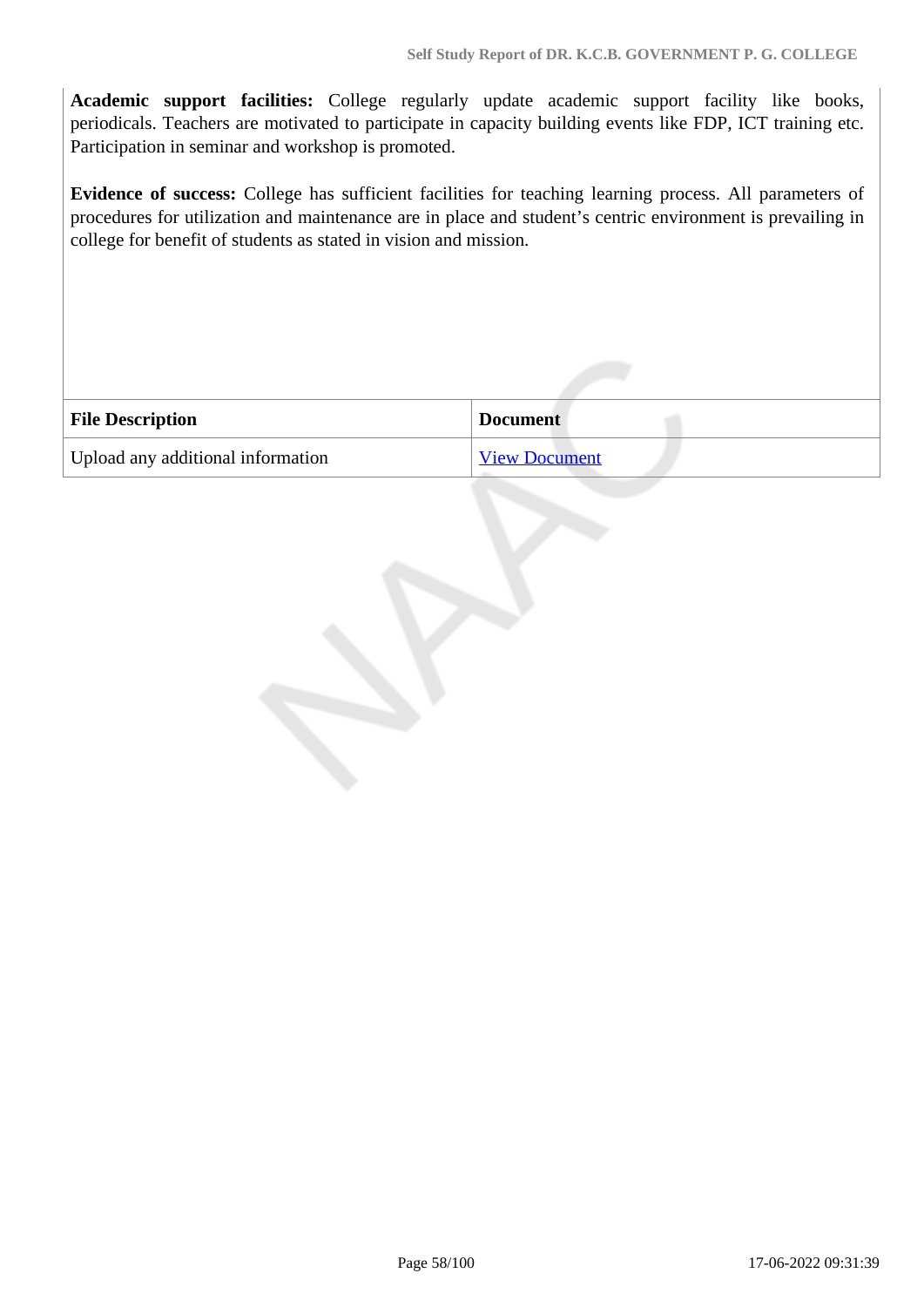# **Criterion 5 - Student Support and Progression**

## **5.1 Student Support**

 **5.1.1 Average percentage of students benefited by scholarships and freeships provided by the Government during last five years** 

**Response:** 28.48

5.1.1.1 **Number of students benefited by scholarships and free ships provided by the institution, Government and non-government bodies, industries, individuals, philanthropists during the last five years (other than students receiving scholarships under the government schemes for reserved categories)** 

| 2020-21 | 2019-20 | 2018-19 | 2017<br>2017-18 | 2016-17                        |
|---------|---------|---------|-----------------|--------------------------------|
| 807     | 559     | 474     | 564             | $\epsilon$ 1 $\epsilon$<br>JII |

| <b>File Description</b>                                                                                                                                                                 | <b>Document</b>      |
|-----------------------------------------------------------------------------------------------------------------------------------------------------------------------------------------|----------------------|
| upload self attested letter with the list of students<br>sanctioned scholarship                                                                                                         | <b>View Document</b> |
| Upload any additional information Average<br>percentage of students benefited by scholarships and<br>freeships provided by the Government during the<br>last five years (Data Template) | <b>View Document</b> |

 **5.1.2 Average percentage of students benefitted by scholarships, freeships etc. provided by the institution / non- government agencies during the last five years**

**Response:** 0

5.1.2.1 **Number of students benefited by scholarships and free ships provided by the institution, Government and non-government bodies, industries, individuals, philanthropists during the last five years (other than students receiving scholarships under the government schemes for reserved categories)** 

| U<br>ν<br>ν | $2020 - 21$ | $2019-20$ | 2018-19 | 2017-18 | 2016-17 |
|-------------|-------------|-----------|---------|---------|---------|
|             |             |           |         |         |         |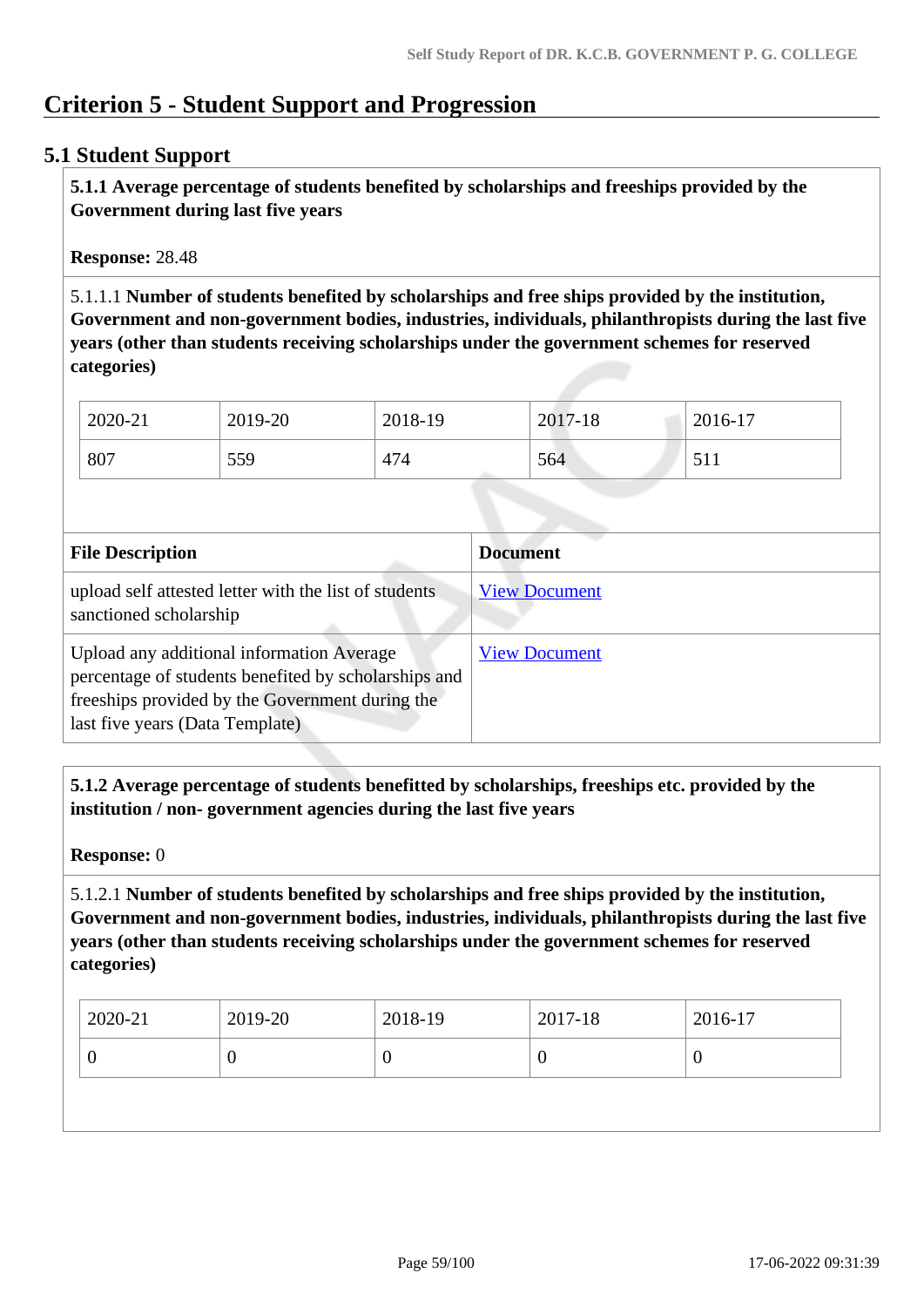| <b>File Description</b>                                                                                                                | <b>Document</b>      |
|----------------------------------------------------------------------------------------------------------------------------------------|----------------------|
| Number of students benefited by scholarships and<br>freeships institution / non-government agencies in<br>last 5 years (Date Template) | <b>View Document</b> |

 **5.1.3 Capacity building and skills enhancement initiatives taken by the institution include the following**

- **1.Soft skills**
- **2.Language and communication skills**
- **3.Life skills (Yoga, physical fitness, health and hygiene)**
- **4.ICT/computing skills**

**Response:** A. All of the above

| <b>File Description</b>                                                              | <b>Document</b>      |  |  |
|--------------------------------------------------------------------------------------|----------------------|--|--|
| Details of capability building and skills<br>enhancement initiatives (Data Template) | <b>View Document</b> |  |  |
| Link to Institutional website                                                        | <b>View Document</b> |  |  |

## **5.1.4 Average percentage of students benefitted by guidance for competitive examinations and career counselling offered by the Institution during the last five years**

**Response:** 5.78

5.1.4.1 **Number of students benefitted by guidance for competitive examinations and career counselling offered by the institution year wise during last five years**

| 2020-21 | 2019-20 | 2018-19 | 2017-18 | 2016-17 |
|---------|---------|---------|---------|---------|
| 197     | U       | 50      | 357     | ν       |

| <b>File Description</b>                                                                                                       | <b>Document</b>      |
|-------------------------------------------------------------------------------------------------------------------------------|----------------------|
| Number of students benefited by guidance for<br>competitive examinations and career counselling<br>during the last five years | <b>View Document</b> |

 **5.1.5 The Institution has a transparent mechanism for timely redressal of student grievances including sexual harassment and ragging cases**

**1.Implementation of guidelines of statutory/regulatory bodies**

**2.Organisation wide awareness and undertakings on policies with zero tolerance**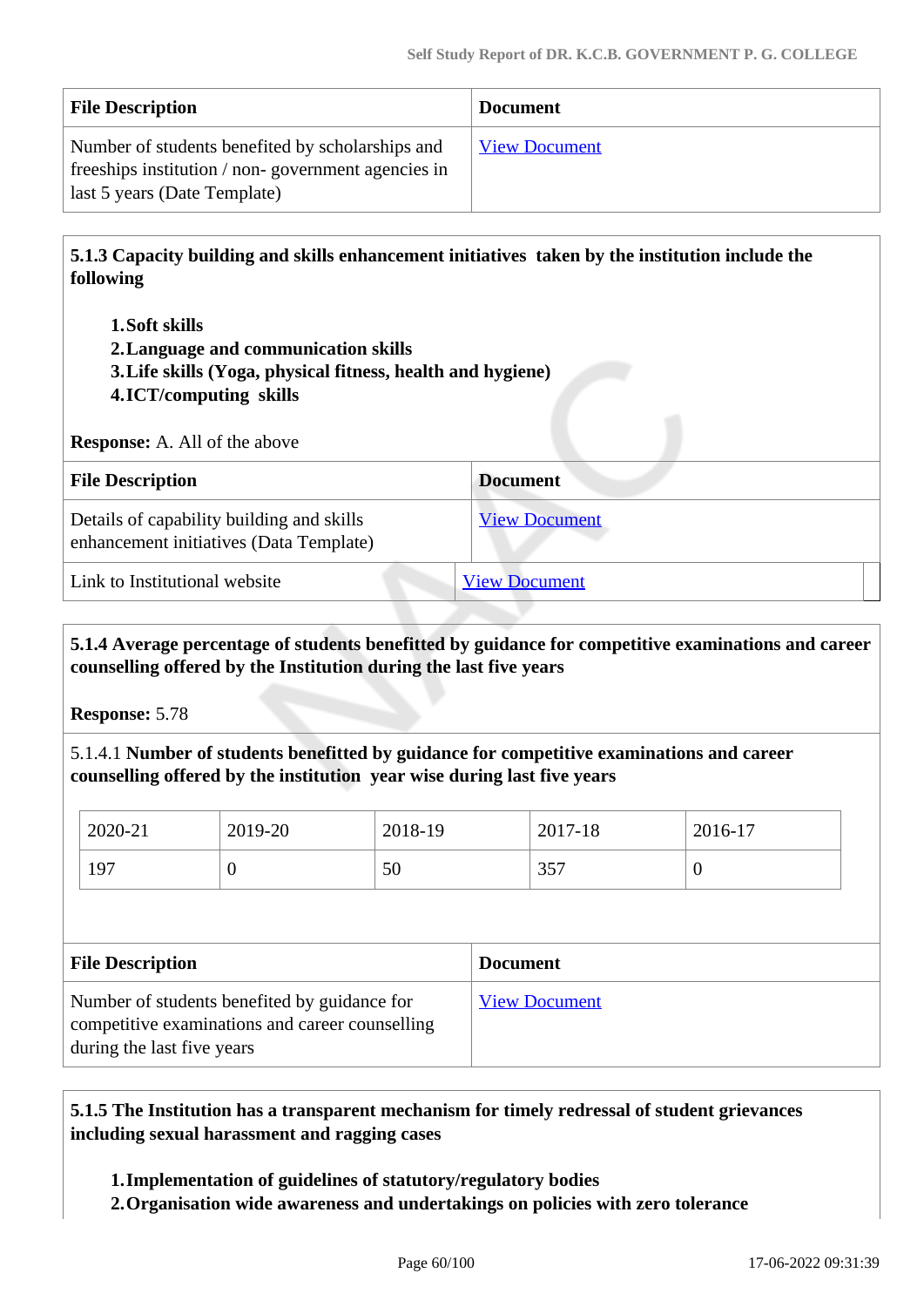#### **3.Mechanisms for submission of online/offline students' grievances**

**4.Timely redressal of the grievances through appropriate committees**

**Response:** A. All of the above

| <b>File Description</b>                                                                                                            | <b>Document</b>      |
|------------------------------------------------------------------------------------------------------------------------------------|----------------------|
| Upload any additional information                                                                                                  | <b>View Document</b> |
| Minutes of the meetings of student redressal<br>committee, prevention of sexual harassment<br>committee and Anti Ragging committee | <b>View Document</b> |
| Details of student grievances including sexual<br>harassment and ragging cases                                                     | <b>View Document</b> |

## **5.2 Student Progression**

## **5.2.1 Average percentage of placement of outgoing students during the last five years**

#### **Response:** 0.35

## 5.2.1.1 **Number of outgoing students placed year - wise during the last five years.**

| 2020-21 | 2019-20 | 2018-19 | 2017-18 | 2016-17 |
|---------|---------|---------|---------|---------|
|         |         |         |         |         |

| <b>File Description</b>                                                    | <b>Document</b>      |
|----------------------------------------------------------------------------|----------------------|
| Upload any additional information                                          | <b>View Document</b> |
| Self attested list of students placed                                      | <b>View Document</b> |
| Details of student placement during the last five<br>years (Data Template) | <b>View Document</b> |

## **5.2.2 Average percentage of students progressing to higher education during the last five years**

#### **Response:** 32.15

## 5.2.2.1 **Number of outgoing student progression to higher education during last five years**

Response: 235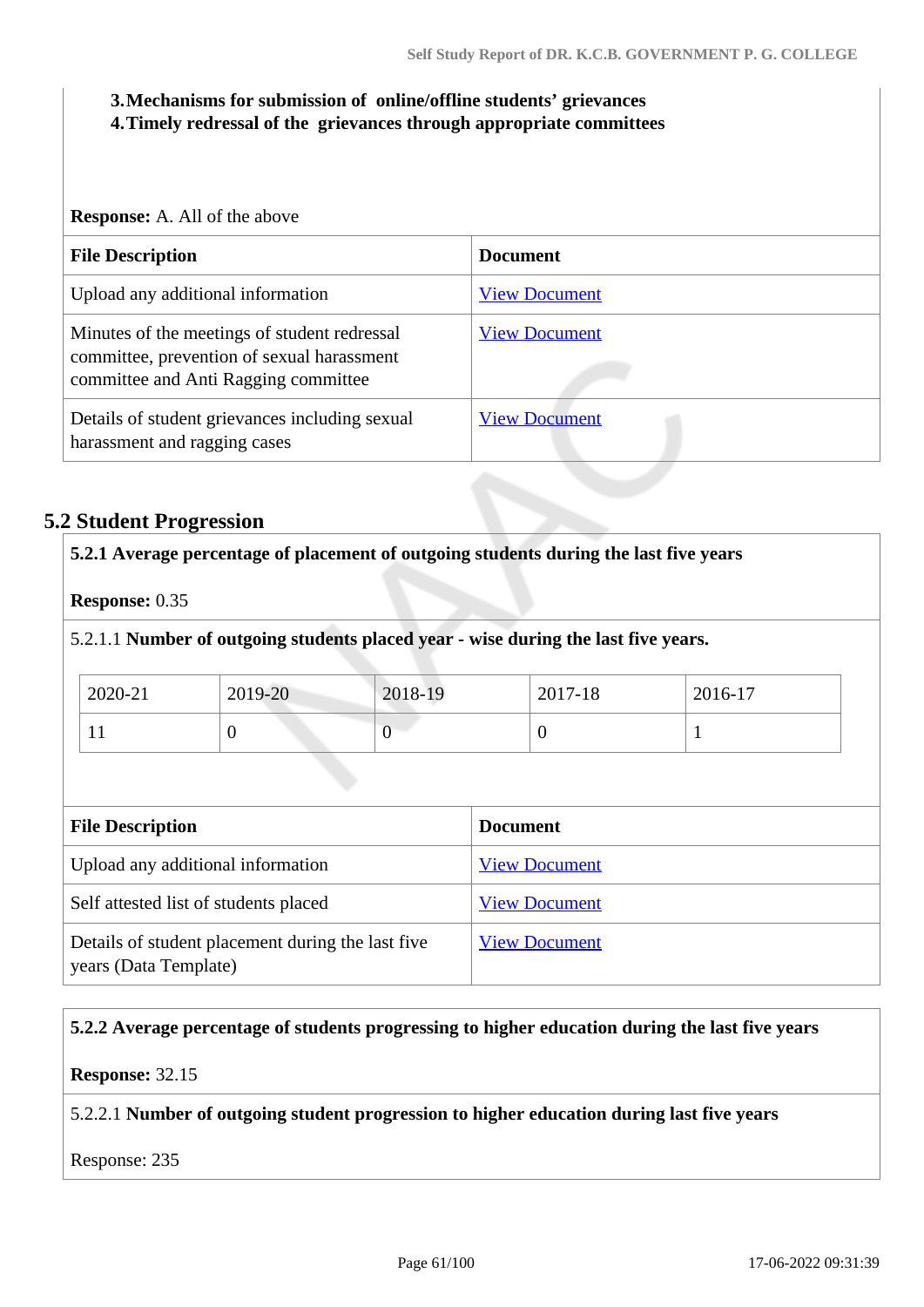| <b>File Description</b>                                               | <b>Document</b>      |
|-----------------------------------------------------------------------|----------------------|
| Details of student progression to higher education<br>(Data Template) | <b>View Document</b> |

 **5.2.3 Average percentage of students qualifying in state/national/ international level examinations during the last five years (eg: IIT-JAM/CLAT/ NET/SLET/GATE/ GMAT/CAT/GRE/ TOEFL/ Civil Services/State government examinations, etc.)**

## **Response:** 0

5.2.3.1 **Number of students qualifying in state/ national/ international level examinations (eg: IIT/JAM/ NET/ SLET/ GATE/ GMAT/CAT/GRE/ TOEFL/ Civil Services/ State government examinations***, etc.)***) year-wise during last five years**

| 2020-21 | 2019-20 | 2018-19 | 2017-18 | 2016-17 |
|---------|---------|---------|---------|---------|
|         | ν       |         | ν       |         |

5.2.3.2 **Number of students appearing in state/ national/ international level examinations (eg: JAM/CLAT/NET/ SLET/ GATE/ GMAT/CAT,GRE/ TOFEL/ Civil Services/ State government examinations) year-wise during last five years**

| 2020-21 | 2019-20                  | 2018-19 | 2017-18 | 2016-17 |  |
|---------|--------------------------|---------|---------|---------|--|
|         | $\overline{\phantom{0}}$ |         |         |         |  |

| <b>File Description</b>                                                                                                            | <b>Document</b>      |
|------------------------------------------------------------------------------------------------------------------------------------|----------------------|
| Upload supporting data for the same                                                                                                | <b>View Document</b> |
| Number of students qualifying in state/national/<br>international level examinations during the last five<br>years (Data Template) | <b>View Document</b> |

## **5.3 Student Participation and Activities**

 **5.3.1 Number of awards/medals won by students for outstanding performance in sports/cultural activities at inter-university/state/national / international level (award for a team event should be counted as one) during the last five years.**

**Response:** 11

5.3.1.1 **Number of awards/medals for outstanding performance in sports/cultural activities at**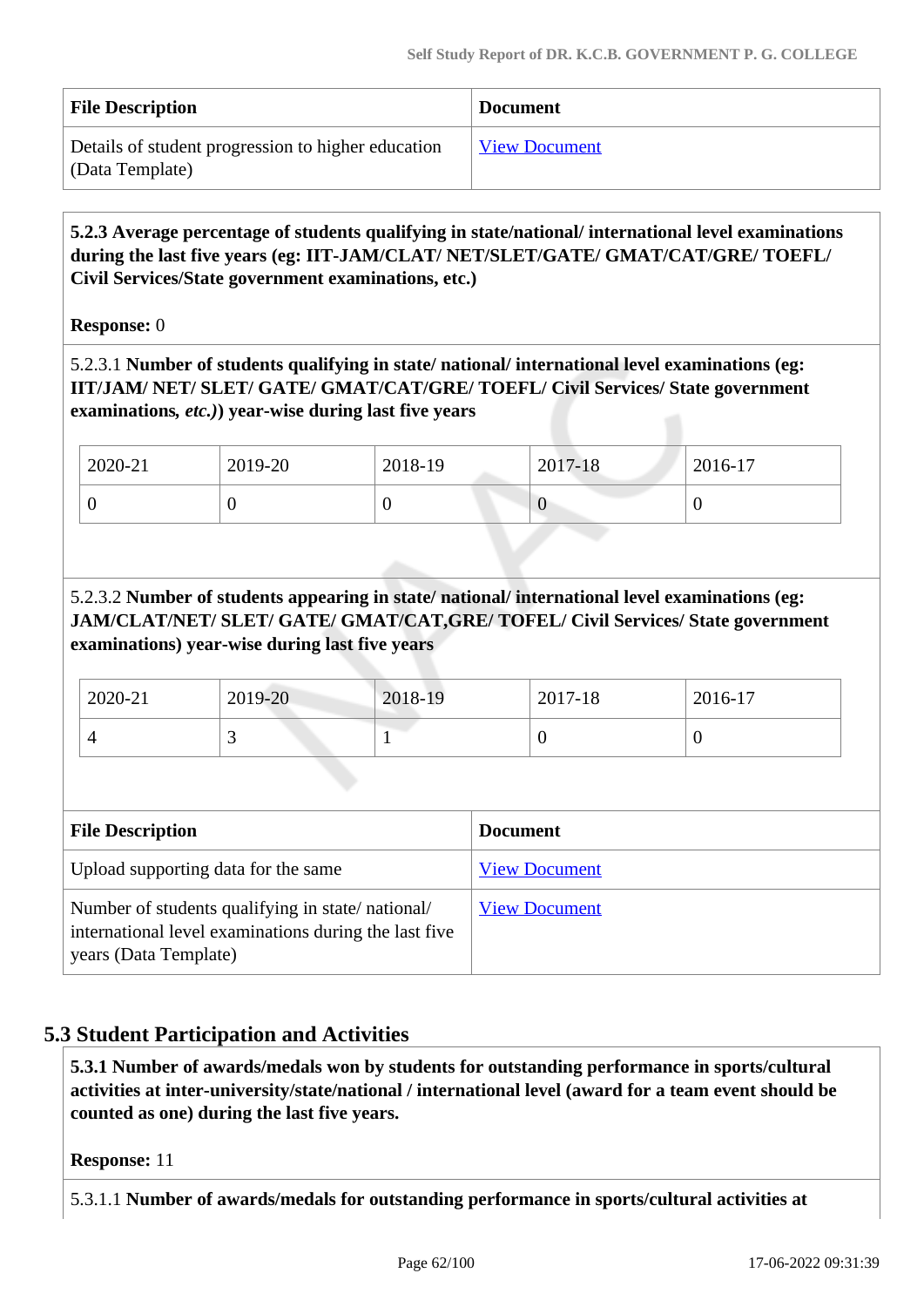**university/state/national / international level (award for a team event should be counted as one) yearwise during the last five years.**

| 2020-21                                                                                                                                                                | 2019-20 | 2018-19              |  | 2017-18 | 2016-17        |
|------------------------------------------------------------------------------------------------------------------------------------------------------------------------|---------|----------------------|--|---------|----------------|
| $\overline{0}$                                                                                                                                                         | 4       |                      |  |         | $\overline{4}$ |
|                                                                                                                                                                        |         |                      |  |         |                |
| <b>File Description</b>                                                                                                                                                |         | <b>Document</b>      |  |         |                |
| Number of awards/medals for outstanding<br>performance in sports/cultural activities at<br>university/state/ national/international level during<br>the last five year |         | <b>View Document</b> |  |         |                |
| e-copies of award letters and certificates                                                                                                                             |         | <b>View Document</b> |  |         |                |

## **5.3.2 Institution facilitates students' representation and engagement in various administrative, cocurricular and extracurricular activities following duly established processes and norms (student council, students representation on various bodies)**

## **Response:**

There is effective representation and continuous engagement of students in different college activities and they are active and vocal participants in the college affairs. They work in tandem with teachers and other college functionaries in managing different administrative, academic, co-curricular and extra- curricular activities held round the year in the college.

**Administrative Activities**: For effective representation of students, established system is representative election of student's Body. As per State Government guidelines Merit bases nomination held in 2016,2017,2018 and 2019. Union representative works in coordination with administration for student related matters.

NSS, NCC, and PG students association is formes at the beginning of session to provide them a leadership role in managing the activities of these cells and to mobilize students for active participation in these activities.They are actively involved in planning, arrangement, conduct and reporting of events organized by these cells. Most of the initiatives and suggestions under the motivating guidance of teacher-in-charges come from these students and after the finalization of activity, they plan their activities. Their interest in the conduct of events is really appreciative and they involve other students fully in the organization of events. The volunteers of NSS and NCC are mainstay of organizing different events and functions by providing logistic support and by maintaining discipline. In NSS camp students take part in decision making process of running day to day activities of camp.

Besides this, students are actively engaged in different college activities and are given chance to share their views through various methods. In 2020 large number of students participated in decision making process about reopening of college.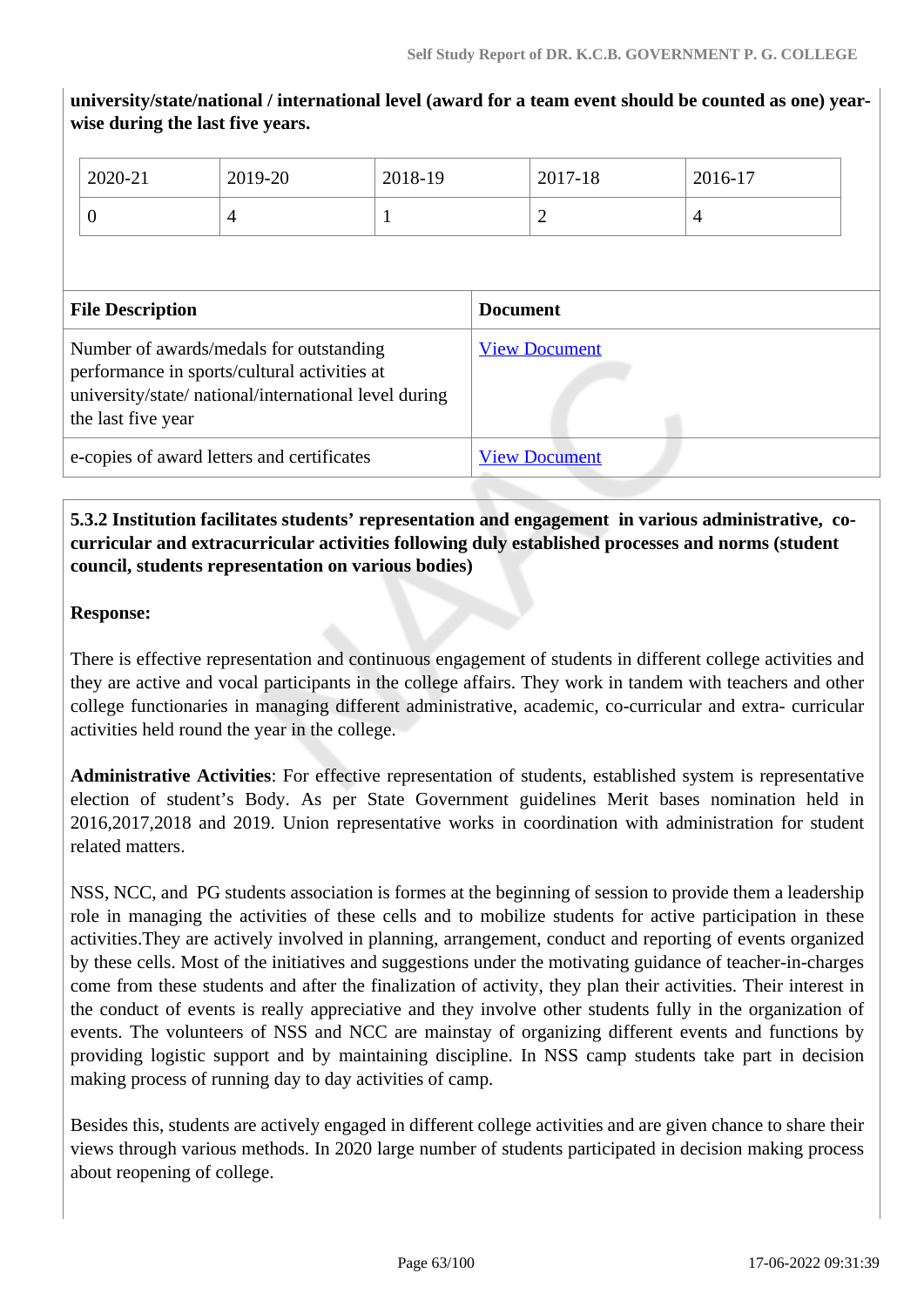Feedback mechanism, students' grievances cell are other platform for providing students avenues where they can share their opinion about college activities and get amends if required.

**Extracurricular activities***:* Students of college are very enthusiastic in participating in extra-curricular activities. Annual function is organized with consultation of Students union representatives. Rehearsals, dress designing and all related activities are organized by students.

**Cocurricular Activities**: Cocurricular activities are organized with students' active participation. Students organize and promote these activities.

**Established processes and norms for Selection:** Students for representation are selected either by election, academic performance, willingness and prior experience. For representation in PG council students unanimously select their representative. Students participation in extracurricular activity is based on performance.

| <b>File Description</b>           | <b>Document</b>      |
|-----------------------------------|----------------------|
| Upload any additional information | <b>View Document</b> |

 **5.3.3 Average number of sports and cultural events/competitions in which students of the Institution participated during last five years (organised by the institution/other institutions)**

**Response:** 13.8

5.3.3.1 **Number of sports and cultural events/competitions in which students of the Institution participated year-wise during last five years**

| 2020-21 | 2019-20 | 2018-19 | 2017-18       | 2016-17                         |
|---------|---------|---------|---------------|---------------------------------|
| ິ       |         | ΙV      | $\cap$<br>ر∠∠ | $\overline{\phantom{0}}$<br>. . |

| <b>File Description</b>                                                                                                                                                                              | <b>Document</b>      |
|------------------------------------------------------------------------------------------------------------------------------------------------------------------------------------------------------|----------------------|
| Report of the event                                                                                                                                                                                  | <b>View Document</b> |
| Number of sports and cultural events/competitions<br>in which students of the Institution participated<br>during last five years (organised by the<br>institution/other institutions (Data Template) | <b>View Document</b> |

## **5.4 Alumni Engagement**

 **5.4.1 There is a registered Alumni Association that contributes significantly to the development of the institution through financial and/or other support services**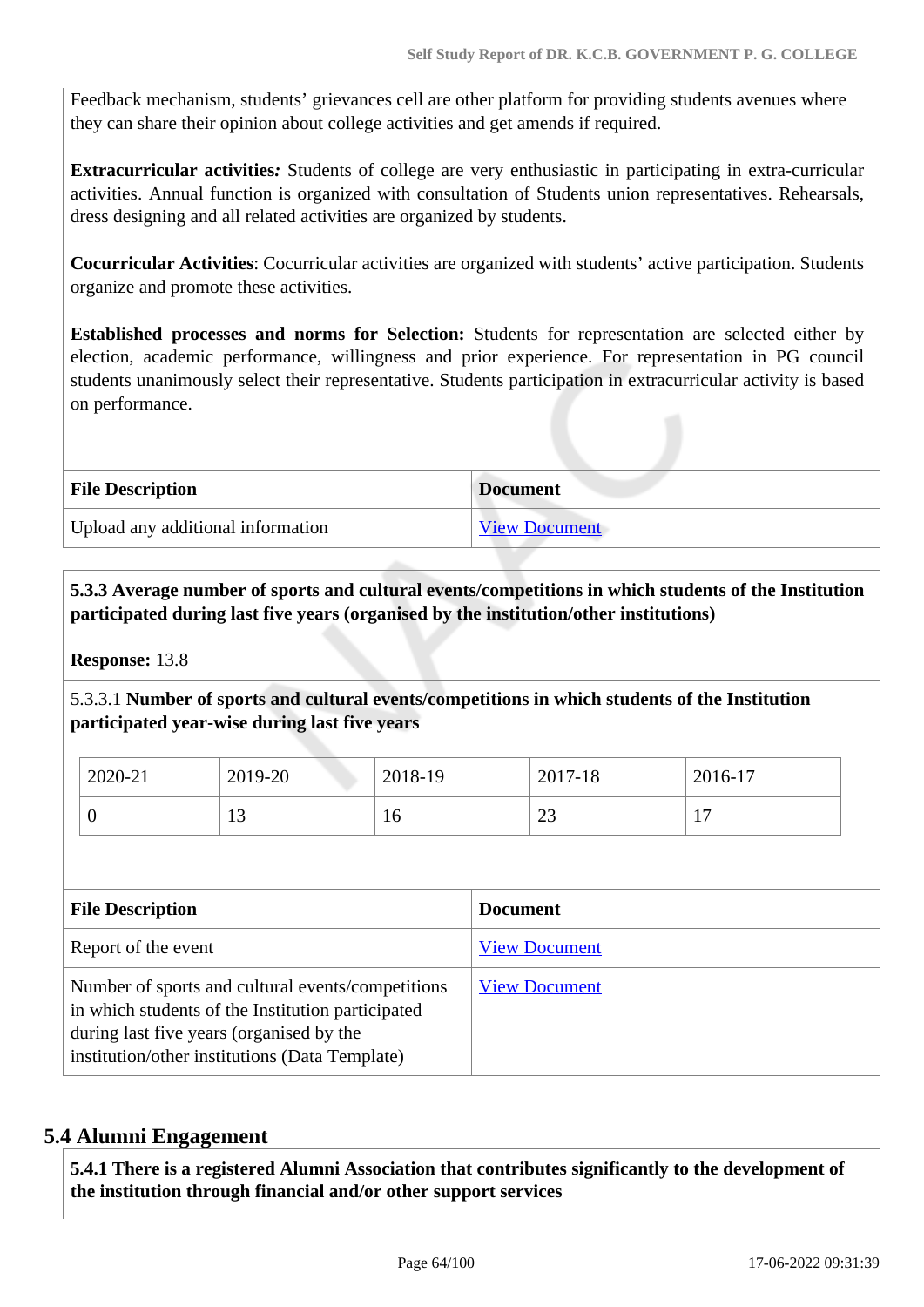## **Response:**

Alumni Association has been registered under society's act. Alumni of college actively participates in decision maing process. College Janbhagidari samiti has alumni as members. College Janbhagidari samiti president Shri Nitish Dubey is alumni of college. Alumni members of janbhagidari samiti actively participte in decision making process of infrastructutre and other academic development During last 05 years in coordiantion of alumni and janbhagidari samiti various development process has been completed.New cycle stand, bus stand waiting shed, help desk, sanitization tunnel and various repairs has been done from alumni members suggestions.

- Alumni of college Nazrul Islam sanitized college with sanitizing gun.
- Chairs are donated to college by local ward members with initiative from alumni.
- Alumni with sports achievements are engaged in training of studnets of college.

| <b>File Description</b>           | <b>Document</b>      |
|-----------------------------------|----------------------|
| Upload any additional information | <b>View Document</b> |

| 5.4.2 Alumni contribution during the last five years (INR in lakhs) |                      |  |
|---------------------------------------------------------------------|----------------------|--|
| <b>Response:</b> E. $<$ 1 Lakhs                                     |                      |  |
| <b>File Description</b>                                             | <b>Document</b>      |  |
| Upload any additional information                                   | <b>View Document</b> |  |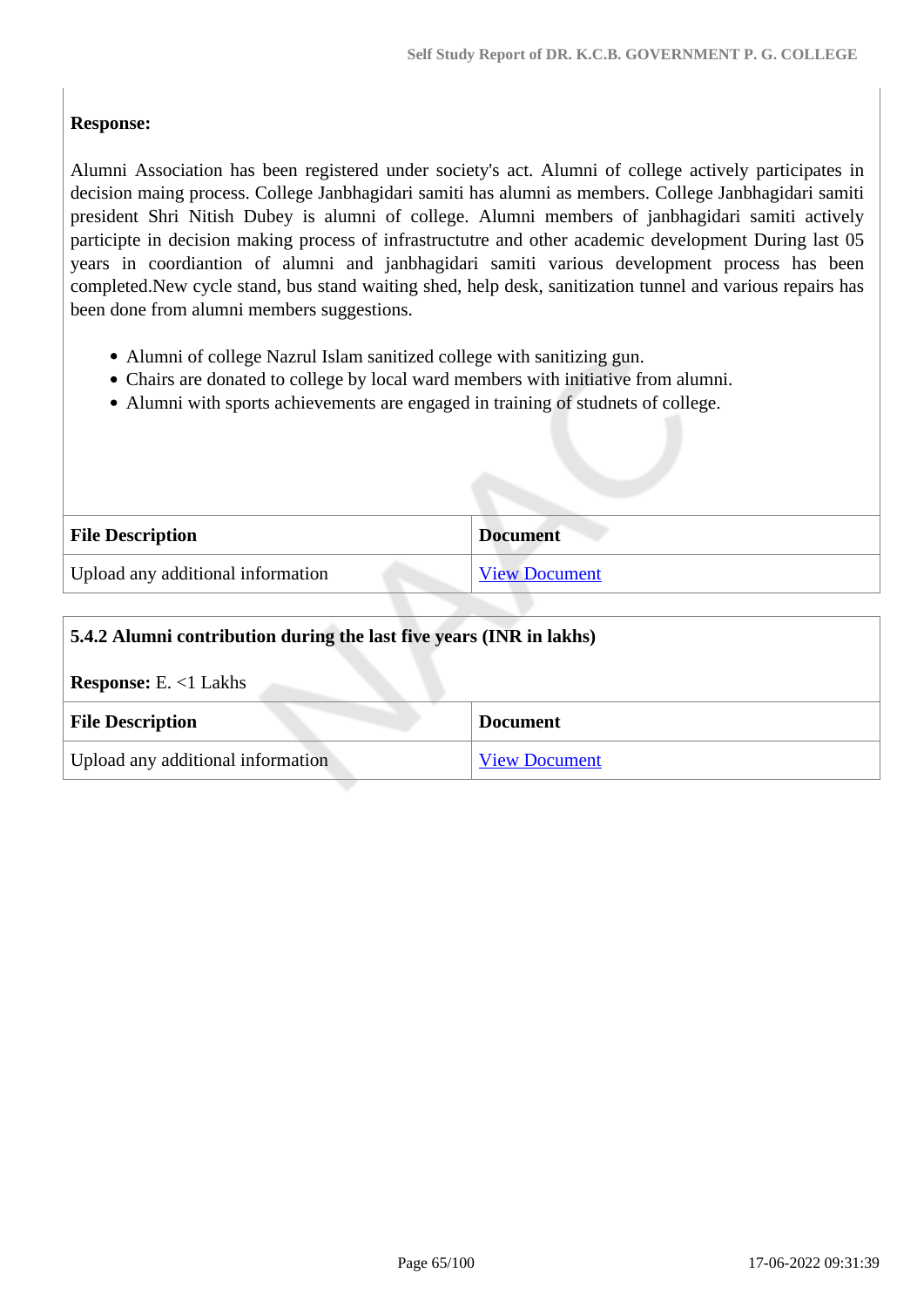# **Criterion 6 - Governance, Leadership and Management**

## **6.1 Institutional Vision and Leadership**

 **6.1.1 The governance of the institution is reflective of and in tune with the vision and mission of the institution**

**Response:** 

## **Vision:**

To become an institution in the vicinity with an aim of empowering Students with education and helping them develop their skill and making them responsible citizens with moral and ethical values. The teaching and learning community should work together to achieve effective goals.

Mission:

- To stimulate the academic environment for promotion of quality of teaching learning.
- To create entrepreneurship and employability skill of students with focus on girl students.
- To promote awareness on ecological and environmental issues.
- To inculcate heritage and local culture among students.
- To promote judicious use of existing available resources.

## **Reflection in of vision and mission statement in governance of Institute:**

## **Nature of Governance:**

The College practices a participatory mode of administration with all the stakeholders actively involved in its governance. College runs on norms set in all parameters by Department of Higher Education. Principal as head of family with help of teaching and non-teaching staff shoulders duties and responsibilities of smooth running of college.

The Heads of Departments, the Conveners of various Committees & Cells along with the Staff Representatives play an important role in determining various policies of the College and their implementation.

Our vision statement states an urgency to meet all requirement of students and making them responsible citizen. Good governance is reflection of participation and decision making of all stakeholders. There are many committees to support the governance of the college in the stated role. For example, these are IQAC, Examination cell, NSS, NCC, RC, carrier and counselling cell, library and sports committee, cultural and literacy committee, internal examination committee, antiraging committee, RUSA and UGC committee, disciplinary committee, scholarship committee, grievance redressal committee, etc.

As stated in vision and mission statement apart from teaching process, college works for overall development in cultural, sports and entrepreneurship activities.For academic performance, meetings with HOD's and faculty of is organised. Teaching-progress is monitored by Principal.Finances are managed by accountant with guideline of Principal.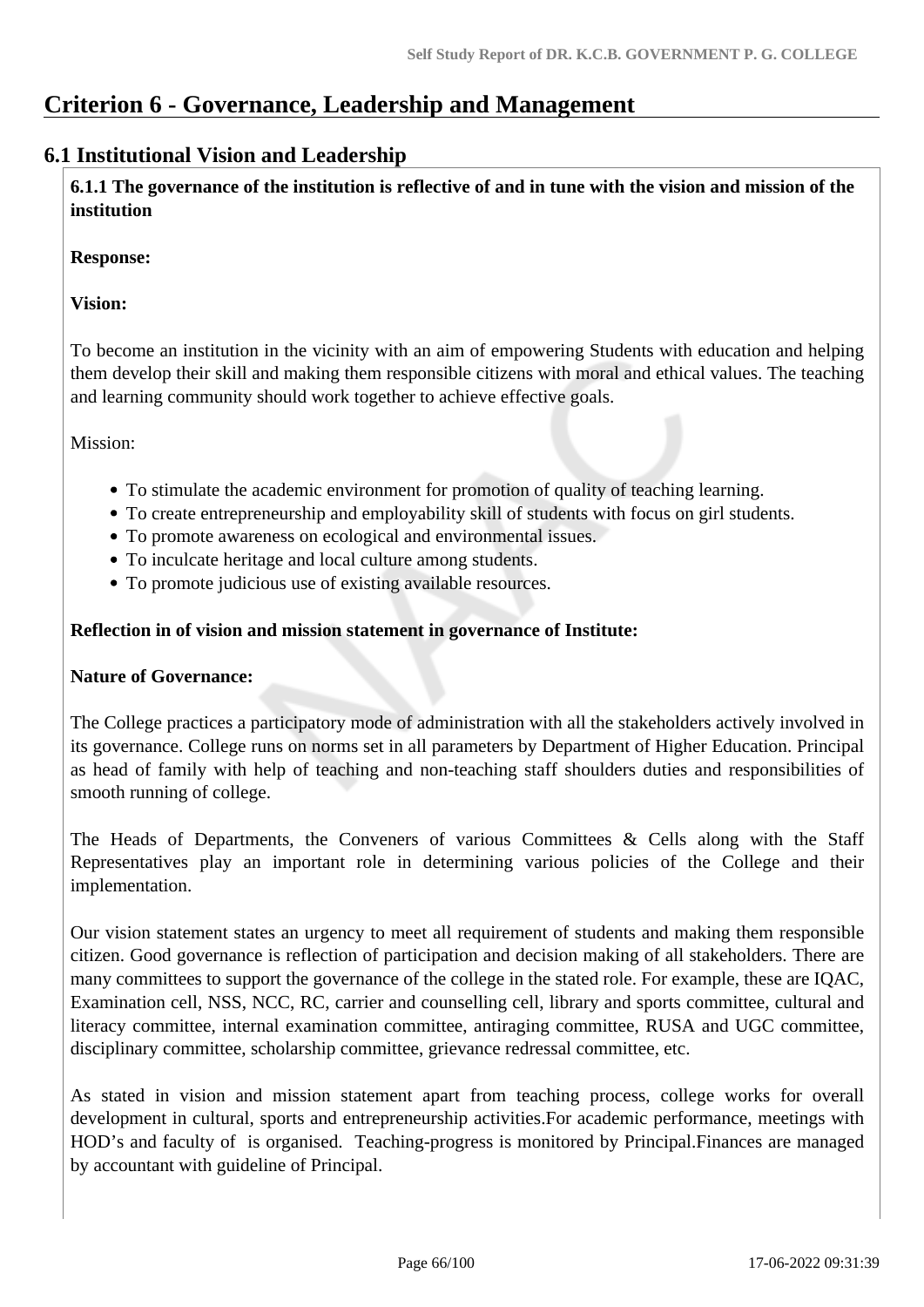## **Perspective/Strategic Plan**:

Perspective/Strategic Plan work in framework of vision and mission statement. College prepares strategic plans and implement in synergy with staff members.

Focus areas in strategic planning are:

1. Infrastructure development for better teaching learning process.

2. Facility improvement in ICT.

- 3. Sports Tools and facilities upgradation.
- 4. Carrier counselling sessions.
- 5. Continuous improvement in teaching process.

6. Carrier oriented trainings and workshops for students.

Strategic and perspective plans are integrated with short term plans for growth and development which are discussed with Principal and staff. Resources are planned according to need of college. Responsibilities are fixed by discussions and specific qualities of respective person for better outcome. All stakeholders are proactively involved in collecting feedback on various issues of the institution aimed at continuous improvement of the system.

**Success** : College works in direction of preferential treatment to needs of students. Success of strategy incorporating vision and mission can be evident from increasing admissions in college.

| <b>File Description</b>               | <b>Document</b>      |
|---------------------------------------|----------------------|
| Paste link for additional information | <b>View Document</b> |

## **6.1.2 The effective leadership is visible in various institutional practices such as decentralization and participative management**

#### **Response:**

The College promotes participative management. Ideas pertaining to academic goals, organizational progression and better campus life are collected from all stakeholders to promote efficient functioning of the College. The staff and other stakeholders help in infusing a positive attitude that leads to increased efficiency, improved communication, heightened morale, motivation and job satisfaction. Admission is backbone of college and college has decentralised admission process all levels.

#### **Case Study: Admission Process decentralization with effective results.**

## **Objective:**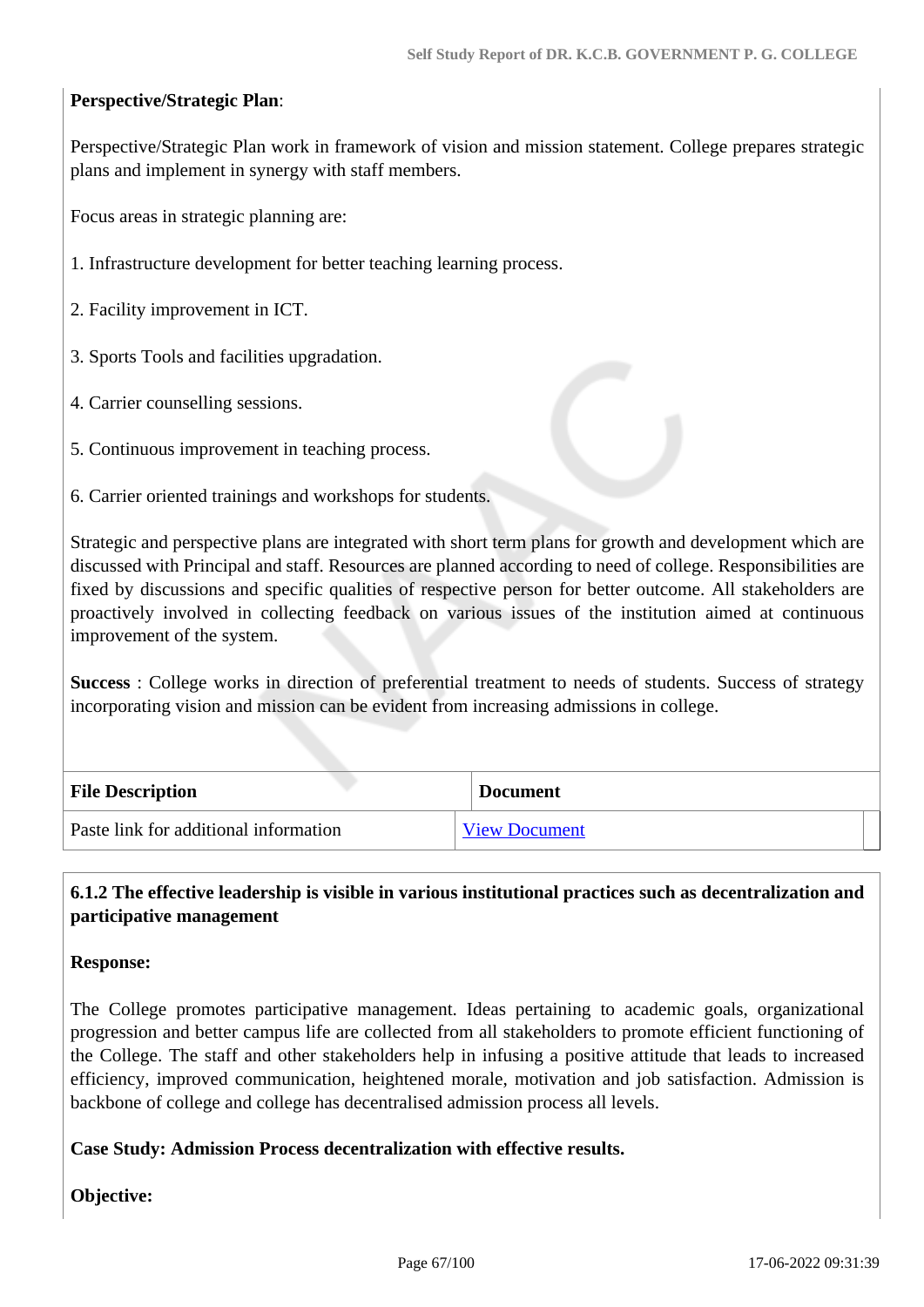- Selection of students to admission in different courses.
- Establish transparency in the admission process and follow Government norms.
- To satisfy needs and queries of all stakeholders regarding admission process.

The admission process consists of convener of the committee. Faculty from different departments, clerical staff from the Administrative Office and Accounts Section and class four employee complete the admission process. Usually, the committee is formed after announcement of respective class results. The accounts department generate the formal fee structure incorporating all essential fee heads.

#### T**he responsibilities of the decentralised admission committee are the following.**

- In present system of admission first year students have to apply in university website. This information is properly notified in college website and notice board. Readmission from second year is done through college itself.
- Prepare the seat matrix as per government reservation policy declared from time to time.
- Prepare admission list from online data generated on university website.
- Admission list is displayed in website by respective in charge.
- Draw time schedules for different merit lists and the last dates for admissions thereon.
- Staff is designated in help desk for enquiry handling process.
- Students are directed to designated room by support staff.
- After verification students are directed to fees counter.
- Accounts department help students in fees submission process.
- Name and mobile number of students approaching for admission enquiry is noted in help desk and admission in-charge for any follow-up.
- Admission cases with technical problems are sent to Principal for final decision.
- Student grievances and enquiry of parent go through Principal for decision making.
- The principal oversees the functioning of the admission process.

**Key-points of process**: admission process is participative and decentralised process. All teaching and nonteaching staff is involved in admission and related decision-making process in admitting over 2500 students. Accounts section work overtime for fees collection in different heads. College has not received any major grievances for admission process till date.

**Decentralization Approach**: Admission is core process of college and teaching and non-teaching staff at all level work in unison for success of admission process. Admission formalities and decision making at micro level is taken on the spot by respective in charge. Policy decisions are forwarded for principal.

**Participative process**: Participation of all staff is essential in effective functioning of admission process. Members of admission committee work in cooperative manner. In more than month long admission process, in case of any staff is on leave, work is shared by other member of admission committee.

| <b>File Description</b>               | <b>Document</b>      |
|---------------------------------------|----------------------|
| Upload any additional information     | <b>View Document</b> |
| Paste link for additional information | <b>View Document</b> |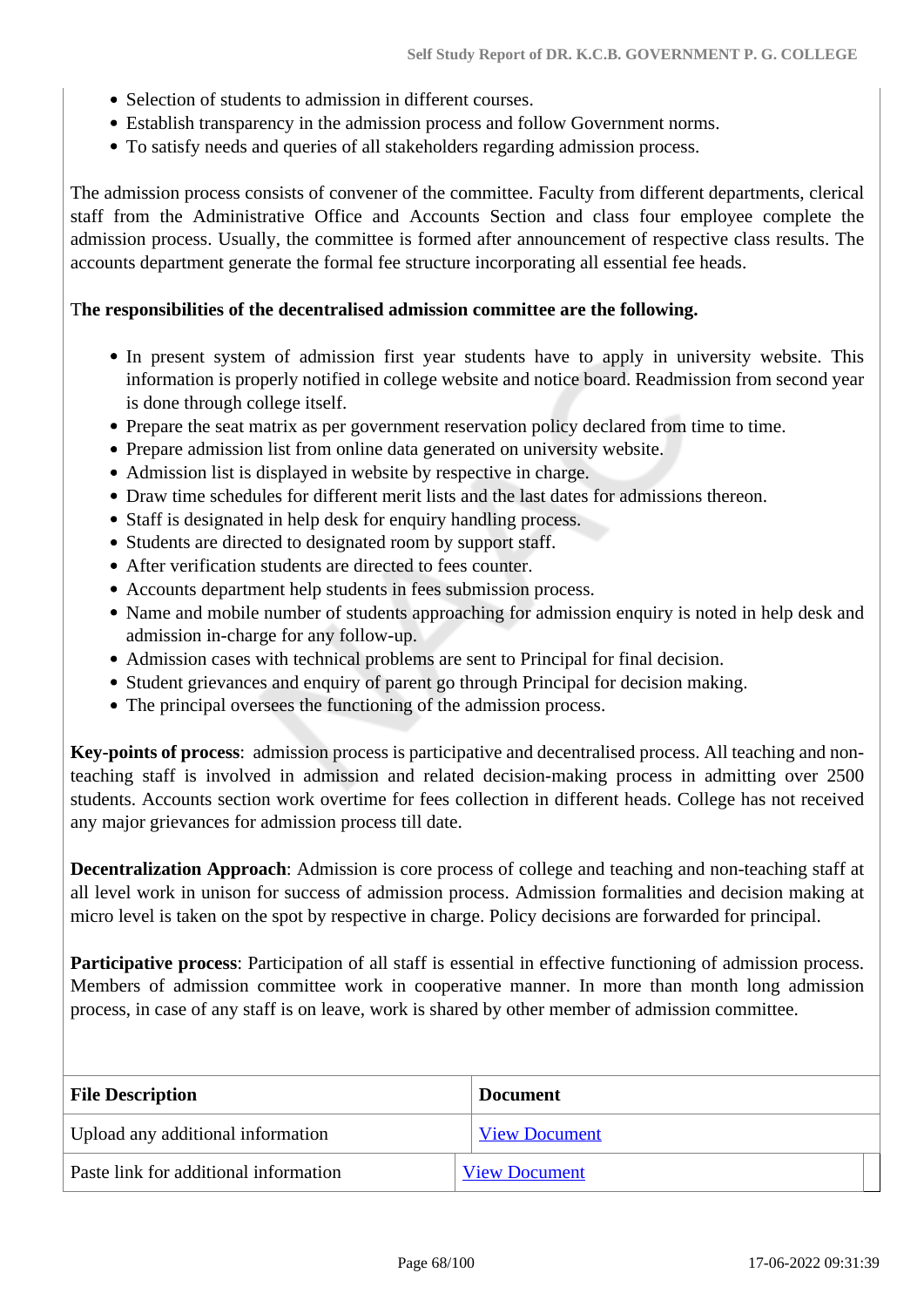## **6.2 Strategy Development and Deployment**

## **6.2.1 The institutional Strategic / Perspective plan is effectively deployed**

## **Response:**

For overall growth of institution strategic plans must be formulated, communicated and implemented effectively. Institution chalked out strategic plan on basis of perception of requirement of students. Our core team after several discussion and planning, guided by the Mission and Vision of the Institutes Quality Policy, stake holder's expectations and SWOC analysis framed the Institutions strategic Goals.

#### Strategic Plan

- Planned to introduce new courses.
- Planned to upgrade existing facilities of class rooms, Laboratories and ICT.
- Extension activities carried out through various committees.
- Excellence in Teaching and Learning
- Involvement of all Stakeholders of the Institution in Decision-making
- Community Engagement
- Holistic Development of Students.
- Ensuring student's development and participation

## **Objectives of Perspective Plan:**

While preparing the present perspective plan, college has considered following main objectives

- To ensure top quality standards in higher education
- Developing requisite competencies amongst students of the college
- Inculcating a Value System among the Students
- ICT-based teaching and learning.
- To maintain continuously good academic performance
- To develop and execute effective teaching- learning process
- To encourage research culture in faculty and students
- To develop a comprehensive system of student mentoring and student support and ensure transparency in evaluation process of students
- To empower faculty about emerging trends in their profession for academic advancement.

Execution of Strategic and perceptive plan :

1. During last five years college has added 14 new rooms from RUSA grant.

2. College has upgraded infrastructure in library, departments and sports by adding equipment from RUSA grant.

3.Old building maintenance is ongoing for better teaching experience.

4. ICT and smart board facilities has been upgraded.From covid period 100 percent staff is using ICT Tools in teaching.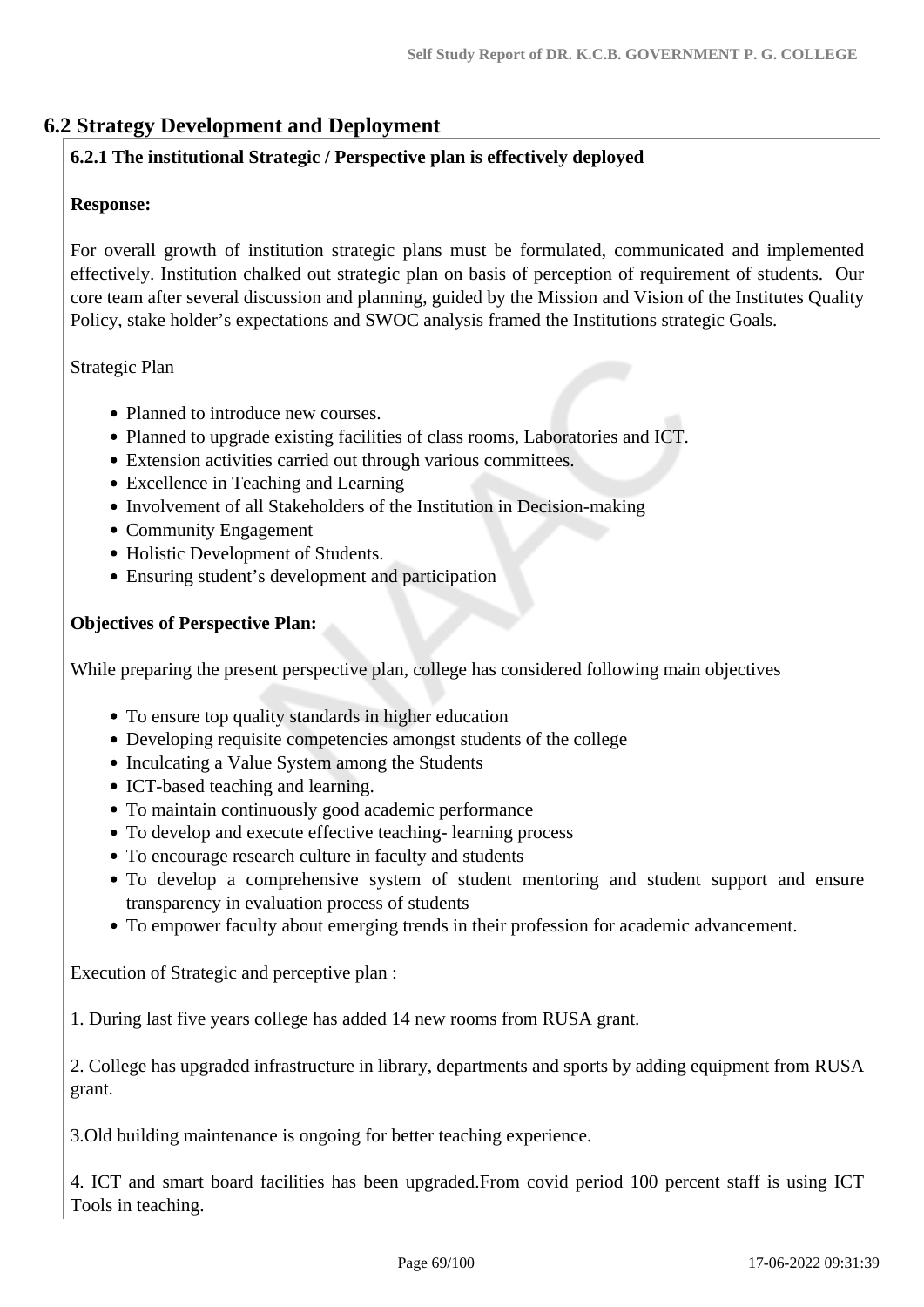- 5. Employable workshop/camps are organised.
- 6. Continuous internal evaluation is in place.

One Activity based on strategic Plan –

Enhancement of ICT infrastructure:

With increasing penetration of ICT tools for improvement of teaching learning process, college was desperately in need of ICT tools to deploy in teaching and overall working of institution. Available IT tools purchased from Janabhagidari and UGC grants were insufficient. For RUSA grant college has strategically prepared proposal to purchase ICT apparatus for college. After budget allotment college has purchased 42 Desktops, 02 Laptops, 2 Smart Boards, Projectors, Printers , Photocopiers, Lab Equipments, Books, Sports equipments etc. as per our strategic proposal.

Desktops and printers are distributed to departments, Labs and PGDCA labs for effective implementation of strategic plan. Every faculty now has access to computers, printers and smart boards in college. Working of staff has improved after addition of ICT tools. Students in PGDCA and Mathematics computer labs are using for better learning and curriculum delivery. IT enabled equipment in laboratories has made process of science practical more qualitative.

**Evidence of Success of strategic plan during covid Period**:Teachers are encourased to use ICT facilities for teaching laerning and administration. Effective implementation of strategic plan for ICT upgradation helped teachers to shift to online teaching. All teaching staff made video lectures for students, online annual exam evaluation, sharing of study materials and instructions were made possible due to ICT facility and training. Website is playing important role in teaching learning process.

| <b>File Description</b>                                   | <b>Document</b>      |
|-----------------------------------------------------------|----------------------|
| strategic Plan and deployment documents on the<br>website | <b>View Document</b> |
| Paste link for additional information                     | <b>View Document</b> |

 **6.2.2 The functioning of the institutional bodies is effective and efficient as visible from policies, administrative setup, appointment, service rules and procedures, etc.**

#### **Response:**

Dr. K.C.B. Government P.G. College, Bhilai-3 follows a transparent functioning of the college system. The way of functioning is well framed according to rules and regulations of the government abiding any ambiguity.

**Administrative setup**: College has well defined setup as sanctioned by Higher education department. Setup consists of Principal , Professors, Assistant Professors, librarian, Sports officer, Head clerk, Lab technician and attendant, Clerks , computer operator , peon etc.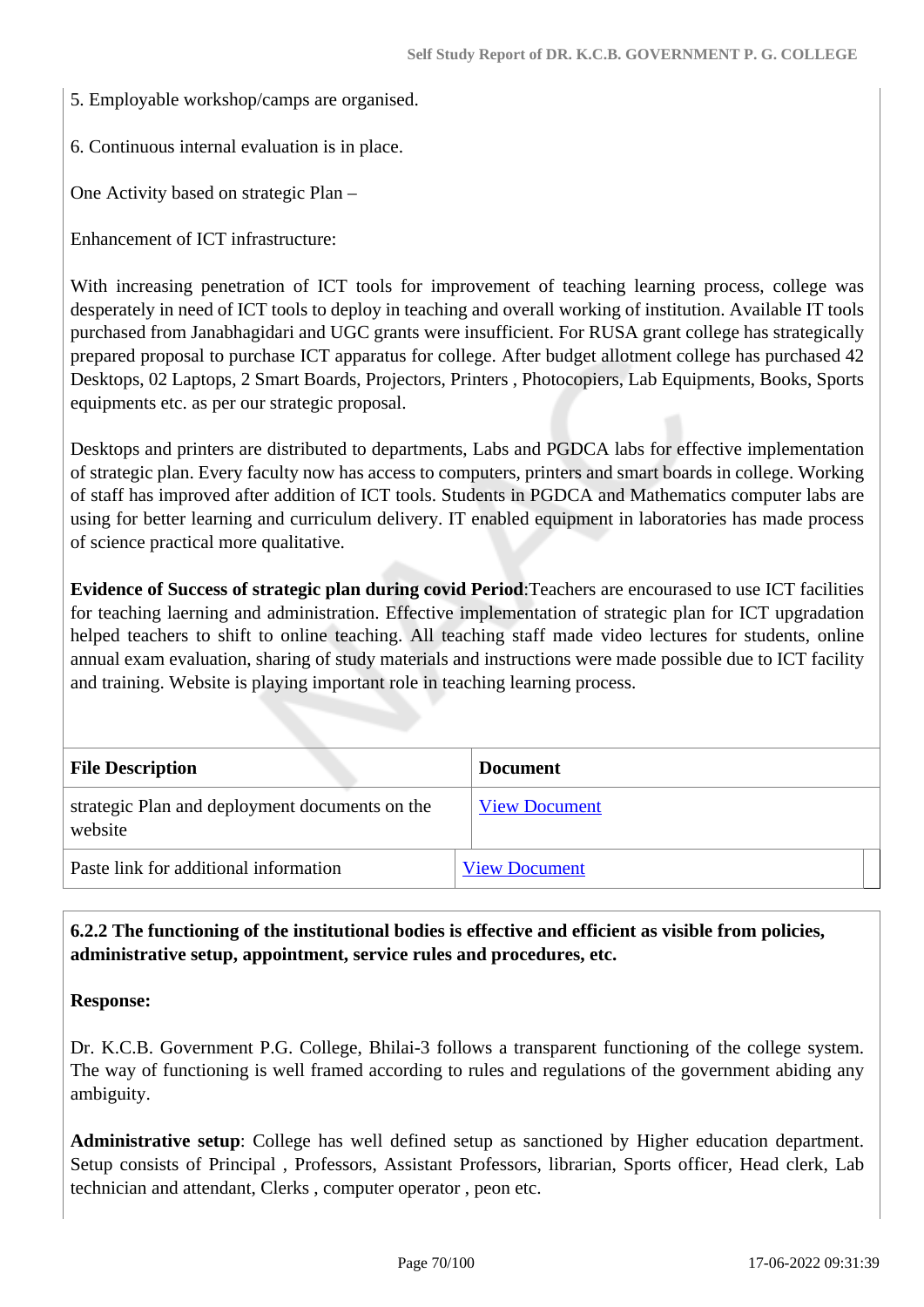**Principal:** head of the institution is Principal who works under overall supervision of Department of Higher Education Chhattisgarh. College function on policy guideline of Govt and necessary financial and logistic support is provided by the Secretary and Commissioner of Department of Higher Education, Govt. of Chhattisgarh.

**Committees:** Various departmental committees and Janbhagidari samiti of the college are key decisionmaking body to decide about different issues of college under the broader guidelines of the higher authorities. These committees work independently for their allotted work under the overall supervision of the Principal. The Head of Department take initiative and decisions in consultation with other teachers of the department.

Staff : The non-teaching staff members consist of Librarian, Sports officer, Head clerk, Clerk, computer operator, Lab technician and attendant, Peon etc. Non -Teaching staff has well defined duties and responsibilities in Govt guidelines. Principal has check and balance authority for functioning of office and other non- teaching staff.

**Service Policies:** It is at the Higher Govt. level the broader policies are framed and their communicated to the college in categorical terms for their affective implementation. The detail procedural rules and regulations are also decided by the govt. and affiliating universities. The college follows them in letter and spirit to provide a grievance free effective delivery of service to students.

**Appointment:** The appointment of Assistant professors is done by Public Service Commission of the C.G. UGC regulation. The Service rules of teaching staff is decided by the govt. in accordance with frame work of UGC while recruitment and service rule of non-teaching staff is decided solely by govt. of C.G.Thus, there is clear transparent and efficient administrative setup policies and procedures of are visible in the functioning of the college.

**Guest Teachers**: Govt decides the criteria to appoint "Guest Teachers" on fixed payment. For additional help in teaching process Janbhagidari samiti of the college has been given power to appoint lecturer from janbhagidari account.

**Policy Implementation**: As Govt institution college has to follow all orders of Government. Small level policies for routine functioning are formulated by Principal with help of staff and office. Principal keep humanitarian approach on relevant conditions for conducting his duty as Family head.

**Procedures Check and balance:** College functions on set rules and procedures for functioning of college. Department of higher education issues directions and guideline for functioning of college. External auditors appointed by higher education analyze any procedural lacuna in functioning and suggest any changes required.

| <b>File Description</b>                       | <b>Document</b>      |
|-----------------------------------------------|----------------------|
| Upload any additional information             | <b>View Document</b> |
| Link to Organogram of the Institution webpage | <b>View Document</b> |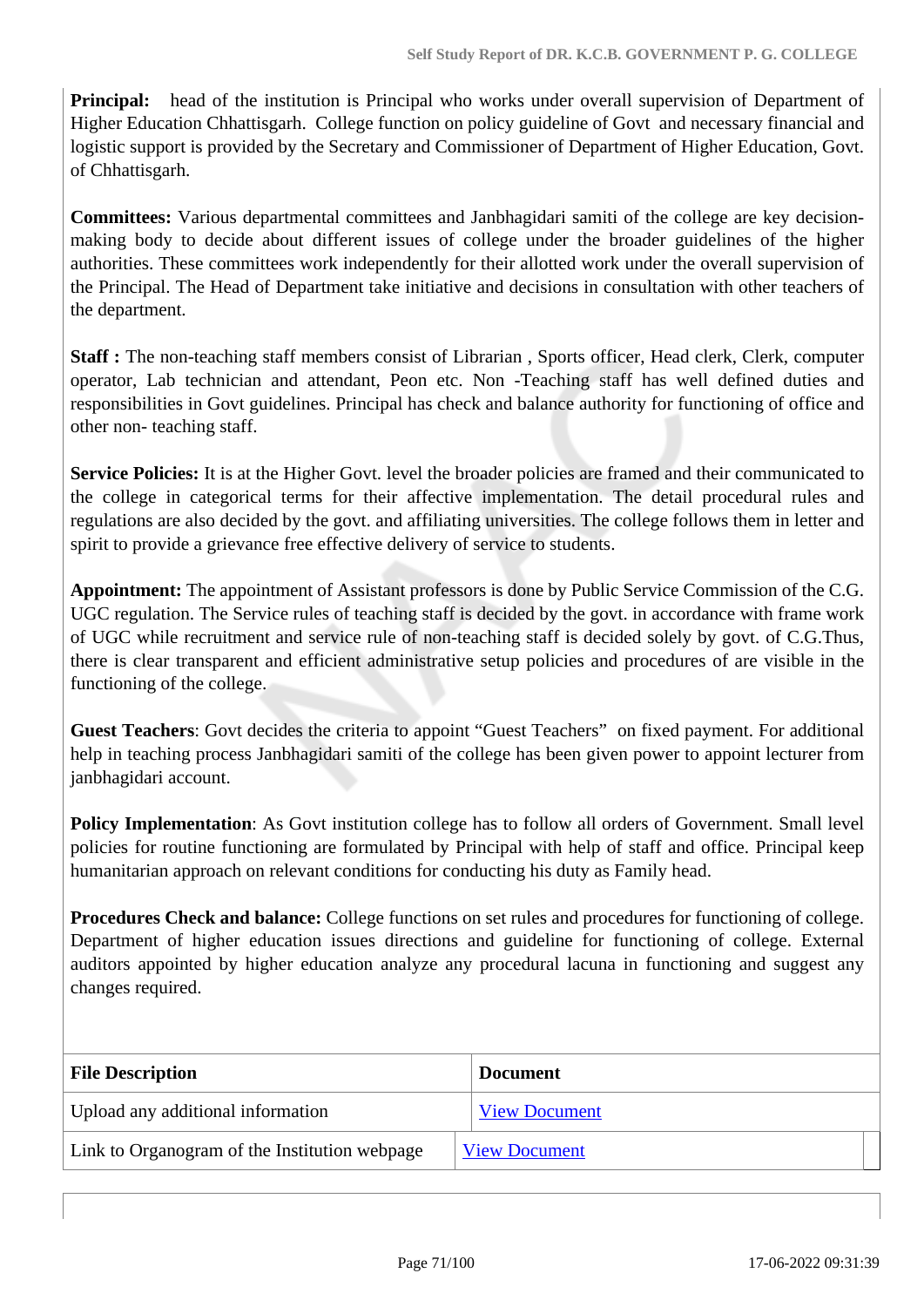#### **6.2.3 Implementation of e-governance in areas of operation**

- **1.Administration**
- **2.Finance and Accounts**
- **3.Student Admission and Support**
- **4.Examination**

**Response:** B. 3 of the above

| <b>File Description</b>                                                                | <b>Document</b>      |
|----------------------------------------------------------------------------------------|----------------------|
| Screen shots of user interfaces                                                        | <b>View Document</b> |
| ERP (Enterprise Resource Planning) Document                                            | <b>View Document</b> |
| Details of implementation of e-governance in areas<br>of operation, Administration etc | <b>View Document</b> |

## **6.3 Faculty Empowerment Strategies**

#### **6.3.1 The institution has effective welfare measures for teaching and non-teaching staff**

#### **Response:**

The welfare facilities and services provided at the workplace become vital for continuous improvement in the work environment. The Facilities also motivates the employees to give their best. In also improves the overall morale of the employees.

The institution provides various welfare measures for staff which are as follows:

## **Welfare measures for Teaching Staff:**

Medical Reimbursement facility as per Govt rules. College prepares necessary documents for medical bill reimbursement at earliest possible time.

Duty leave is given if applicable.

Medical leave – as per state govt rules, medical leaves are given.

10 Days earned leave for teaching staff and 30 days earned leave is granted to non- teaching staff.

Employee Provident Fund granted as per PF rules.

Gratuity – applicable to every staff member after 5 years of permanent service.

Full paid maternity leave – 180 days fully paid maternity leaves to all the female employees.

Encashment of EL at the end of service – At the time of superannuation of an employee, he/she can encash his/her earned leaves (EL) as per the rules of the Higher Education Department.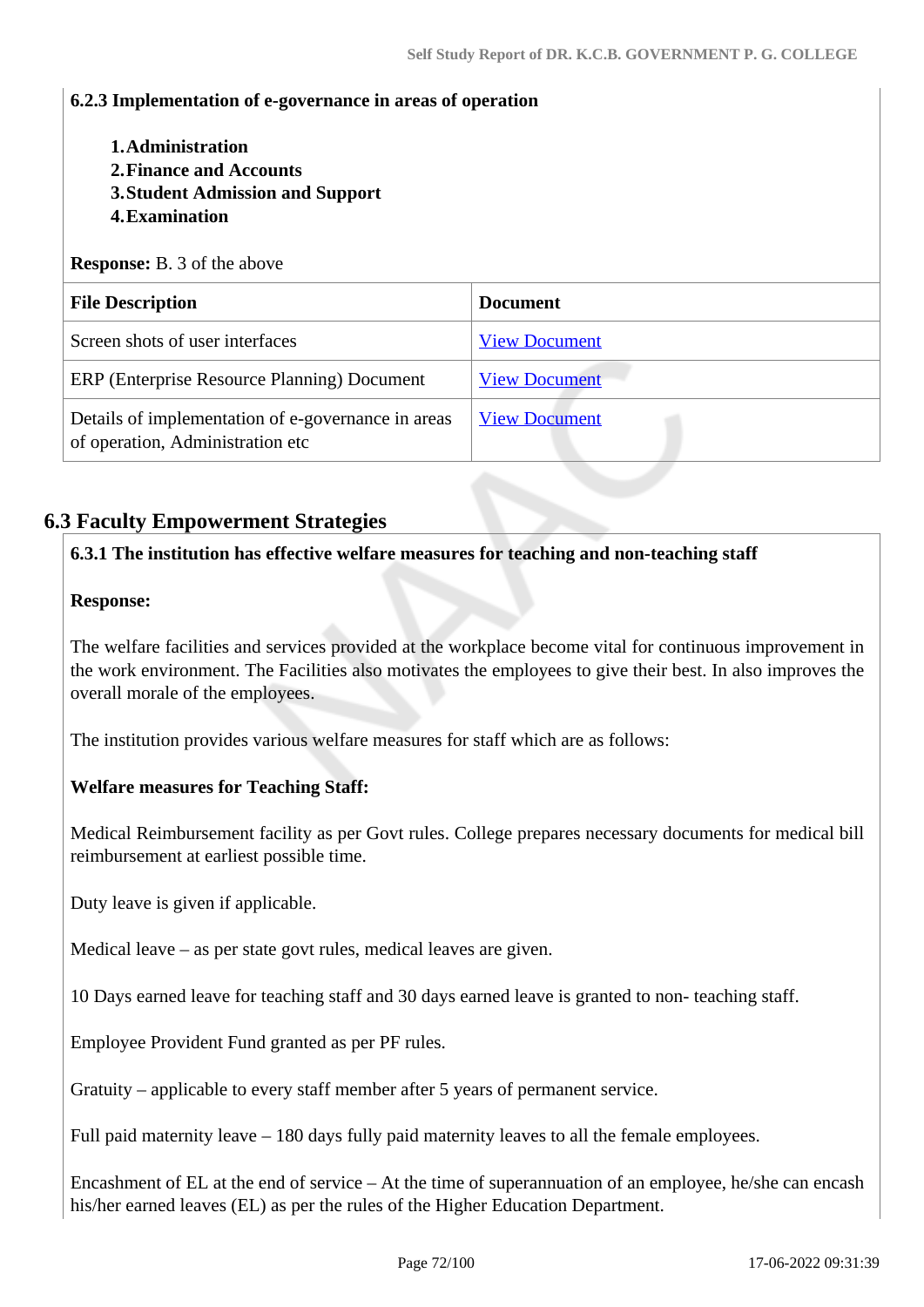Child care leave- As per state govt rules child care leave is sanctioned to staff.

Teaching staff in encoraged to participate in FDP, seminar and other professional development activities.

#### **Welfare measures for Non-Teaching Staff:**

Medical Reimbursement facility as per Govt rules.

Festival advance

Medical leave – as per state govt rules, medical leaves are given.

Employee Provident Fund granted as per PF rules.

Gratuity – applicable to every staff member after 5 years of permanent service.

Full paid maternity leave – 80 days fully paid maternity leaves to all the female employees.

Encashment of Earned leave at the end of service.

Salary timely credited to bank account - Every month end.

## **Other Facilities to teaching and non-teaching staff**

RO Water facility.

Toilet facilities

Vehicle Parking.

Facility of part final encashment in case of marriage and in illness.

Family Benefit scheme.

Proper disbursement of Government welfare schemes to the employees.

Loan without interest from their provident Fund.

Canteen facility.

Wi-Fi facility

CCTV camera to ensure safety and security.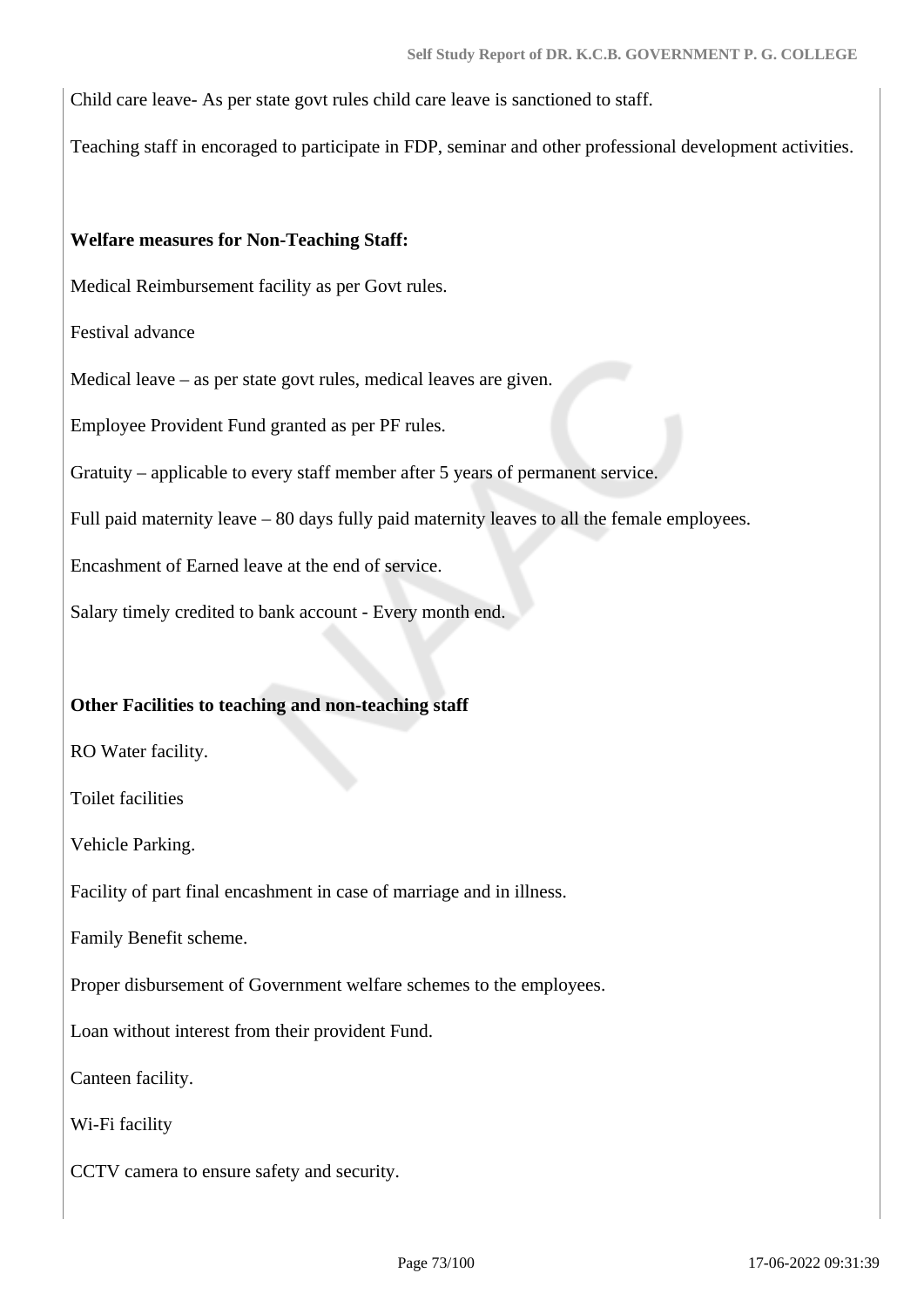Fire extinguisher.

Group Insurance.

Uniform is provided to class IV employee.

Canteen facility in campus.

After untimely death of our teaching staff Shri Abhay Rathor , her wife Priti Rathore compensation appointment application was processed in timely manner and helped in her appointment as our college.

The staff is provided all necessary technical and ICT based facilities for routine working. The college administration also ensures healthy and hygienic daily working condition in the institution. The staffs themselves have been given the responsibility of maintaining their surroundings in accordance with their requirements. From Janbhagidari fund additional staff is arranged for help in proper functioning of office and departments.

**Welfare measures during Covid-19**: At the time of Covid-19 sanitization chamber has been installed in campus. Sanitization of campus and departments and office has been done. At covid-19 period mask and sanitizers has been distributed to staff by Principal. Work from home was permitted during covid-19.

In a nutshell, the Institution strives hard to keep our staff happy and healthy for better efficiency in professional and personal life.

| <b>File Description</b>           | <b>Document</b>      |
|-----------------------------------|----------------------|
| Upload any additional information | <b>View Document</b> |

 **6.3.2 Average percentage of teachers provided with financial support to attend conferences/workshops and towards membership fee of professional bodies during the last five years**

**Response:** 0

6.3.2.1 **Number of teachers provided with financial support to attend conferences/workshops and towards membership fee of professional bodies year wise during the last five years**

| 2020-21 | 2019-20 | 2018-19 | 2017-18 | 2016-17 |
|---------|---------|---------|---------|---------|
|         | ິ       | ν       |         | ◡       |

| <b>File Description</b>                                                                                                  | <b>Document</b>      |
|--------------------------------------------------------------------------------------------------------------------------|----------------------|
| Details of teachers provided with financial support<br>to attend conference, workshops etc during the last<br>five years | <b>View Document</b> |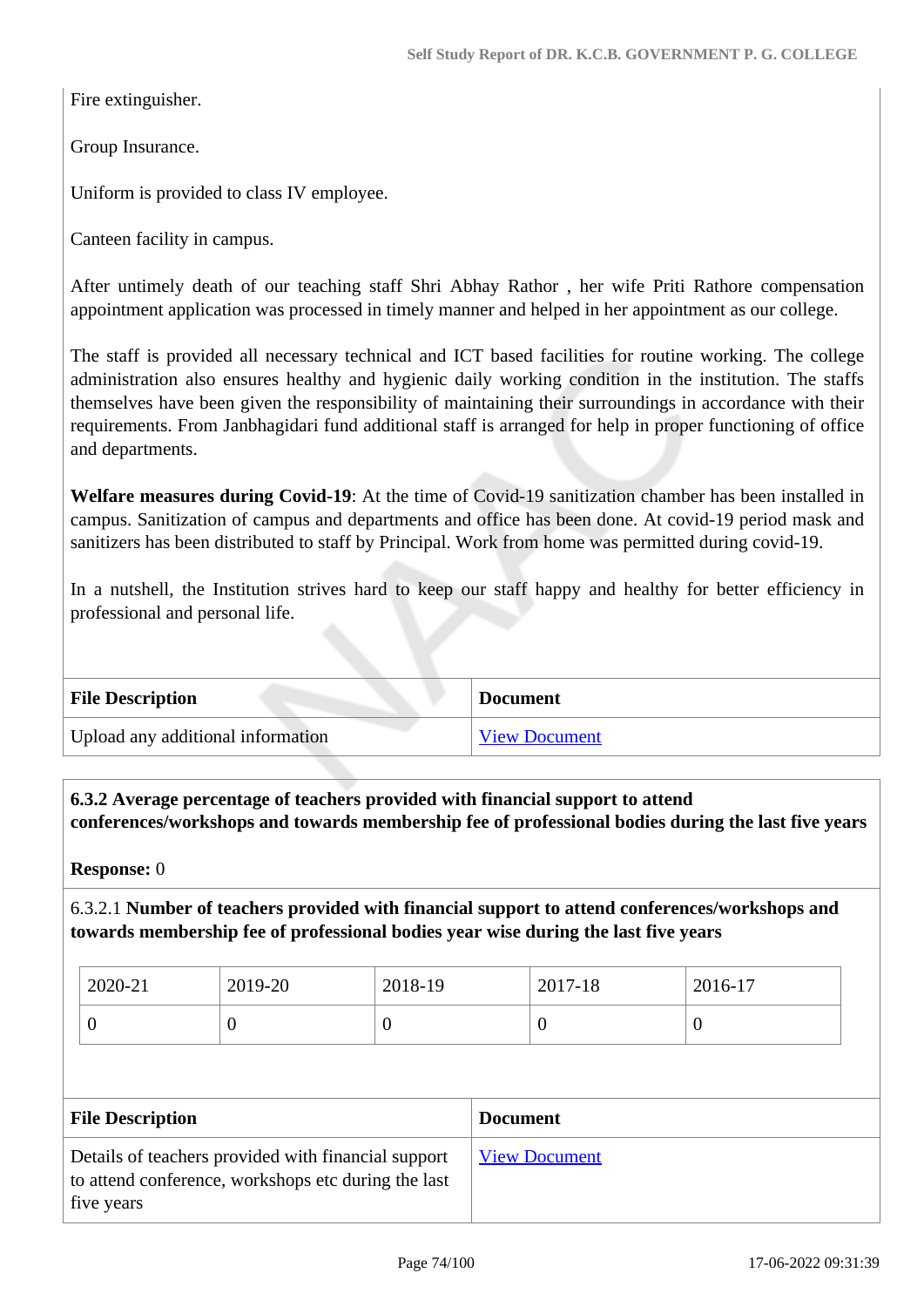**6.3.3 Average number of professional development /administrative training programs organized by the institution for teaching and non teaching staff during the last five years**

#### **Response:** 0.4

6.3.3.1 **Total number of professional development /administrative training Programmes organized by the institution for teaching and non teaching staff year-wise during the last five years**

| 2020-21 | 2019-20 | 2018-19 | 2017-18 | 2016-17 |
|---------|---------|---------|---------|---------|
|         | ∽       | v       |         | U       |

| <b>File Description</b>                                                                                                                        | <b>Document</b>      |
|------------------------------------------------------------------------------------------------------------------------------------------------|----------------------|
| Upload any additional information                                                                                                              | <b>View Document</b> |
| Details of professional development / administrative<br>training Programmes organized by the University<br>for teaching and non teaching staff | <b>View Document</b> |

 **6.3.4 Average percentage of teachers undergoing online/ face-to-face Faculty Development Programmes (FDP)during the last five years (Professional Development Programmes, Orientation / Induction Programmes, Refresher Course, Short Term Course ).**

**Response:** 20.1

6.3.4.1 **Total number of teachers attending professional development Programmes viz., Orientation / Induction Programme, Refresher Course, Short Term Course year-wise during the last five years**

|                                                                                          | 2020-21                 | 2019-20 | 2018-19              |                 | 2017-18        | 2016-17        |
|------------------------------------------------------------------------------------------|-------------------------|---------|----------------------|-----------------|----------------|----------------|
| 13                                                                                       |                         | 3       | 5                    |                 | $\overline{2}$ | $\overline{2}$ |
|                                                                                          | <b>File Description</b> |         |                      | <b>Document</b> |                |                |
| Reports of the Human Resource Development<br>Centres (UGC ASC or other relevant centers) |                         |         | <b>View Document</b> |                 |                |                |

| <b>IQAC</b> report summary                                                                      | <b>View Document</b> |
|-------------------------------------------------------------------------------------------------|----------------------|
| Details of teachers attending professional<br>development programmes during the last five years | <b>View Document</b> |

## **6.3.5 Institutions Performance Appraisal System for teaching and non-teaching staff**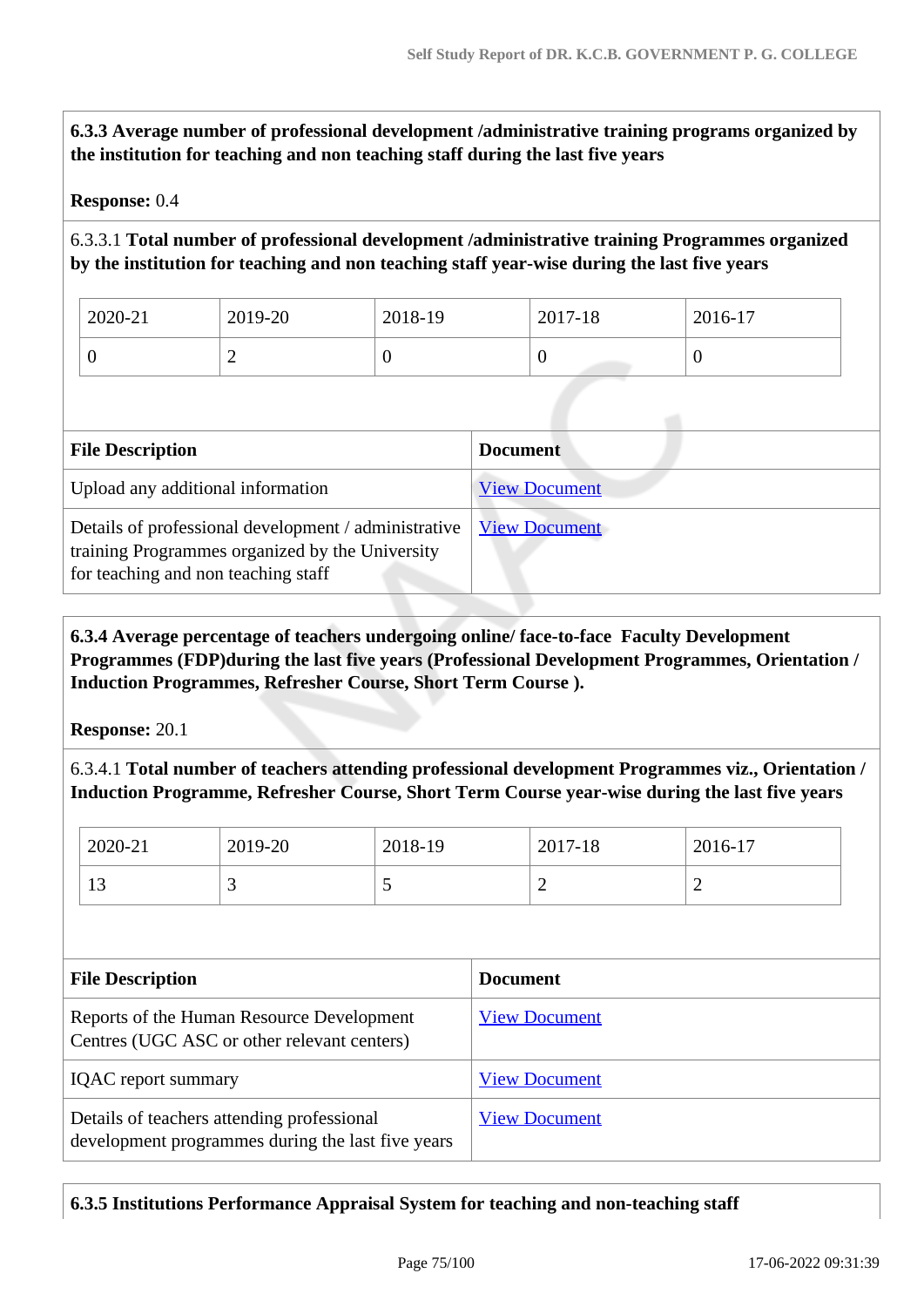## **Response:**

The College follows a comprehensive Performance Appraisal System established for the appraisal of teaching and non-teaching staff members. Under this system, API forms, CR, feedback from students are collected and analyzed on different levels of administration. The efficiency and impact of the Performance Appraisal System has affected an improvement in the work quality and work output of the teaching and non-teaching staff members and benefited the academic programmes running in the College.

## **Staff Self-Appraisal for teaching and non-teaching staff:**

The performance of each faculty member is assessed according to the Annual Self-Assessment for the Performance Based Appraisal System (PBAS).

 b) Promotions are done by Department of Higher Education on the basis of PBAS proforma for UGC Career Advancement Scheme (CAS) linked to API score.

 c) The institute undertakes a wide range of activities besides academics, for which faculty members are assigned additional duties and responsibilities, which is discussed and analyzed by Principal.

Sports officer and Librarian are evaluated according to appraisal system and proforma assigned for the purpose.

d) Documents required by Higher education department for purpose of promotion are made available in stipulated time frame.

The performance appraisal system is annual and is based on the active involvement of the concerned staff members. They provide their self inputs with details in a well devised proforma for this purpose. Principal assesses the performance of them on the basis of this personal observation of their work and conduct and the corresponding documentary records.The reviewing officer, the commissioner Higher Education Department Chhasttisgarh is the next channel to endorse and comment upon the performance appraised report.

College also provides an opportunity for the faculty member to discuss his/her performance with the Principal. During these interactions, the Staff member becomes aware of the Principal's expectations from him/her.

The performance appraisal of the Principal is done by the Commissioner, Higher Education Department, C.G.

**Academic Audit**: Every year an academic audit is conducted by IQAC. Academic audit effectively analyze teaching learning and research outcome, For this purpose, expert committee of the senior faculty is constituted to inspect the colleges. This team assess the performance of each department. Staff are intimated about their shortfalls/gap if any and advised to improve further.

**Student Feedback:** At the end of session, every year students' feedback is taken to assess the performance of the faculty. Any shortcoming is pointed by Principal for improvement of system.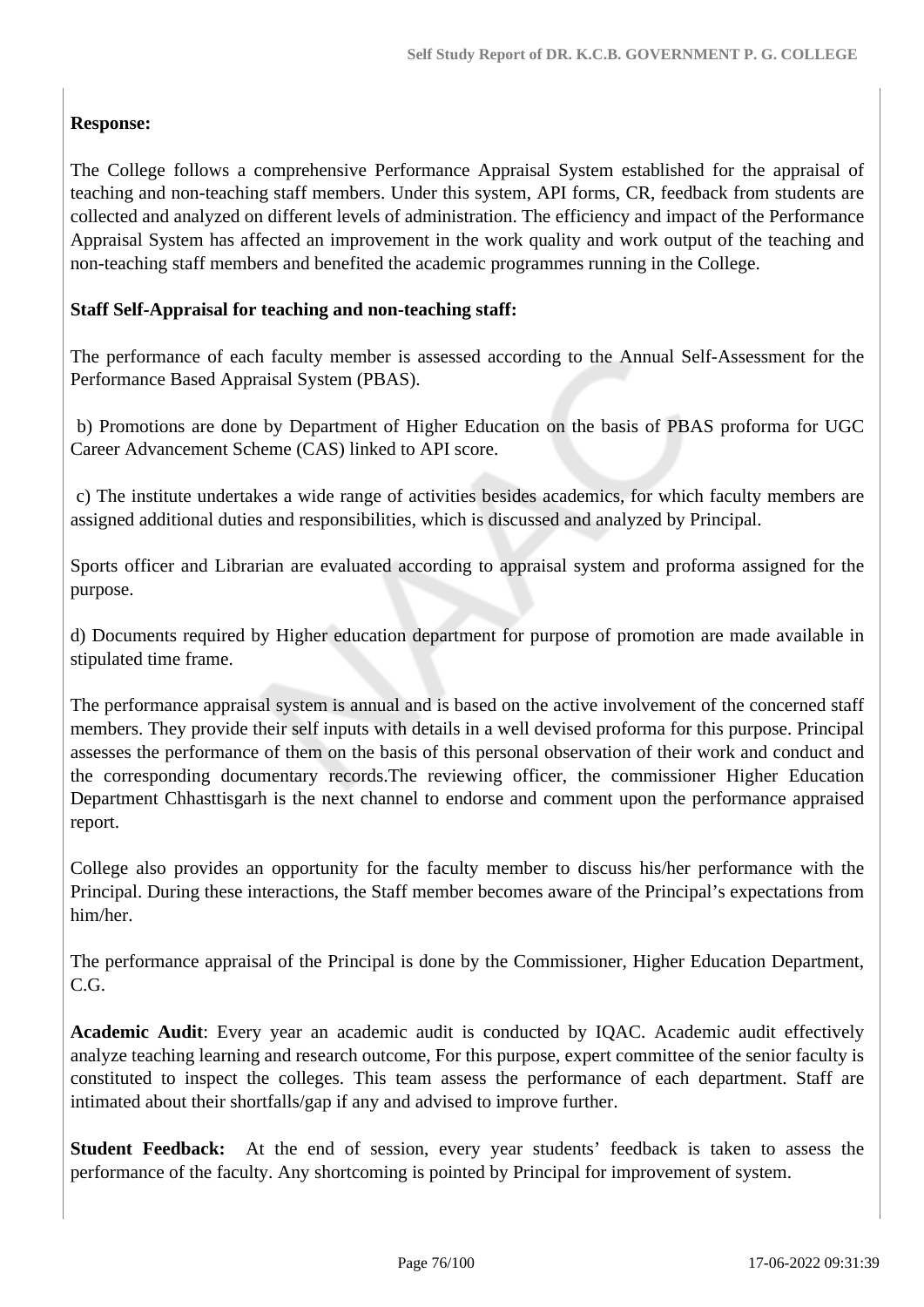**Performance evaluation of office staff:** Departmental audit is performed by auditors appointed by Higher Education Department for the purpose. Accounts and procedural laps are indicated by audit team for further improvements.

The Annual Confidential Report and the Performance Appraisal System has significantly helped in the evaluation of the performance of employees, in motivating them, analyzing their strengths and weaknesses and ensuring better performance.

| <b>File Description</b>           | <b>Document</b>      |
|-----------------------------------|----------------------|
| Upload any additional information | <b>View Document</b> |

## **6.4 Financial Management and Resource Mobilization**

## **6.4.1 Institution conducts internal and external financial audits regularly**

## **Response:**

Being a government institute college works strictly in accordance with the financial rules and regulation framed by the Finance Department of Higher Education and State Government. State Government had issues policy guidelines for financial transaction and utilization of grants from time to time. These policy guidelines are binding on the college.There is a system of regular periodic audit of expenditure made by institution to ensure strict compliance of procedure in spending money and to find out that these expenses are made economically and only for those purpose for which they are sanctioned.

The institution conducts internal as well external audit on regular basis. Internal financial audit is done on by experienced committee for the purpose. Account books are checked for any technical irregularity by the committee and Principal.External financial audit is done as per the scheduled of the Audit General and the Department of Higher Education, C.G. Government. External auditors verify income and expenditure of every aspect. Receipts and payment vouchers of transaction are duly checked by the External Auditors after scrutinizing and preparing the income and expenditure statements.State government budget utilization is audited by state govt auditors and central government grant is audited by Chartered Accountant.

College has janbhagidari fees collected from students and its audit is performed on annual basis by Chartered Accountant. Auditors checks the receipts and payments and vouchers and entries in Account Ledger. Closing balance is tallied with bank passbook. Yearly audit enables the stake holder to know the current status of financial position and accordingly future actions are planned and processed. Janbhagidari audit is tabled on general meeting of Janbhagidari samiti for approval.

**Department, Library and sports verification:** Internal verification of items in stock registers are verified by committees formed for the purpose. Items eligible to write -off is reported by these committees and written-off is done by following due procedures. Library books are verified annually by internal committee.

State government audit reports points any irregularity in utilization of funds in terms of Audit objection. College has to clear audit objection by removing irregularity and or clearing irregular transactions.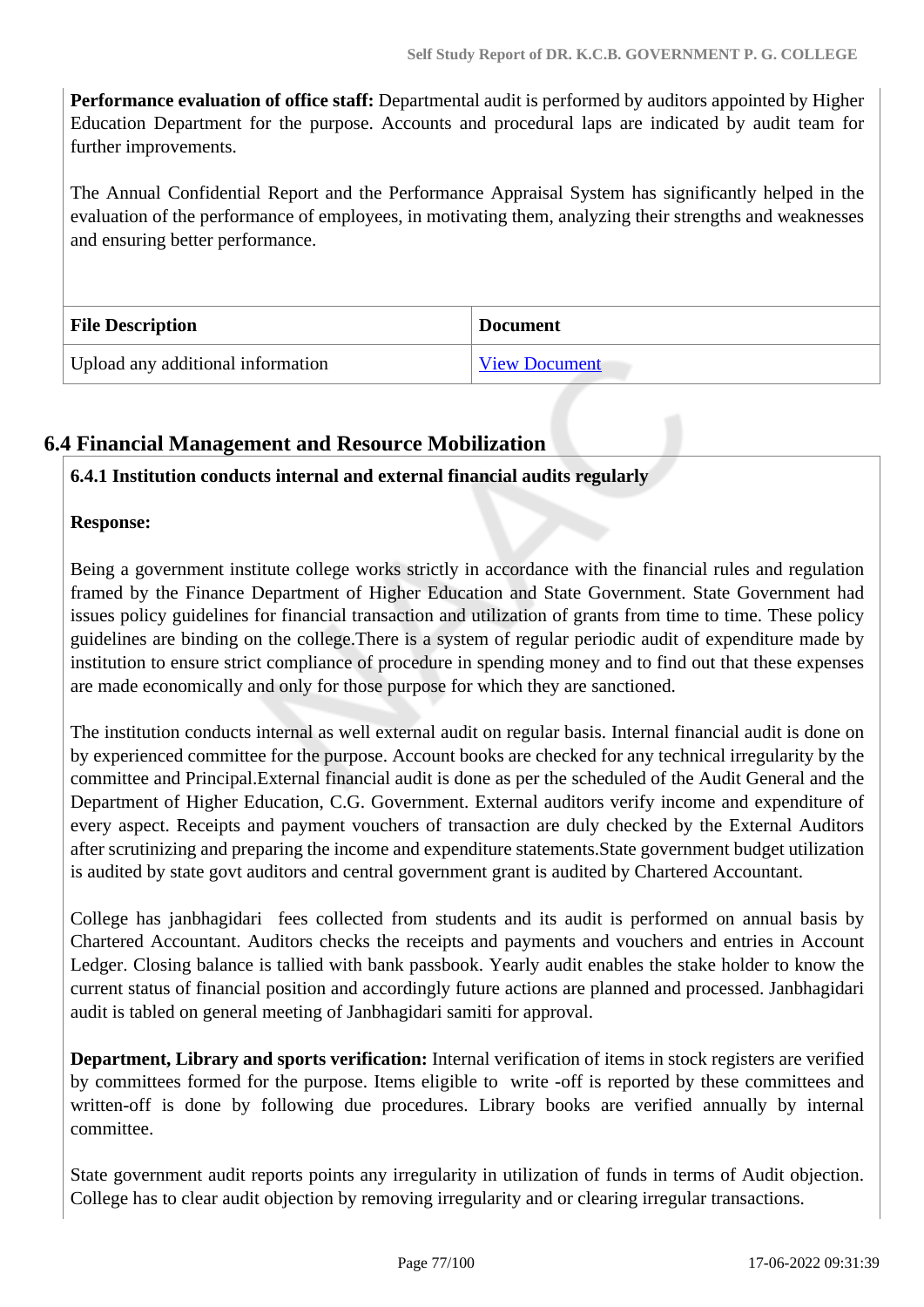| <b>File Description</b>               | <b>Document</b>      |
|---------------------------------------|----------------------|
| Paste link for additional information | <b>View Document</b> |

## **6.4.2 Funds / Grants received from non-government bodies, individuals, philanthropers during the last five years (not covered in Criterion III)**

#### **Response:** 0

6.4.2.1 Total Grants received from non-government bodies, individuals, Philanthropers year wise during the last five years (INR in Lakhs)

| 2020-21 | 2019-20 | 2018-19 | 2017-18 | 2016-17 |
|---------|---------|---------|---------|---------|
| ν       |         | ν       | ν       |         |

| <b>File Description</b>                                                                                                             | <b>Document</b>      |
|-------------------------------------------------------------------------------------------------------------------------------------|----------------------|
| Details of Funds / Grants received from of the non-<br>government bodies, individuals, Philanthropers<br>during the last five years | <b>View Document</b> |

## **6.4.3 Institutional strategies for mobilisation of funds and the optimal utilisation of resources**

## **Response:**

Our being a govt. college the utilization of finances are governed by regulations framed by the finance department of the C.G.

Our major source of financial resources

**Department of Higher Education:** Govt of Chhattisagrh sanction grants for salary, conduction of cocurricular and extracurricular activities, upgradation of infrastructure and laboratories facilities, purchase of library books, addition of any new infrastructure and other activities.

**RUSA:** RUSA plays key role in resource mobilization of the college. As per proposal of college RUSA has sanctioned 1.40 Cr for construction of 14 new class rooms, Rs 70 lakhs for renovation of old building and Rs 60 Lakhs for improvement of resources.

**Janbhagidari Samiti fund:** The major chunk of finances is received by college from student's fees in janbhagidari fund, which is utilized for college development, routine work, maintenance of ICT tools, construction of cycle stand, canteen and appointment of teachers etc.

**UGC:** UGC has been major source of fund for infrastructure development and capacity building.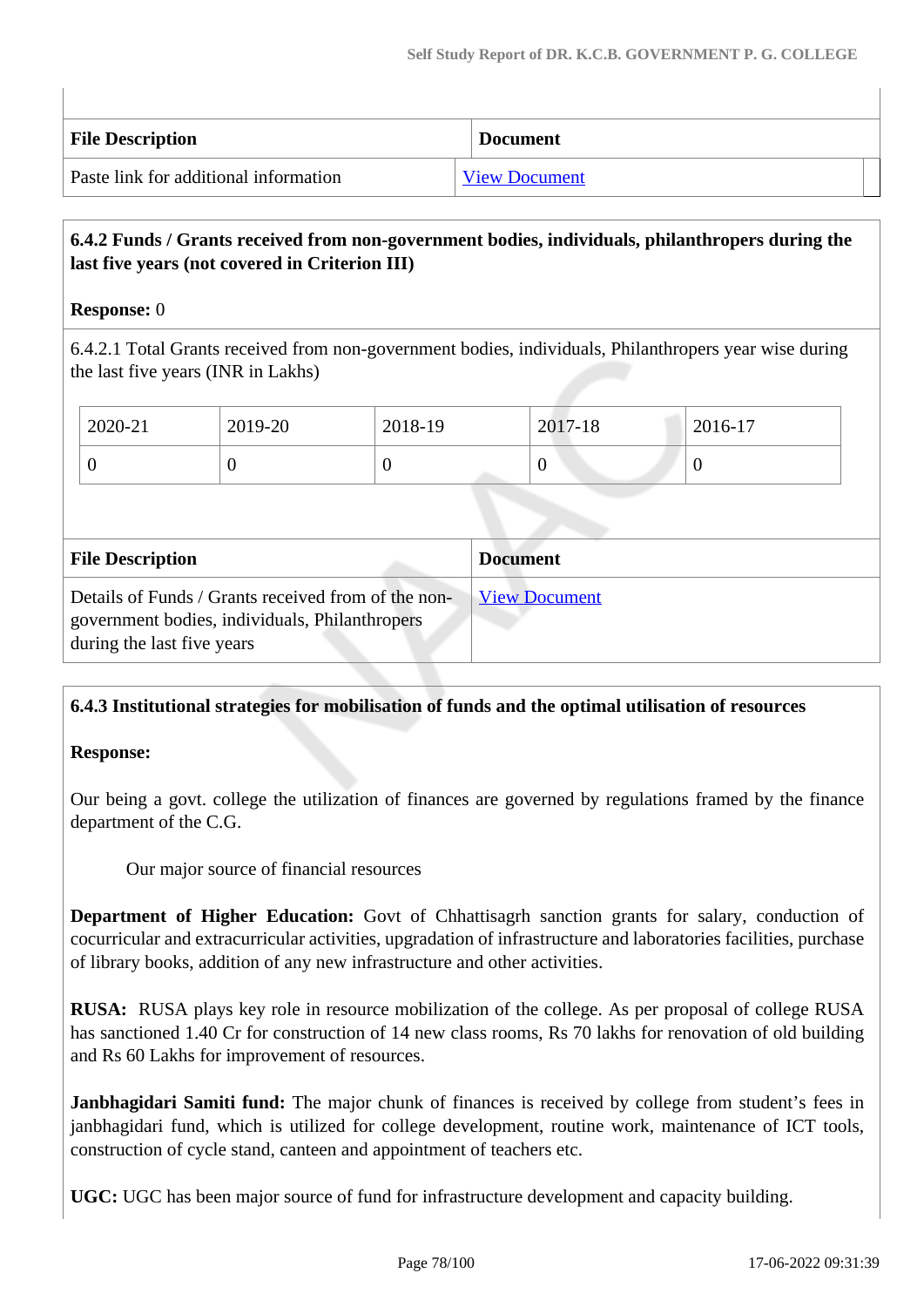Other notable funds are allotted for NCC, NSS etc.

**Mobilization of resources:** It is insured by the college administration that the mobilized financial resources are optimally used for the desired purpose without any pilferage in a transparent manner. College prepares proposals and strategic plan as per requirement of college.

It makes it a point that all the transactions must be properly documented. Principal monitors mobilization of funds with legal factors controlled by purchase committee. Stock register is maintained in prescribed format with physical verification done in every year. Regular internal audits from the Charted Accountant and external audits from the government make sure that the mobilization of the resources is being done properly.

#### **Utilization of resources**:

1. College facilities are utilized judiciously as stated in vision mission documents. College has formulated resource utilization policy, which is obligatory to all stake holders.

2. The time-table committee looks after the proper utilization of classrooms and laboratories.

3.The Library Advisory Committee takes care that the resources in library are utilized optimally.

4. Cleaning and maintenance are done on regular basis. Old building is being renovated by RUSA fund sanctioned on the basis of proposal submitted by college.

5. Minor repairing work is done all year around.

6. Equipments, ICT tools and sports gears are utilized as required and periodic maintenance is performed.

- 8. Gardener is appointed for garden maintenance and beautification.
- 9. Green Audit and energy audit has been performed by registered agency.
- 10. CCTV system is installed for safety of institution.
- 11. Student parking has been constructed with CCTV facility for safety of student's vehicle.
- 12. On request of college local ward members had donated benches for students.

13. For cleanliness and hand on maintenance class four employees are appointed for keep-up of resources.

College has limited resources in its jurisdiction. This has inspired college to adopt policy measures for optimal utilization of existing resources. The Institution has well set mechanism to monitor and improve efficiently of available resources.

| <b>File Description</b>           | <b>Document</b>      |
|-----------------------------------|----------------------|
| Upload any additional information | <b>View Document</b> |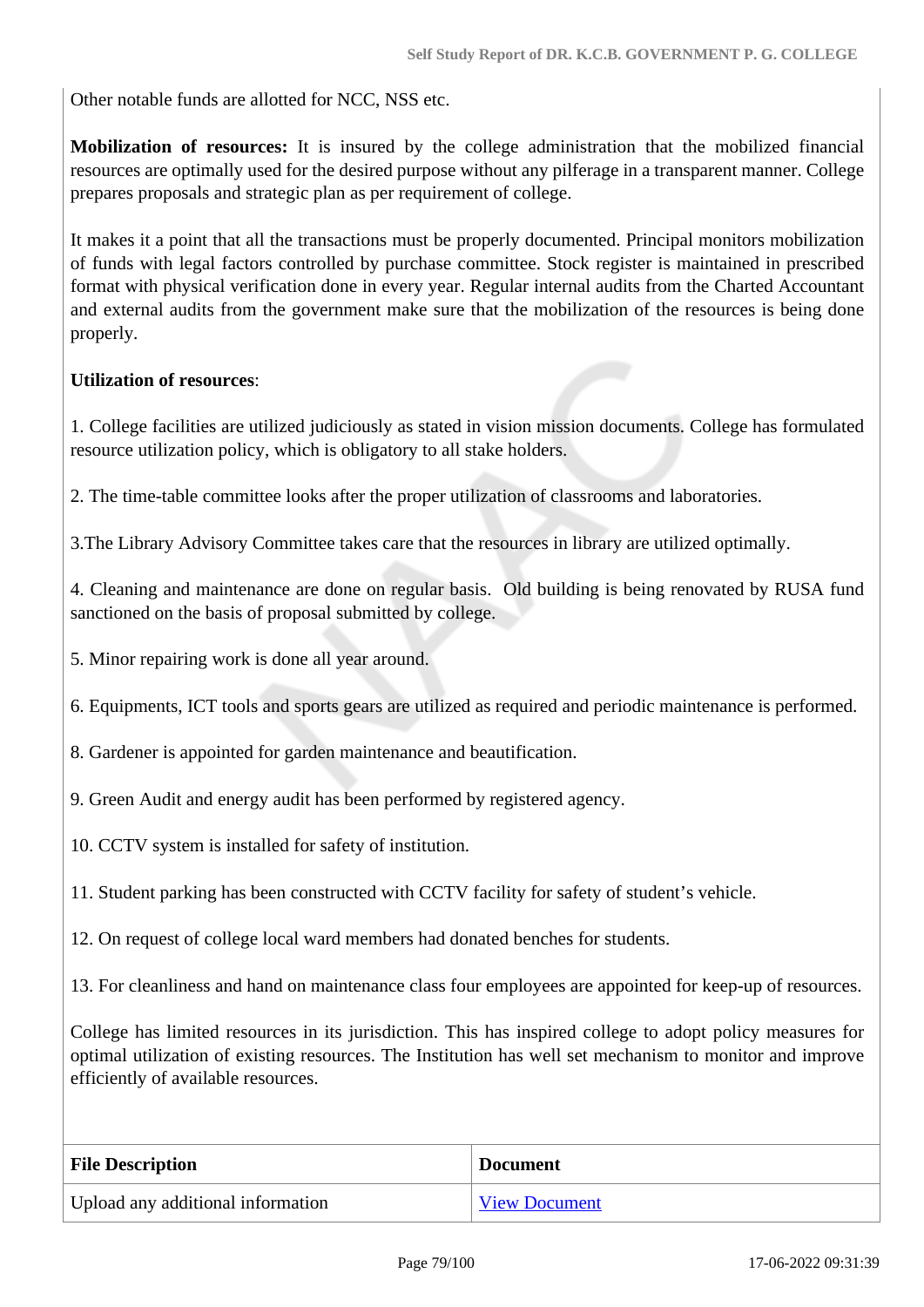## **6.5 Internal Quality Assurance System**

 **6.5.1 Internal Quality Assurance Cell (IQAC) has contributed significantly for institutionalizing the quality assurance strategies and processes**

## **Response:**

.

IQAC was constituted in the year 2012 and has been the vehicle for assuring the quality outcomes in every aspect of the student's education. During the assessment period, the two practices that are institutionalized as a result of IQAC initiatives are described below.

One of the objectives of the IQAC has been the thrust to improve the teaching – learning process in the system. In this direction, through the IQAC the following have been achieved.

- 5 class rooms have been made ICT ready so that the teachers adapt to the modern pedagogic tools. After this has been floated, many teachers have been using the PPT/audio – visual approach.
- Internet content in their departments which has been found very effective in the curriculum delivery using ICT.
- A new computer PGDCA laboratory has been constructed in the second floor for teaching learning Process.
- New green ceramic boards have been installed in all class rooms to facilitate a smooth writing experience and enhance the quality of board work of teachers.
- Several invited lectures have been conducted for the benefit of teachers and students in the advancement of contemporary fields. Several Webinars were conducted during the Covid pandemic.
- Teachers are suggested to fill the necessary details in the Performance Based Appraisal System forms as per the UGC guidelines.
- During covid-19 period teachers were motivated to apply IT tools in teaching learning process and 100 percent teachers are using IT tools for learning and the process is institutionalized for improvement of teaching learning process.

## **2. Employability Enhancement:**

IQAC is significantly contributed in quality initiative in employability enhancement of students. Students of college caters to low economic background and they do not have access to coaching or any other training. Financial and other constraints like transportation are hinderance factor for employability enhancement of students of which a larger chunk belong to girl students. IQAC with discussions feedback decided to work towards enhancement of employability of students of college. Programs for career counselling, skill development and business concepts are regularly organized in College. These programs give a basic concept and psychological boost to students for employability. Entrepreneurship programs are regularly organized in college. CITCON is leading entrepreneurship training institute in Chhattisagarh and every year Entrepreneurship programs are organized in coordination with CITCON. Entrepreneurship skill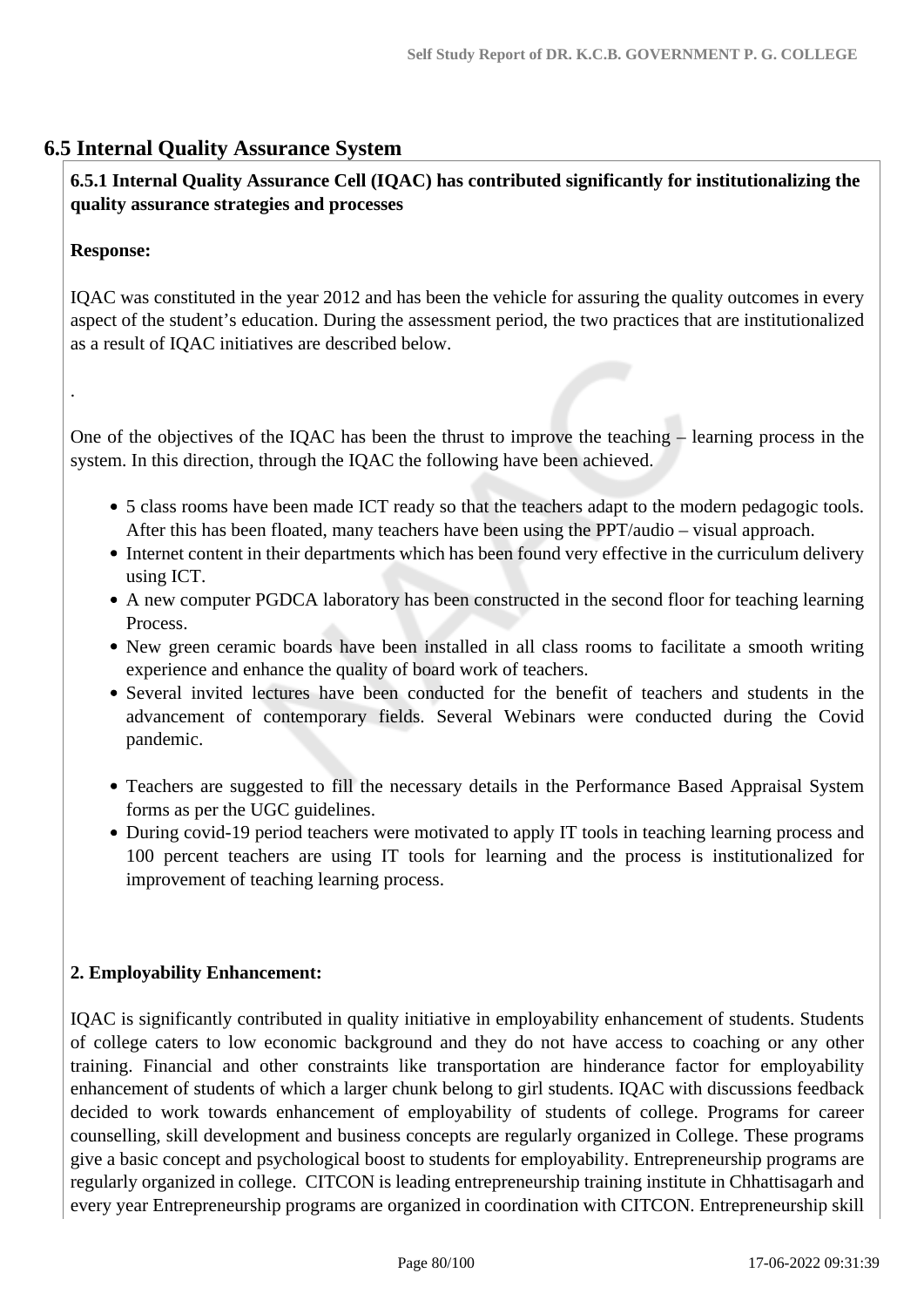and resource utilization of local area for business is core concept of EAC Camps. 45 Days EDP also been organized in food and processing business, Core concept of these camps are be a Owner not a worker.

Some skill courses are organized specially for girl students for cooking, personality development and beautician trade. Courses related to business concepts are orgnaised by Department of Commerce. Most of students do not have access to computers and to learn basics of computer, value added course in computer was also organized.

IQAC works in coordination, feedback and consultation with different departments for upliftment and improvement in every aspect of student life as mentioned in vision and mission statement.

| <b>File Description</b>           | <b>Document</b>      |
|-----------------------------------|----------------------|
| Upload any additional information | <b>View Document</b> |

 **6.5.2 The institution reviews its teaching learning process, structures & methodologies of operations and learning outcomes at periodic intervals through IQAC set up as per norms and recorded the incremental improvement in various activities ( For first cycle - Incremental improvements made for the preceding five years with regard to quality For second and subsequent cycles - Incremental improvements made for the preceding five years with regard to quality and post accreditation quality initiatives )** 

## **Response:**

IQAC has developed a system of regular monitoring system for learning process and outcome through different methodologies. IQAC by experience and feedback various innovative activities and reforms were introduced. The improvements based on IQAC methodology is continuously monitored.

## **Case -I Teaching learning Process**

 A) IQAC periodically reviews the teaching-learning process, structures & methodologies of operations, and learning outcomes: The standard methods of teaching, learning, and evaluation which are proven over the years are being followed.

**Academic Calendar**: Based on the University Academic Calendar the Institute schedules the academic calendar well in advance at the start of the year with ample time frame for not only the regular teachinglearning process but also to accommodate the various events like seminar/ guest lecture/ workshops/ FDP's/ Hands-on-series and many more.

**Preparation of lesson plan for each Semester**: The lesson plan is prepared by the faculty members for all the subjects they teach in that particular semester. Enriching the curriculum with guest lectures, industrial visits, and Internships Daily lecture Record: Everyday faculty prepare and submit details of the lecture along with the topic covered on an online portal.

**Evaluation of teachers by students:** The institution has a feedback system to evaluate the teachers by students. The regular evaluation of the teachers by the students, feedback on teaching methodologies,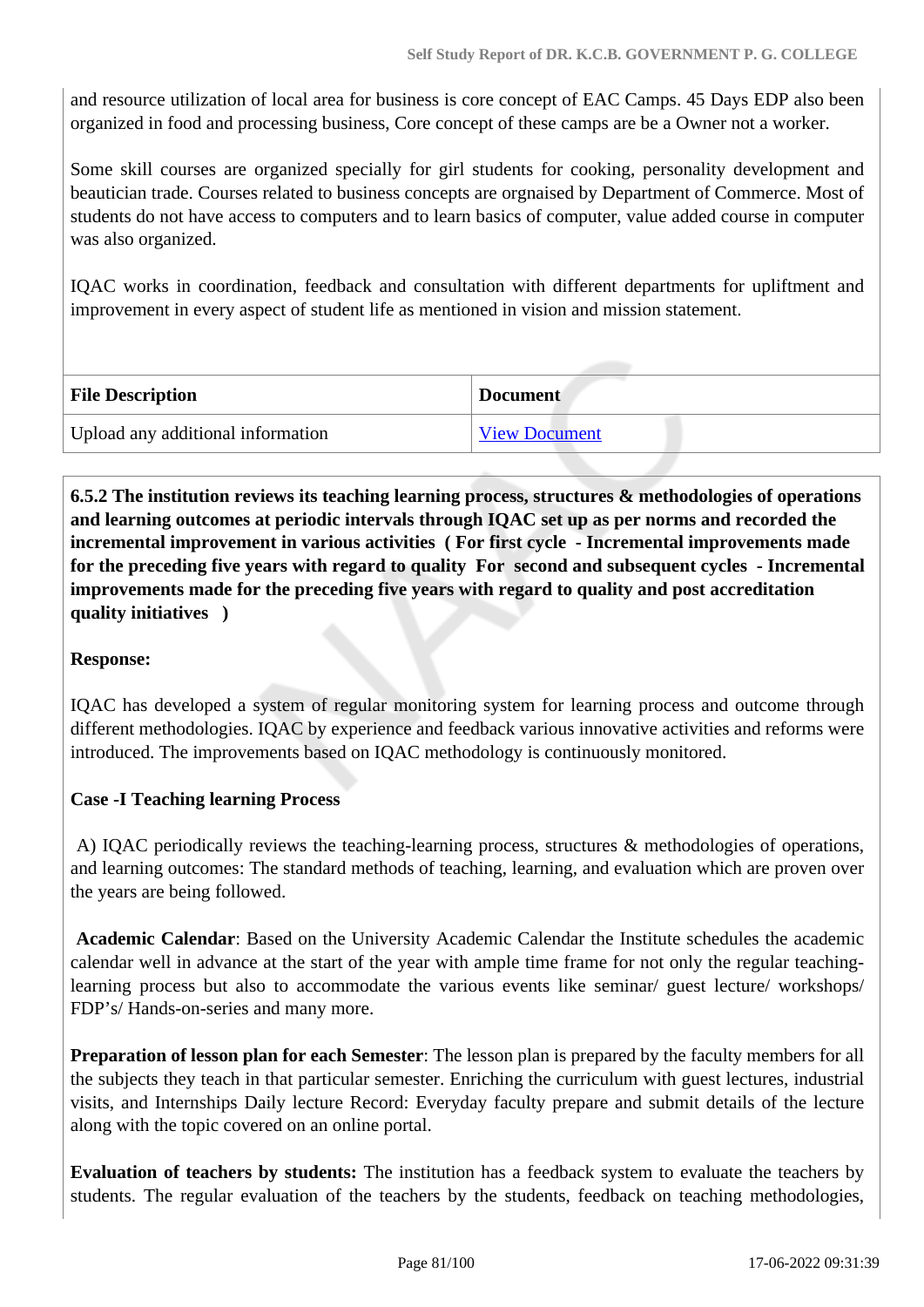course delivery, attitude, strengths and weaknesses, difficulties faced in the subject give a clear idea about the problems faced by the students. Director and management also monitor the feedback system and takes appropriate corrective actions.

the following incremental improvements supporting teaching learning quality

- Midterm and continuous evaluation comprising of internal tests, assignments, group discussions, and seminar presentations.
- Providing Question bank of various subjects to the students from library.
- Providing Lecture notes through an online portal.
- Seats has been increased in various classes BCom/BA/PGDCA.
- New computer lab has been started for PGDCA departments.
- New 14 classrooms are constructed for teaching.
- Computers and ICT tool infrastructure has been improved. Approximate 45 computers has been added.
- New students parking has started working.

:

- New computer lab in Mathematics has been initiated with 10 computers.
- Renovation work proposal of 70 Lakhs for old building block has been sanctioned and work has been started.

**Effective internal examination and evaluation systems:** Institute maintains an effective periodic internal examination and evaluation system. Repeated internal evaluation helps students to identify their weakness and strength.

- Institute has the provision of analysis of students' performance after the announcement of their semester results. If the result of the students, in a subject, is not found up to the mark, teachers motivate students for improvement.
- Internal evaluation system is robust in nature. Internal valuation is done through written test, discussions and class monitoring.
- As per university directive ten percent marks of internal evaluation is mandatory and added in final results. Students are notified through website, college notice boards, classroom announcement and relative whastsApp groups.
- Absent students are given another chance to participate.
- Students learning process is enhanced by unit tests and half yearly examinations.
- Through these evaluations students are in constant contact with teachers which helps to perform better.

| <b>File Description</b>               | <b>Document</b>      |
|---------------------------------------|----------------------|
| Paste link for additional information | <b>View Document</b> |

| 6.5.3 Quality assurance initiatives of the institution include: |  |  |  |
|-----------------------------------------------------------------|--|--|--|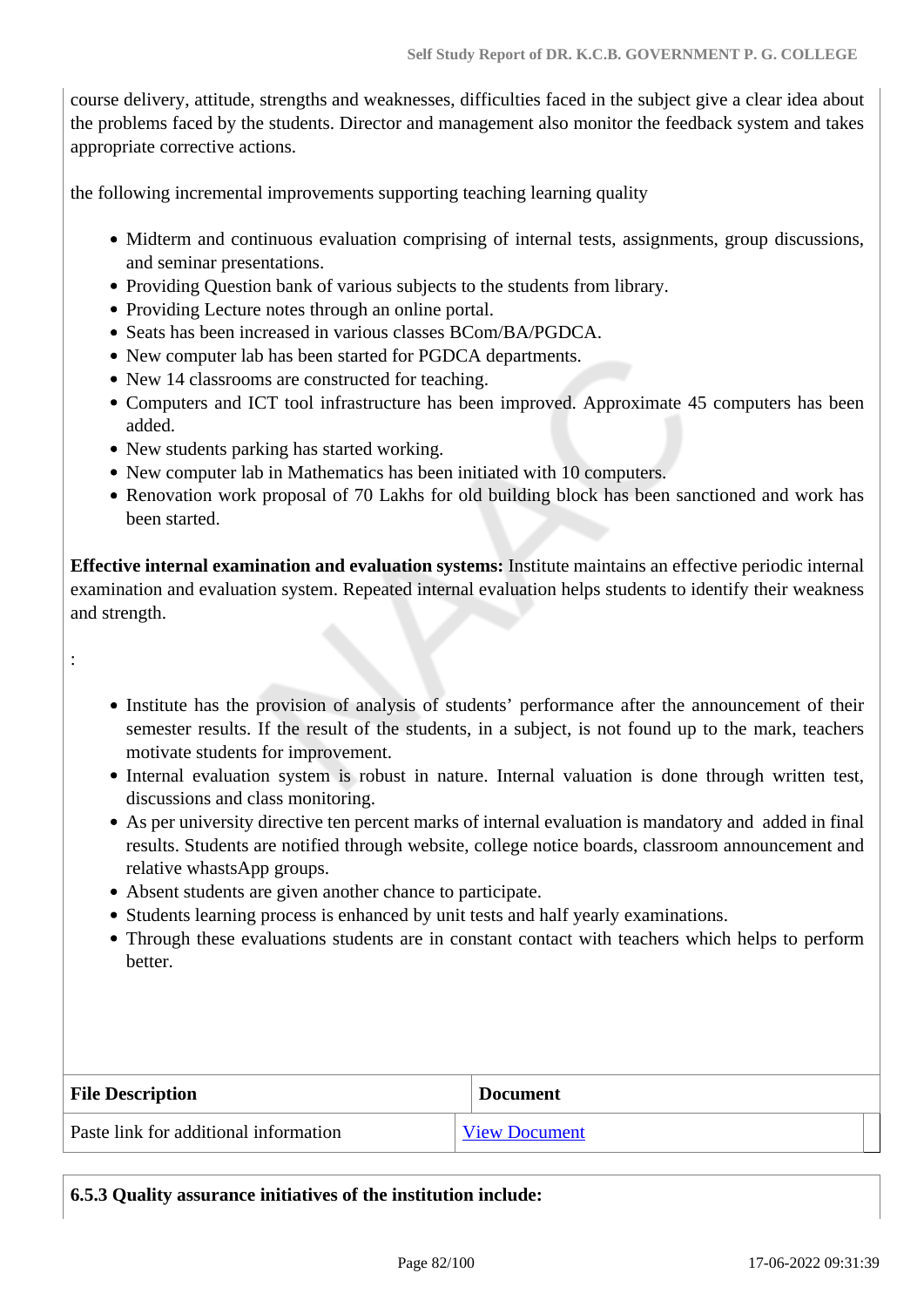- **1.Regular meeting of Internal Quality Assurance Cell (IQAC); Feedback collected, analysed and used for improvements**
- **2.Collaborative quality intitiatives with other institution(s)**
- **3.Participation in NIRF**
- **4.any other quality audit recognized by state, national or international agencies (ISO Certification, NBA)**

**Response:** D. 1 of the above

| <b>File Description</b>                                               | <b>Document</b>      |
|-----------------------------------------------------------------------|----------------------|
| Upload e-copies of the accreditations and<br>certifications           | <b>View Document</b> |
| Upload details of Quality assurance initiatives of the<br>institution | <b>View Document</b> |
| Upload any additional information                                     | <b>View Document</b> |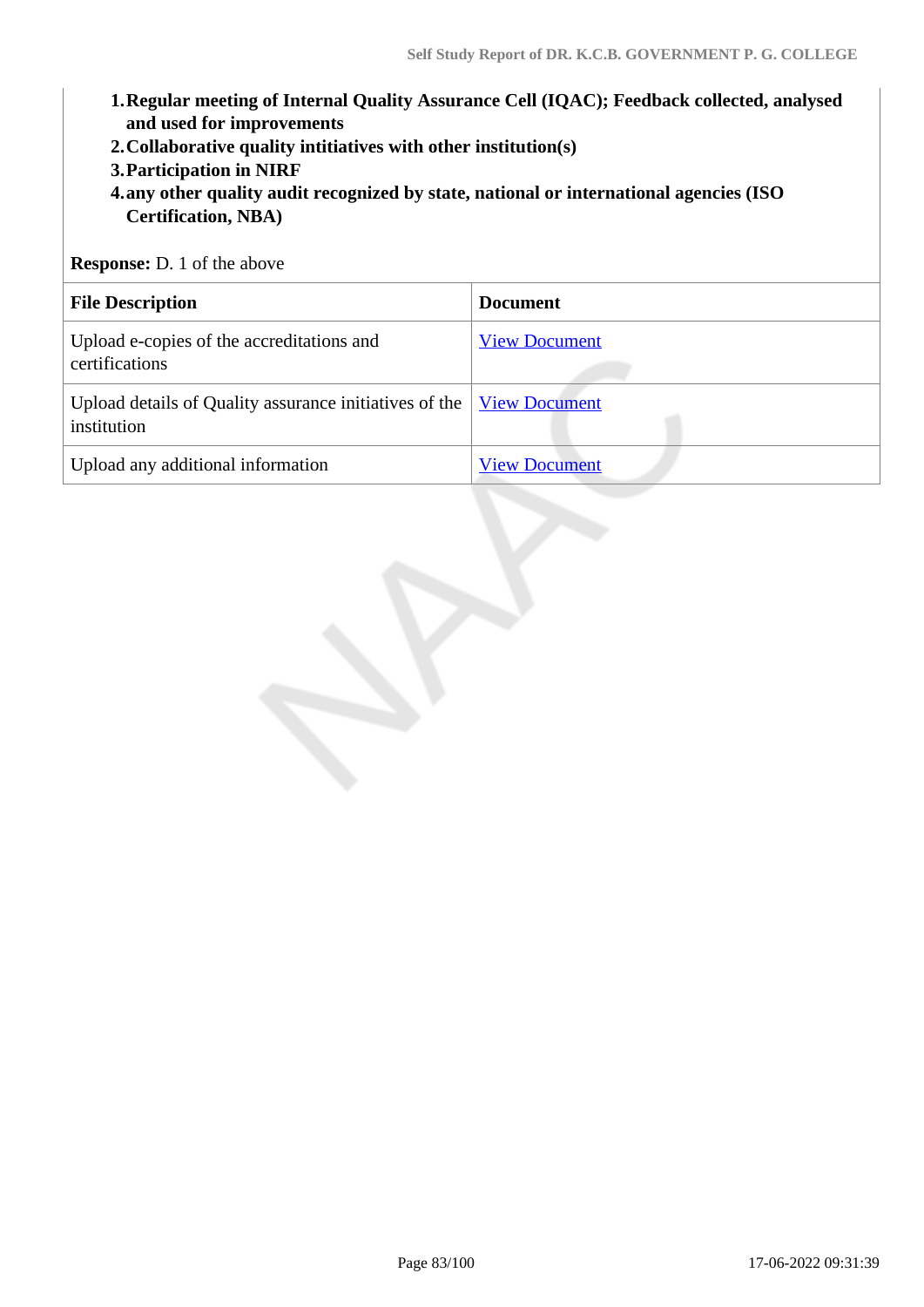## **Criterion 7 - Institutional Values and Best Practices**

## **7.1 Institutional Values and Social Responsibilities**

 **7.1.1 Measures initiated by the Institution for the promotion of gender equity during the last five years.**

## **Response:**

The college is a co-education institution having nearly 70% girl students admitted to various programmes. Most of girl students come from nearby village areas with little knowledge about measures of selfprotection. The college is concerned towards gender equality of its students and efforts for overall development of girl studnets is top priority as stted in vision and mission. Concerns regarding security and safety are addressed by the college through different means.

Institute has been insightful and pro-active in dealing with the issues and concerns pertaining to Gender Equity and Sensitization in the college.NCC, NSS, Anti-Ragging Cell, Grievance Redressal Cell provide a vibrant platform to conduct awareness campaigns, lectures, rallies, and interactive sessions to address various concerns.

Measures initiated:

## **Safety And Security**

- Protected Campus: College campus is situated in national highway and protected in all aspects with easy and safe approach.
- CCTV College is CCTV protected with all corners under surveillance.
- As suggested by NAAC team in first cycle institute about lack of boundary wall , the college is in regular communication with different agencies of Government for boundary wall budget.
- Police station is approximate one kilometre away and in case of emergency, police van can approach in just 5 minutes to campus.

## **Counseling:**

- Counseling Career and Life/soft-skills counseling and training of students.
- Informative notice board for punishment against women harassment is on dislpay.
- Help desk is open for any query or any other help for all students.
- College has more than 70 percent girl students enrolled and more than 50 percent teaching staff is female who can understand problems of girls. Girl students can approach any staff for help , counselling or any other women specific support.

## **Common Rooms**

- Fully furnished girls' common room with drinking water and toilet has been maintained.
- With help of NGO Sanitary Napkin wending machine is installed in college for benefit of girl students.
- Dressing mirror and sitting arrangements with adequate lighting, ventilation, cooling and toilets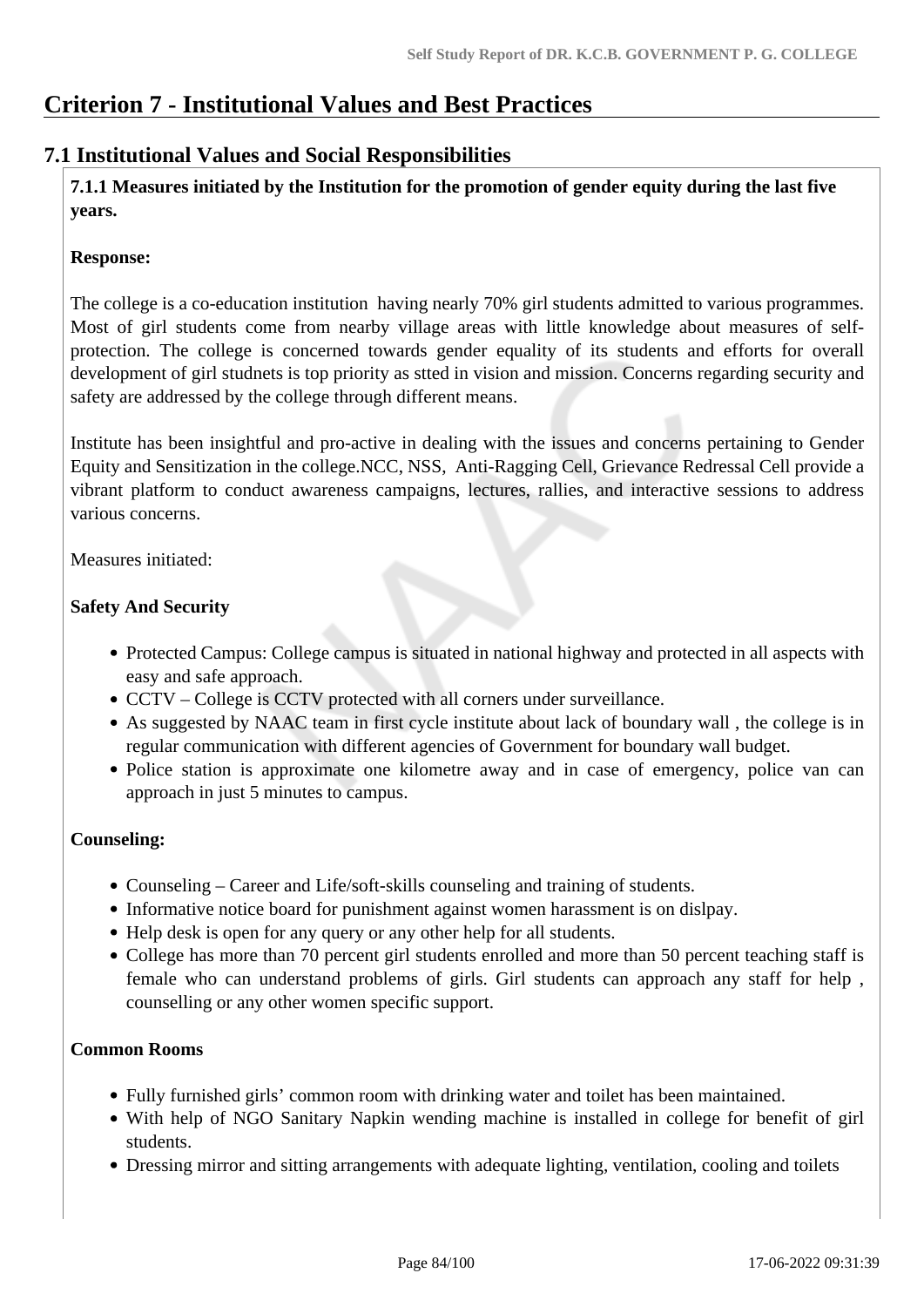## **Other Means**

- Girls toilet is equipped with sanitary pad vending machine
- Reservation of 30 percent students is followed as per state Government directive.
- Fee concession to girl students on admission as per Govt. of Chhattisagrh regulations.
- Scholarship to girl students is awarded as per govt rules.
- NCC and NSS unit is working for awareness of gender equity.
- Women cell and sexual harassment cell is working as per guideline of Government. Complaint /grievance system is online in college web site and offline mode through complaint box.
- International Women's Day is celebrated.
- AIDS Awareness programs are organised in class.
- Provision for maternity leave and child care leave as per Govt. rules.
- Well equipped girl's toilet is available for student and Women staff.
- The gender based issues are also part of university curriculum for awareness.

| <b>File Description</b>                                                                                                                                                                             | <b>Document</b>      |  |
|-----------------------------------------------------------------------------------------------------------------------------------------------------------------------------------------------------|----------------------|--|
| Link for specific facilities provided for women in<br>terms of: a. Safety and security b. Counselling c.<br>Common Rooms d. Day care center for young<br>children e. Any other relevant information | <b>View Document</b> |  |
| Link for annual gender sensitization action plan                                                                                                                                                    | <b>View Document</b> |  |

## **7.1.2 The Institution has facilities for alternate sources of energy and energy conservation measures**

- **1.Solar energy**
- **2.Biogas plant**
- **3.Wheeling to the Grid**
- **4.Sensor-based energy conservation**
- **5.Use of LED bulbs/ power efficient equipment**

## **Response:** D. 1 of the above

| <b>File Description</b>        | <b>Document</b>      |
|--------------------------------|----------------------|
| Any other relevant information | <b>View Document</b> |

## **7.1.3 Describe the facilities in the Institution for the management of the following types of degradable and non-degradable waste (within 500 words)**

- **Solid waste management**
- **Liquid waste management**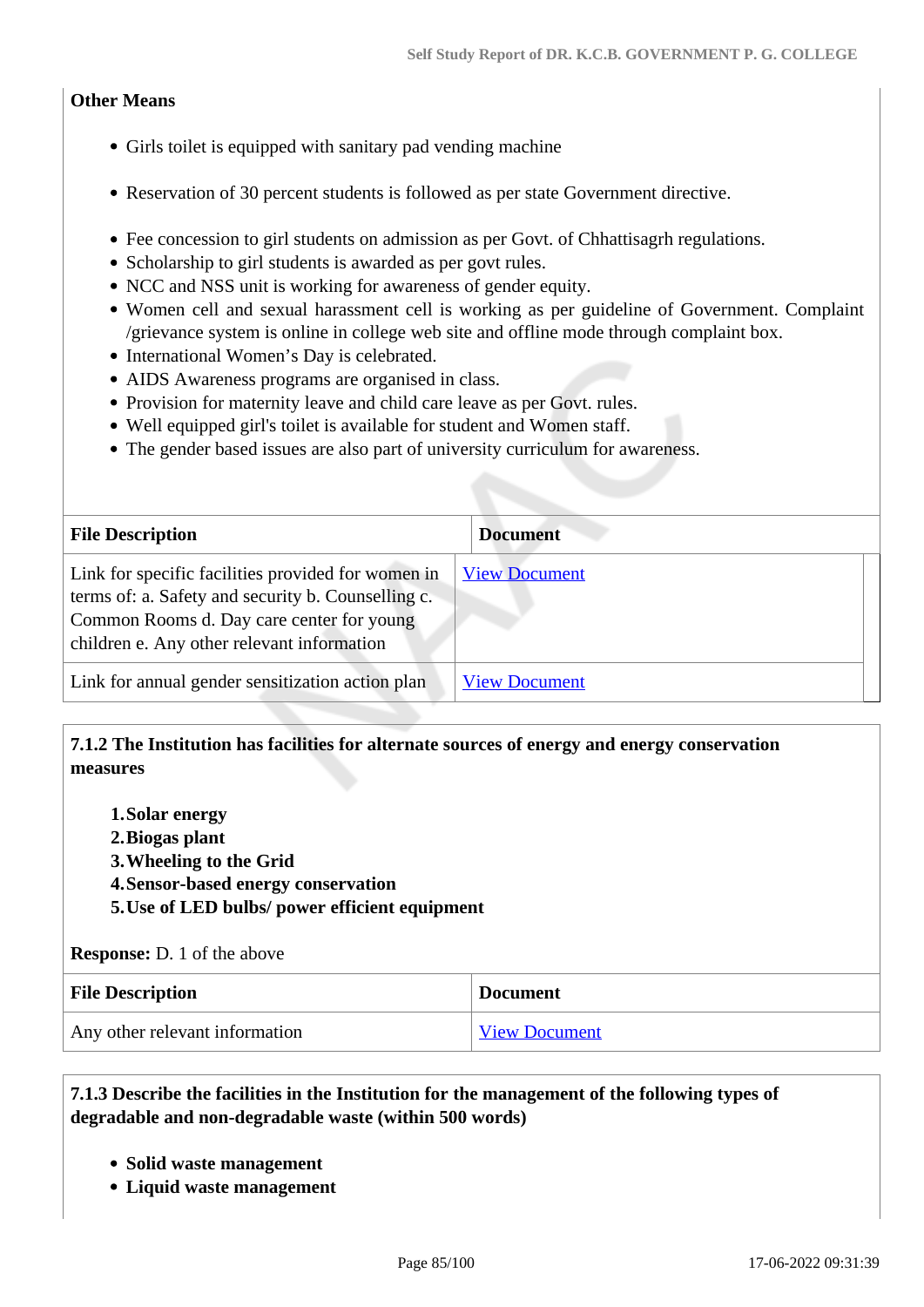- **Biomedical waste management**
- **E-waste management**
- **Waste recycling system**
- **Hazardous chemicals and radioactive waste management**

#### **Response:**

There is a set system for waste disposal in the college.

**Solid waste management:** For the collection of waste, floor wise separate bins are kept. The solid waste is generated during routine activities carried out in the College including waste paper is collected. Lot of fallen leaves in ground are collected and put in a large pit converting it to compost. The manure so produced is used in flower pots in college.

**Liquid waste management:** College has a concealed sewage system comprising of underground septic tanks made of concrete. Water waste pipe from RO filter is opened to plants for recycling purpose. College has rain water harvesting facility for proper utilization of water.

**Biomedical waste management:** Our College has majority of girls students and Major biomedical waste generated on daily basis is used sanitary pads. The used sanitary pads are disposed of by using the Incinerator facility available in the College.

**E-waste management:** Old/obsolete Computer systems, irreparable cartridges etc. generated by electronic equipment such as Computers, Printers, Fax and Photocopy machines are stored properly. Due to govt directive, College principal has limited power to write-off old and irrepairable items. These items has to be physical stored for stock maintenence. The cartridges of printers are refilled and reused in the campus.Batteries are replaced in UPS for maintenance in working condition.

**Hazardous chemical and radioactive waste management:** The College neither has the requisite license nor handles any sort of hazardous chemical or radioactive material.

Thus, the college administration follows optimum waste management practices and effectively manages different types of waste without adding to environmental pollution.

| <b>File Description</b>                          | <b>Document</b>      |  |
|--------------------------------------------------|----------------------|--|
| Any other relevant information                   | <b>View Document</b> |  |
| Link for Geotagged photographs of the facilities | <b>View Document</b> |  |

#### **7.1.4 Water conservation facilities available in the Institution:**

- **1.Rain water harvesting**
- **2.Borewell /Open well recharge**
- **3.Construction of tanks and bunds**
- **4.Waste water recycling**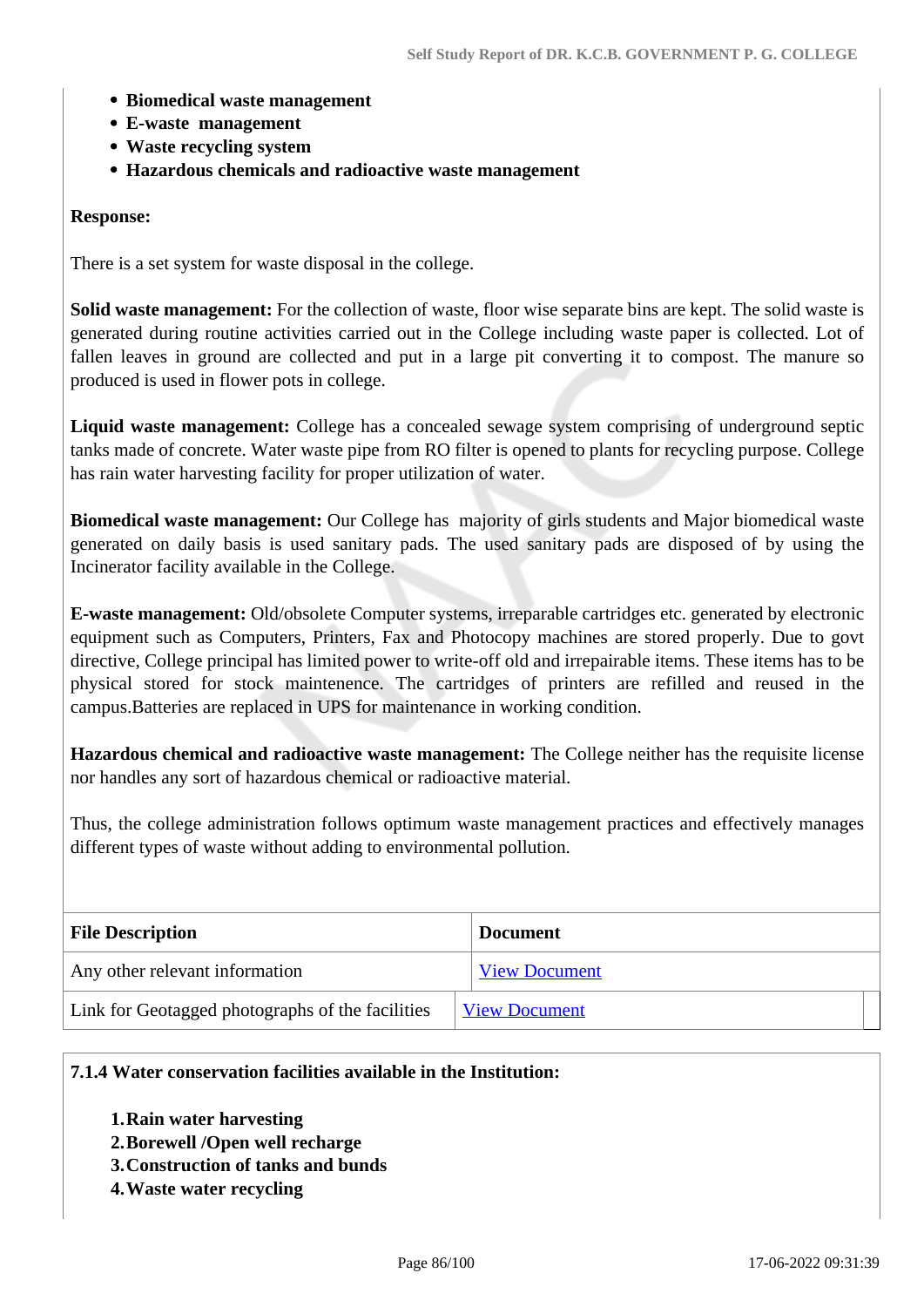#### **5.Maintenance of water bodies and distribution system in the campus**

**Response:** C. 2 of the above

| <b>File Description</b>                          | <b>Document</b>      |  |
|--------------------------------------------------|----------------------|--|
| Geotagged photographs / videos of the facilities | <b>View Document</b> |  |
| Link for any other relevant information          | <b>View Document</b> |  |

#### **7.1.5 Green campus initiatives include:**

- **1.Restricted entry of automobiles**
- **2.Use of Bicycles/ Battery powered vehicles**
- **3.Pedestrian Friendly pathways**
- **4.Ban on use of Plastic**
- **5.landscaping with trees and plants**

**Response:** A. Any 4 or All of the above

| <b>File Description</b>                                               | <b>Document</b>      |
|-----------------------------------------------------------------------|----------------------|
| Various policy documents / decisions circulated for<br>implementation | <b>View Document</b> |
| Geotagged photos / videos of the facilities                           | <b>View Document</b> |
| Any other relevant documents                                          | <b>View Document</b> |

## **7.1.6 Quality audits on environment and energy are regularly undertaken by the Institution and any awards received for such green campus initiatives:**

- **1.Green audit**
- **2.Energy audit**
- **3.Environment audit**
- **4.Clean and green campus recognitions / awards**
- **5.Beyond the campus environmental promotion activities**

**Response:** A. Any 4 or all of the above

| <b>File Description</b>                                                      | <b>Document</b>      |
|------------------------------------------------------------------------------|----------------------|
| Reports on environment and energy audits<br>submitted by the auditing agency | <b>View Document</b> |
| Certification by the auditing agency                                         | <b>View Document</b> |

**7.1.7 The Institution has disabled-friendly, barrier free environment**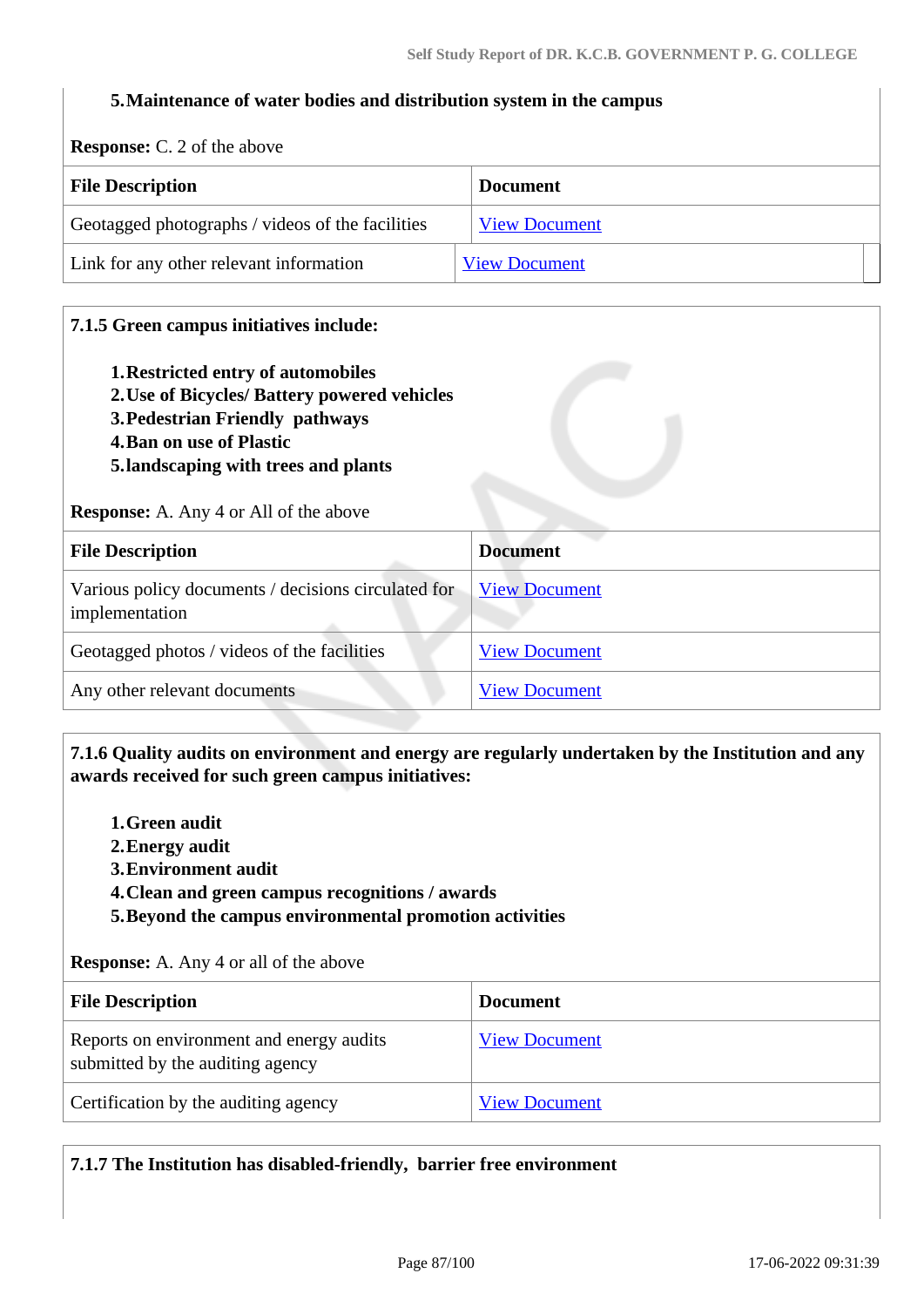- **1.Built environment with ramps/lifts for easy access to classrooms.**
- **2.Divyangjan friendly washrooms**
- **3.Signage including tactile path, lights, display boards and signposts**
- **4.Assistive technology and facilities for Divyangjan accessible website, screen-reading software, mechanized equipment**
- **5.Provision for enquiry and information : Human assistance, reader, scribe, soft copies of reading material, screen reading**

| <b>File Description</b>                                                     | <b>Document</b>      |
|-----------------------------------------------------------------------------|----------------------|
| Policy documents and information brochures on the<br>support to be provided | <b>View Document</b> |
| Geotagged photographs / videos of the facilities                            | <b>View Document</b> |
| Details of the Software procured for providing the<br>assistance            | <b>View Document</b> |

**Response:** A. Any 4 or all of the above

 **7.1.8 Describe the Institutional efforts/initiatives in providing an inclusive environment i.e., tolerance and harmony towards cultural, regional, linguistic, communal socioeconomic and other diversities (within 500 words).**

#### **Response:**

One of the objectives of the College is to inculcate moral and social values in young minds.It provides an equitable, rationale, fair and encouraging environment for students to grow to the full of their capacity. There is friendliness and amity among students belonging to different socioeconomic and cultural strata of the society. Taking all along in their journey for progress is the core value guiding different activities of the college.

There are economic, social and gender based differences among them and these diversities come to naught when they enter in the campus of the college. The teachers are committed to impart education to students without any impartiality. In regular classes, the students have become the part of a well energized learning in harmonious way. They might differ on any issue but not because of their socio-cultural differences.

The equitable educational environment provided by the college helps boys and girls to develop themselves in a very healthy environment for their mutual growth. The college administration is extra vigilant to provide safe and secure environment to girl students. The Women Cell, the Anti Sexual Harassment Committee, NSS and NCC units are working hard in organizing awareness programmes about different feminine issues. The socioeconmic and gender based issues are also part of university curriculum for awareness.

The college administration takes welfare measures to provide fair academic conditions to all students. A certain percentage of seats are reserved for the students coming from socio-economically modest sections of the society to provide equal educational opportunities to them.Institution helps student to get scholarship under different schemes and proper guidance is given by due process.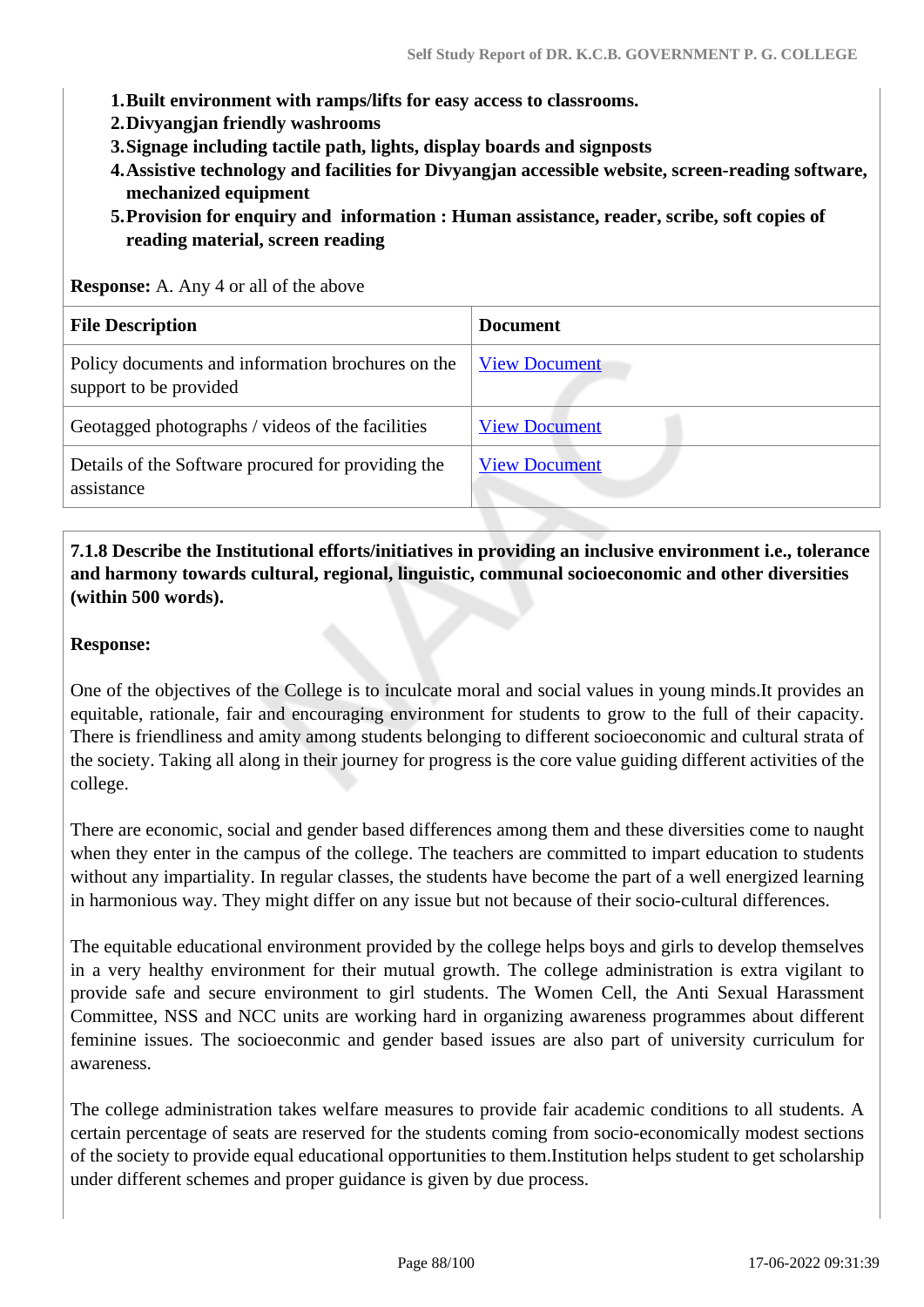Through NSS and NCC activities, students are made aware of social work and they imbibe the value of togetherness, social amity and team work. The respective diversities get melted while doing different group tasks. The students who are involved in such activities are socialized to work in group for societal welfare. There is deep seated harmony in the overall functioning of the college and the teachers and college administration work with students to create an enviable environment of inclusive growth of all.

College has incorporated promotion of local culture in vision and mission document. Regular programas are organized for local language promotion. Local chhattisagrhi food learning is regular part of cooking workshop. Local freedom fighter Dr. Khoob Chand Baghel, on whom college is renamed, is remembered through His anniversaries motivating students to connect with local culture.

Under EBSB (EK BHARAT SHRESHTH BHARAT) College has paired with Govt College Nawasari Gujrat for culture exchange. College has organized several programs for awareness of Gujrati culture among students. Some programs in Chhattisgarhi is organized for Govt College Nawasari for online culture exchange.

For social moral and cultural development of students as wel as inculcating universal values of vasunddeva cutumbkam, College regularly organises cultural actvities, motivational talks in College.Students and staff enthsiastically participate in such activities in large numbers and in turn get inspired to contribute in society at personal level.

| <b>File Description</b>                                                                                                                         | <b>Document</b>      |
|-------------------------------------------------------------------------------------------------------------------------------------------------|----------------------|
| Link for supporting documents on the information<br>provided (as reflected in the administrative and<br>academic activities of the Institution) | <b>View Document</b> |

## **7.1.9 Sensitization of students and employees of the Institution to the constitutional obligations: values, rights, duties and responsibilities of citizens (within 500 words).**

## **Response:**

The vision and mission of the college states clearly that the aim of the institution is to develop students into fully socially conscious human resource for India. The constitutional obligations are among core values guiding different activities of the college in multifarious ways. The participative, welfare oriented and impartial working of the college is guided by different goalposts of the Constitution of India. The institution is committed to sensitize its students and employees about the values, rights, duties and responsibilities as envisaged in the constitution.

There is regular celebration of the Independence Day and the Republic Day every year with the wide participation of staff and students to remind them about the sacrifices made by our freedom fighters in the National Movement. After the hoisting of tricolour, there have been widely participative deliberations about the high values which guided our leaders in spearheading the movement. The teachers and students enjoy patriotic songs and encourase commitment for constitutional values. Our student Varsha Pandey got selected for Republic day parade in New Delhi.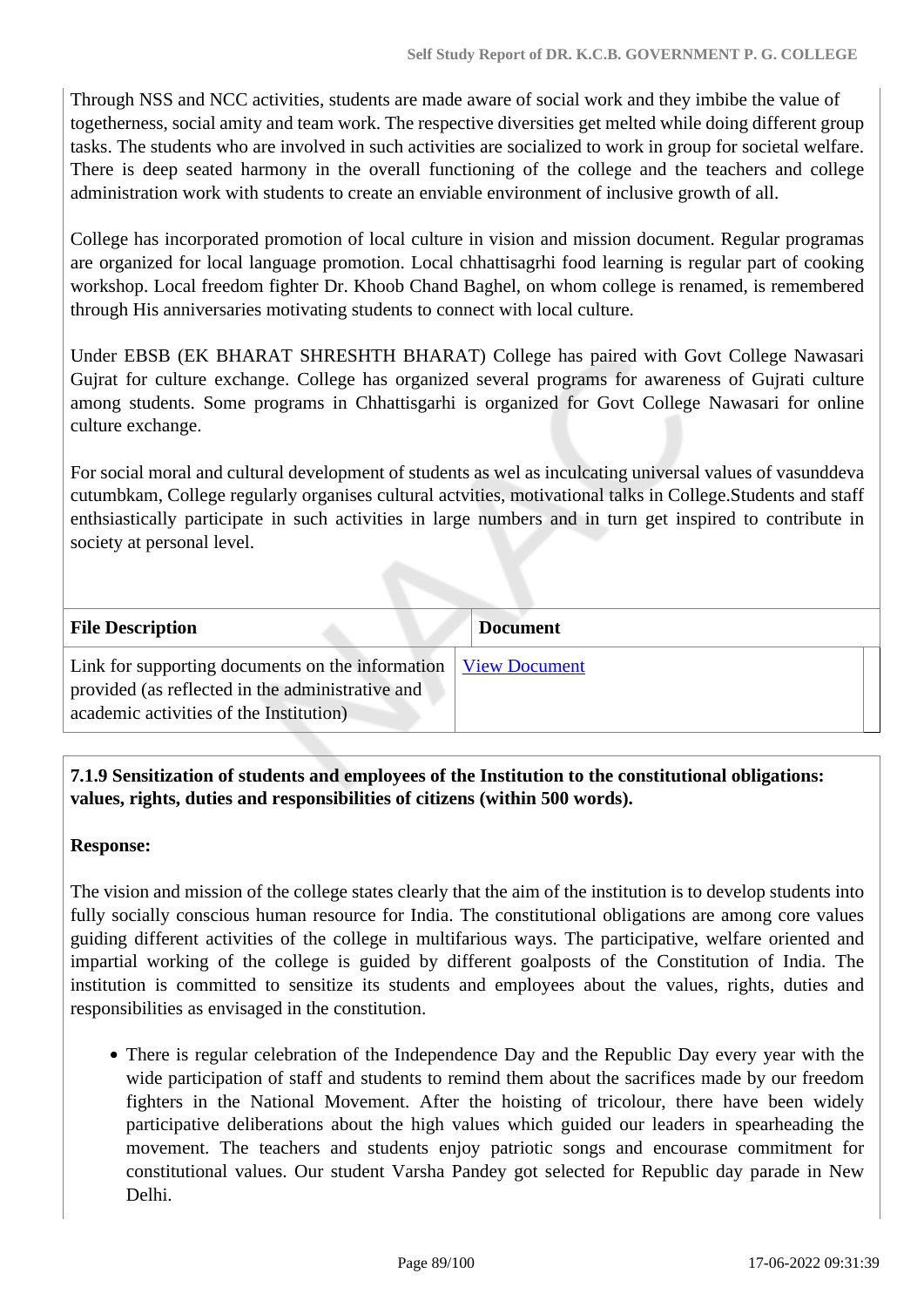- Besides this Constitution Day, Human Rights Day, Hindi Diwas, Birth anniversaries of different national leaders and other such occasions are instrumental in sensitizing students and staff about the constitutional values of India. The College organizes different gender related programmes reinforcing among students the equitable rights given in the constitution and also the related duties. Such programmes guide students to learn about the requisite balance between their rights and duties towards others. The NSS and NCC units are actively engaged in inculcating among students basic understanding about their role towards society.
- For environmental responsibility many informative and motivational programs are organized. In Swachh Bharat Internship programs students of college attended 100 Hours swachhta service in local villages. Students participated in various cleaning and awareness activities in villages. Anti tobbaco pledge are given to students.
- Voter awareness programs are organized every year to motivate students for their responsibility.
- Constitution of India is part of curriculum in BA and MA Political Science , which sensitizes the students about constitutional obligations.
- College has notice board indicating responsibilities of Citizen and Code of conduct. Code of conduct is displayed in website also.
- Teacher's day is celebrated in memory of Dr S. Radhakrishanan.
- NSS activities inspire students for community service and leadership quality development.
- NCC cadets learn honor and duty towards country by Republic day, Independence day celebrations.

| <b>File Description</b>                                                                                            | <b>Document</b>      |
|--------------------------------------------------------------------------------------------------------------------|----------------------|
| Link for details of activities that inculcate values<br>necessary to render students in to responsible<br>citizens | <b>View Document</b> |

 **7.1.10 The Institution has a prescribed code of conduct for students, teachers, administrators and other staff and conducts periodic programmes in this regard.** 

- **1.The Code of Conduct is displayed on the website**
- **2.There is a committee to monitor adherence to the Code of Conduct**
- **3.Institution organizes professional ethics programmes for students, teachers, administrators and other staff**
- **4.Annual awareness programmes on Code of Conduct are organized**

## **Response:** B. 3 of the above

| <b>File Description</b>                                                                                                                                                                   | <b>Document</b>      |
|-------------------------------------------------------------------------------------------------------------------------------------------------------------------------------------------|----------------------|
| Details of the monitoring committee composition<br>and minutes of the committee meeting number of<br>programmes organized reports on the various<br>programs etc in support of the claims | <b>View Document</b> |
| Code of ethics policy document                                                                                                                                                            | <b>View Document</b> |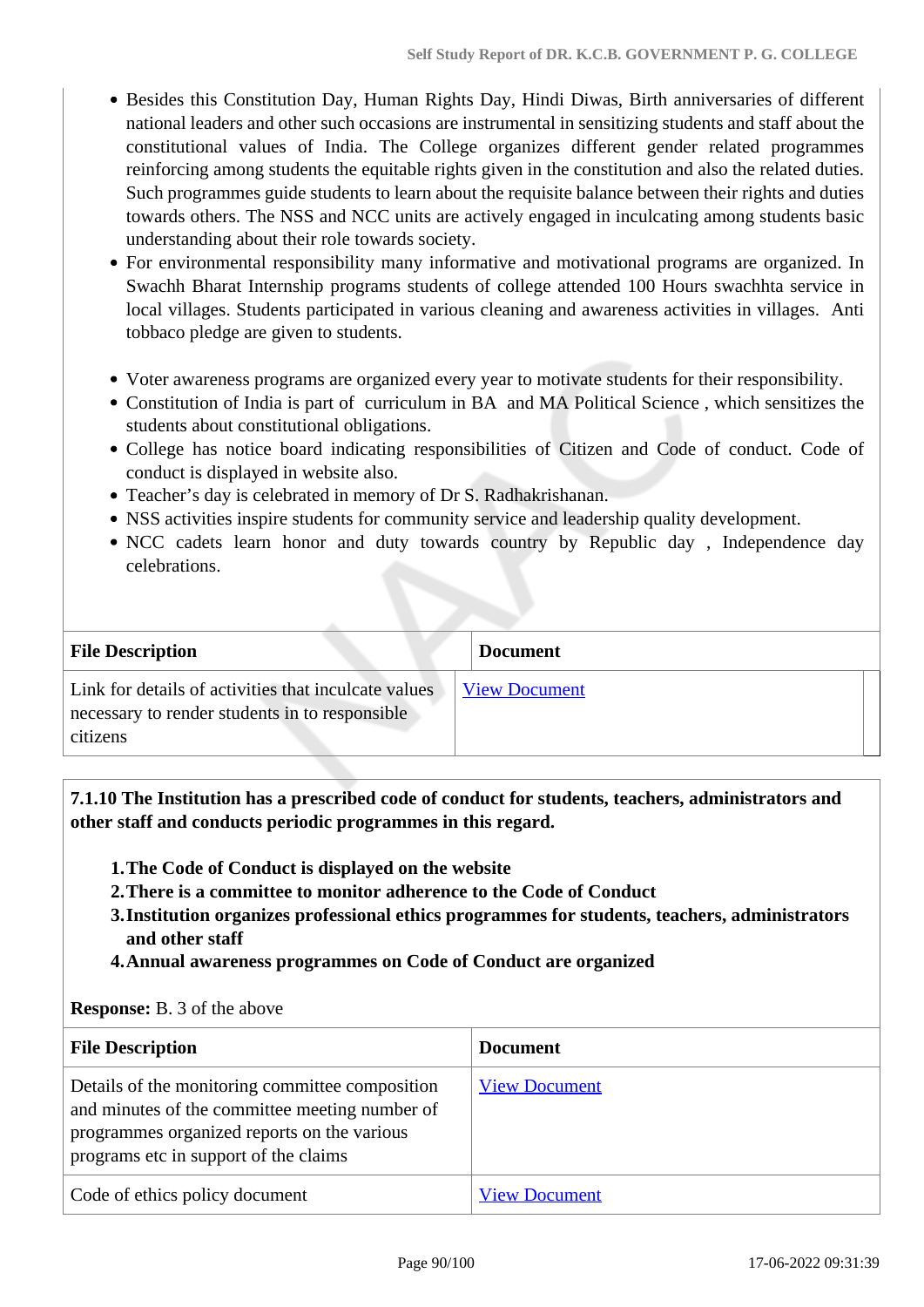## **7.1.11 Institution celebrates / organizes national and international commemorative days, events and festivals (within 500 words).**

#### **Response:**

Institution celebrates/ organizes national and international commemorative days, events and festivals. National festivals play an important role in planting seed of Nationalism and Patriotism among people of India. Our institution celebrates these events with great enthusiasm to commemorate the ideology of nationalism and to pay tribute to our great National Leaders. The Faculty, Staff and Students of the institution all come together under one umbrella to celebrate these occasions and spread the message of Unity, Peace, Love and Happiness throughout.

Republic day/Independence Day – College celebrates republic and Independence Day every year to mark adoption of Indian constitution and freedom struggle. The celebration includes the hoisting of national flag and spreading a warm message of nationalism in a speech by the Principal. NCC and NSS students actively participate in celebration.

Gandhi Jayanti: Gandhi Jayanti is celebrated every year on 2nd October to understand the ideology of our great leader Mahatma Gandhi wherein pledge is taken by students and staff. It inspires students of our institution to follow the Gandhian ideologies of truth and nonviolence and inspire them to contribute towards the peace and prosperity of the Nation.Exhibition depicting Gandhji's work has been organised by department of English. Respected Chief Minister Honorable Bhupes Baghel inaugurated the exhibition.

Yoga day: International Yoga Day is celebrated on 21st June every year.Yoga practice and training is organised in college. Staff and students from college and nearby places practice yoga as per protocol. Yoga day teaches unity of mind and body; thought and action; restraint and fulfilment.

Constitution Day (Samvidhan Divas): Constitution Day on every 10 December is organised by Political Science department. Lecture on importance of constitution, our duties and rights are conducted.

Dr.Khoob Chand Baghel Jayanti : Dr Khoob Chand Baghel is freedom fighter of region. He was ardent follower of local chhattisagrhi culture. Our college is named in memory ofcontribution of his work towards freedom struggle and dream of Chhattisgarh State. A statue is placed in college campus to commemorate his deeds for Chhattisgarh. Every year formal program is organised on his Jayanti.

Basant Panchmi : Every year Basant Panchmi is organised in college and saraswati pooja is performed by staff and students.

Hindi Diwas Celebration: Hindi Diwas is celebrated on 14th September to celebrate the adaptation of Hindi as one of the official languages in India. Hindi written in Devanagari script was adopted as official language under article 343 of the Indian constitution. On this day, different activities like essay writing competition, speech competition, poem recitation etc. are organized in the college.

NCC Day : NCC day is organised every year to remember establishment of armed forces. Multifaceted activities on this day to shape them to be responsible citizen of tomorrow.

Others notable day celebration include Ambedkar Jayanti ,Teacher's day, Women's day etc.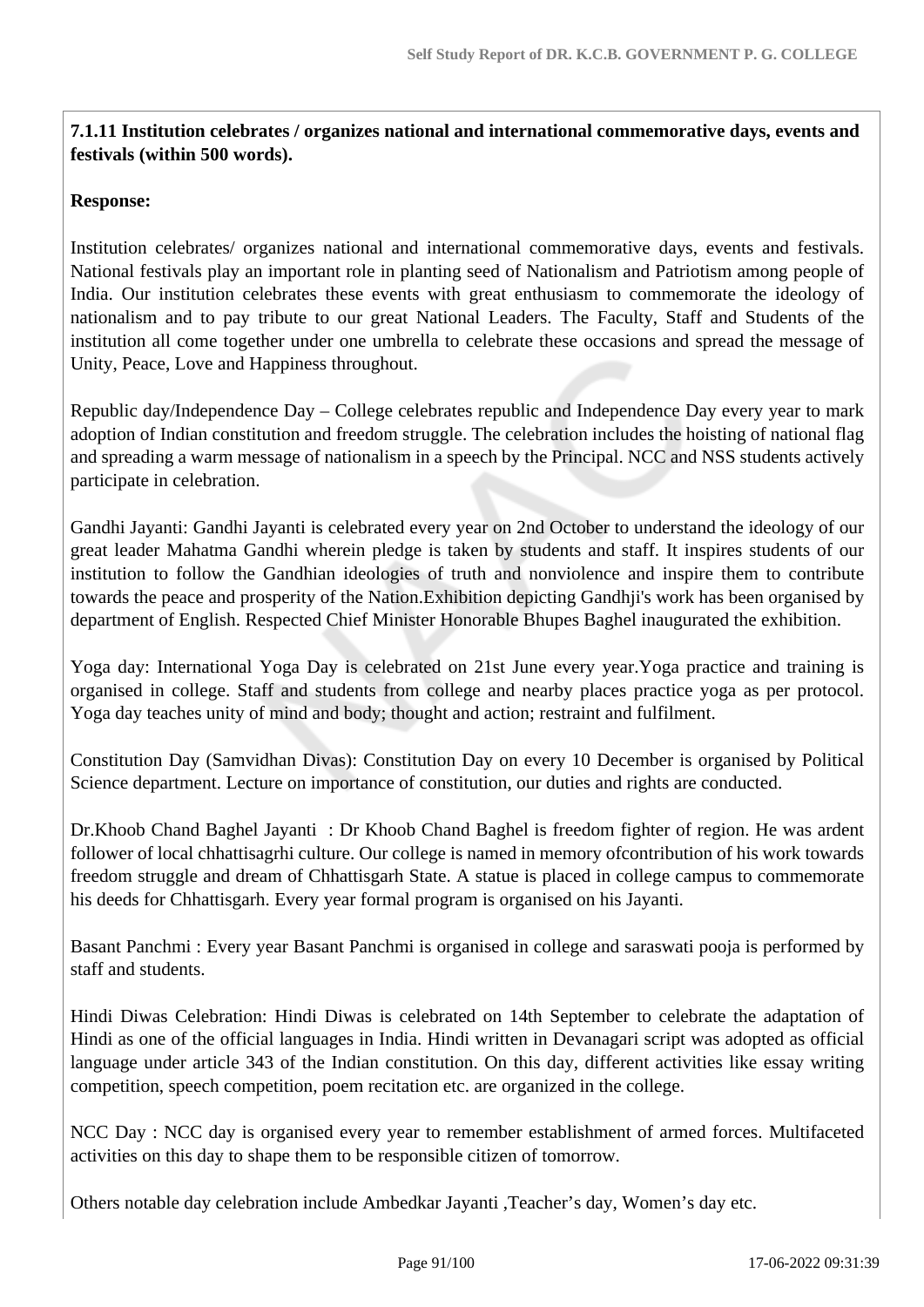| <b>File Description</b>                                                                        | <b>Document</b>      |  |
|------------------------------------------------------------------------------------------------|----------------------|--|
| Link for Geotagged photographs of some of the<br>events                                        | <b>View Document</b> |  |
| Link for Annual report of the celebrations and<br>commemorative events for the last five years | <b>View Document</b> |  |

## **7.2 Best Practices**

 **7.2.1 Describe two best practices successfully implemented by the Institution as per NAAC format provided in the Manual.**

**Response:** 

**Two Best Practice in College**

**Best Practice :1** 

**Title of the Practice: Women Empowerment**

**Objectives of the Practice:** It has been obtained from the profile students joining various courses of the college that there are many students coming from the rural areas with low economic back ground. Their parents are unable to provide them a sustained support to select and train in soft skills due to financial constraints. so, the noble objectives of the practice are

• To provide soft skill training, career counselling to girl student to make them self-dependent.

• To increase awareness of women rights among girl students to make them confident.

• To promote the 'gender equality' among the students.

**Context:** The expected outcome of this best practice is that girl student will be empowered to face social, economic and career related challenges. They will be aware to counter women harassment. Girl student of college comes from low economic background so there is a need to help them in soft skill and improve their chances for better future. In this context institute decided to make efforts for women empowerment.

**Practice**: Discussions with stakeholders and staff institute selected core areas the process.

1. Soft skill training

2. Workshops and training programs like cooking classes, dress designing classes, beauty parlor course, cloth dyeing.

3. Career counselling workshops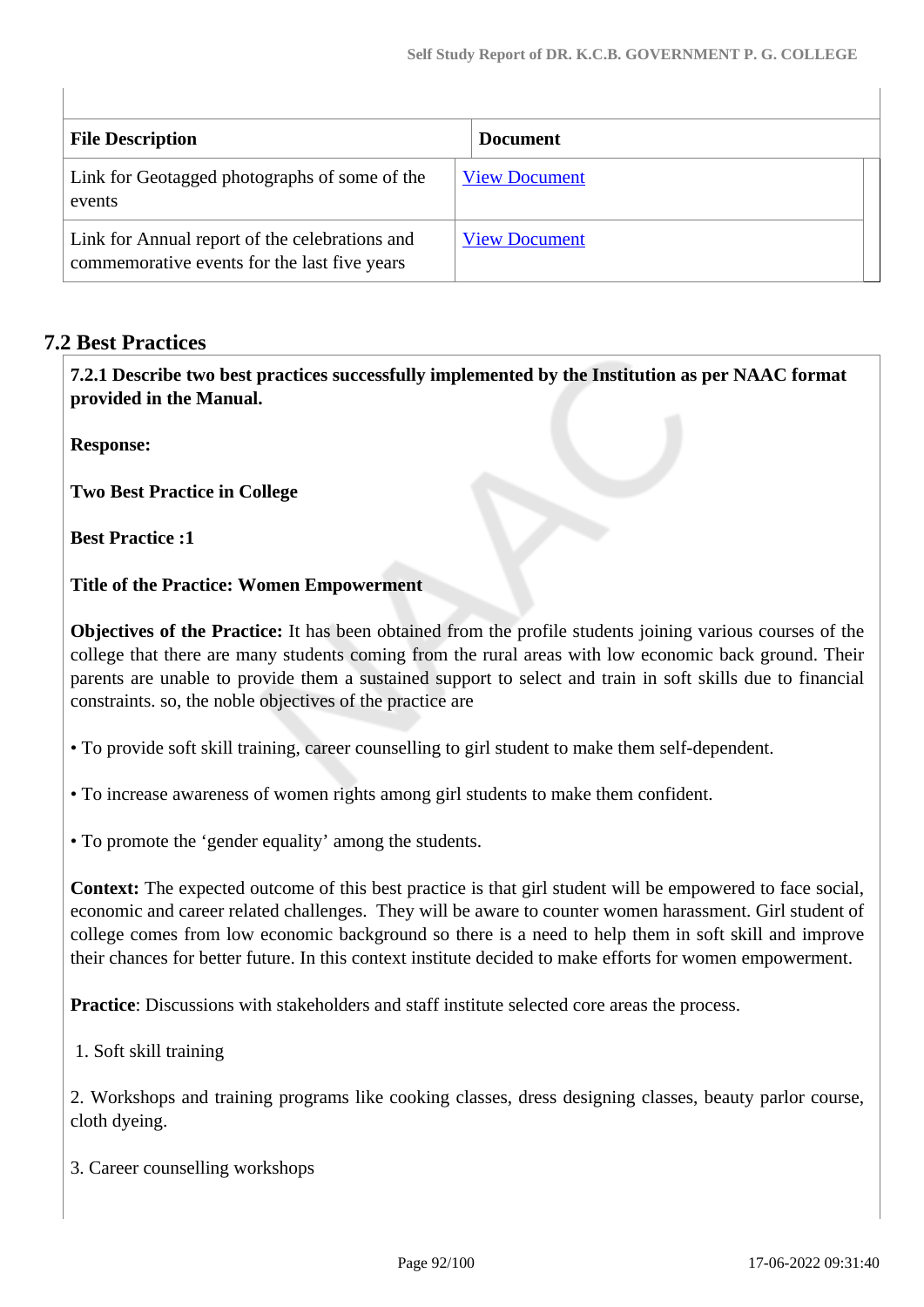4. Simple skill likes rangoli mehandi.

5. Awareness for women rights.

6. Creating an environment through awareness programmes to enable the students to realize their full potential for learning and solving their problems independently.

7. Tackling the social, developmental, health consequences and prevention of HIV/AIDS from a gender perspective.

The skills can help girls in process of entrepreneurship. These skills are simple to learn cost effective and can be managed by institute. Skill training are being organised regularly in institute. Workshops ranges from 1 day to seven days. Skill learning is better in group discussions and students are given every chance for queries to satisfied. Beauty parlor workshop is organized by Ku Maninder Kaur who runs a beauty Parlor shop in vicinity. Students can contact her at any time for suggestions. Career counselling sessions are given by external trainers.

3 days EAC Entrepreneurship Awareness Camps are organized by CITCON Chhattisagarh Industrial and Technical consultancy Raipur (CG). In these EAC camps students learn elements of entrepreneurship, new opportunities for startups and communication skill.CITCON offers business project proposal for startups. Programs on awareness on women rights are organised. Students come from low economic background and they do not have awareness about legal rights or women harassment laws.

The Principal along with the Coordinator monitors the implementation of the plan. **Evidence of success**: Girl students do not have access to these all-round improvement programs. Learning process with experience is successful idea for girl students. Due to lack of facilities college cannot accommodate all aspiring student. All stakeholders are satisfied and learned skill are utilized in many aspect of life. These skills are like a treasure to students and they can use these skills at any point of life.

**Problems Encountered and Resources Required** : Implementation of the annual plan and its monitoring has become a tough task in view of tight academic schedule. Organizing various programmes during working hours, sometimes, has led to sacrificing the class work. College has limited resources and small kitchen in Home Science department, it makes it difficult to accommodate students. Being Govt institute finance for trainers and resources is difficult to obtain. Student are in adolescent stage and they sometimes do not understand values of soft skill and training. College has to overcome this hurdle by explaining benefits.

## **Best Practice 2 :**

#### **Local Culture Promotion Back to roots. 'Janbo badhabo'**

**Object:** With modernization our future generation is drifting away from our roots. Due to busy schedules our generation find lack of time and enthusiasm to acquaint with cultures. Our local chhattisgrhi culture is rich in heritage and with a vision to promote local culture objectives of best practice are as:

1. To increase awareness of local Chhattisgarhi culture.

2. To train them in local dance and music form.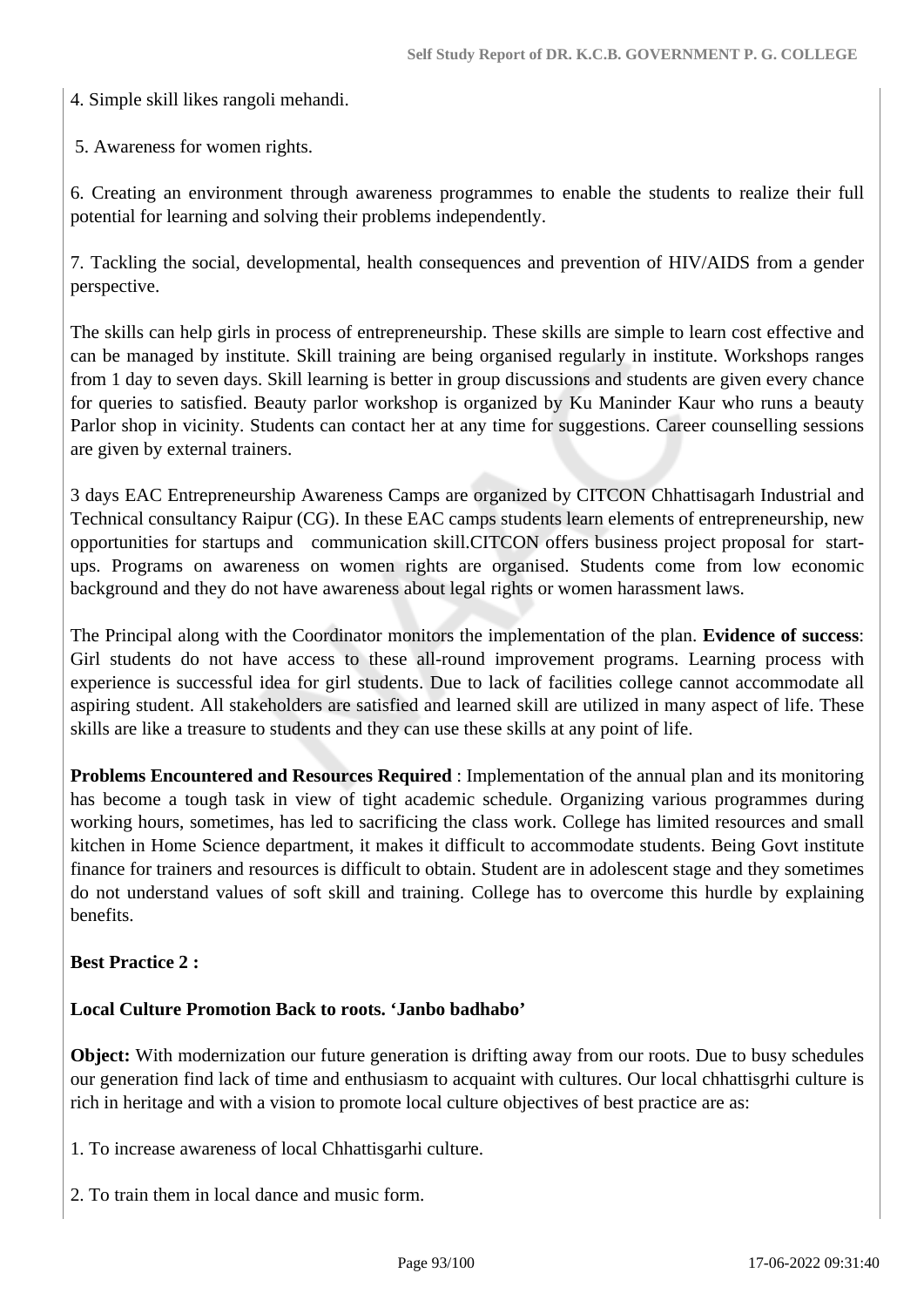3. To promote local language by organizing competitions.

The expected outcome of this best practice is student will be acquainted with chattisgarhi culture and they will be ambassador of culture through generations. **Context:** In the time of social media and education system students are forgetting our local Chhattisgarhi dance, food, language, heritage and important persons. This lacking is promoted us to add these elements in our thrust area. We observe that local students know average local chhatttisagrhi language but their knowledge is limited to that extend. As a educational institute with obligation of society we decided some core areas for promotion. Some students form villages are well versed with some areas of culture and some students are part of dance performance teams. Institute has decided to take their help in this cause. With discussions institute found that Dr.KhoobChand Baghel is widely respected freedom fighter, poet and doctor in this area, so we decided to project him as inspiration to promote local culture. Earlier scope of this practice is centered around Rng Jhanjhar a stage formed for promotion. Now scope had been broadened.

#### **Practice:**

Institute is organizing programs in various filed to promote local culture and heritage. Students connect with extracurricular activity and chhattisagarhi plays and dance is prominent part in any activity. In annual functions local language dance form Panthi is very popular in students where students circle a burning lamp and perform dance activities. A stage Rang Jhanjhar is formed for promotion of culture. Local culture programs are organized under this stage. Pottery making, local dressing and rangoli art is promoted in their programs.

Dr KhoobChand Baghel Jayanti is organized with local participation. Institute make him symbol of local identity. Students connect him as bearer of local culture. Statue of Dr KhoobChand Baghel is placed at entrance of college and on Chhattisgarh foundation day program is organized in his memory. These programs help students to identify with local cultures. College magazine accommodates local food items. Home science department in their programs run courses on local food preparation.

**Problems Encountered:** Being a Govt institute fund management for this practice is difficult task. Some departments expend money form their allotted budget. Some budget is complemented in annual function budget. Students were not willing to join awareness program as they are not have feel basic idea of protecting culture. Teachers have to explain them concept and requirement of problem.

**Evidence of Success**: Student participle regularly in programs related to chhattisagrh. Students' concepts are changing. Students now know about culture and traditions. At special occasions student dress in local ethnic culture and relate themselves. Culture awareness in increasing and this is success of best practice. Locals gather every year in college to commemorate Dr Khoob Chand Baghel on whom the college is named.

| <b>File Description</b>                                  | <b>Document</b>      |
|----------------------------------------------------------|----------------------|
| Link for Best practices in the Institutional web<br>site | <b>View Document</b> |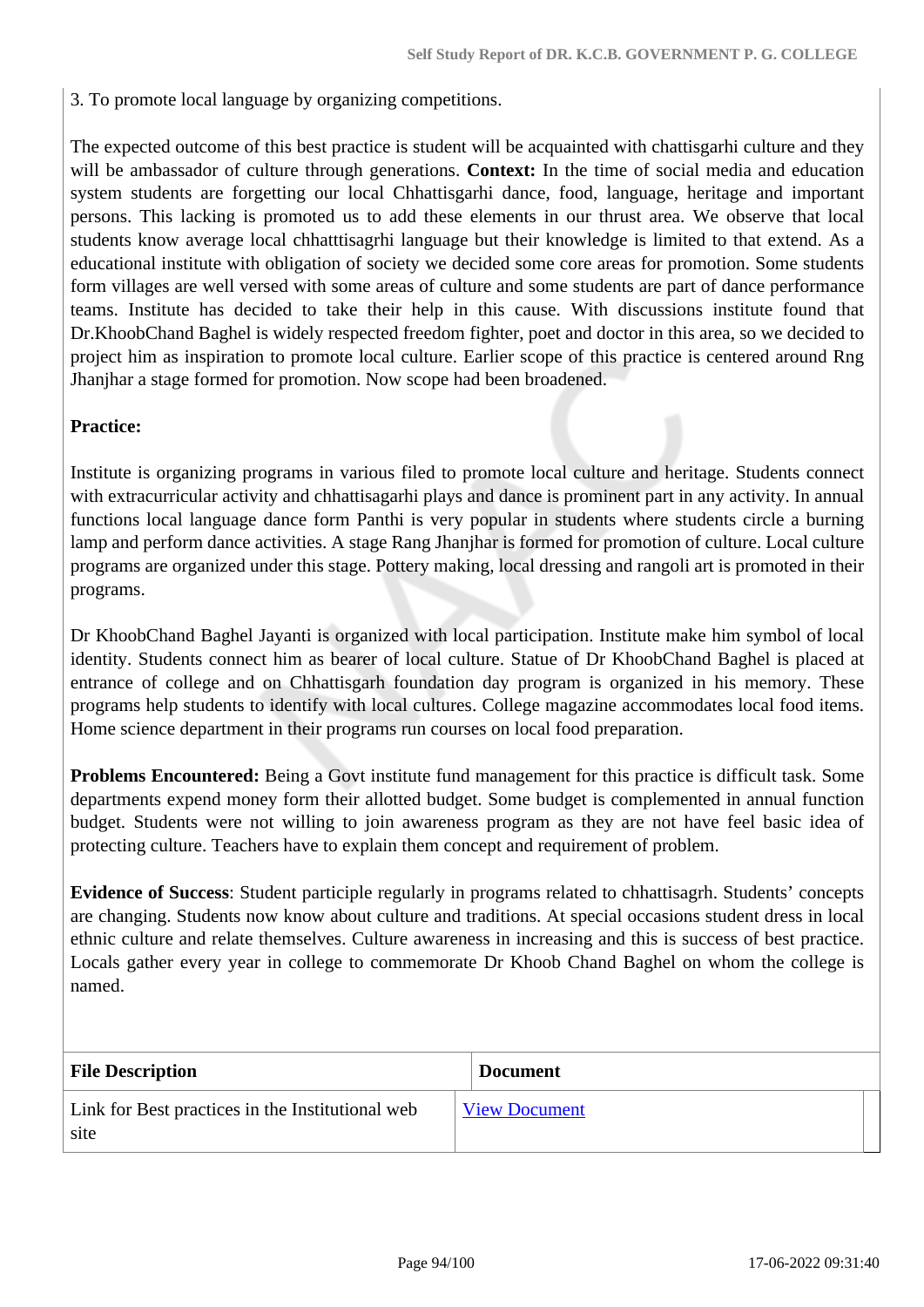## **7.3 Institutional Distinctiveness**

 **7.3.1 Portray the performance of the Institution in one area distinctive to its priority and thrust within 1000 words**

## **Response:**

**Our college is located in semi-urban areas catering to needs of nearby villages with weaker economic sections. Basic and primary aim of college is to prepare students to give them exposure for career planning. Distinctive areas can be presented as:**

- 1.**College is well connected with easy transport facilities available just on the main gate.**
- 2.**Local students prefer college for better facilities and quality education.**
- 3.**Student strength is currently 2700 and is increasing every year showing student preference.**

#### **Thrust Area**

College is proud of its institutional distinctiveness in working for the accessibility of Higher Education to common masses. It is committed to provide affordable quality higher education in congenial environment to the students from differently placed socio-economic sections of the society. It functions in consonance with ground realities and ensures inclusive growth of all students. It is imparting broad-based education to students with a wide range of academic, co-curricular and extra-curricular activities at a very modest fee structure. Besides this, it provides scholarships to a large number of students so that they can afford their educational expenses and continue with their studies without any hardships.

**Making daughters stronger:** 'our aim is to bring the girl students into the main stream of higher education'

It is very much important in the overall progress and development of the institution. With this view our college has its own mission statement Accordingly we always try to function uniquely and innovatively. Our college caters to girl students of nearby villages. College has a larger number of girl than boys. Most of the girl students are from rural areas & poor background, but they are not poor in talent, knowledge and humility. In accordance with mission statement HEI gives exposure to the girl students to get an opportunity to participate in every curricular, extracurricular and extension activities very actively.

Through the cells like NSS, NCC, career counseling girl students are given opportunities to develop their academic as well as professional, cultural, social consciousness, alertness, responsiveness. They get admission on merit basis and study with other students in equitable study environment. This mechanism helps in providing opportunities to students who are otherwise deprived of this basic right because of their disadvantageous socio-economic conditions. The college teachers and administration ensure that they study in comfortable environment with equal participation with other students and all learn to live in amity with a spirit of inclusive growth.

The socio-economic differences of students evaporate in harmonious and mutually supportive academic culture of the college.

**Women Empowerment Programs**: College frequently organizes women empowerment programs. Girl students are regularly updated about their legal rights. College has well established check and balance system for girl safety. College has CCTV coverage on all areas. College staff encourage girl students to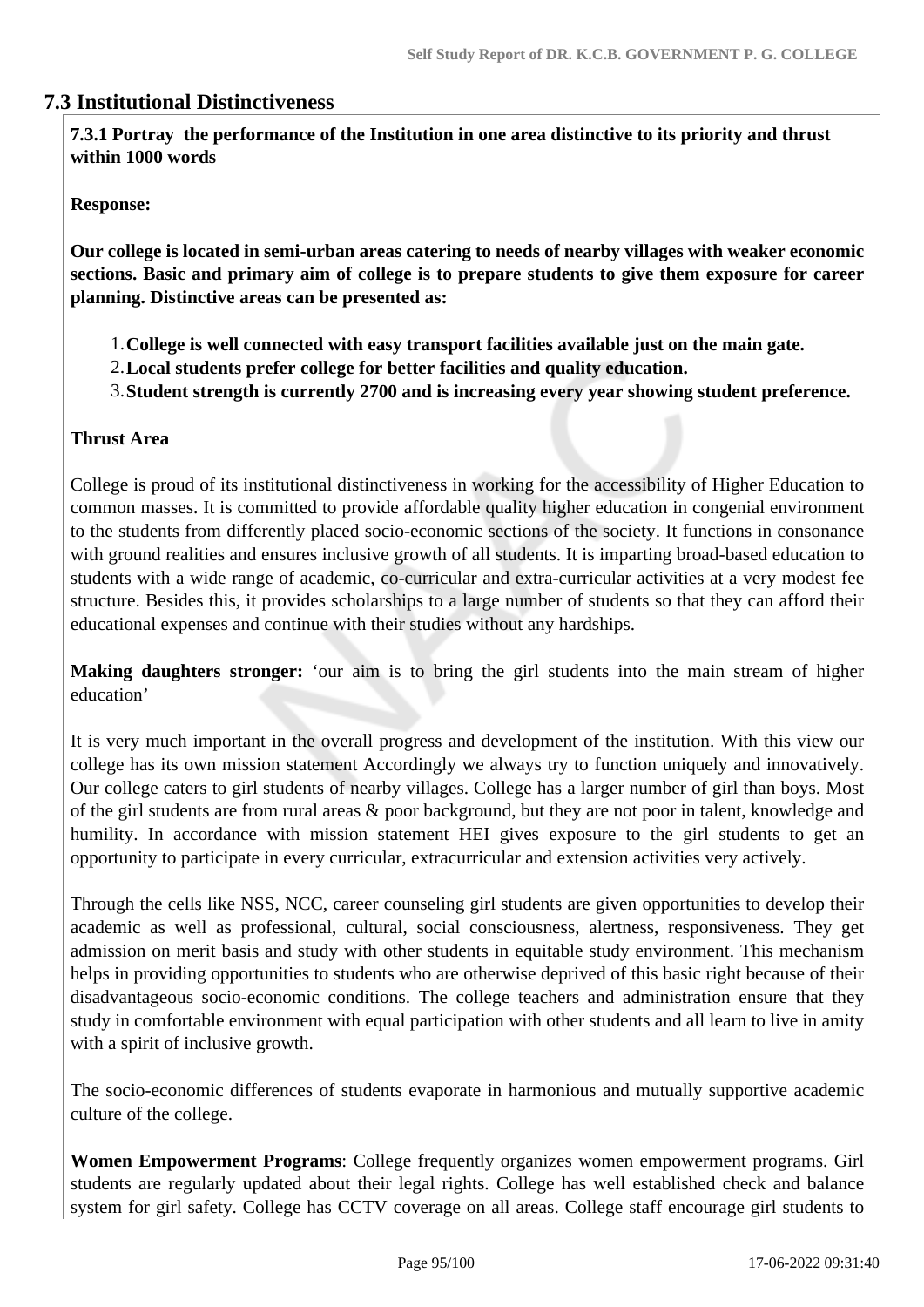share their fears and apprehensions. Special health related Seminars, work shop was organized and health checkup camps has been organized to find out the health issues.

**Sports activity:** Sports performance is distinctiveness of college. Students with interest in sports prefer college for admission. The college always consider rural background students as a central input and strength of the institution. Every effort is made by college to make sports gear available to students for practice sessions.

College Sports team has good track record of achiements.Every year students perform very well and get selected in University, State and Indian team.Deepak Kumar soft ball player has made place in indian Soft Ball team.Another Soft ballpalyer made to University and All India team.He has secured a Job with indian railways and presently working as Revenue Inspector on sports quota. Student Renuka Devdas Sonwani excelled in boxing and currently serving in Indian Army in Dehradoon.

**Girls Performance in sports:** Girls outperform in numbers is sports field. Girls from weaker economic backgrounds are trained according to their interest. Senior students help and train for better performance. Every year girls are being selected for university and state team.

## **Skill enhancement**: **Entrepreneur Skills Development**

To become a successful entrepreneur requires a set of technical skills. Hence the institute focuses on Entrepreneur Skill Development. As the technology and industry keep on changing, the human resources too have to be familiarized and trained in the light of it. The lack of these skills put them on back seat.

The institution has taken efforts to induce the required skills and make the students rise to industry requirements. The college organizes the women empowerment programs for making them confident enough to struggle the battle of life.

## **Enhancing Commitment to Society**

Another important aspect is the sense of recognition of one's duty and responsibility towards the society. The institution is not behind in accepting the social responsibilities and inculcating them in our students specially in girl students as well.

- College has NCC and NSS girls wing working.
- Activities of ecological concerns, blood donation camps are organized.
- NCC Students work as volunteers in field events when directed by NCC office.
- Rallies and other awareness programs are performed in regular basis. This strengthens the bond and forms a link between the youths and society.
- Participation in camps increase self-confidence and community engagement skill

## **Success of efforts in thrust area:**

Girl student outperform in all fields of college activity. In academics fields girls perform better than boys. Girls secure regular positions in university merit list.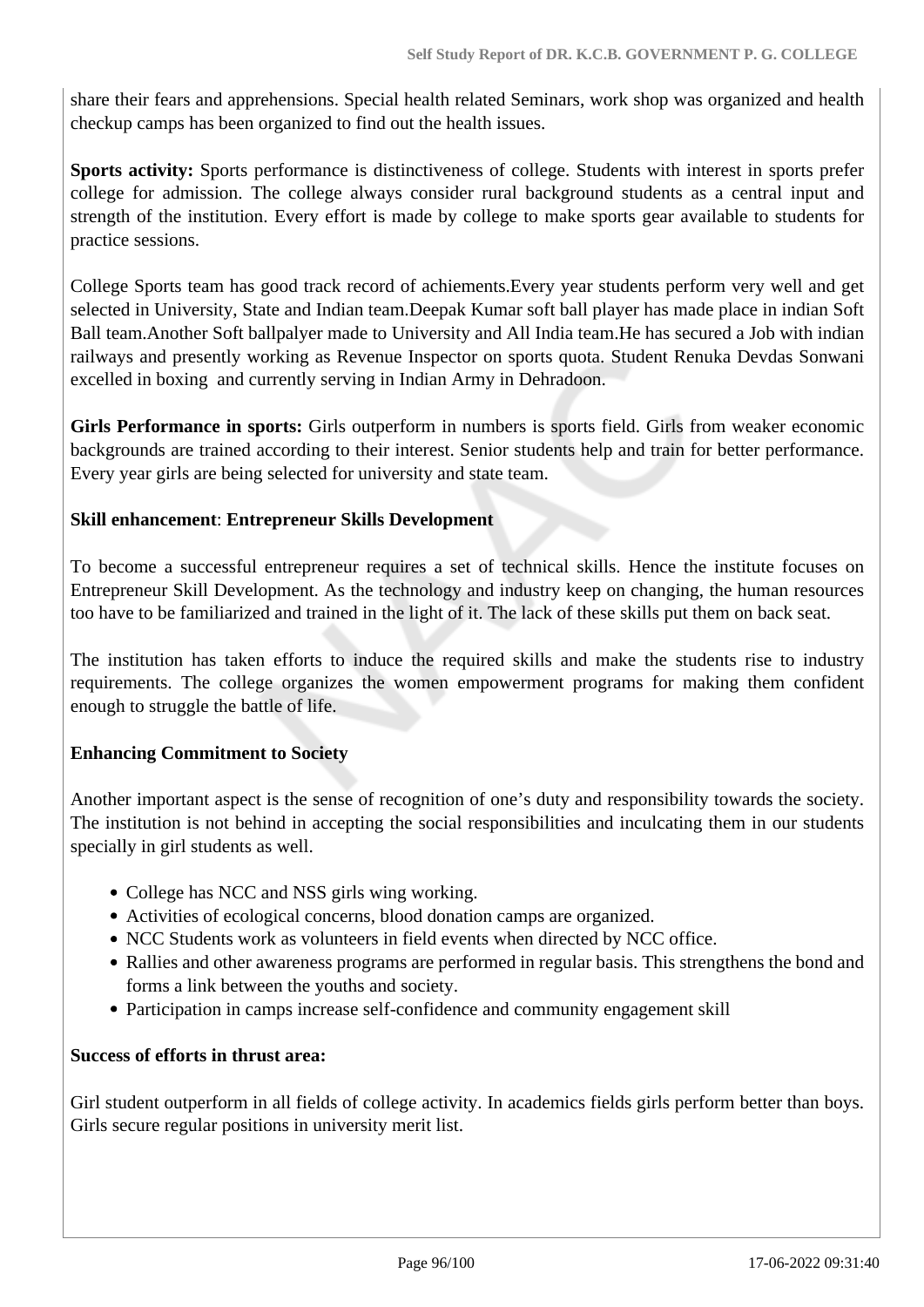| <b>File Description</b>                                  | <b>Document</b>      |
|----------------------------------------------------------|----------------------|
| Link for appropriate web in the Institutional<br>website | <b>View Document</b> |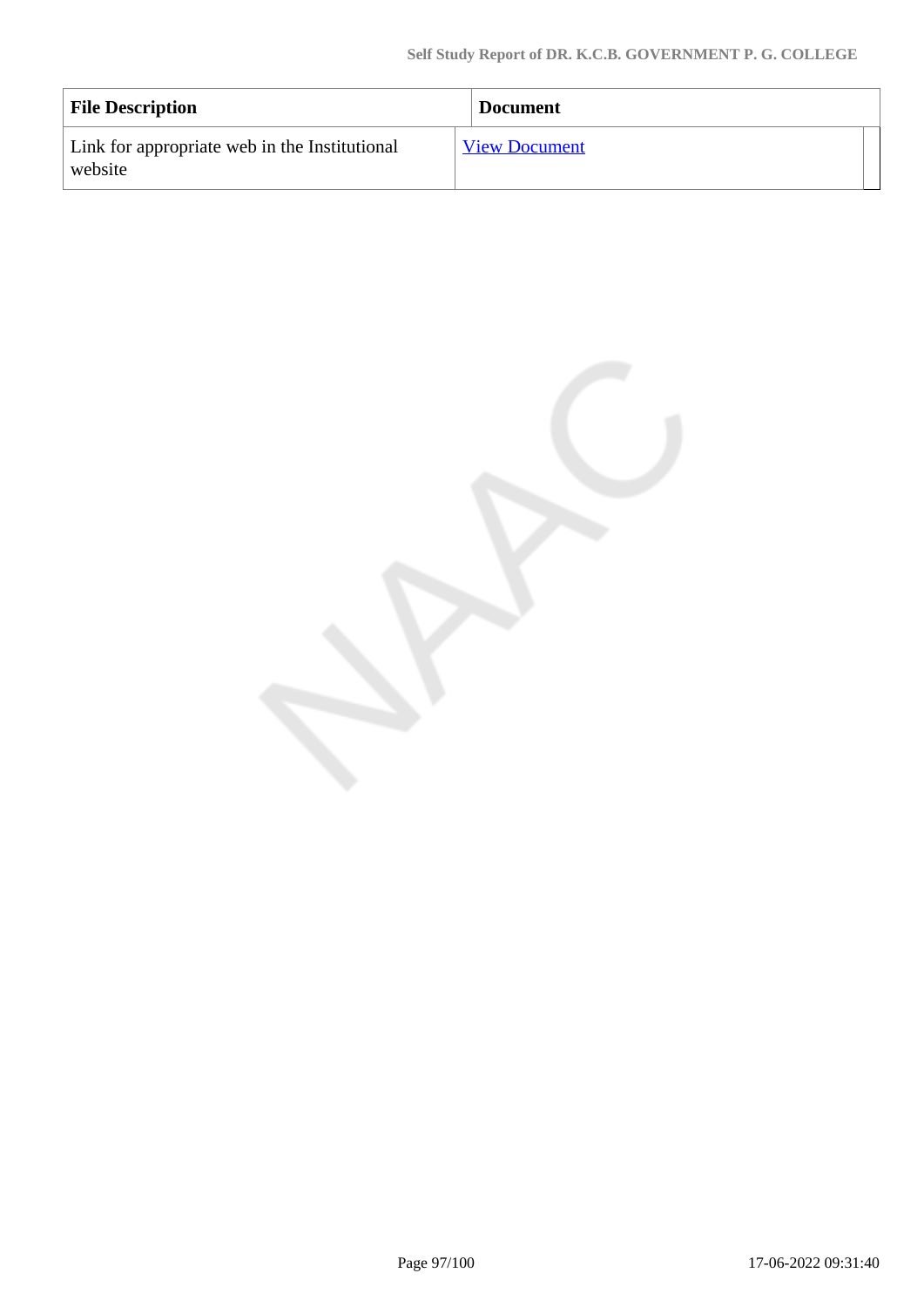# **5. CONCLUSION**

## **Additional Information :**

College caters to semi-urban area and situated in GE Road offers study opportunity to local village students. Established in 1983 , through the time college has adequate facilities for running variety of courses. Uniqueness of college can be ascertained by the facts :

- College staff frequently offer services to various agencies. Staff is working for PSc copy checking, evaluation and other allotted work.
- Staff is deputed to work as various capacities in elections process.
- NSS is actively involved in variety of activities. Some students offered opportunities to excel due to NSS engagements. Two students of College physically participated in Environment seminar in Nepal.
- College due to location and teaching preferred our college above other college of area.
- Sports activities are up to the mark and two students selected for national soft ball Team.

## **Concluding Remarks :**

College from its limited resources try to adhere to vision and mission statement. Due to high influx of students it is difficult but not impossible to work in the direction. Our staff work tirelessly in this direction. The College has been successful in meeting the expectations of all the stakeholders like students, alumnae, parents and the general public. The college comprises of well-furnished buildings, having academic, administrative infrastructure. College has currently 7 PG Departments.

Some noteworthy features of our college are - Online Admission, expansion in infrastructural facilities to accommodate continually increasing students' intake, to update the students on various parameters. College is looking in direction of increasing skill development courses as stated in NEP.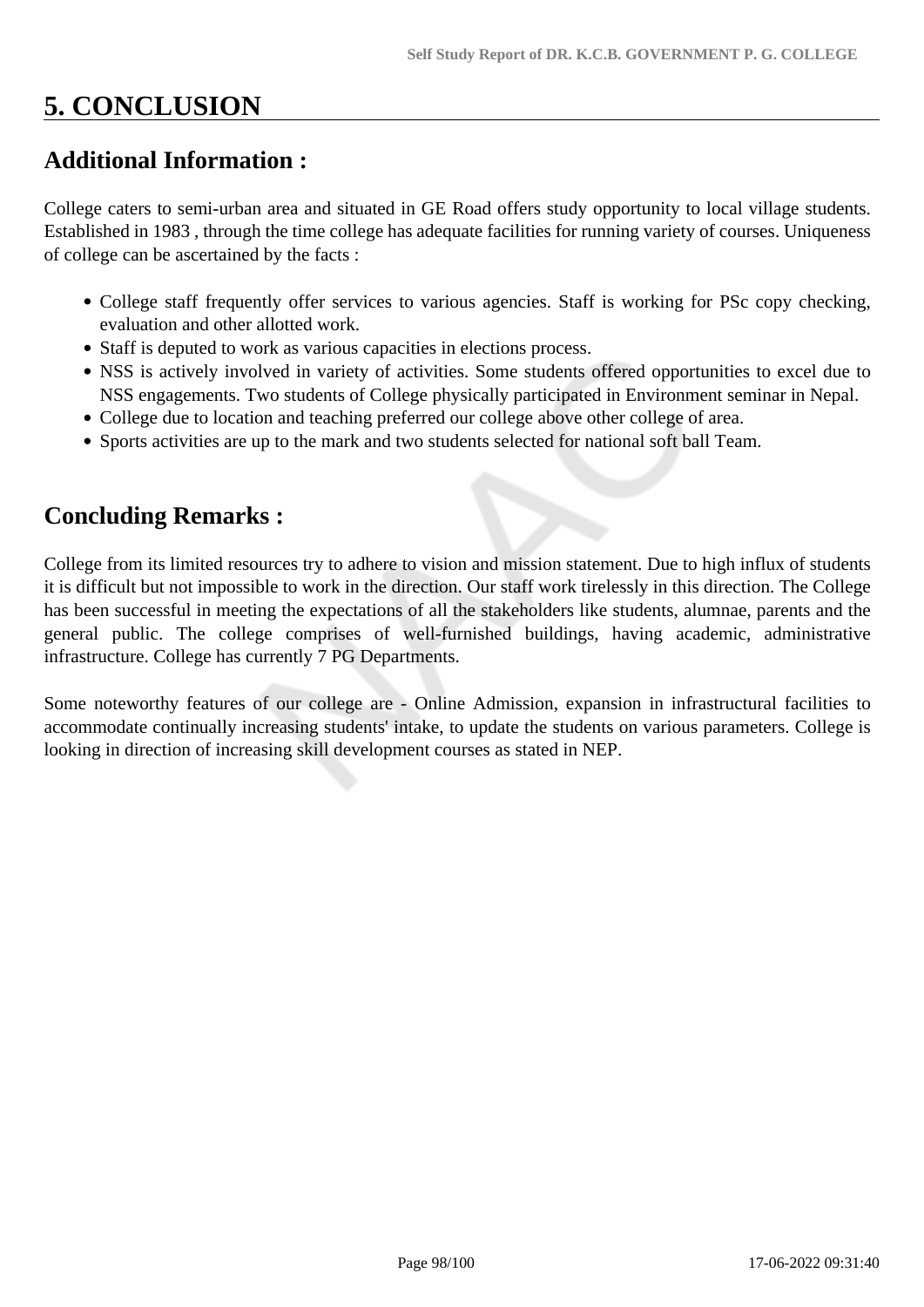# **6.ANNEXURE**

## **1.Metrics Level Deviations**

|       |            | Metric ID Sub Questions and Answers before and after DVV Verification |                                            |              |         |                                                              |                                                                                                                                                                                                |
|-------|------------|-----------------------------------------------------------------------|--------------------------------------------|--------------|---------|--------------------------------------------------------------|------------------------------------------------------------------------------------------------------------------------------------------------------------------------------------------------|
| 2.1.2 | seats)     |                                                                       |                                            |              |         |                                                              | Average percentage of seats filled against reserved categories (SC, ST, OBC, Divyangjan, etc.<br>as per applicable reservation policy ) during the last five years (exclusive of supernumerary |
|       | five years |                                                                       | Answer before DVV Verification:            |              |         |                                                              | 2.1.2.1. Number of actual students admitted from the reserved categories year-wise during the last                                                                                             |
|       |            | 2020-21                                                               | 2019-20                                    | 2018-19      | 2017-18 | 2016-17                                                      |                                                                                                                                                                                                |
|       |            | 297                                                                   | 318                                        | 270          | 302     | 291                                                          |                                                                                                                                                                                                |
|       |            |                                                                       | <b>Answer After DVV Verification:</b>      |              |         |                                                              |                                                                                                                                                                                                |
|       |            | 2020-21                                                               | 2019-20                                    | 2018-19      | 2017-18 | 2016-17                                                      |                                                                                                                                                                                                |
|       |            | 321                                                                   | 318                                        | 270          | 302     | 291                                                          |                                                                                                                                                                                                |
|       |            | Remark: The value is updated                                          |                                            |              |         |                                                              |                                                                                                                                                                                                |
|       |            |                                                                       | Answer before DVV Verification:            |              |         | Rights (IPR) and entrepreneurship during the last five years | 3.2.2.1. Total number of workshops/seminars conducted on Research Methodology,<br>Intellectual Property Rights (IPR) and entrepreneurship year-wise during last five years                     |
|       |            | 2020-21                                                               | 2019-20                                    | 2018-19      | 2017-18 | 2016-17                                                      |                                                                                                                                                                                                |
|       |            | $\theta$                                                              | $\overline{4}$                             | $\mathbf{1}$ | 3       | $\mathbf{1}$                                                 |                                                                                                                                                                                                |
|       |            |                                                                       | <b>Answer After DVV Verification:</b>      |              |         |                                                              |                                                                                                                                                                                                |
|       |            | 2020-21                                                               | 2019-20                                    | 2018-19      | 2017-18 | 2016-17                                                      |                                                                                                                                                                                                |
|       |            | 1                                                                     | $\overline{4}$                             | $\mathbf{1}$ | 3       | $\mathbf{1}$                                                 |                                                                                                                                                                                                |
|       |            | Remark: The value is edited                                           |                                            |              |         |                                                              |                                                                                                                                                                                                |
| 4.1.4 |            | last five years(INR in Lakhs)                                         |                                            |              |         |                                                              | Average percentage of expenditure, excluding salary for infrastructure augmentation during                                                                                                     |
|       |            | five years (INR in lakhs)                                             |                                            |              |         |                                                              | 4.1.4.1. Expenditure for infrastructure augmentation, excluding salary year-wise during last                                                                                                   |
|       |            | 2020-21                                                               | Answer before DVV Verification:<br>2019-20 | 2018-19      | 2017-18 | 2016-17                                                      |                                                                                                                                                                                                |
|       |            |                                                                       |                                            |              |         |                                                              |                                                                                                                                                                                                |